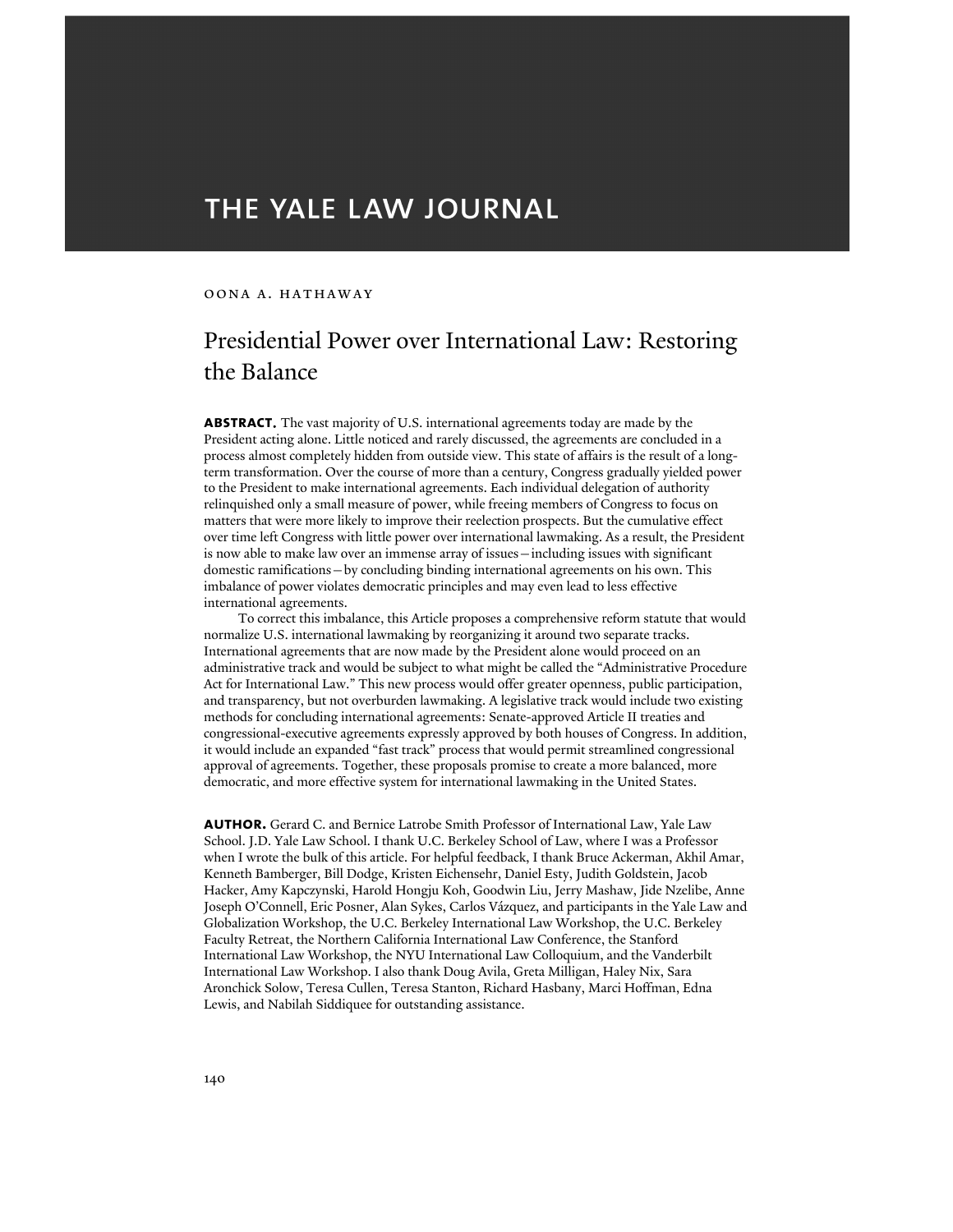

## **article contents**

|    | <b>INTRODUCTION</b>                                                                                                                                                                                             | 143        |
|----|-----------------------------------------------------------------------------------------------------------------------------------------------------------------------------------------------------------------|------------|
| Ι. | THE POWER OF THE PRESIDENT TO MAKE UNILATERAL INTERNATIONAL<br>LAW                                                                                                                                              | 148        |
|    | A. The Scope and Legal Foundation of Executive Agreements                                                                                                                                                       | 149        |
|    | B. Ex Ante Congressional-Executive Agreements                                                                                                                                                                   | 155        |
|    | II. LOOKING BACK: THE HISTORY OF THE PRESIDENT'S POWER OVER                                                                                                                                                     |            |
|    | INTERNATIONAL LAWMAKING IN THE UNITED STATES                                                                                                                                                                    | 167        |
|    | A The Founding Era Through the New Deal: Setting the Legal and Political<br>Stage for Transformation                                                                                                            | 169        |
|    | B. The Aftermath of World War II: Growing Presidential Unilateralism<br>C. The Revolution of INS v. Chadha: The Triumph of Presidential                                                                         | 181        |
|    | Unilateralism                                                                                                                                                                                                   | 194        |
|    | III. THE PROPER ROLE OF THE PRESIDENT IN INTERNATIONAL LAWMAKING                                                                                                                                                | 205        |
|    | A. The President Is a Necessary but Rarely Sufficient Actor in International                                                                                                                                    |            |
|    | Lawmaking                                                                                                                                                                                                       | 206        |
|    | 1. The President Is the Sole Voice of the United States on the<br><b>International Stage</b>                                                                                                                    | 206        |
|    | 2. The President's Unilateral International Lawmaking Powers and Its<br>Limits                                                                                                                                  | 210        |
|    | 3. Ex Ante Congressional-Executive Agreements Satisfy the Form, but<br>Not the Function, of Interbranch Cooperation                                                                                             | 212        |
|    | B. Unilateral Presidential Power Threatens Democratic Accountability                                                                                                                                            | 215        |
|    | 1. In Defense of Democratic Accountability in International Lawmaking<br>2. International Delegation and Domestic Delegation Compared<br>3. Congressional Control over Appropriations Is Not a Sufficient Check | 215<br>219 |
|    | on Presidential Power                                                                                                                                                                                           | 225        |
|    | C. The False Choice Between Democratic Accountability and Effective                                                                                                                                             |            |
|    | International Lawmaking                                                                                                                                                                                         | 230        |
|    | 1. Widespread Political Support Can Lead to More Effective International<br>Law                                                                                                                                 | 231        |
|    | 2. An Unconstrained Negotiator Can Be Weaker, Not Stronger                                                                                                                                                      | 233        |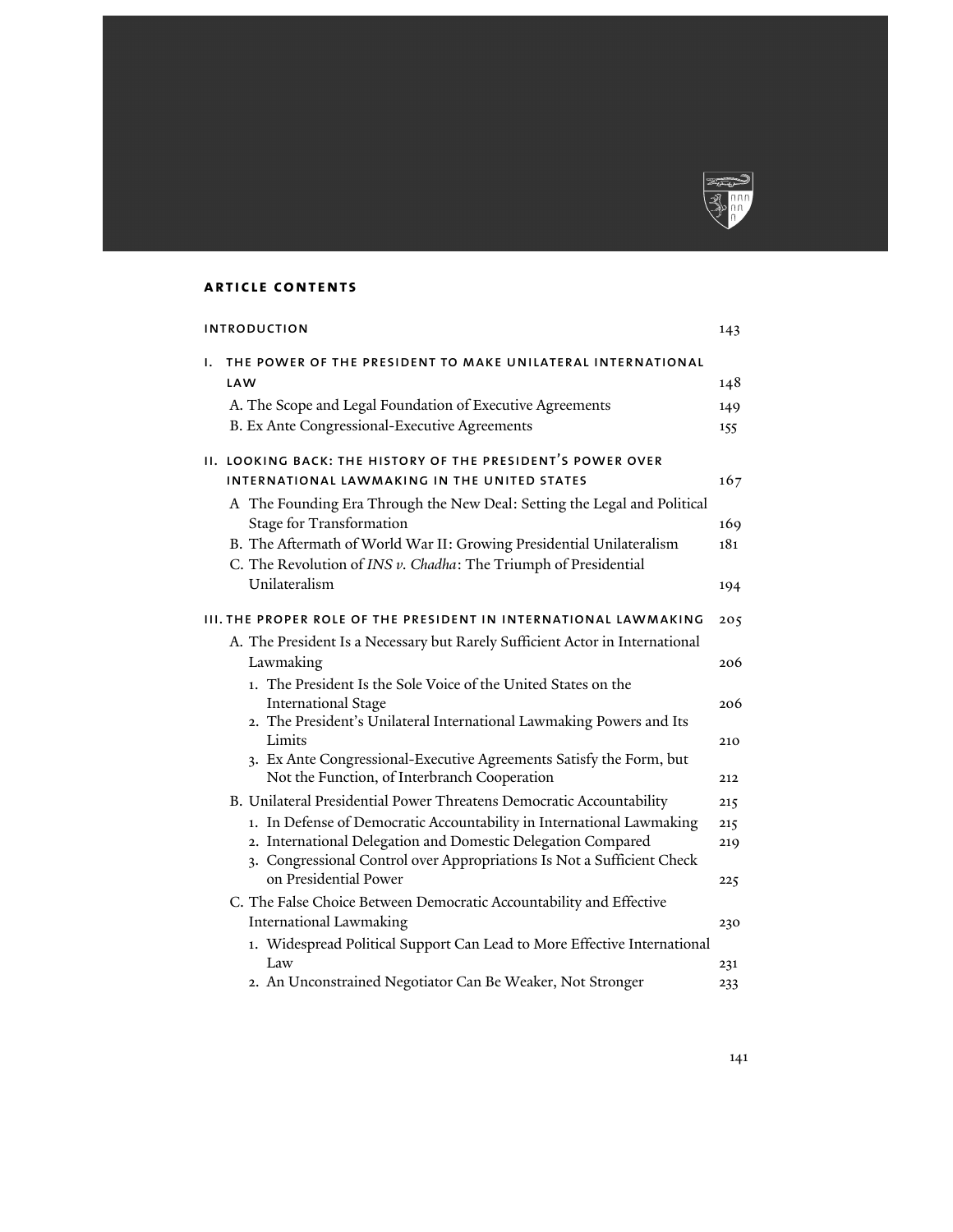## THE YALE LAW JOURNAL 119:140 2009

| 3. Executive Branch Negotiators May Not Have All Relevant Information 237                                                                             |                   |
|-------------------------------------------------------------------------------------------------------------------------------------------------------|-------------------|
| IV. RESTORING THE BALANCE                                                                                                                             | 239               |
| A. A New Model of Administrative International Lawmaking                                                                                              | 241               |
| 1. An "APA" for International Law<br>2. Rethinking Delegations of Lawmaking Authority to the President<br>3. Eligibility for the Administrative Track | 242<br>253<br>256 |
| B. An Expanded Model of Legislative International Lawmaking<br>1. Article II Treaties<br>2. Ex Post Congressional-Executive Agreements                | 259<br>260<br>260 |
| 3. An Expanded "Fast Track"                                                                                                                           | 263               |
| CONCLUSION                                                                                                                                            | 266               |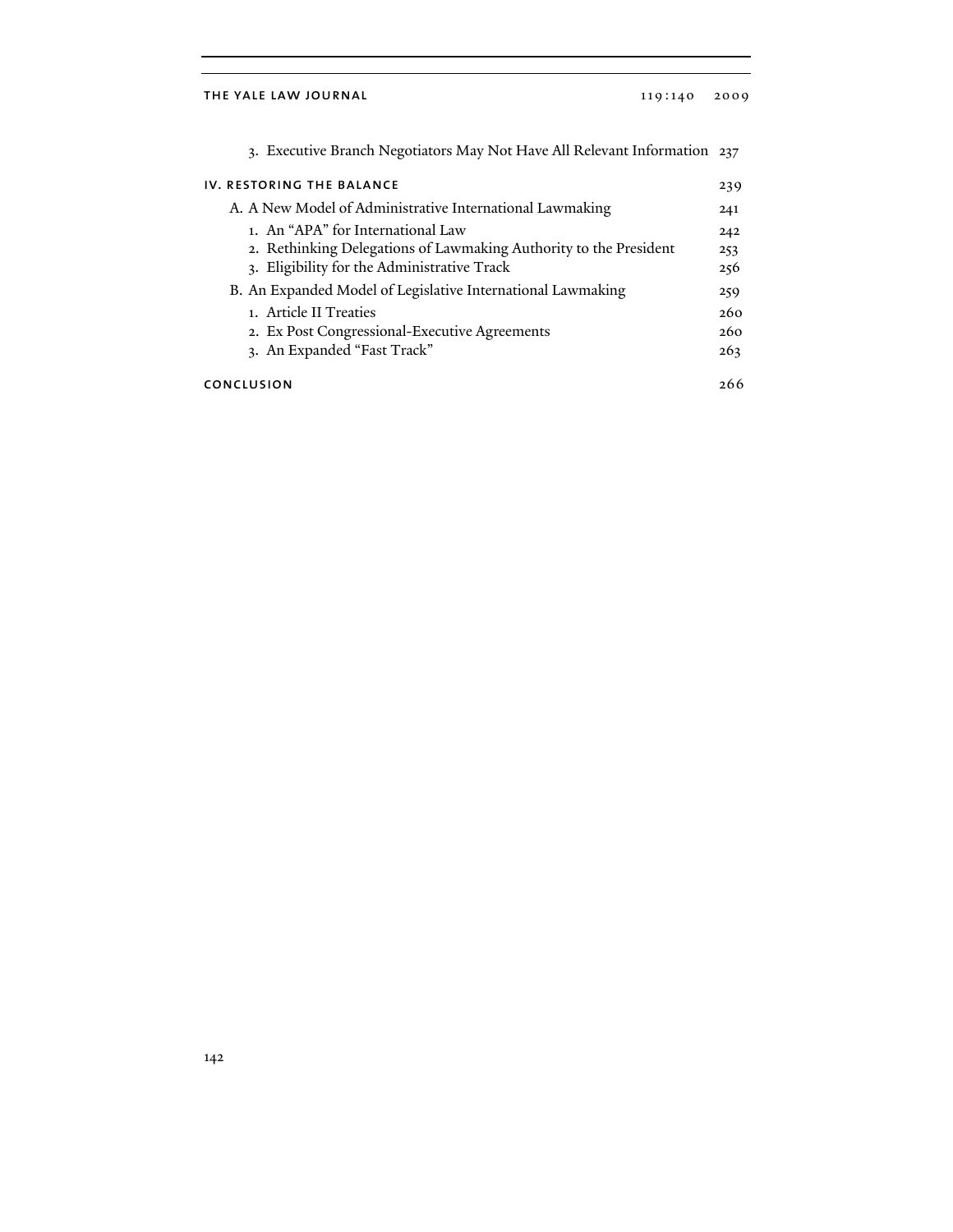## **introduction**

Each year, the United States enters hundreds of international agreements on everything from cooperation in the prevention of illicit trafficking in nuclear and other radioactive material with Latvia,<sup>1</sup> to the safety of food and feed imported from China,<sup>2</sup> to international air transport with Georgia,<sup>3</sup> to the suppression of the illicit traffic in narcotic drugs with Malta.<sup>4</sup> But very few of

- **1.** Agreement for Cooperation in the Prevention of Illicit Trafficking in Nuclear and Other Radioactive Material, U.S.-Lat., Dec. 3, 2007, Temp. State Dep't No. 08-35, 2007 U.S.T. LEXIS 69.
- **2.** Agreement on the Safety of Food and Feed, U.S.-P.R.C., June 21, 2007, Temp. State Dep't No. 08-12, 2007 U.S.T. LEXIS 54.
- **3.** Air Transport Agreement, U.S.-Geor., Dec. 6, 2007, Temp. State Dep't No. 08-06, 2007 U.S.T. LEXIS 50.
- **4.** Agreement Concerning Cooperation To Suppress Illicit Traffic in Narcotic Drugs and Psychotropic Substances by Sea, U.S.-Malta, June 16, 2004, Temp. State Dep't No. 08-24, 2004 U.S.T. LEXIS 166. Another notable sole executive agreement is the recent security agreement between the United States and Iraq. Agreement on the Withdrawal of United States Forces from Iraq and the Organization of Their Activities During Their Temporary Presence in Iraq, U.S.-Iraq, Nov. 17, 2009, *available at* http://georgewbush-whitehouse.archives.gov/infocus/iraq/SE\_SOFA.pdf. That agreement, unlike the others mentioned here, clearly exceeded the President's constitutional authority to conclude an international agreement on his own. Unlike the vast majority of sole executive agreements—which pass almost entirely unnoticed—the agreement with Iraq met with much resistance and prompted a year-long debate. *See, e.g*., Press Release, Robert P. Casey, Jr., Robert Byrd, Ted Kennedy, Carl Levin, Hillary Clinton & Jim Webb, Senators, U.S. Senate, Senators Warn President Bush Against Making Long-Term Security Commitments to Iraq Without Congressional Consent (Dec. 6, 2007), *available at* http://casey.senate.gov/newsroom/press (enter "December" and "2007" under "Press Releases By Date"; jump to page 2 of 2; follow "Senators warn President Bush . . ."). I have participated in some of this debate. *See Renewing the United Nations Mandate for Iraq: Plans and Prospects: Hearing Before the Subcomm. on International Organizations, Human Rights, and Oversight of the H. Comm. on Foreign Affairs*, 110th Cong. 11-20 (2008) (statement of Oona A. Hathaway, Esq., Professor of Law, Berkeley Law, University of California, Berkeley), *available at* http://foreignaffairs.house.gov/110/45417.pdf; *Declaration and Principles: Future U.S. Commitments to Iraq: J. Hearing Before the Subcomm. on the Middle East and South Asia and the Subcomm. on International Organizations, Human Rights, and Oversight of the H. Comm. on Foreign Affairs*, 110th Cong. 40-44 (2008) (statement of Oona A. Hathaway, Esq., Associate Professor of Law, Yale Law School); *The November 26 Declaration of Principles: Implications for U.N. Resolutions on Iraq and for Congressional Oversight*: *Hearing Before the Subcomm. on International Organizations, Human Rights, and Oversight of the H. Comm. on Foreign Affairs,* 110th Cong. 14-19 (2008) (statement of Oona A. Hathaway, Esq., Associate Professor of Law, Yale Law School); Bruce Ackerman & Oona Hathaway, *An Agreement Without Agreement*, WASH. POST, Feb. 15, 2008, http://www.washingtonpost.com/ wp-dyn/content/article/2008/02/15/AR2008021502539.html; Bruce Ackerman & Oona A. Hathaway, *Bush's Final Illusion*, SLATE, Oct. 21, 2008, http://www.slate.com/id/2202771;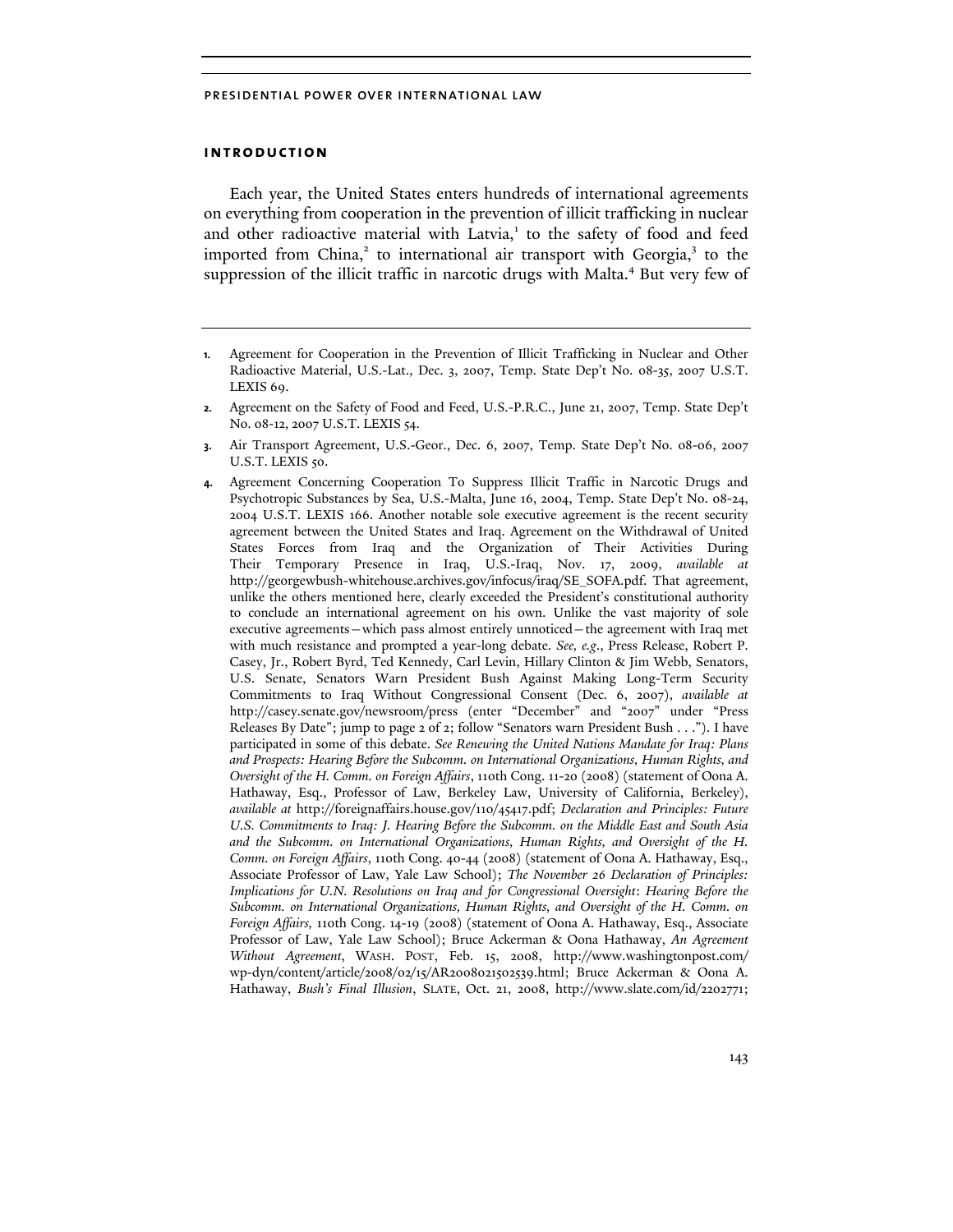these agreements are reported in the news or discussed in the halls of Congress. That is because most of them are made by the President alone and are quietly revealed to Congress and the public months after they have already entered into force.

These agreements are the product of a little noticed transformation during the last half-century in the way international law is made in the United States. Once a duty shared by Congress and the President, the task of concluding international agreements has come to be borne almost entirely by the President alone. Today, the vast majority of binding international agreements entered into by the United States are concluded by the President through what are referred to as "executive agreements."<sup>5</sup> During the past decade, the U.S. Department of State has reported an average of between two and three hundred executive agreements to Congress each year, touching on nearly every subject of international law – at times with substantial effect.<sup>6</sup> By comparison, the United States has ratified roughly twenty treaties annually during the same decade.<sup>7</sup>

The President has not always had the power to make so much international law on his own. Indeed, executive agreements were a relative rarity before the mid-twentieth century. Beginning in the post-World War II era, however, Congress began granting extensive power to the President to make international agreements on his own. The statutes that initially granted

Bruce Ackerman & Oona Hathaway, Op-Ed., *Into No-Man's Land*, L.A. TIMES, July 25, 2008, at A21; Bruce Ackerman & Oona Hathaway, Op-Ed., *The War's Expiration Date*, WASH. POST, Apr. 5, 2008, http://www.washingtonpost.com/wp-dyn/content/article/ 2008/04/04/AR2008040402581.html; Bruce Ackerman & Oona Hathaway, *What Bush Will Surrender in Iraq*, TIME*,* Sept. 11, 2008, http://www.time.com/time/nation/article/ 0,8599,1840274,00.html; Bill Delahunt & Oona Hathaway, Op-Ed., *Bush Should Include Congress*, BOSTON GLOBE, Nov. 26, 2008, at A15; Oona A. Hathaway, Congressional Briefing on U.S.-Iraqi Relations and the Bush-Maliki Agreement (Nov. 8, 2008) (on file with author).

**<sup>5.</sup>** When used without any modifier, the term "executive agreements" encompasses "sole executive agreements"—agreements made by the President without any congressional involvement; "ex ante congressional-executive agreements"—agreements made by the President using authority granted to him in advance by Congress, usually by statute; and "ex post congressional-executive agreements"—agreements made by the President and then approved by both houses of Congress through the normal legislative process.

**<sup>6.</sup>** *See infra* text accompanying notes 17-24.

**<sup>7.</sup>** The Library of Congress, Treaties, THOMAS, http://thomas.loc.gov/home/treaties/ treaties.html (last visited Feb. 13, 2009) [hereinafter Thomas Treaties Database]. An exception is 2008, the final year of the Bush presidency, during which the President sought and received Senate advice and consent to ratify eighty-two treaties. Email from Attorney, U.S. Dep't of State, Office of the Legal Adviser, to author (Aug. 3, 2009) (on file with author).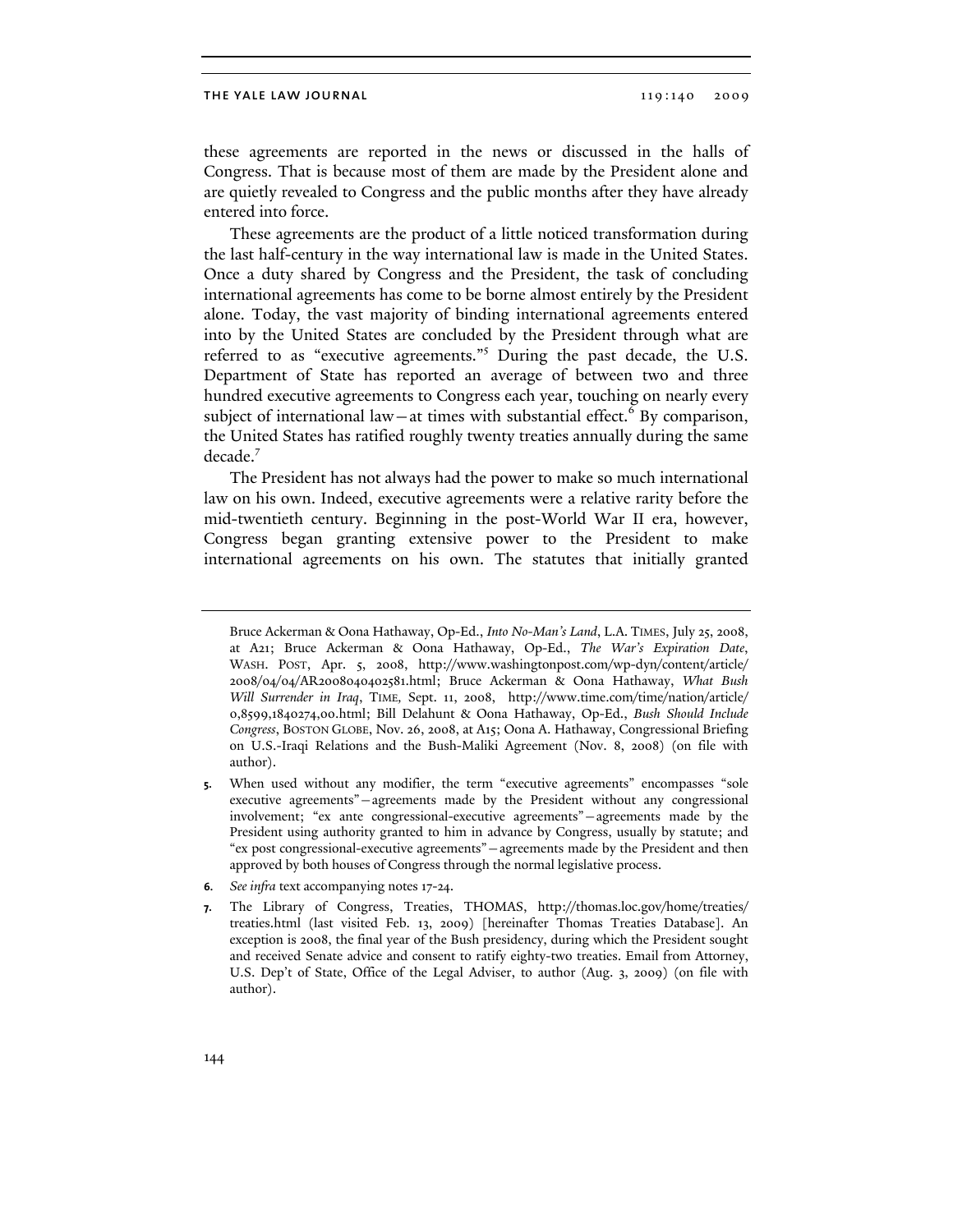authority were narrow and carefully constrained. Over time, however, many of the grants of authority became increasingly vague and open-ended, allowing the President to negotiate agreements and put them into force without any further congressional approval. The agreements that the President negotiates under this advance authority are often referred to as "ex ante" congressionalexecutive agreements.

In principle, Congress has the power to revoke these grants of authority by passing subsequent statutes. In practice, however, the authority to make such international agreements has proven to be nearly impossible to revoke once granted—not least because any effort to revoke or even amend a delegation can be vetoed by the President. Moreover, Congress retains strikingly meager power to oversee the agreements that are made. After authorizing the President to make binding international agreements on behalf of the United States, Congress typically does little to police the exercise of that authority. The courts, reluctant to weigh in on foreign affairs matters, have done nothing to correct the imbalance. They have instead granted substantial deference to the President as to both the substance and the form of international lawmaking. As a result, ex ante congressional-executive agreements—which today make up roughly eighty percent of all U.S. international legal commitments—are made by an almost entirely unfettered President.

This Article traces the key moments since the Founding that have brought us to this imbalanced moment. It shows that during the first hundred years after the Founding, the President played a highly constrained role in international lawmaking. It was extremely rare for the President to make agreements without express congressional approval. That began to change in the 1890s, when Congress started to give the President independent power to conclude bilateral trade agreements within strict constraints. The decision in the 1890s to give the President power to conclude trade agreements set the legal and political stage for a broader transformation in international lawmaking during the next century. That potential was realized in the period following World War II. Unilateral presidential power over international law grew exponentially from then onward, driven first by the passage of an expansive and unprecedented foreign assistance program, and later by the Supreme Court's decision to prohibit the use of legislative vetoes. That decision, and Congress's response to it, eliminated much of the limited power Congress had until then retained.

Why did Congress delegate so much of its power over international law to the President? After all, the pattern I describe defies the common expectation that Congress will jealously guard its already limited prerogatives. In this Article, I show that Congress acted as it did because of a combination of institutional myopia and political incentives. Congress gave away its power slowly over time. Each individual delegation of authority relinquished only a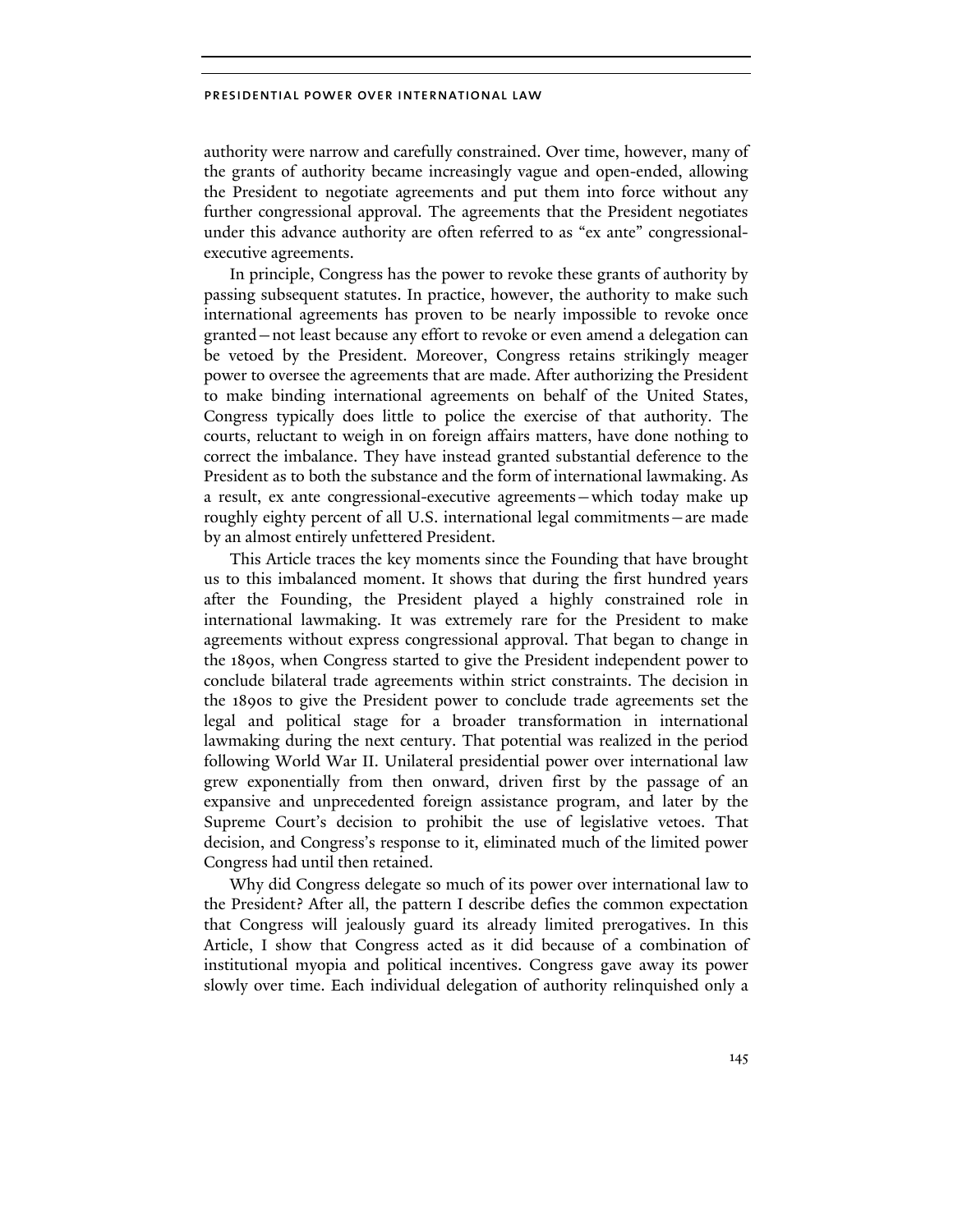small measure of power to the President, while freeing members of Congress to dedicate themselves to matters that were more likely to improve their prospects for reelection. The costs of these decisions for Congress's institutional power took decades to be realized. Not only did the effect of each individual delegation grow over time, but the cumulative effect of multiple delegations also became more significant with each additional delegation. Because these effects were slow to be realized, few of the individual members of Congress who voted to approve the delegations would still be in office when the cumulative effects of the delegations came to be felt. At that point, Congress found itself unable to reclaim what it had lost, in part because of the difficulty of mobilizing members of Congress around issues of international law that already had been ceded to the executive branch.

That Congress never intended to give up so much power does not necessarily mean that it should reclaim the basic authority over international lawmaking it once shared more fully with the executive branch. It would be possible to conclude that Congress's decision to give power over to the President was a good one, even if unintentional. But that would be a mistake. The imbalance of power over international lawmaking that has emerged over the past two centuries is, I argue, inconsistent with basic democratic principles and can lead to less favorable agreements.

The President should be a leading actor in international lawmaking—but not the *sole* actor. The absence of genuine cooperation among the branches is inconsistent with the principle of separation of powers on which our government relies: a single branch of government should not be able to unilaterally make law over an immense array of issues simply by concluding binding international agreements. In fact, the law already recognizes this. Strict legal limits govern the kinds of agreements that presidents may enter into under their constitutional authority through so-called sole executive agreements. And yet such limits are not applied to ex ante congressionalexecutive agreements, on the grounds that such agreements inherently embody interbranch cooperation. As this Article shows, however, ex ante congressionalexecutive agreements rarely involve the true sharing of power. Indeed, the very label applied to such an agreement—"ex ante congressional-executive agreement"—is misleading, since it suggests a level of cooperation in making the agreement that rarely exists. In reality, once Congress delegates authority to the President to make the agreement, it usually plays no further role contrary to what the separation of powers requires.

In an era in which international lawmaking increasingly overlaps with domestic lawmaking, ex ante congressional-executive agreements provide a means for presidents to bypass the other branches of government in pursuing core policy aims. This is troubling not merely as an abstract constitutional matter. It also raises real concerns about the quality of governance and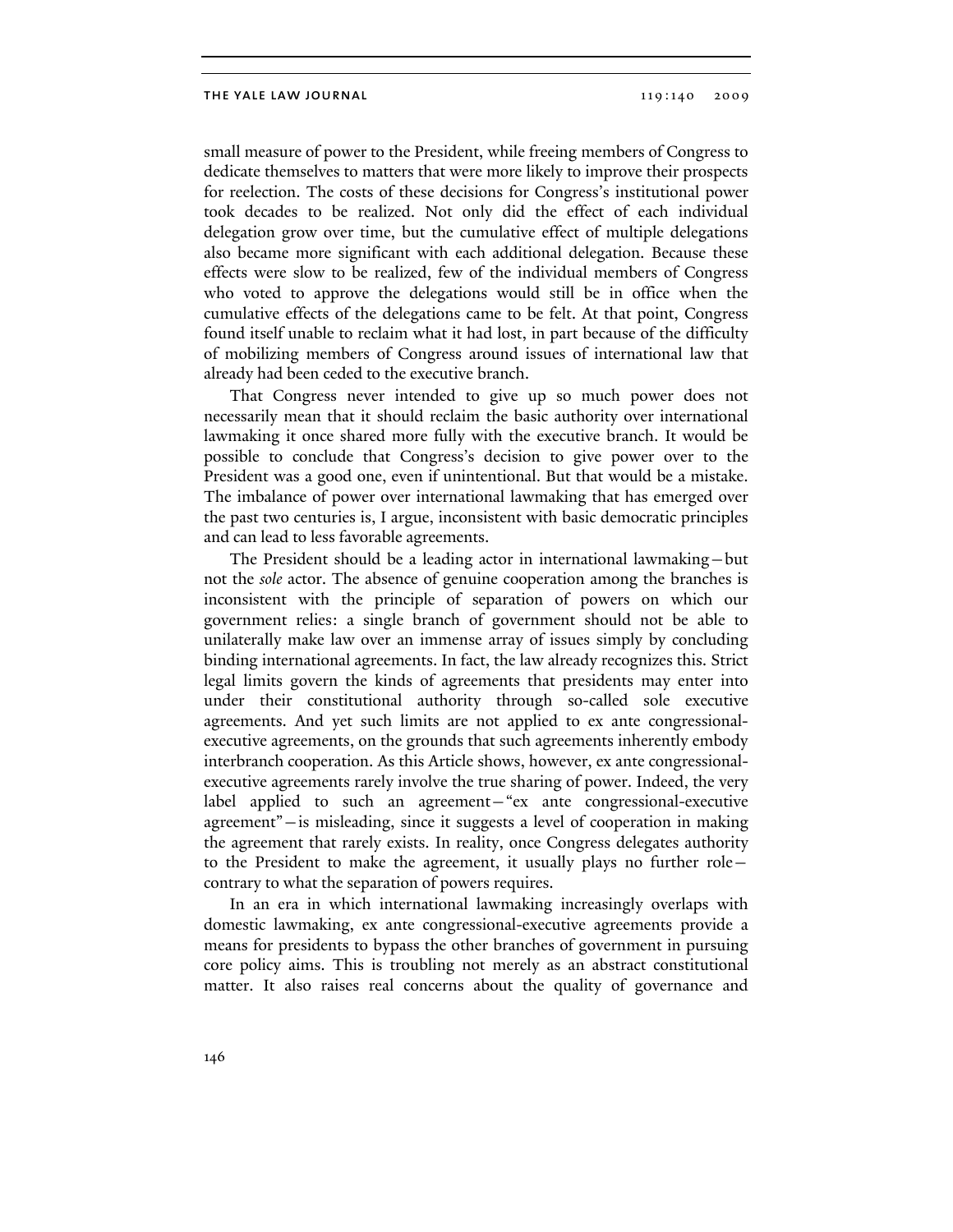representation—concerns that helped prompt the emphasis on a separation of powers in our lawmaking process at the Founding. One of the key justifications for the separation of powers among three branches of government is that it encourages accountability and discourages misbehavior by pitting "ambition against ambition." Ex ante congressional-executive agreements frustrate this process by placing most of the power to conclude international agreements in the hands of a single actor. From a democratic standpoint, this raises a particular concern because both senators and representatives have a strong competing claim to carry out the wishes of U.S. citizens. Moreover, because presidents cannot be reelected more than once, as much as half of their time in office involves no direct electoral accountability whatsoever.

The argument in favor of unilateral presidential lawmaking rests in part on a mistaken assumption that less democratic international lawmaking is more effective international lawmaking. But there is good reason to question this claim. Effective international lawmaking requires not just an unfettered negotiator but also widespread political support for the deal the negotiator strikes. When an agreement is concluded behind closed doors, with little or no input from Congress or the public at large, it can be difficult to build political support for the agreement that results.

What is more, an unconstrained negotiator may sometimes be weaker, not stronger, when it comes to negotiating favorable agreements. Thomas Schelling observed decades ago that "[i]f the executive branch is free to negotiate the best arrangement it can, it may be unable to make any position stick and may end by conceding controversial points because its partners know, or believe obstinately, that the United States would rather concede than terminate the negotiations."<sup>8</sup> If, however, those negotiating on behalf of the United States can demonstrate to their negotiating partners that they are constrained by the need to obtain congressional approval, they may be able to refuse to make concessions that they would otherwise need to make to secure a deal. At the same time, a more open lawmaking process can give negotiators a better understanding of the needs and concerns of those who will be directly affected by the agreement.

For all these reasons, it is time to rethink the way international law is made in the United States. Below, I outline a comprehensive reform statute that would normalize U.S. international lawmaking by reorganizing it around two separate tracks—administrative and legislative. The proposal for a new administrative track is patterned after the notice and comment model that currently applies to rulemaking in the domestic context: it is effectively a call

**<sup>8.</sup>** THOMAS C. SCHELLING, THE STRATEGY OF CONFLICT 28 (1980).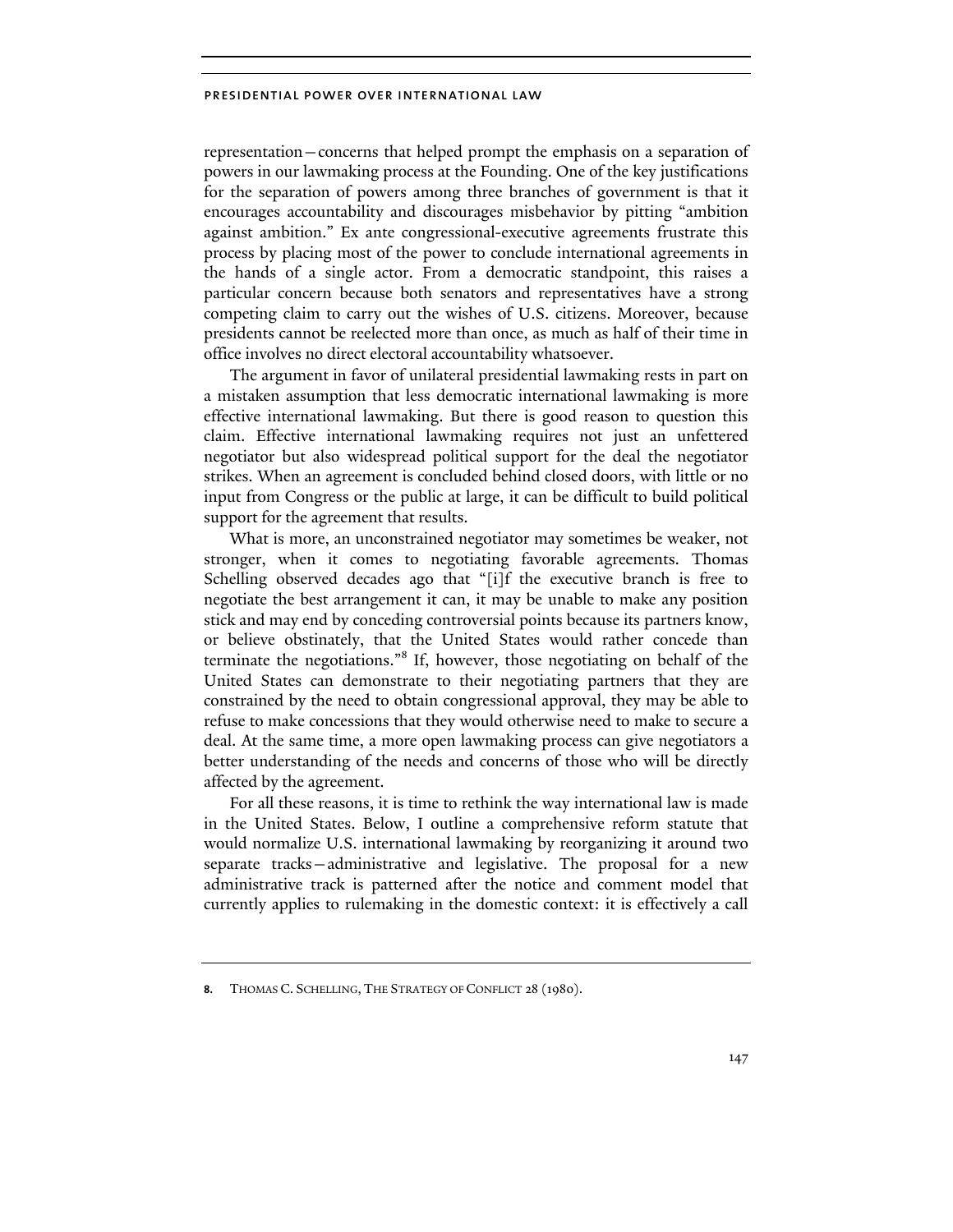for an Administrative Procedure Act for international law. Bringing agreements that are regulatory in nature into this new administrative system would serve to make them both more effective and more legitimate—for example, by making them available to Congress and the public *before*, rather than after, they become law. The process would offer greater openness, more public participation, and better transparency. Agreements would be eligible for this administrative track if they were authorized under an express delegation of authority to the President by Congress in prior legislation, or if they fall within the President's own constitutional powers.

All other agreements would be subject to a heightened legislative approval process. The legislative track would include two existing methods for concluding international agreements: Senate-approved Article II treaties and ex post congressional-executive agreements approved by both houses of Congress. In addition, I propose an expanded "fast track" process that would permit streamlined congressional approval of agreements. By making the process of obtaining congressional approval less cumbersome, the expansion of existing fast track procedures would make it more attractive for the President to submit international agreements for the approval of both houses of Congress.

This Article begins in Part I by describing the process of international lawmaking in the United States today. It focuses, in particular, on how much of international law is made by the President acting alone, using authority delegated to him by Congress. Part II shows how this process came to be. It traces ex ante congressional-executive agreements back to their origins and shows how long-term trends, as well as several crucial events, combined as Congress became complicit in the loss of much of its power over international lawmaking to the President. Part III turns to a discussion of the roles the President and Congress ought to play in international lawmaking and argues for a more balanced role for each. Finally, Part IV lays out a concrete proposal for reform.

# **i. the power of the president to make unilateral international law**

International law in the United States today takes many different forms. There are, of course, classic Article II treaties—made by the President and approved by two-thirds of the Senate. In addition, there are what are often called "ex post congressional-executive agreements"—agreements like the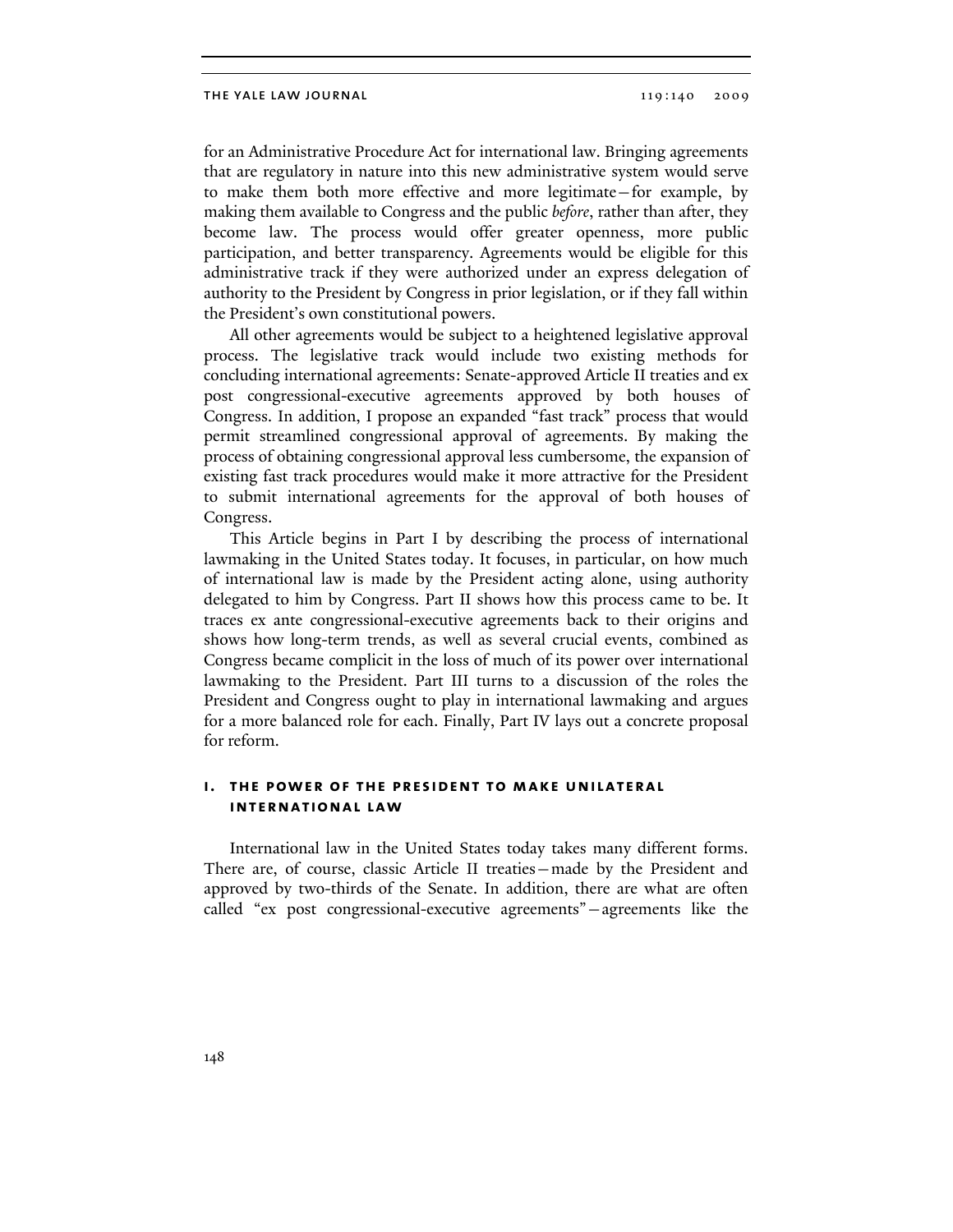North American Free Trade Agreement<sup>9</sup> - that are negotiated by the President and then submitted to both houses of Congress for a vote up or down.<sup>10</sup> There are, moreover, "sole" executive agreements entered by the President using the inherent constitutional authority of the office.

Together these three best-known types of international agreements make up only a small fraction of the international agreements concluded by the United States every year. Much more common—and almost completely ignored outside of foreign policy circles—are executive agreements negotiated by the President using authority delegated in advance by Congress. Such agreements are not subject to approval by Congress after they are concluded, but instead may enter into force immediately upon the signature of the President or his representative. Such agreements—often referred to as "ex ante congressional-executive agreements"—make up the vast majority of international agreements in force for the United States today. They are used in nearly every area of international law, from fisheries to atomic energy to agriculture to economic cooperation.<sup>11</sup>

My examination proceeds in two stages. I begin by describing the legal authority under which the President makes most of the United States's international agreements and the nature and scope of the agreements concluded under this authority. I show that the vast majority of executive agreements are concluded under the authority of a congressional statute delegating authority to the President. Next, I turn to examining the nature of these grants of authority by Congress. I show that Congress has handed over unilateral power to the President to make most of our international law. And it has done so without maintaining any significant ongoing congressional oversight of the agreements created pursuant to that delegated power. As a result, there exists today a deep imbalance of power over international lawmaking in the United States.

# *A. The Scope and Legal Foundation of Executive Agreements*

In 2008, the State Department reported that the United States had entered over two hundred executive agreements with foreign countries and

**<sup>9.</sup>** U.S.-Can.-Mex., Dec. 17, 1992, 32 I.L.M. 289 (1993).

**<sup>10.</sup>** North American Free Trade Implementation Act, Pub. L. No. 103-182, 107 Stat. 2057 (1993) (codified at 19 U.S.C. §§ 3301-3473 (2006)).

**<sup>11.</sup>** Only two out of over a hundred areas of international law—human rights and extradition of accused criminals to foreign countries—have been entirely insulated from this transformation. *See* Oona A. Hathaway, *Treaties' End: The Past, Present, and Future of International Lawmaking in the United States*, 117 YALE L.J.1236,1261(2008).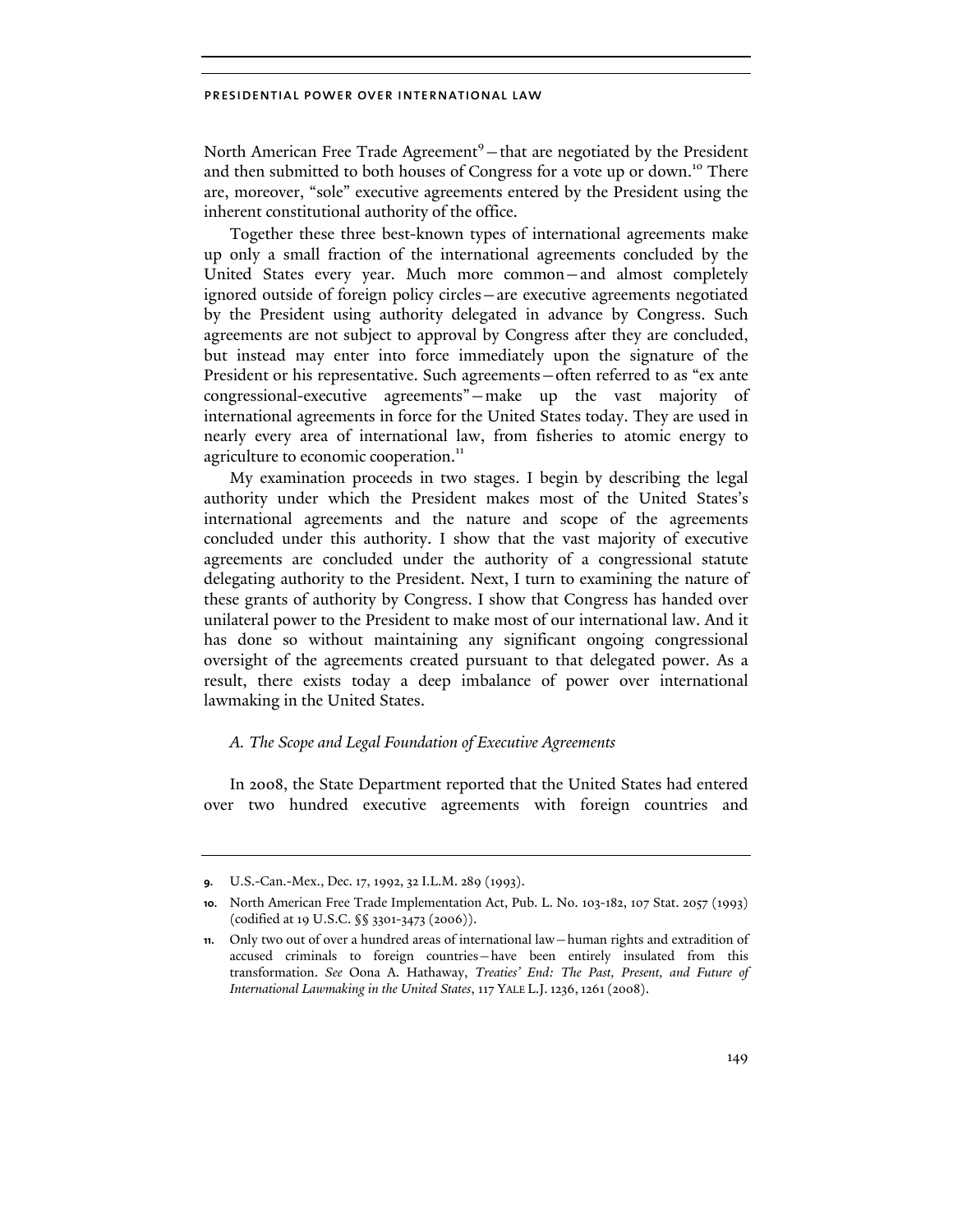organizations.<sup>12</sup> These agreements cover nearly every area of international law, from defense to employment to education. In both number and scope, they far overshadow every other form of international agreement entered by the United States.

In addition to their prevalence, ex ante congressional-executive agreements and sole executive agreements—which I will refer to here collectively as "executive agreements"—are distinguished from other types of international agreements by the unilateral way in which they are created.<sup>13</sup> Unlike Article II treaties or ex post congressional-executive agreements, most ex ante and sole executive agreements are not submitted to Congress for approval. They are instead negotiated by representatives of the President and enter into force upon signature by the legal representatives of the state parties. Indeed, few outside the executive branch even know of their existence until after they have become binding on the United States. The text of most of these executive agreements is made public only after they enter into force (indeed, sometimes long after).

In part because they are so easy to create, executive agreements have become the primary instrument of international lawmaking in the United States. They far surpass Article II treaties and ex post congressional-executive agreements in number. Together, there were more than three thousand executive agreements in total during the two decades between 1980 and 2000.<sup>14</sup> By contrast, there were  $375$  Article II treaties<sup>15</sup> – about ten percent of the number of executive agreements—and a small handful of ex post congressional-executive agreements.<sup>16</sup>

**<sup>12.</sup>** Office of the Legal Adviser, U.S. Dep't of State, International Agreements Other than Treaties Transmitted in Accordance with the Provisions of 1 U.S.C. 112(b), as Amended, http://www.state.gov/s/l/treaty/caseact/2008/index.htm (last visited Sept. 14, 2009) (listing 236 executive agreements). The list includes all executive agreements—both sole executive agreements and ex ante congressional-executive agreements—reported to Congress in 2008. It includes some agreements that entered into force in earlier years and excludes some agreements that were made in 2008 but not reported to Congress until after the end of the year. It does not include classified executive agreements, which by some reports constitute roughly ten to fifteen percent of the total number of executive agreements.

**<sup>13.</sup>** In this Article, the term "executive agreement(s)" without a modifier refers to sole executive agreements and ex ante congressional-executive agreements collectively. Although ex post congressional-executive agreements are also formally "executive agreements," they are not meant to be included.

**<sup>14.</sup>** Hathaway, *supra* note 11, at 1264-69.

**<sup>15.</sup>** Author's calculations from Thomas Treaties Database, *supra* note 7.

**<sup>16.</sup>** I have been able to identify only nine such agreements between 1980 and 2000. *See* Uruguay Round Agreements Act, Pub. L. No. 103-465, 108 Stat. 4809 (1994) (codified as amended in scattered sections of 19 U.S.C. (2006)); North American Free Trade Agreement Implementation Act, Pub. L. No. 103-182, 107 Stat. 2057 (1993) (codified at 19 U.S.C.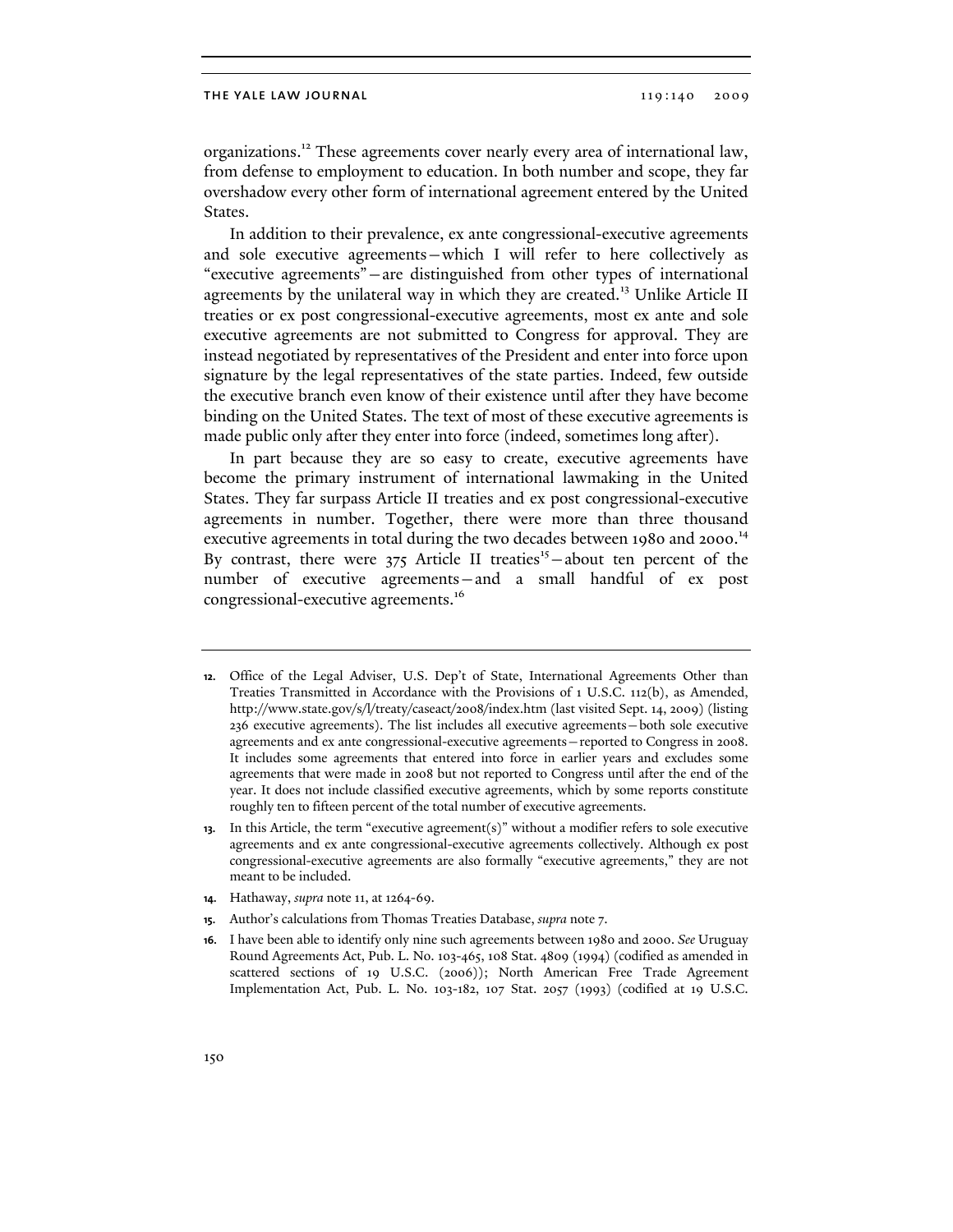Executive agreements are extensive in scope as well as in number. Between 1980 and 2000, there were over one hundred separate recorded subject areas in which executive agreements were concluded.<sup>17</sup> Table 1 lists the subject areas in which executive agreements were most commonly concluded between 1980 and 2000. The five most common subjects of agreements range widely: defense

§§ 3301-3473); United States-Canada Free-Trade Agreement Implementation Act of 1988, Pub. L. No. 100-499, 102 Stat. 1851 (codified as amended at 19 U.S.C. § 2112); United States-Israel Free Trade Area Implementation Act of 1985, Pub. L. No. 99-47, 99 Stat. 82 (codified as amended at 19 U.S.C. § 2112); Henry J. Hyde United States-India Peaceful Atomic Energy Cooperation Act of 2006, Pub. L. No. 109-401, 120 Stat. 2726 (codified as amended in scattered sections of 22 U.S.C.); Support for East European Democracy (SEED) Act of 1989, Pub. L. No. 101-179, 103 Stat. 1298 (codified as amended in scattered sections of 22 U.S.C.) (removing trade restrictions and liberalizing foreign investment between the United States, Poland, and Hungary); South African Democratic Transition Support Act of 1993, Pub. L. No. 103-149, 107 Stat. 1503 (codified as amended in scattered sections of 22 and 26 U.S.C.) (lifting antiapartheid sanctions and encouraging U.S. private sector investment in and trade with South Africa); Act of Dec. 16, 1985, Pub. L. No. 99-183, 99 Stat. 1174 (codified as amended at 42 U.S.C. § 2158) (approving the Agreement for Cooperation Between the Government of the United States of America and the government of the People's Republic of China Concerning Peaceful Uses of Nuclear Energy); Balanced Budget Downpayment Act, Pub. L. No. 104-99,  $\S$  201(a), 110 Stat. 26, 34 (1996) (approving the Global Learning and Observations To Benefit the Environment (GLOBE) agreement and appropriating funds to the Commerce, Justice, and State Departments and to the judiciary). This list was compiled through a search of the titles of the agreements in the Statutes at Large database and an examination of the legislation for language indicating that the act constituted not simply implementing legislation, but rather formal approval of the agreement. Though as far as I am aware this is the most comprehensive listing of ex post congressional-executive agreements during this period, it is almost certainly true that this list misses several congressional-executive agreements, either because the agreement was not listed in the Treaties and International Agreements Online (Oceana) database of executive agreements on which the searches are based or because my assistants and I failed to catch the agreement in our search of the Statutes at Large. *See* Treaties and International Agreements Online, http://www.oceanalaw.com (last visited Sept. 14, 2009) [hereinafter Oceana Database].

**17.** Author's calculations from Oceana Database. *See* Oceana Database, *supra* note 16*.* The database includes treaties, sole executive agreements, and congressional-executive agreements. It appears to include about half of the international agreements entered by the United States in the last century. To calculate the numbers of international agreements noted here, I dropped all agreements that appeared likely to be sole executive agreements based on their title (including terms Memorandum of Understanding or Memorandum of Agreement, Understanding(s), Declaration(s), Agreed Minute(s), Agreed Record, Statement, Letter, Exchange of Notes, Joint Communique, Acceptance of the Report, Administrative Agreement, Administrative Arrangement, Agreement Interpreting, Arrangement, Implementing Arrangement, and Implementing Procedures) and those that appeared to be simply amendments or extensions (including terms Amendment, Extension to Agreement, Agreement Amending, Adjustments, Agreement Modifying, Agreement Extending, Supplemental, and Supplementary).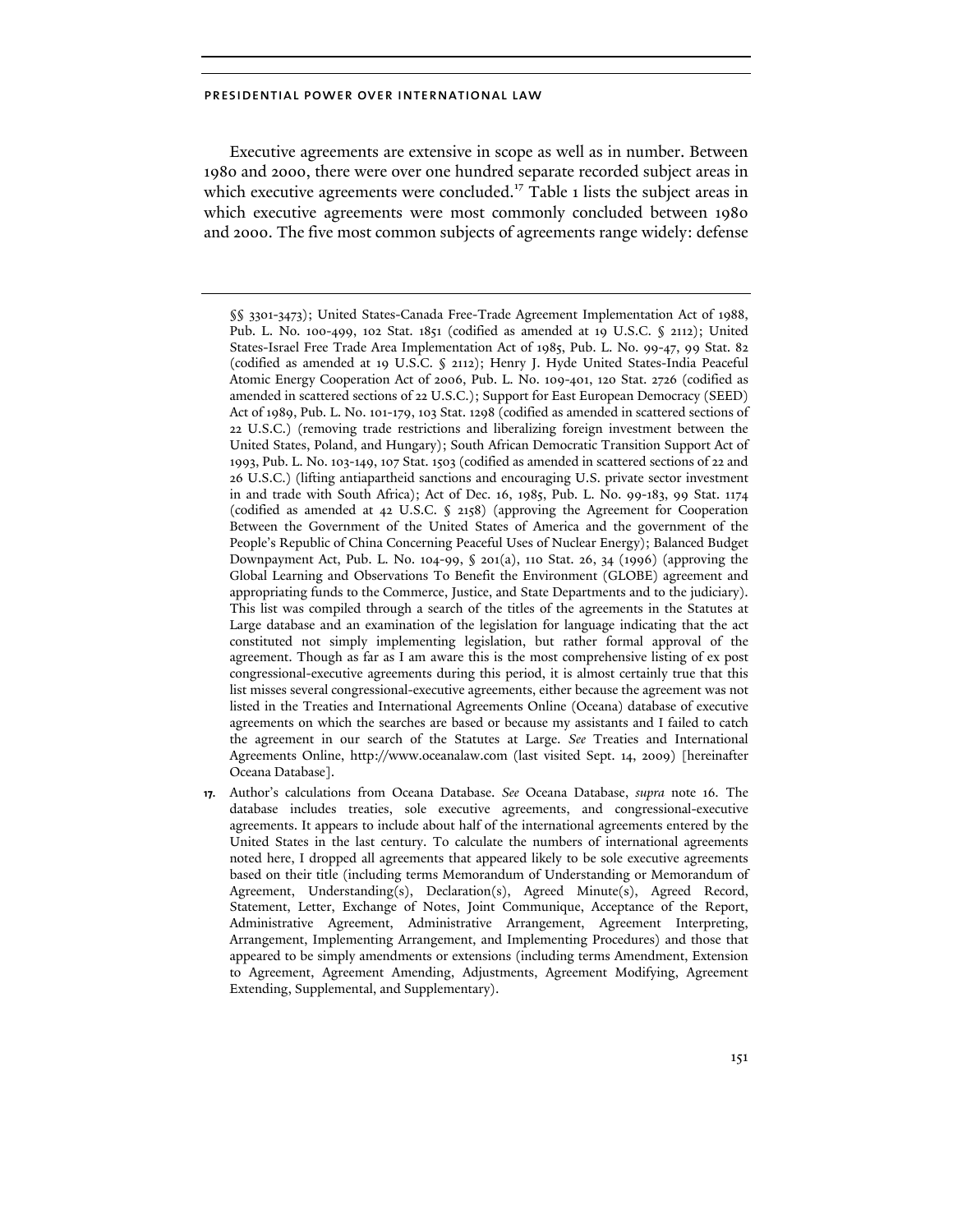### THE YALE LAW JOURNAL 119:140 2009

(fourteen percent of all executive agreements during this period), trade (nine percent), scientific cooperation (six percent), postal matters (six percent), and debts (six percent).

## **Table 1.**

# international agreements entered by the president acting alone, top THIRTY AREAS, 1980-2000<sup>18</sup>

| <b>SUBJECT</b>            | <b>NUMBER OF AGREEMENTS</b> | PERCENTAGE OF TOTAL |
|---------------------------|-----------------------------|---------------------|
|                           |                             |                     |
| Defense                   | 543                         | 14%                 |
| Trade                     | 359                         | 9%                  |
| Scientific Cooperation    | 247                         | 6%                  |
| <b>Postal Matters</b>     | 240                         | 6%                  |
| Debts                     | 227                         | 6%                  |
| Agriculture               | 210                         | $5\%$               |
| Aviation                  | 206                         | 5%                  |
| Atomic Energy             | 167                         | 4%                  |
| Economic Cooperation      | 158                         | 4%                  |
| Taxation                  | 88                          | 2%                  |
| Employment                | 87                          | $2\%$               |
| Investment                | 81                          | 2%                  |
| Telecommunication         | 75                          | $2\%$               |
| Narcotic Drugs            | 74                          | $2\%$               |
| Education                 | 72                          | $2\%$               |
| Finance                   | 70                          | $2\%$               |
| Mapping                   | 59                          | $2\%$               |
| Energy                    | 53                          | $1\%$               |
| Environmental Cooperation | 47                          | $1\%$               |
| Peace Corps               | 46                          | $1\%$               |

**<sup>18.</sup>** The table was compiled by calculating the number of agreements between 1980 and 2000 in each major subject matter category. It includes ex ante congressional-executive agreements, sole executive agreements, and amendments that are separately reported. To the extent possible, it excludes Article II treaties and ex post congressional-executive agreements. Data are drawn from the Oceana Database, *supra* note 16, with corrections based on other available data sources.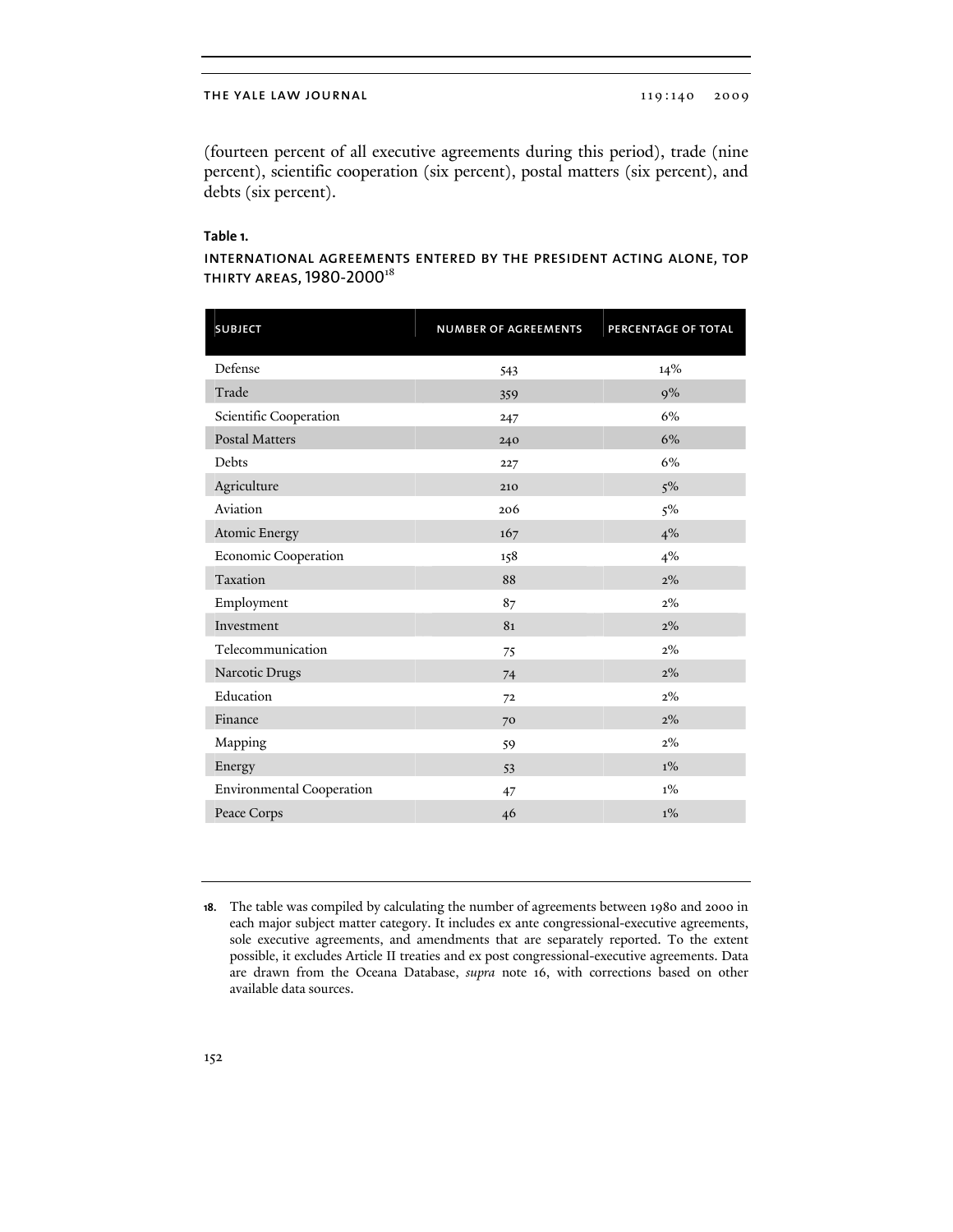| Space Cooperation   | 42   | $1\%$   |
|---------------------|------|---------|
| Fisheries           | 39   | $1\%$   |
| Judicial Assistance | 37   | $< 1\%$ |
| Maritime Matters    | 34   | $< 1\%$ |
| Health              | 32   | $< 1\%$ |
| Customs             | 26   | $< 1\%$ |
| Social Security     | 25   | $< 1\%$ |
| Arms Limitation     | 24   | $< 1\%$ |
| Satellites          | 24   | $< 1\%$ |
| Nuclear Safety      | 22   | $< 1\%$ |
| Other               | 462  | 11.92%  |
| Total               | 3876 | $100\%$ |

Many of these agreements involve mundane topics. In 2008, for example, the President reported an agreement on "energy-efficiency labeling programs for office equipment,"<sup>19</sup> an air transport agreement,<sup>20</sup> and a Memorandum of Understanding with Panama on the Fulbright Exchange Program.<sup>21</sup> But many address issues that are significant to large numbers of Americans and might have been the subject of close congressional scrutiny had they been made public before they entered into force. Alongside the more routine agreements reported in the most recent year were an agreement with China on the safety of drugs and medical devices,<sup>22</sup> an agreement with Vietnam on the return of Vietnamese citizens,<sup>23</sup> an agreement to provide up to \$150 million in cash grants to the Palestinian Authority<sup>24</sup> (which was twice what the United States

- **22.** Agreement on the Safety of Drugs and Medical Devices, U.S.-P.R.C., Dec. 11, 2007, Temp. State Dep't No. 08-13, 2007 U.S.T. LEXIS 55.
- **23.** Agreement on the Acceptance of the Return of Vietnamese Citizens, U.S.-Vietnam, Jan. 22, 2008, Temp. State Dep't No. 08-43, 2008 U.S.T. LEXIS 10.
- **24.** Cash Transfer Grant Agreement, U.S.-Palestinian Authority, Mar. 19, 2008, Temp. State Dep't No. 08-66, 2008 U.S.T. LEXIS 26.

**<sup>19.</sup>** Agreement on the Coordination of Energy-Efficiency Labeling Programs for Office Equipment, U.S.-EU, Dec. 20, 2006, Temp. State. Dep't No. 08-10, 2006 U.S.T. LEXIS 109. This agreement, along with all of the nonsecret agreements reported to Congress in 2008, is available at http://www.state.gov/s/l/treaty/caseact/2008/index.htm.

**<sup>20.</sup>** Air Transport Agreement, U.S.-Geor., June 21, 2007, Temp. State Dep't No. 08-06, 2007 U.S.T. LEXIS 50.

**<sup>21.</sup>** Memorandum of Understanding on the Fulbright Exchange Program, U.S.-Pan., Dec. 10, 2008, Temp. State Dep't No. 08-235, *available at* http://www.state.gov/documents/ organization/121137.pdf.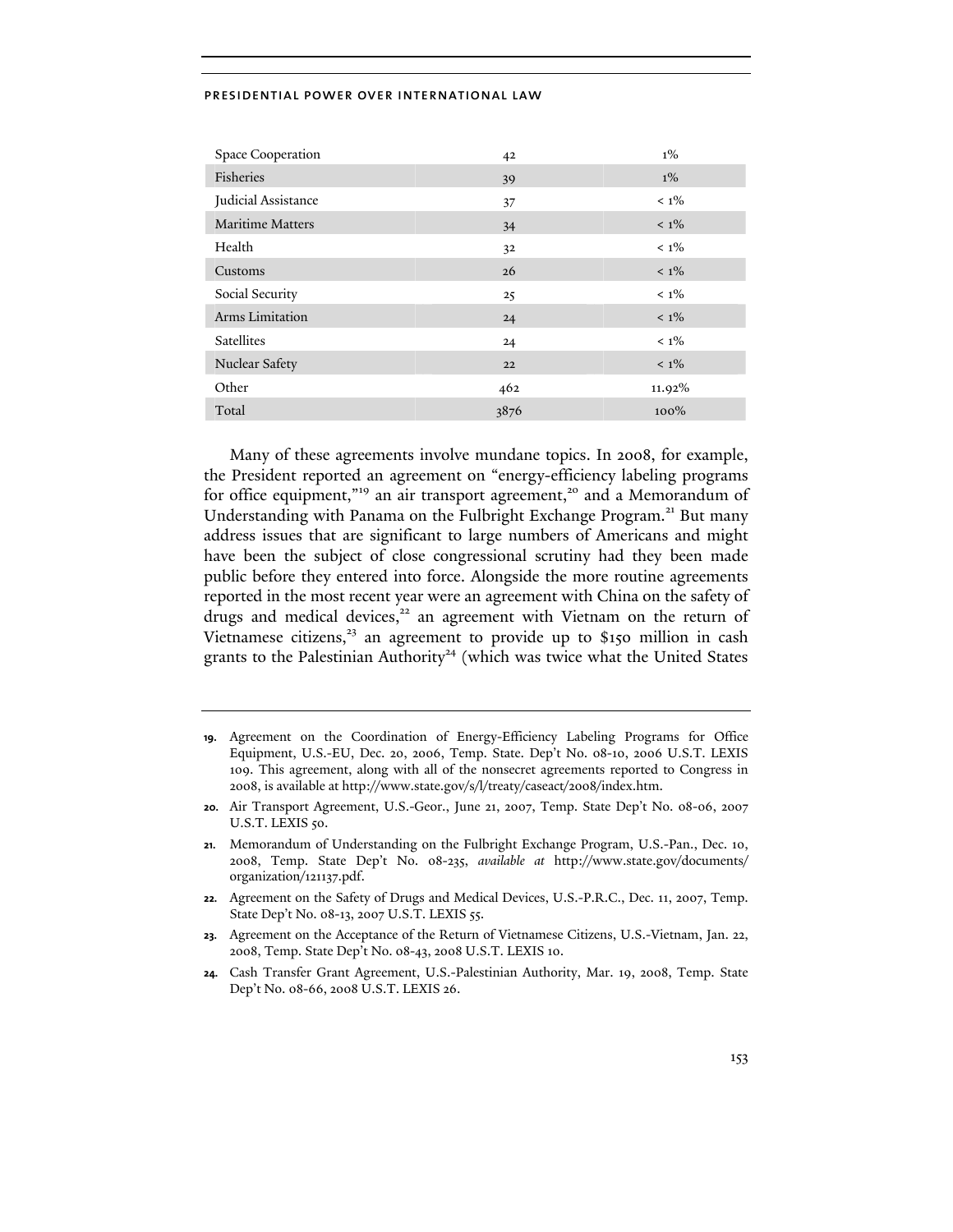had provided the prior year), and an agreement that provides for the "transfer of technical knowledge, advice, skills and resources from [the] United States to the Kingdom of Saudi Arabia in the areas of critical infrastructure protection and public security, including border protection, civil defense capabilities, and coast guard and maritime capabilities."<sup>25</sup>

The President entered each of the agreements mentioned above and outlined in Table 1 without express congressional approval. In each case, the President relied on one of three distinct sources of legal authority.<sup>26</sup> The first source is a preexisting Article II treaty. Treaties frequently outline the broad scope of an agreement between states but leave the details to be worked out in later, usually less formal, agreements between their executives. The second source is the President's sole or "inherent" constitutional authority—often his power as Commander-in-Chief of the armed forces. This is, for example, the source of authority for many of the status of forces agreements that the President has negotiated around the world. The third source—and by far the most commonly used—is a statute passed by Congress delegating to the President authority to conclude certain kinds of international agreements.<sup>27</sup>

There has been significant attention given in the legal literature to the second category of executive agreements—"sole executive agreements" entered by the President on his own inherent constitutional authority.<sup>28</sup> And yet,

**<sup>25.</sup>** Technical Cooperation Agreement, U.S.-Saudi Arabia, May 16, 2008, Temp. State Dep't No. 08-107, *available at* http://www.state.gov/documents/organization/109344.pdf.

**<sup>26.</sup>** The form of each international agreement—and the legal basis for that agreement—is usually determined in the first instance by the Office of the Legal Adviser at the U.S. Department of State. The Department is guided by what has become known as the Circular 175 Procedure. U.S. Dep't of State, Circular 175 Procedure, http://www.state.gov/ s/l/treaty/c175 (last visited Sept. 14, 2009). The Circular 175 was a 1955 Department of State circular that prescribed a process for coordination of approval of treaties and other international agreements. Though still referred to as the "Circular 175 Procedure," the requirements now appear at 22 C.F.R. § 181.4 (1999), and in 11 U.S. DEP'T OF STATE, FOREIGN AFFAIRS MANUAL § 720 (2006). *See also* RESTATEMENT (THIRD) OF FOREIGN RELATIONS LAW § 303 reporters' note 8 (1987) ("The criteria generally used by the Executive Branch in selecting the form by which an international agreement should be approved, and the procedures for consulting with Congress as to the choice made, are set forth in Circular  $175$  . . . ."). I discuss the Circular  $175$  procedure—and the great discretion it grants to the Department of State—in Hathaway, *supra* note 11, at 1249-52.

**<sup>27.</sup>** Agreements concluded pursuant to a statute are generally referred to as ex ante congressional-executive agreements. The first two types of agreements are generally referred to as "executive agreements" and "sole executive agreements," respectively. All three types of agreements are sometimes referred to as "executive agreements" and all three are made by the executive acting alone.

**<sup>28.</sup>** *See, e.g*., Bradford R. Clark, *Domesticating Sole Executive Agreements*, 93 VA. L. REV. 1573 (2007); Ingrid Brunk Wuerth, *The Dangers of Deference: International Claim Settlement by the*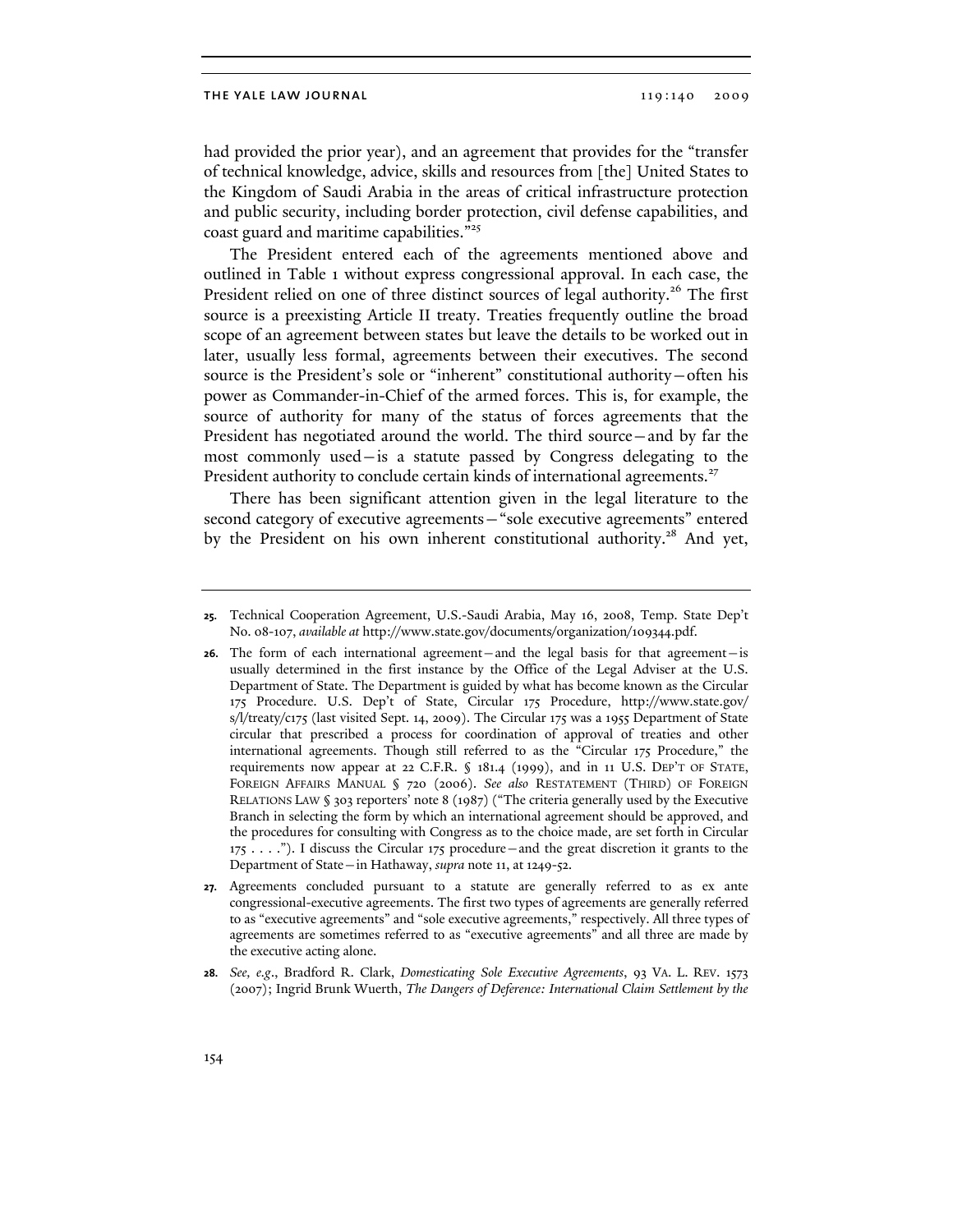agreements concluded on the President's own constitutional authority make up only a small fraction of the executive agreements concluded every year. Between 1990 and 2000, for example, approximately twenty percent of all executive agreements were sole executive agreements.<sup>29</sup> The remaining eighty percent were congressional-executive agreements.

The majority of the eighty percent of international agreements, in turn, fell into the third category outlined above. These agreements—which are the central focus of this Article—are often referred to as "ex ante congressionalexecutive agreements," in part to indicate the interbranch cooperation required to create the agreements. The appellation is arguably a misnomer. It is true that the President has the power to enter into the agreements only because Congress has delegated it to him. Yet, as I show in the next Section, the cooperation typically ends there.

## *B. Ex Ante Congressional-Executive Agreements*

Congressional-executive agreements made by the President on the basis of authority granted in advance by Congress are the centerpiece of U.S. international lawmaking. And yet they are little studied and poorly understood. This Section aims to demystify these agreements, showing when and how they are created. What emerges from this simple description is a troubling reality: Congress has given the President unilateral power to make most of the country's modern international legal commitments. It has done so without retaining any significant power to oversee the exercise of that delegated power. Indeed, Congress has little power to reject agreements currently negotiated in

*President*, 44 HARV. INT'L L.J. 1 (2003). Whether an agreement falls within these bounds turns on the constitutional allocation of powers between Congress and the President. *See infra* Part III.A.2. for a discussion of the limits on the President's inherent constitutional powers.

**<sup>29.</sup>** This is necessarily a rough calculation, as there is no authoritative source that indicates the authority under which executive agreements are concluded that is available to the public. The figure here was determined by calculating the total number of agreements with designations indicating that they are likely to be sole executive agreements (including the terms Memorandum of Understanding or Memorandum of Agreement, Understanding(s), Declaration(s), Agreed Minute(s), Agreed Record, Statement, Letter, Exchange of Notes, Joint Communiqué, Acceptance of the Report, Administrative Agreement, Administrative Arrangement, Agreement Interpreting, Arrangement, Implementing Arrangement, and Implementing Procedures) concluded between 1990 and 2000 (375), and dividing it by the total number of agreements during this same period (1747). The sources of data are the Oceana Database, *supra* note 16 (with corrections). Other estimates suggest the percentage of sole executive agreements is even smaller. *See infra* note 125.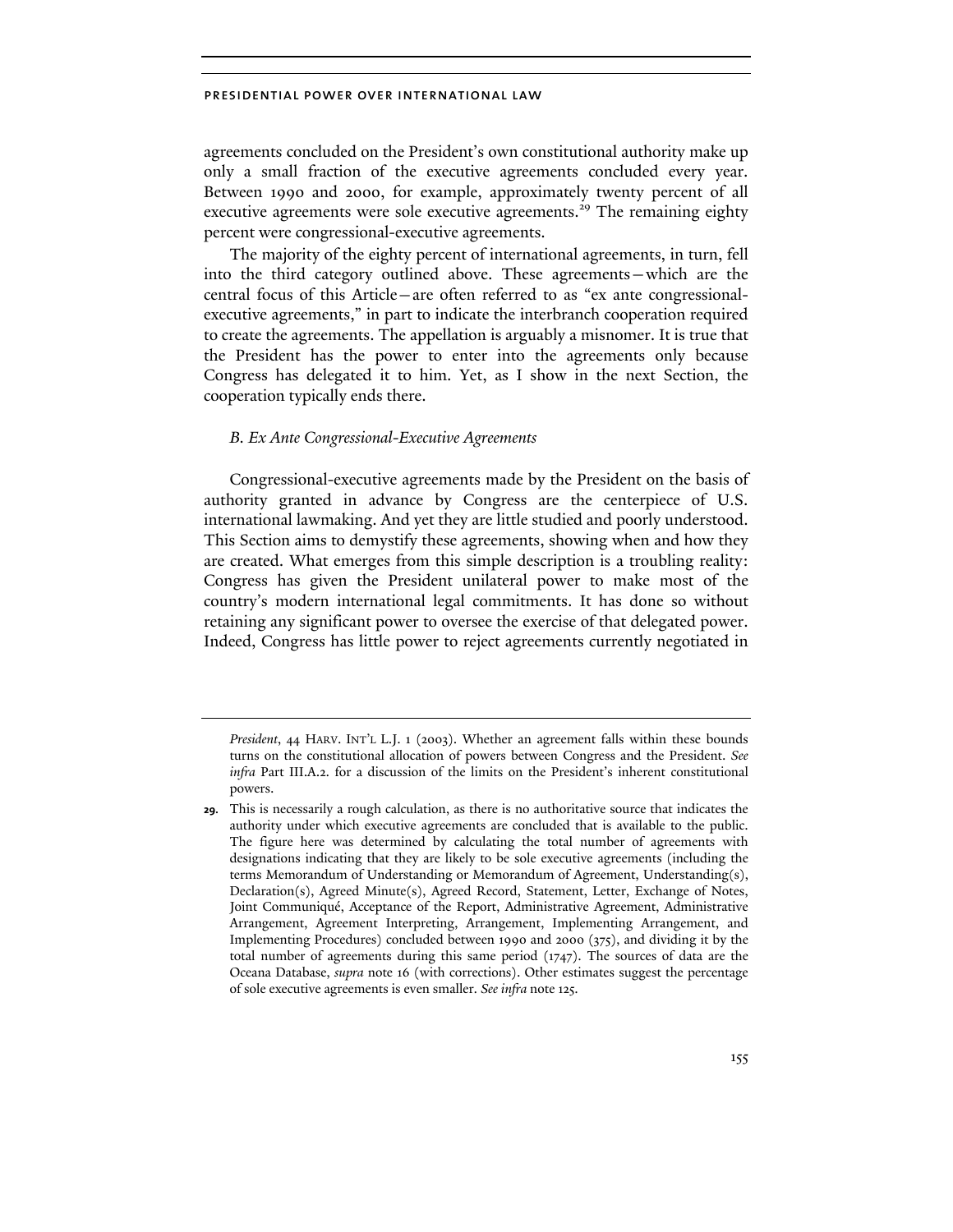its name and faces significant impediments to reclaiming the power it once heedlessly abandoned.

The basic legal foundation for each "ex ante" congressional-executive agreement is quite simple: Congress passes a statute granting the President the authority to enter into agreements with other nations, usually on a particular topic or for a particular purpose. The President may then use this authority to enter into executive agreements that, in most cases, he would otherwise be unable to enter.

The agreements are generally negotiated by officials in executive agencies working with their counterparts in other countries. For example, an official in the Department of Defense, acting on the basis of a statute granting authority in advance, might negotiate a cross-servicing agreement with her counterpart in Mexico. Such agreements become binding once signed by an appropriate representative of each state party. Though the agency officials involved in conceiving and negotiating the agreement might choose to consult with Congress, they usually are not required to do so.

The statutes that grant authority to the President to conclude executive agreements vary a great deal in their specifics but are similar in their basic structure. Some specifically authorize the President to "negotiate and carry out agreements with friendly nations or organizations of friendly nations."<sup>30</sup> Many offer more general language that might be read to encompass authority to enter an international agreement—stating, for example, that the President is "authorized to furnish . . . assistance, on such terms and conditions as he may determine."<sup>31</sup>

To demonstrate how these statutes function, it is helpful to delve more deeply into a couple of specific subject areas. Let us start with defense, which Table 1 shows is the most common subject of ex ante congressional-executive agreements. This broad category encompasses a large range of different types of agreements: "cross-servicing" agreements; "mutual logistic support" agreements; agreements "regarding military assistance under the Foreign Assistance Act of 1961;" agreements "regarding the status of United States military personnel;" "military training" agreements; "security agreements" for

**<sup>30.</sup>** Agriculture Trade Development and Assistance Act of 1954, Pub. L. No. 83-480, § 101, 68 Stat. 454, 455. The above-quoted text has since been amended. The current text authorizes the President "to provide for the sale of agricultural commodities to developing countries and private entities for dollars on credit terms, or for local currencies (including for local currencies on credit terms)." 7 U.S.C. § 1701 (2006). As a result, agricultural commodities agreements are now concluded as contracts, rather than as executive agreements.

**<sup>31.</sup>** Foreign Assistance Act of 1973, Pub. L. No. 93-189, sec. 12(b)(1), § 503(a), 87 Stat. 714, 720 (codified at 22 U.S.C. § 2311(a)).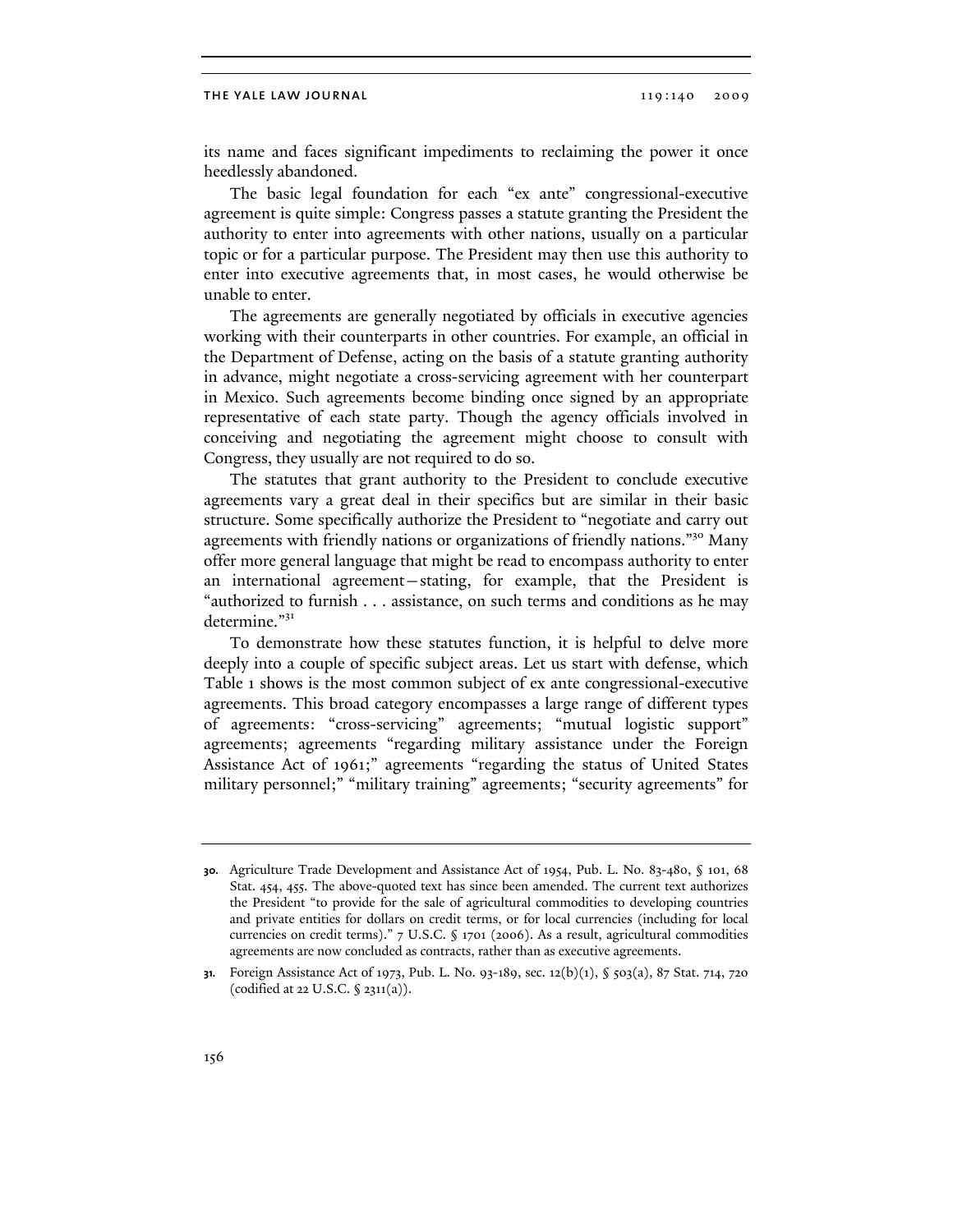the "protection of classified information;" agreements regarding the "exchange of research and development information;" and "mutual defense" agreements. Despite their immense variety, nearly all of these agreements were authorized by the Foreign Assistance Act of 1961, which has since been amended in subsequent bills and various provisions of National Defense Authorization Acts. $3<sup>2</sup>$ 

Some of the statutes provide very general authorization. For example, a provision of the Act for International Development of 1961 provides: "The President is authorized to furnish military assistance on such terms and conditions as he may determine, to any friendly country or international organization . . . by . . . acquiring from any source and providing (by loan, lease, sale, exchange, grant, or any other means) any defense article or defense service."<sup>33</sup> Others are more specific, such as the authorization to engage in cooperative research and development agreements: "The Secretary of Defense may enter into a memorandum of understanding (or other formal agreement) with one or more countries or organizations . . . for the purpose of conducting cooperative research and development projects on defense equipment and munitions."34 This authorization further specifies the countries with which the agreement may be entered, as well as a reporting requirement and other substantive restrictions.<sup>35</sup>

- **32.** Authority to enter mutual "military assistance," "statuses of military personnel," and "mutual defense" agreements originates in the Act for International Development of 1961 (Foreign Assistance Act of 1961), Pub. L. No. 87-195, § 503, 75 Stat. 424, 435 (codified as amended at 22 U.S.C. § 2311). Authority to enter "military education and training" agreements is more fully outlined in the International Security Assistance and Arms Export Control Act of 1976, Pub. L. No. 94-329, § 106(a), 90 Stat. 729, 732-34 (codified as amended at 22 U.S.C. §§ 2347, 2347a-b). "Cross servicing agreements" and "research and development exchange" agreements and other agreements involving weaponry have authority in several different sources. *See, e.g.*, National Defense Authorization Act for Fiscal Years 1990 and 1991, Pub. L. No. 101-189, § 931(a)(2), 103 Stat. 1352, 1531 (1989) (codified as amended at 10 U.S.C. § 2350a) (authorizing research and development memoranda of understanding, with "major allies" or "any other friendly foreign country"); *id.* § 931(c), 103 Stat. at 1534 (codified at 10 U.S.C. § 2350d) (authorizing cooperative logistic support agreements); Foreign Military Sales Act, Pub. L. No. 90-629, § 3, 82 Stat. 1320, 1322-23 (1968) (codified as amended at 22 U.S.C. § 2753) (authorizing the President to make sales of military articles under certain conditions); International Security Assistance Act of 1979, Pub. L. No. 96-92, § 15, 93 Stat. 701, 706-08 (originally authorizing "cooperative projects" for research and development with NATO allies and later expanded to non-NATO members by the National Defense Authorization Act for Fiscal Year 1987, Pub. L. No. 99-661,  $\oint$  1103(a)(1)(D), 100 Stat. 3816, 3962 (codified at 22 U.S.C. § 2767(j)(1))).
- **33.** Pub. L. No. 87-195, § 503, 75 Stat. 424, 435 (codified as amended at 22 U.S.C. § 2311).

**<sup>34.</sup>** 10 U.S.C. § 2350a(a).

**<sup>35.</sup>** *Id*. § 2350a.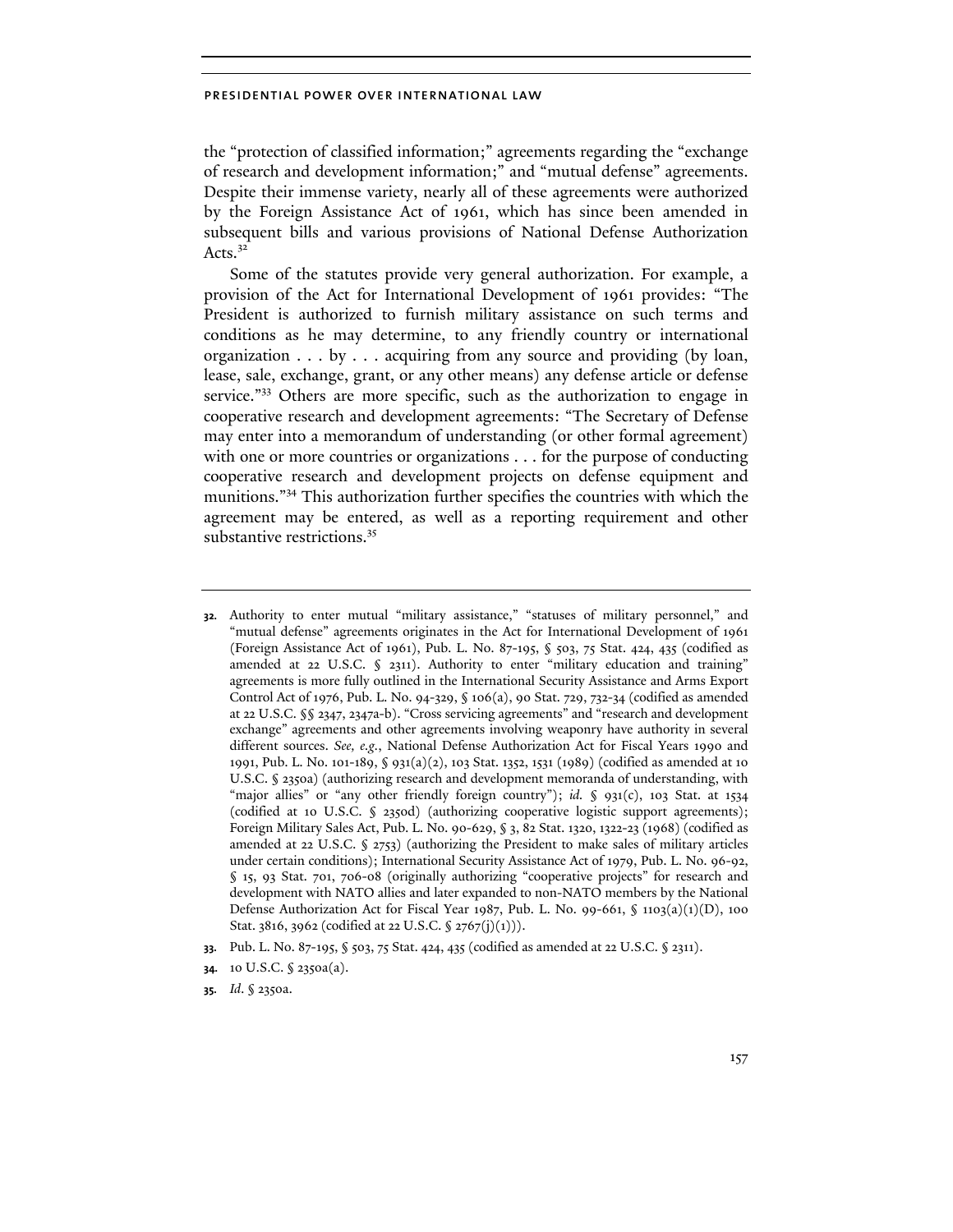The authorizing statutes on agriculture are also fairly typical of ex ante congressional authorizations to the President. Most executive agreements on agriculture are authorized by the Agriculture Trade Development and Assistance Act of 1954, as updated and amended by subsequent statutes.<sup>36</sup> The Act gives the President "authoriz[ation] to negotiate and carry out agreements with friendly nations or organizations of friendly nations to provide for the sale of surplus agricultural commodities for foreign currencies."37 It further permits the President to enter into agreements for various uses of currencies earned under commodity arrangements.<sup>38</sup> The Act provides for only very limited congressional oversight over agreements that are negotiated pursuant to its grants of authority. The President is required to "make a report to Congress with respect to the activities carried on under this Act at least once each six months and at such other times as may be appropriate."<sup>39</sup> These statutes are far from alone. Table 2 lists several others.<sup>40</sup>

- **37.** § 101, 68 Stat. at 455.
- **38.** *Id.* § 104, 68 Stat. at 456.

**40.** This table is merely illustrative and is far from exhaustive.

**<sup>36.</sup>** Pub. L. No. 83-480, §§ 101-109, 68 Stat. 454, 455-57 (codified as amended at 7 U.S.C. §§ 1691-1715). Agricultural commodities agreements may also be authorized under the Omnibus Trade and Competitiveness Act of 1988, Pub. L. No. 100-418, § 4203, 102 Stat. 1107, 1392 (codified at 7 U.S.C. § 5213) ("The President may enter into an agreement with any country that has a positive trade balance with the United States under which that country would purchase United States agricultural commodities or products for use in agreed-on development activities in developing countries.").

**<sup>39.</sup>** *Id.* § 108, 68 Stat. at 457. Originally, these sections were authorized for only three years. *Id.* § 109, 68 Stat. at 457. Today, the basic authorizations are similar, but there is no longer a time limit on authorization. The current reporting requirements, first enacted by the Act To Extend the Agricultural Trade Development and Assistance Act of 1954, Pub. L. No. 85-128,  $\S$  5, 71 Stat. 345, 345 (1957) (codified at 7 U.S.C.  $\S$  1704a), provide that "[w]ithin sixty days after any agreement is entered into for the use of any foreign currencies, a full report thereon shall be made to the Senate and the House of Representatives of the United States and to the Committees on Agriculture and Appropriations thereof."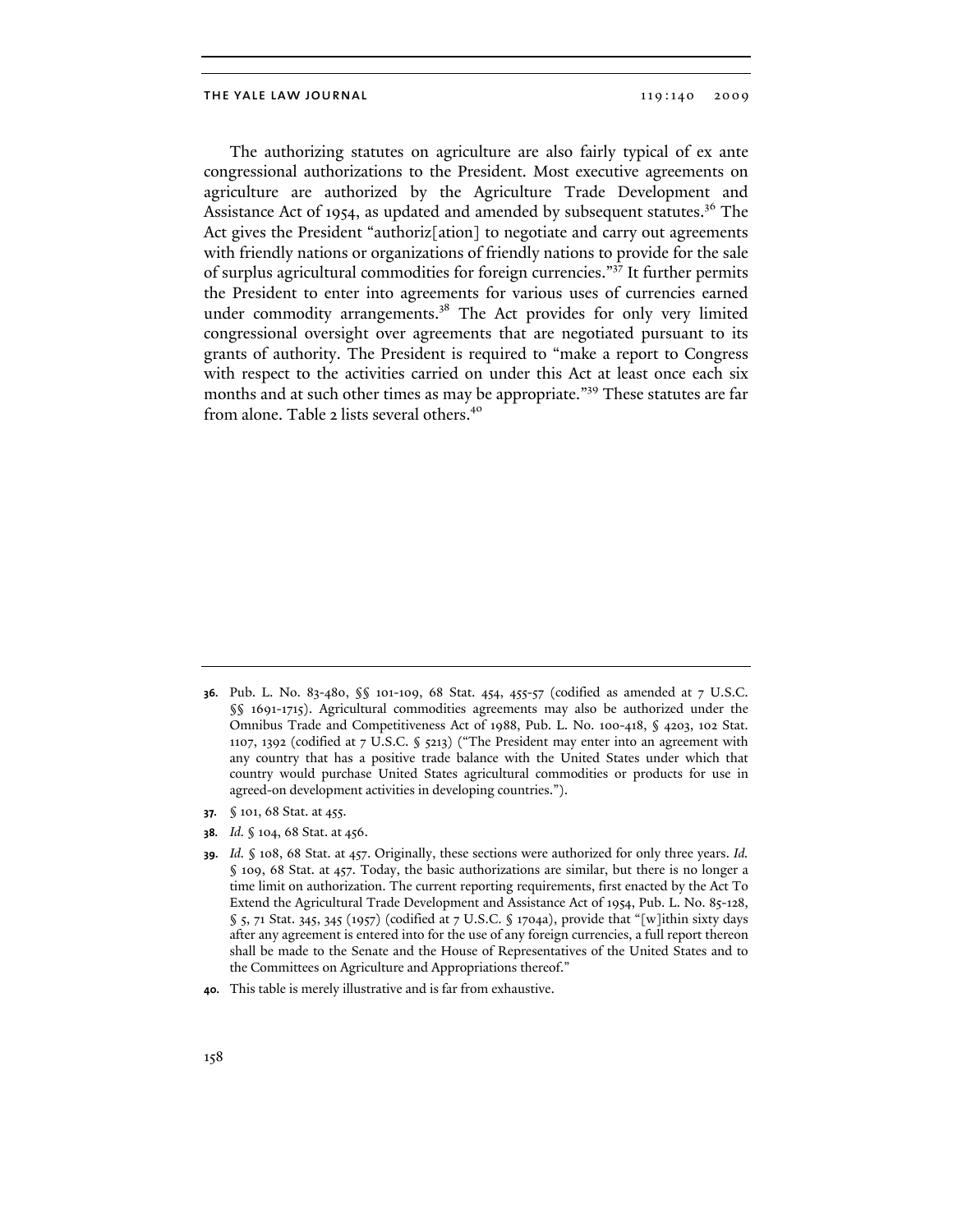## **Table 2.**

# selected authorizing statutes for ex ante congressional-executive agreements

| PRIMARY AUTHORIZING ACTS                                                                         | <b>KEY AUTHORIZATION</b>                                                                                                                                                                                                                                                                                                                                              |
|--------------------------------------------------------------------------------------------------|-----------------------------------------------------------------------------------------------------------------------------------------------------------------------------------------------------------------------------------------------------------------------------------------------------------------------------------------------------------------------|
| Defense                                                                                          |                                                                                                                                                                                                                                                                                                                                                                       |
| Mutual Defense Assistance<br>Act of 1949 <sup>41</sup>                                           | "The President shall, prior to the furnishing of assistance to any<br>eligible nation, conclude agreements with such nation, or group<br>of such nations, which agreements, in addition to such other<br>provisions as the President deems necessary to effectuate the<br>policies and purposes of this Act and to safeguard the interests<br>of the United States"   |
| Mutual Security Act of 1954 <sup>42</sup>                                                        | No assistance will be supplied to any nation under the Act<br>unless such nation "shall have agreed to" a variety of conditions.                                                                                                                                                                                                                                      |
| Act for International<br>Development of 1961<br>(Foreign Assistance Act of<br>$1961)^{43}$       | "The President is authorized to furnish military assistance, on<br>such terms and conditions as he may determine, to any friendly<br>country or international organization, the assisting of which the<br>President finds will strengthen the security of the United States<br>and promote world peace and which is otherwise eligible to<br>receive such assistance" |
| Foreign Military Sales Act of<br>196844                                                          | Requires an agreement not to transfer defense articles as a<br>condition of certain military sales.                                                                                                                                                                                                                                                                   |
| <b>International Security</b><br>Assistance and Arms Export<br>Control Act of 1976 <sup>45</sup> | "The President is authorized to furnish, on such terms and<br>conditions consistent with this Act as the President may<br>determine (but whenever feasible on a reimbursable basis),<br>military education and training to military and related civilian<br>personnel of foreign countries."                                                                          |
| <b>International Security</b><br>Assistance Act of 1979 <sup>46</sup>                            | Amends the Arms Export Control Act to establish conditions for<br>"cooperative projects," defined as "a project described in an                                                                                                                                                                                                                                       |

**41.** Pub. L. No. 81-329, § 402, 63 Stat. 714, 717 (repealed 1954).

- **42.** Pub. L. No. 83-665, §§ 141, 142, 68 Stat. 832, 839-40 (repealed 1961).
- **43.** Pub. L. No. 87-195, § 503, 75 Stat. 424, 435 (codified as amended at 22 U.S.C. § 2311(a)).
- **44.** Pub. L. No. 90-629, § 3, 82 Stat. 1320, 1322 (codified as amended at 22 U.S.C. § 2753).
- **45.** Pub. L. No. 94-329, sec. 106, § 541, 90 Stat. 729, 732 (codified as amended at 22 U.S.C.  $$ 2347(a)$ .
- **46.** Pub. L. No. 96-92, § 15, 93 Stat. 701, 706-08 (codified as amended at 22 U.S.C. § 2767). The International Security and Development Cooperation Act of 1985, Pub. L. No. 99-83,  $\S$  115(a), 99 Stat. 190, 199 (codified as amended at 22 U.S.C.  $\S$  2767), displaced these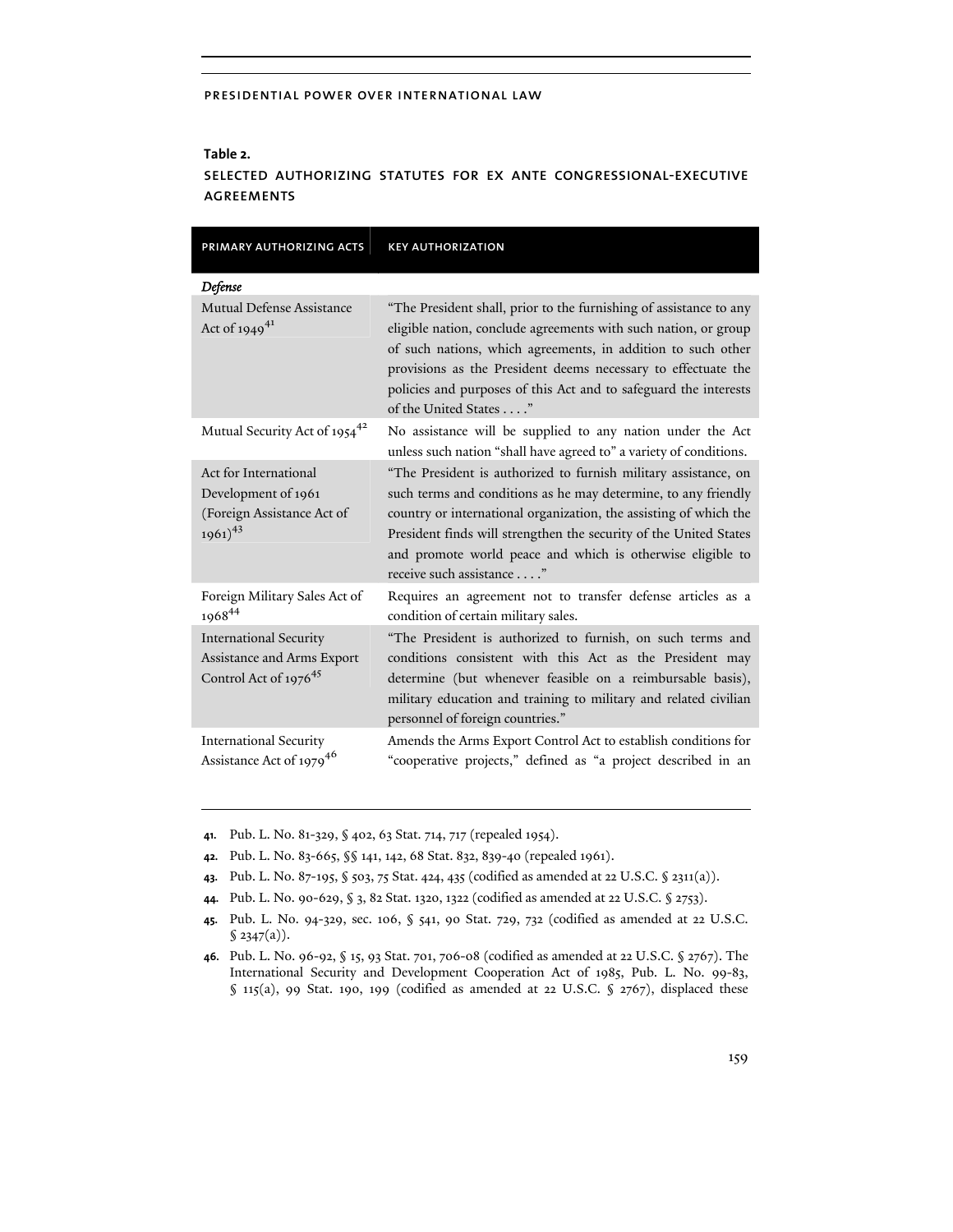|                                                                             | agreement" with members of NATO.                                                                                                                                                                                                                                                                                                                                                                                                                                                                                                                                              |
|-----------------------------------------------------------------------------|-------------------------------------------------------------------------------------------------------------------------------------------------------------------------------------------------------------------------------------------------------------------------------------------------------------------------------------------------------------------------------------------------------------------------------------------------------------------------------------------------------------------------------------------------------------------------------|
| <b>National Defense</b><br>Authorization Act for Fiscal<br>Year $1987^{47}$ | "The Secretary of Defense may enter into bilateral or<br>multilateral Weapon System Partnership Agreements with<br>one or more governments of other member countries of the<br>North Atlantic Treaty Organization (NATO) for the purpose of<br>providing cooperative logistics support for the armed forces of<br>the countries which are parties to the agreements."                                                                                                                                                                                                         |
| National Defense                                                            | "The Secretary of Defense may enter into a memorandum of                                                                                                                                                                                                                                                                                                                                                                                                                                                                                                                      |
| Authorization Act for Fiscal<br>Years 1990 and 1991 <sup>48</sup>           | understanding (or other formal agreement) with one or more<br>major allies of the United States for the purpose of conducting<br>cooperative research and development projects on defense<br>equipment and munitions" and may enter into bilateral or<br>multilateral agreements known as Weapon System Partnership<br>Agreements with one or more governments of other member<br>countries of [NATO] Any such agreement shall be for the<br>purpose of providing cooperative logistics support for the armed<br>forces of the countries which are parties to the agreement." |
| Trade                                                                       |                                                                                                                                                                                                                                                                                                                                                                                                                                                                                                                                                                               |
| The McKinley Tariff Act of<br>$1890^{49}$                                   | Authorizes the President to negotiate reciprocal trade<br>agreements with foreign nations.                                                                                                                                                                                                                                                                                                                                                                                                                                                                                    |
| Reciprocal Trade Agreements<br>$Act^{50}$                                   | Authorizes the President to negotiate reciprocal<br>trade<br>agreements with foreign nations.                                                                                                                                                                                                                                                                                                                                                                                                                                                                                 |

provisions with similar provisions permitting the President to enter "a cooperative project agreement with [NATO] or with one or more member countries." The National Defense Authorization Act for Fiscal Year 1987, Pub. L. No. 99-661, § 1103(a), 100 Stat. 3816, 3962 (1986) (codified as amended at 22 U.S.C. § 2767), further amended this section by extending it to non-NATO members.

- **47.** Pub. L. No. 99-661, § 1102(a), 100 Stat. 3816, 3961 (1986) (codified at 10 U.S.C. § 2350(d)). A few years later, this provision was struck and replaced by similar previsions. *See infra* note 48 and accompanying text.
- **48.** Pub. L. No. 101-189, § 931(a)(2), 103 Stat. 1352, 1531, 1534 (1989) (codified as amended at 10 U.S.C. § 2350a(a)).
- **49.** Act of Oct. 1, 1890, ch. 1244, § 3, 26 Stat. 567, 612.
- **50.** Act of June 12, 1934, ch. 474, 48 Stat. 943 (codified as amended at 19 U.S.C. § 1351). The authority has been revised, extended, and expanded numerous times, including in the Trade Agreements Extension Act of 1951, ch. 141, § 3(a), 65 Stat. 72, 72 (codified as amended at 19 U.S.C. § 1351); and the Trade Agreements Extension Act of 1955, Pub. L. No. 84-86, §§ 2-3, 5, 69 Stat. 162, 162-65, 166 (codified as amended at 19 U.S.C. § 1351), which further extended the President's power to enter into trade agreements under section 350 of the Tariff Act of 1930, ch. 497, 46 Stat. 590.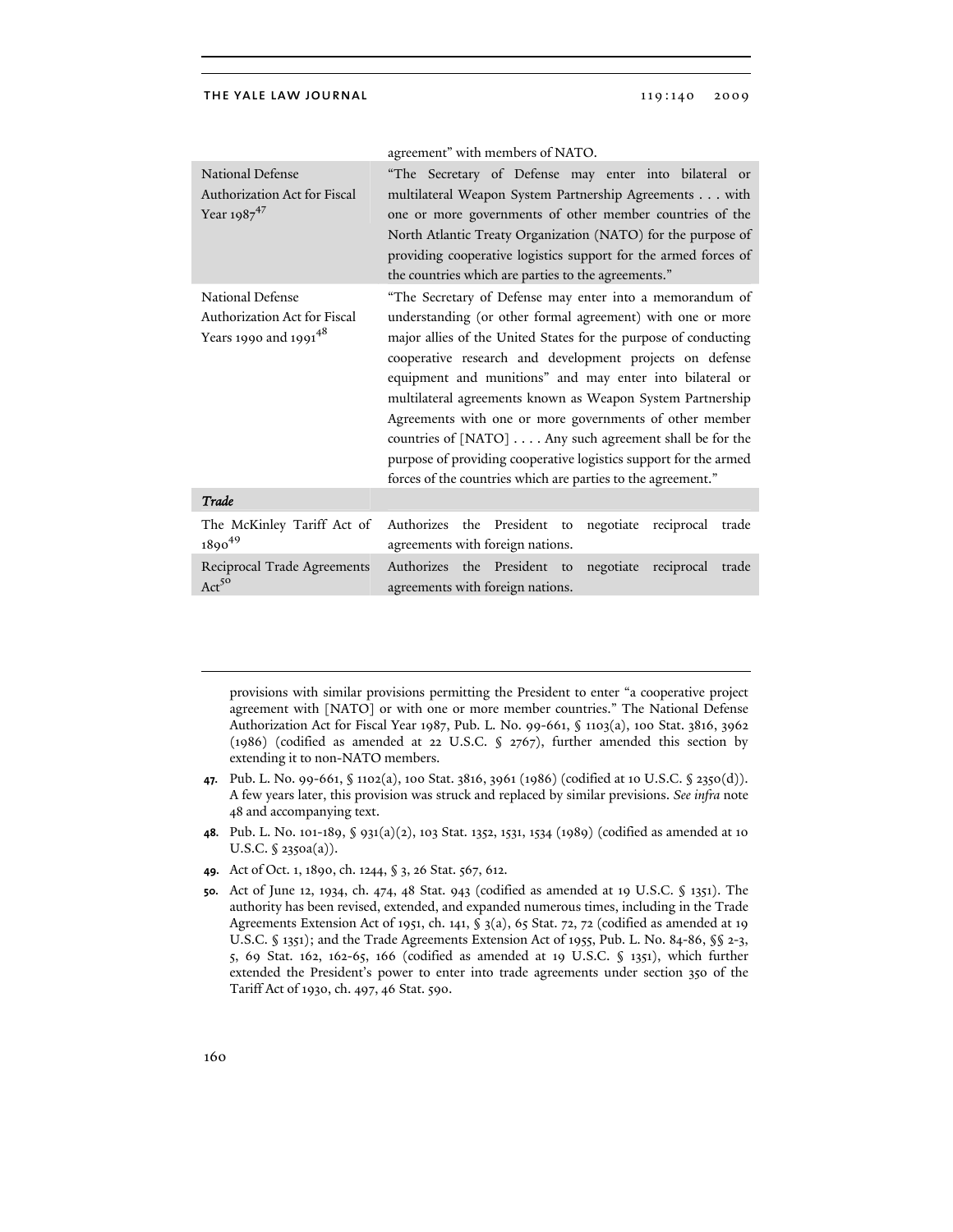| Trade Act of 1974 <sup>51</sup>                                                            | Creates, among other things, the so-called "fast track"<br>negotiating authority.                                                                                                                                                                                                          |
|--------------------------------------------------------------------------------------------|--------------------------------------------------------------------------------------------------------------------------------------------------------------------------------------------------------------------------------------------------------------------------------------------|
| <b>Debts</b>                                                                               |                                                                                                                                                                                                                                                                                            |
| Act for International<br>Development of 1961<br>(Foreign Assistance Act of<br>$1961)^{52}$ | "Whenever the President determines that it is important to the<br>advancement of United States interests and necessary in order to<br>further the purposes of this title, he is authorized to enter<br>into agreements committing funds authorized to be<br>appropriated under this title" |
| <b>International Development</b><br>and Food Assistance Act of<br>$1978^{53}$              | Addresses debt-relief agreements.                                                                                                                                                                                                                                                          |
| Jobs Through Exports Act of<br>199254                                                      | "The Secretary of State is authorized, in consultation with other<br>appropriate Government officials, to enter into an Americas<br>Framework Agreement with any eligible country concerning the<br>operation and use of the Americas Fund for that country."                              |
| <b>Tropical Forest Conservation</b><br>Act of 1998 <sup>55</sup>                           | Grants the President authority to reduce the amount of debt<br>owed the United States, to engage in debt-for-nature swaps and<br>debt buybacks, and to enter into tropical forest agreements with<br>eligible countries.                                                                   |

- **51.** Pub. L. No. 93-618, §§ 101-103, 105, 151-154, 88 Stat. 1978, 1982, 1984, 2001-08 (1975) (codified as amended in scattered sections of 19 U.S.C.). The authority under this act was extended, among other times, in the Trade and Tariff Act of 1984, Pub. L. No. 98-573, § 307(a), 98 Stat. 2948, 3012, which expanded "the term 'international trade'" to include "(A) trade in both goods and services, and (B) foreign direct investment by United States persons, especially if such investment has implications for trade in goods and services;" and the Trade Agreements Act of 1979, Pub. L. No. 96-39, § 1101, 93 Stat. 144, 307. The Trade Act of 2002 extended and conditioned the fast track authority. Pub. L. No. 107-210, §§ 2103- 2105, 116 Stat. 933, 1004-16 (codified as amended at 19 U.S.C. §§ 3803-3805).
- **52.** Pub. L. No. 87-195, § 202(b), 75 Stat. 424, 426-27 (repealed 1978).
- **53.** Pub. L. No. 95-424, § 603(a)(2), 92 Stat. 937, 960-61 (codified as amended at 22 U.S.C.  $\S$  2395a(2)). Portions of the Act were repealed by the International Security and Development Cooperation Act of 1981, Pub. L. No. 97-113, § 734(a), 95 Stat. 1519, 1560, but section  $603(a)(2)$  remains unchanged at 22 U.S.C. § 2395a(2).
- **54.** Pub. L. No. 102-549, § 602(a), 106 Stat. 3651, 3667 (codified as amended at 22 U.S.C. §§ 2430-2430i).
- **55.** Pub. L. No. 105-214, § 1, 112 Stat. 885, 887-93 (1998) (codified as amended at 22 U.S.C. §§ 2431-2431k).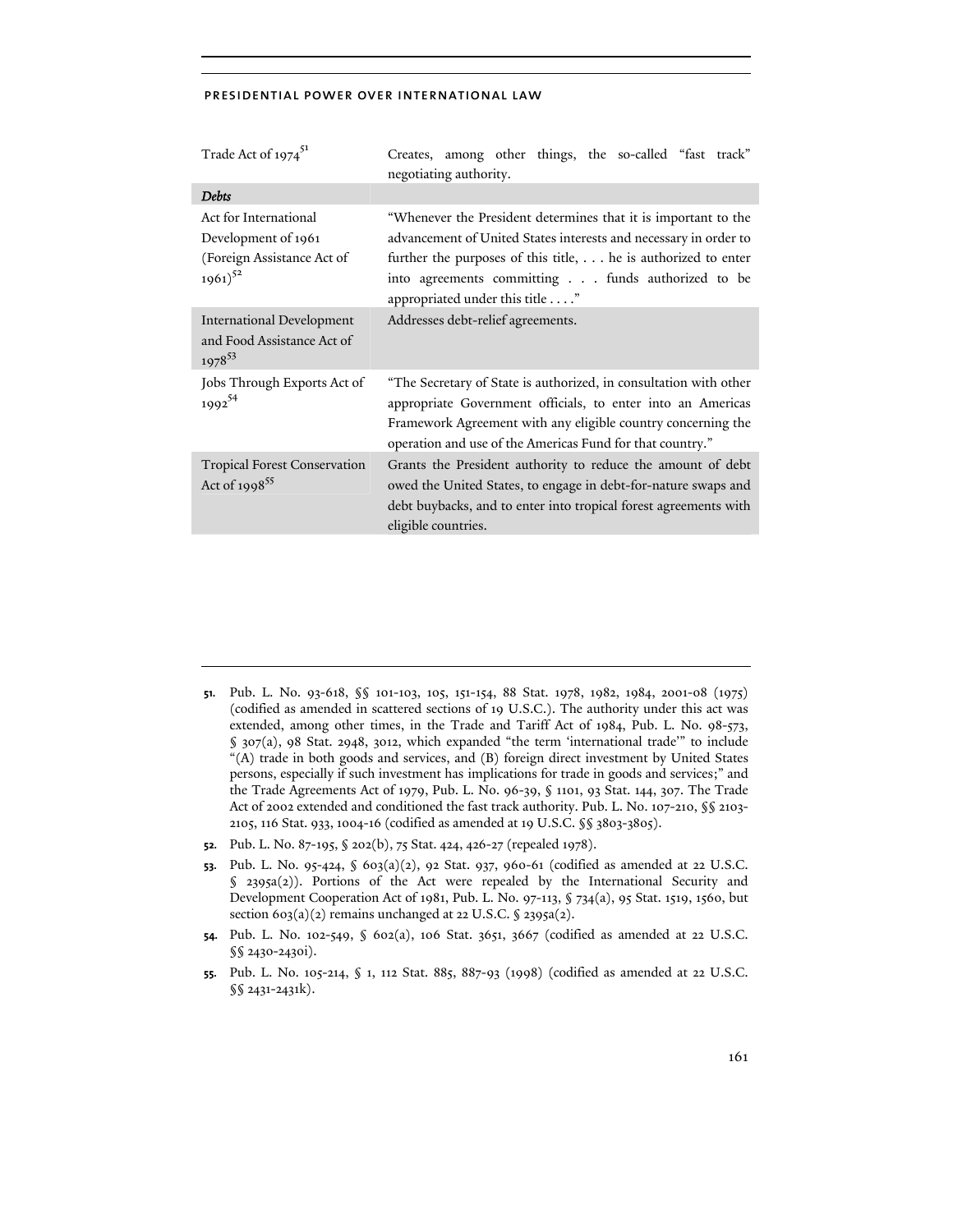| Postal Reorganization Act <sup>56</sup>                                                             | "The Postal Service, with the consent of the President, may<br>negotiate and conclude postal treaties or conventions, and may<br>establish the rates of postage or other charges on mail matter<br>conveyed between the United States and other countries."                                       |
|-----------------------------------------------------------------------------------------------------|---------------------------------------------------------------------------------------------------------------------------------------------------------------------------------------------------------------------------------------------------------------------------------------------------|
| Agriculture                                                                                         |                                                                                                                                                                                                                                                                                                   |
| Agriculture Trade<br>Development and Assistance<br>Act of 1954 <sup>57</sup>                        | Provides the President with authority to, among other things,<br>"negotiate and carry out agreements with friendly nations<br>for the sale of surplus agricultural commodities."                                                                                                                  |
| Omnibus Trade and<br>Competitiveness Act of<br>198858                                               | "The President may enter into an agreement with any country<br>that has a positive trade balance with the United States under<br>which that country would purchase United States agricultural<br>commodities or products for use in agreed-on development<br>activities in developing countries." |
| <b>Atomic Energy</b>                                                                                |                                                                                                                                                                                                                                                                                                   |
| Atomic Energy Act of 1954 <sup>59</sup>                                                             | Authorizes the President to recommend international atomic<br>energy agreements, which would enter into force thirty days<br>after the President submits the agreement to Congress.                                                                                                               |
| Economic Cooperation                                                                                |                                                                                                                                                                                                                                                                                                   |
| Act for International<br>Development of 1961<br>(Foreign Assistance Act of<br>$1961)$ <sup>60</sup> | "The President is authorized to furnish assistance on such terms<br>and conditions as he may determine in order to promote the<br>economic development of less developed friendly countries and<br>$area: \ldots$ "                                                                               |

## *Postal Matters*

- **56.** Pub. L. No. 91-375, § 2, 84 Stat. 719, 724 (1970) (codified as amended at 39 U.S.C. § 407). This Act was amended in 1998 and 2006 to add details to the delegation of authority and shift negotiating authority to the Secretary of State.
- **57.** Pub. L. No. 83-480, §§ 101-109, 68 Stat. 454, 455-57 (codified as amended at 7 U.S.C. §§ 1701-1715).
- **58.** Pub. L. No. 100-418, § 4203(b), 102 Stat. 1107, 1392 (codified as amended at 7 U.S.C. § 5213).
- **59.** Pub. L. No. 83-703, § 123, 68 Stat. 919, 940 (codified as amended at 42 U.S.C. § 2153). Amendments in 1958, 1964, 1974, 1978, and 1985 altered, among other things, the reporting requirements. The regulations now provide for a waiting period of sixty days during which Congress may adopt a joint resolution of disapproval. 42 U.S.C. § 2153(d).
- **60.** Pub. L. No. 87-195, § 211(a), 75 Stat. 424, 427-28 (codified as amended at 22 U.S.C. § 2151t).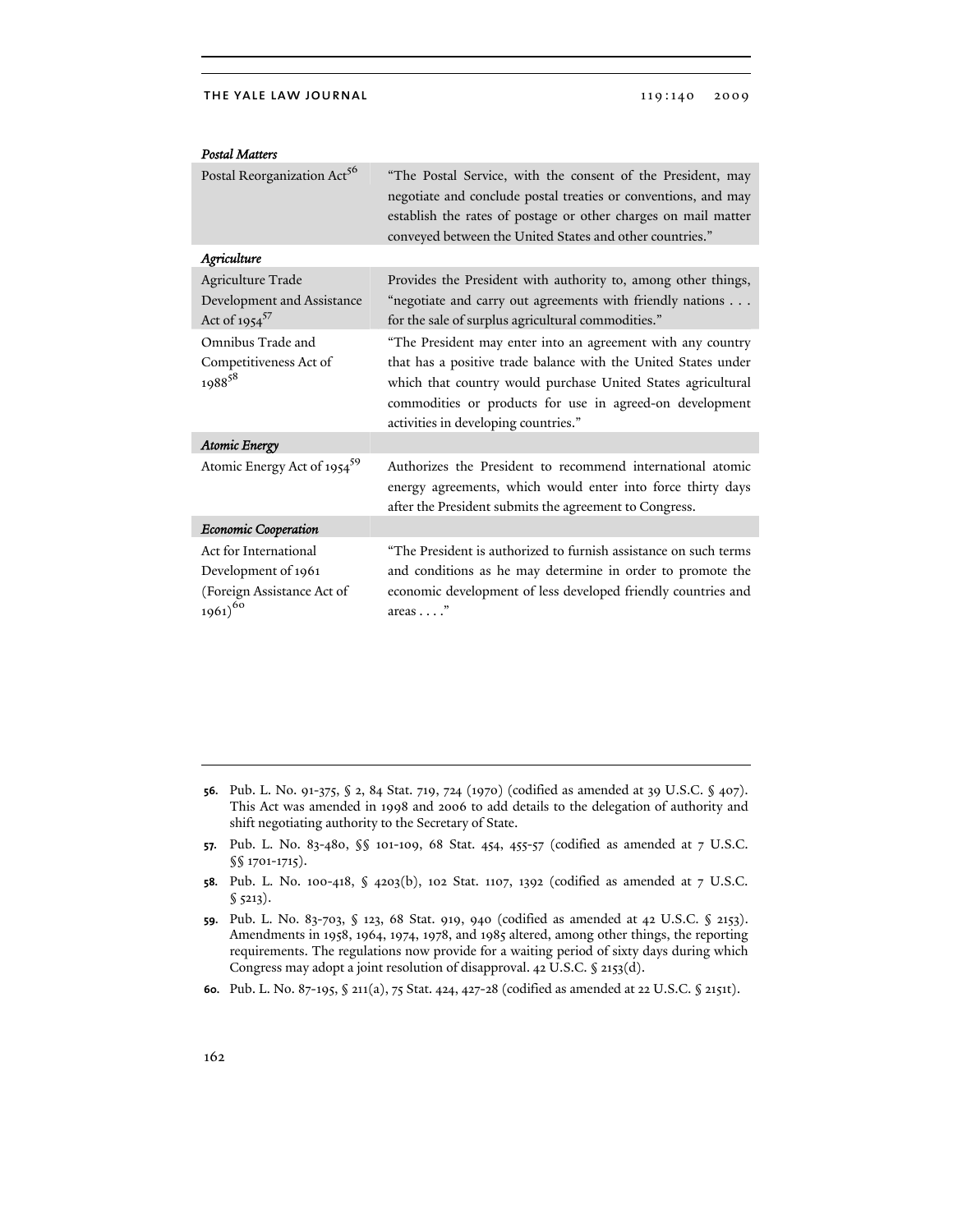| Employment                                                                                 |                                                                                                                                                                                                                                                                                                                                                                                                                                                                             |
|--------------------------------------------------------------------------------------------|-----------------------------------------------------------------------------------------------------------------------------------------------------------------------------------------------------------------------------------------------------------------------------------------------------------------------------------------------------------------------------------------------------------------------------------------------------------------------------|
| Act for International                                                                      | "Arrangements may be made by the President with other                                                                                                                                                                                                                                                                                                                                                                                                                       |
| Development of 1961                                                                        | countries for reimbursement to the United States Government                                                                                                                                                                                                                                                                                                                                                                                                                 |
| (Foreign Assistance Act of<br>$1961)^{61}$                                                 | or other sharing of the cost of performing such functions."                                                                                                                                                                                                                                                                                                                                                                                                                 |
| Investment                                                                                 |                                                                                                                                                                                                                                                                                                                                                                                                                                                                             |
| Act for International<br>Development of 1961<br>(Foreign Assistance Act of<br>$1961)^{62}$ | "The President shall make suitable arrangements for protecting<br>the interests of the United States Government in connection<br>with any guaranty issued under section 221(b), including<br>arrangements with respect to the ownership, use, and<br>disposition of the currency, credits, assets, or investment on<br>account of which payment under such guaranty is to be made,<br>and any right, title, claim, or cause of action existing in<br>connection therewith." |
| Education                                                                                  |                                                                                                                                                                                                                                                                                                                                                                                                                                                                             |
| Mutual Educational and<br>Cultural Exchange Act of<br>$1961^{63}$                          | "The President is authorized to enter into agreements with<br>foreign governments and international organizations, in<br>furtherance of the purposes of this Act."                                                                                                                                                                                                                                                                                                          |
| <b>Balanced Budget</b><br>Downpayment Act <sup>64</sup>                                    | Authorizes funding for the Global Learning and Observations<br>To Benefit the Environment (GLOBE) program.                                                                                                                                                                                                                                                                                                                                                                  |
| Narcotic Drugs                                                                             |                                                                                                                                                                                                                                                                                                                                                                                                                                                                             |
| Foreign Relations<br>Authorization Act of 1972 <sup>65</sup>                               | "[T]he President is authorized to conclude agreements with<br>other countries to facilitate control of the production,<br>processing, transportation, and distribution of narcotic<br>analgesics"                                                                                                                                                                                                                                                                           |

**61.** Pub. L. No. 87-195, § 625(h), 75 Stat. 424, 451 (codified at 22 U.S.C. § 2385).

- **62.** Pub. L. No. 87-195, § 221, 75 Stat 424, 430. These provisions were omitted by the revisions of these sections in the Foreign Assistance Act of 1969, Pub. L. No. 91-175, § 105, 83 Stat. 805, 807-18, *repealed by* Internal Development and Food Assistance Act of 1978, Pub. L. No. 95- 424, 92 Stat. 937, which created the Overseas Private Investment Corporation, which was in turn granted authority to make arrangements with foreign governments relating to insurance for investments abroad. This authority was amended and extended several times.
- **63.** Pub. L. No. 87-256, § 103, 75 Stat. 527, 529 (codified as amended at 22 U.S.C. § 2453).
- **64.** Pub. L. No. 104-99, § 201(a), 110 Stat. 26, 34-35 (1996) (codified as amended in scattered sections of 19 U.S.C.). This Act provides authorization for the GLOBE program, but the agreements themselves appear to be authorized through the Mutual Educational and Cultural Exchange Act of 1961, § 103, 75 Stat. at 529.
- **65.** Pub. L. No. 92-352, § 503, 86 Stat. 489, 496 (codified as amended at 22 U.S.C. § 2291(a)(2)).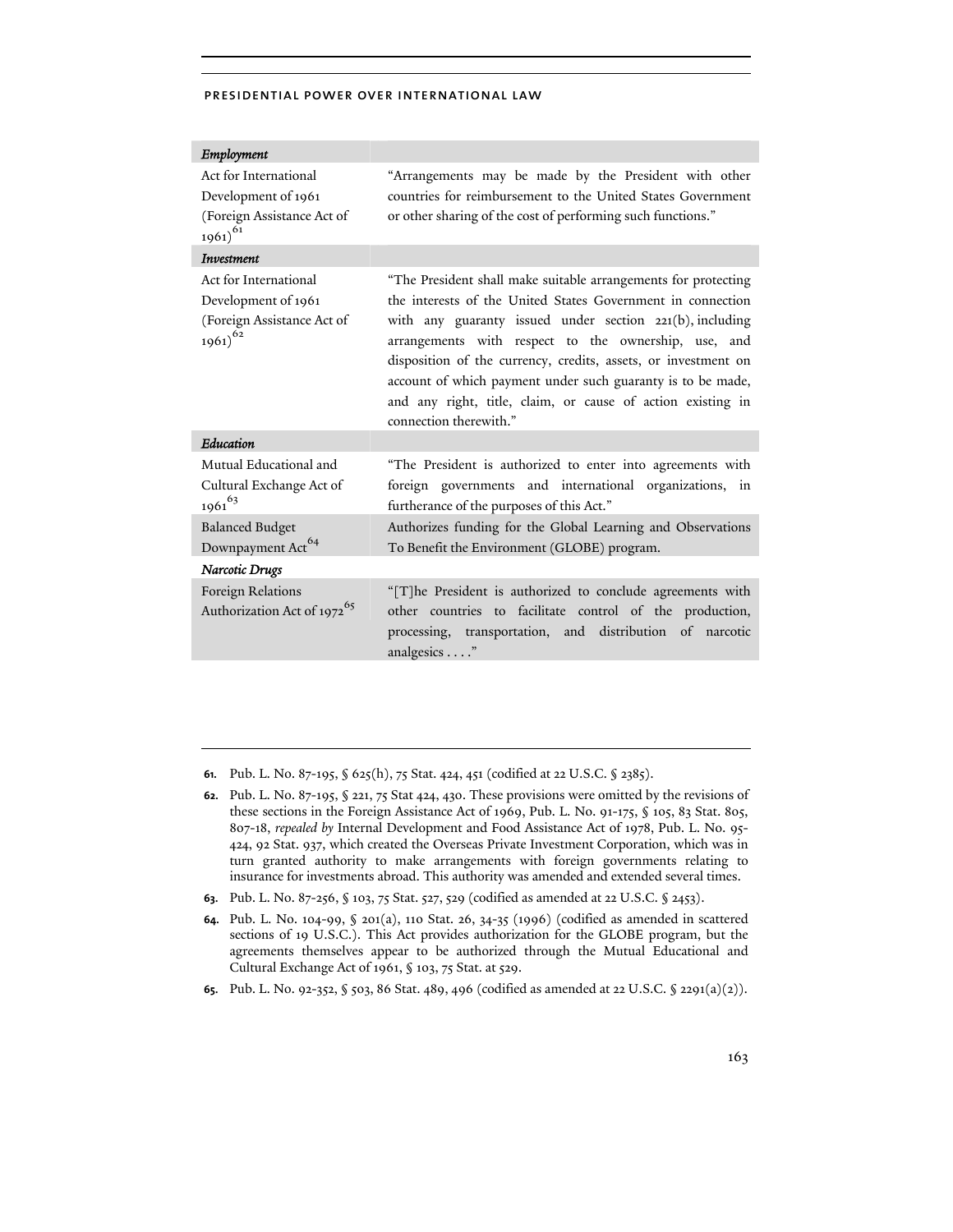#### THE YALE LAW JOURNAL 119:140 2009

*Peace Corps* 

| Peace Corps Act <sup>66</sup>                                                        | Authorizes the President to "enter into, perform, and modify<br>contracts and agreements and otherwise cooperate with any<br>agency of the United States Government or of any State or any<br>subdivision thereof, other governments and departments and<br>agencies thereof."                                            |
|--------------------------------------------------------------------------------------|---------------------------------------------------------------------------------------------------------------------------------------------------------------------------------------------------------------------------------------------------------------------------------------------------------------------------|
| Mapping                                                                              |                                                                                                                                                                                                                                                                                                                           |
| <b>Intelligence Authorization</b><br>Act for Fiscal 1987 <sup>67</sup>               | "The Secretary of Defense may authorize the Defense Mapping<br>Agency to exchange or furnish mapping, charting, and geodetic<br>data, supplies and services to a foreign country or international<br>organization pursuant to an agreement for the production or<br>exchange of such data."                               |
| Environment                                                                          |                                                                                                                                                                                                                                                                                                                           |
| <b>International Development</b><br>and Food Assistance Act of<br>1977 <sup>68</sup> | "The President is authorized to furnish assistance under this<br>part for developing and strengthening the capacity of less<br>developed countries to protect and manage their environment<br>and natural resources."                                                                                                     |
| Special Foreign Assistance<br>Act of 1986 <sup>69</sup>                              | Administrator<br>of the Agency for International<br>"The<br>Development shall whenever possible, enter into long-term<br>agreements in which the recipient country agrees to protect<br>ecosystems or other wildlife habitats recommended for<br>protection by relevant governmental or nongovernmental<br>organizations" |
| <b>Fisheries</b>                                                                     |                                                                                                                                                                                                                                                                                                                           |
| Fishery Conservation and<br>Management Act of 1976 <sup>70</sup>                     | Authorizes and outlining process for concluding "international<br>fishery agreements"                                                                                                                                                                                                                                     |
| Judicial Assistance                                                                  |                                                                                                                                                                                                                                                                                                                           |
| International<br>Security and<br>Development<br>Cooperation                          | "The President may furnish assistance to countries and<br>organizations, including national and regional institutions, in                                                                                                                                                                                                 |

- **66.** Pub. L. No. 87-293, § 10(a), 75 Stat. 612, 617 (1961) (codified as amended at 22 U.S.C.  $$2509(a)$ ).
- **67.** Pub. L. No. 99-569, § 601(a), 100 Stat. 3190, 3202 (1986) (codified as amended at 10 U.S.C.  $$454$ .
- **68.** Pub. L. No. 95-88, § 113(a), 91 Stat. 533, 538 (codified as amended at 22 U.S.C. § 2151p(b)).
- **69.** Pub. L. No. 99-529, § 302, 100 Stat. 3010, 3018 (codified as amended at 22 U.S.C. § 2151q(g)). In addition, the agreements entered under the GLOBE, a science and education program, might be considered environmental agreements. *See supra* note 64.
- **70.** Pub. L. No. 94-265, §§ 202-203, 90 Stat. 331, 339-42 (codified as amended at 16 U.S.C. §§ 1822, 1823).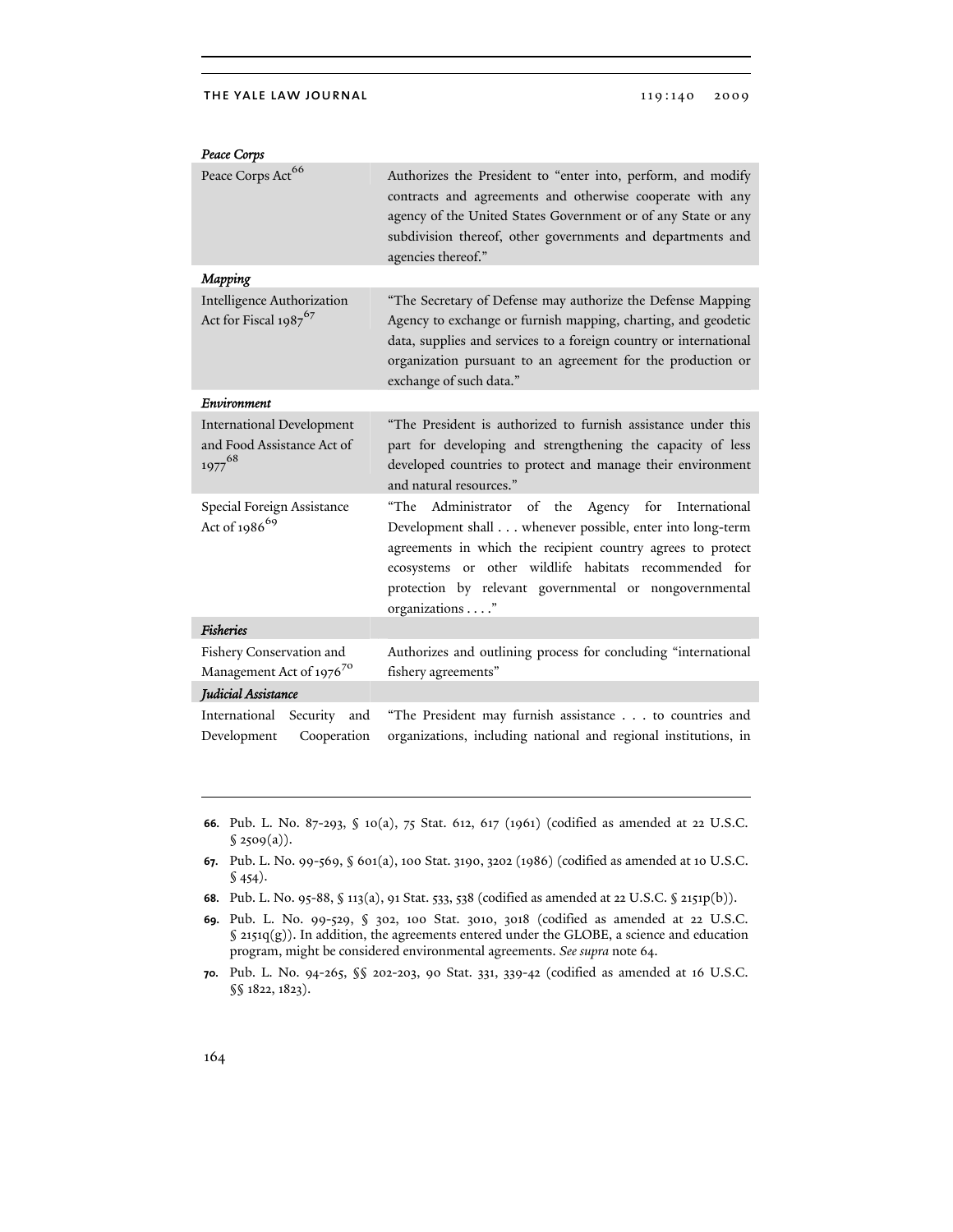| Act of $1985^{71}$                                                                 | order to strengthen the administration of justice in countries in<br>Latin America and the Caribbean."                                                                                                                                                                          |  |
|------------------------------------------------------------------------------------|---------------------------------------------------------------------------------------------------------------------------------------------------------------------------------------------------------------------------------------------------------------------------------|--|
| International Anti-<br>Corruption and Good<br>Governance Act of 2000 <sup>72</sup> | "The President is authorized to establish programs that combat<br>corruption, improve transparency and accountability, and<br>promote other forms of good governance in countries [eligible<br>to receive aid]."                                                                |  |
| Customs                                                                            |                                                                                                                                                                                                                                                                                 |  |
| Anti-Drug Abuse Act of<br>$1986^{73}$                                              | "The Secretary may by regulation authorize customs officers to<br>exchange information or documents with foreign customs and<br>law enforcement agencies if the Secretary reasonably believes the<br>exchange of information is necessary [for particular listed<br>purposes]." |  |
| <b>Maritime Matters</b>                                                            |                                                                                                                                                                                                                                                                                 |  |
| Port and Tanker Safety Act of<br>$1978^{74}$                                       | "The President is authorized and encouraged to enter into<br>negotiations and conclude and execute agreements with<br>neighboring nations [regarding international vessel traffic and<br>services]."                                                                            |  |
| Space Cooperation                                                                  |                                                                                                                                                                                                                                                                                 |  |
| National Aeronautics<br>and<br>Space Act of 1958 <sup>75</sup>                     | "The Administration, under the foreign policy guidance of the<br>President, may engage in a program of international cooperation<br>in work done pursuant to this Act"                                                                                                          |  |
| Energy                                                                             |                                                                                                                                                                                                                                                                                 |  |
| International<br>Development<br>and Food Assistance Act of<br>$1975^{76}$          | "The President is authorized to furnish assistance, on such terms<br>and conditions as he may determine, for [certain technical<br>assistance, energy, research, reconstruction, and selected<br>development programs]."                                                        |  |

The delegations of authority by Congress to the President to create ex ante executive agreements vary significantly.<sup>77</sup> Yet there are a few common elements

- **74.** Pub. L. No. 95-474, § 2, 92 Stat. 1471, 1477 (codified as amended at 33 U.S.C. § 1230).
- **75.** Pub. L. No. 85-568, § 205, 72 Stat. 426, 432 (codified as amended at 42 U.S.C. § 2475).
- **76.** Pub. L. No. 94-161, § 306(2), 89 Stat. 849, 858-59 (codified as amended at 22 U.S.C.  $$ 2151(d)).$

**<sup>71.</sup>** Pub. L. No. 99-83, § 712, 99 Stat. 190, 244 (codified as amended at 22 U.S.C 2346c).

**<sup>72.</sup>** Pub. L. No. 106-309, § 205(a), 114 Stat. 1078, 1092 (codified as amended at 22 U.S.C.  $$2152c$ ).

**<sup>73.</sup>** Pub. L. No. 99-570, § 3127, 100 Stat. 3207, 3207-89 (codified as amended at 19 U.S.C. § 1628).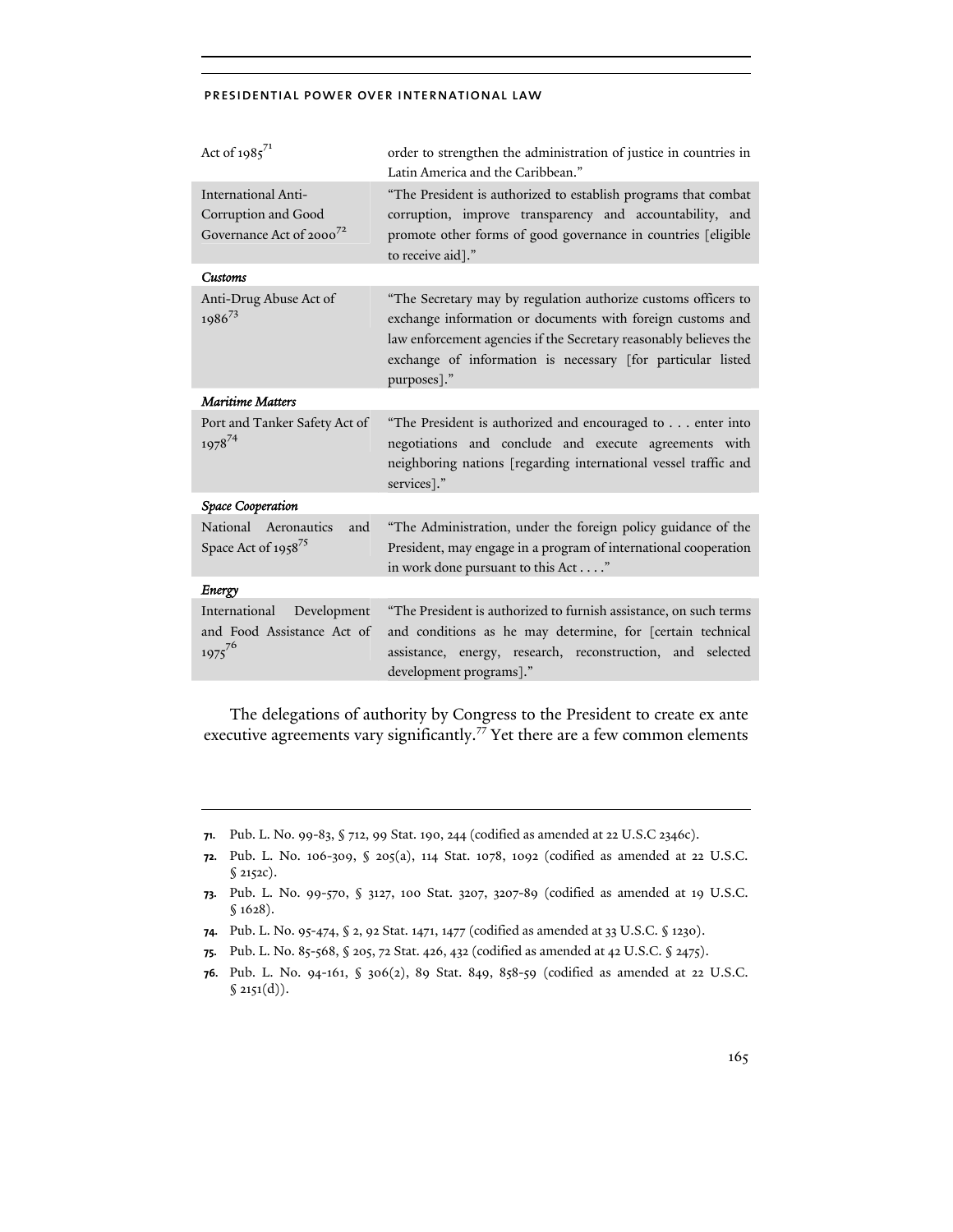worth noting. First, the authorizations are often extremely broad and usually contain no time limits. This is in part due to the nature of the enterprise: the statutes are intended to authorize agreements that have not yet been created and hence are understandably kept broad to give negotiators flexibility. As a result, many of the authorizations provide relatively few specific substantive limits. Moreover, few contain any time limit or "sunset" provision. As long as the statute remains in effect, so too does the delegation of authority to the President.

Second, the authorizations generally provide for little ongoing congressional oversight over the agreements that result. The statutes rarely require anything more than a report from the President to Congress containing the text of an agreement after it has gone into effect. There is a blanket reporting requirement under a 1972 law known as the Case-Zablocki Act,<sup>78</sup> which was expressly aimed to "restor[e] a proper working relationship between the Congress and the executive branch in the field of foreign affairs."<sup>79</sup> The Act requires that all international agreements that are not submitted to the Senate for advice and consent be submitted to Congress no later than sixty days after they enter into force.<sup>80</sup> Unfortunately, this requirement provides Congress with little real power over ex ante congressional-executive agreements. The sixty-day reporting deadline is regularly violated without consequence, primarily because agencies that initiate agreements fail to report them to the State Department in sufficient time. Indeed, roughly one-third of the agreements reported in 2007 were reported late.<sup>81</sup> Even if they are reported

**<sup>77.</sup>** There are, of course, exceptions to the generalizations I make below. There are some areas in which Congress closely confines the international lawmaking authority it grants to the President. Where Congress does so, its power may even be as significant as it is in cases where it retains the power to approve agreements after the fact.

**<sup>78.</sup>** Pub. L. No. 92-403, 86 Stat. 619 (1972) (codified as amended at 1 U.S.C. § 112b); *see also Executive Agreements*, 28 CONG. Q. ALMANAC 619, 619-21 (1972) (discussing Case-Zablocki Act and its purposes); *Executive Agreements: A Growing Issue in 1972*, 28 CONG. Q. ALMANAC 158, 158-60 (1972) (same). Congress was concerned in particular about secret arrangements for military bases in Spain at the time it passed it passed Case-Zablocki.

**<sup>79.</sup>** *Executive Agreements*, *supra* note 78, at 621 (quoting H.R. REP. NO. 92-1301 (1972)).

**<sup>80.</sup>** 1 U.S.C. § 112b(a).

**<sup>81.</sup>** The list of agreements reported to Congress in 2007 under the Case-Zablocki Act is listed on the website of the Office of the Legal Adviser of the U.S. Department of State. Reporting International Agreements to Congress Under the Case Act (texts of Agreements), http://www.state.gov/s/l/treaty/caseact/2007 (last visited Oct. 10, 2009) [hereinafter Reporting International Agreements]. The list includes notations regarding agreements reported after the reporting deadline.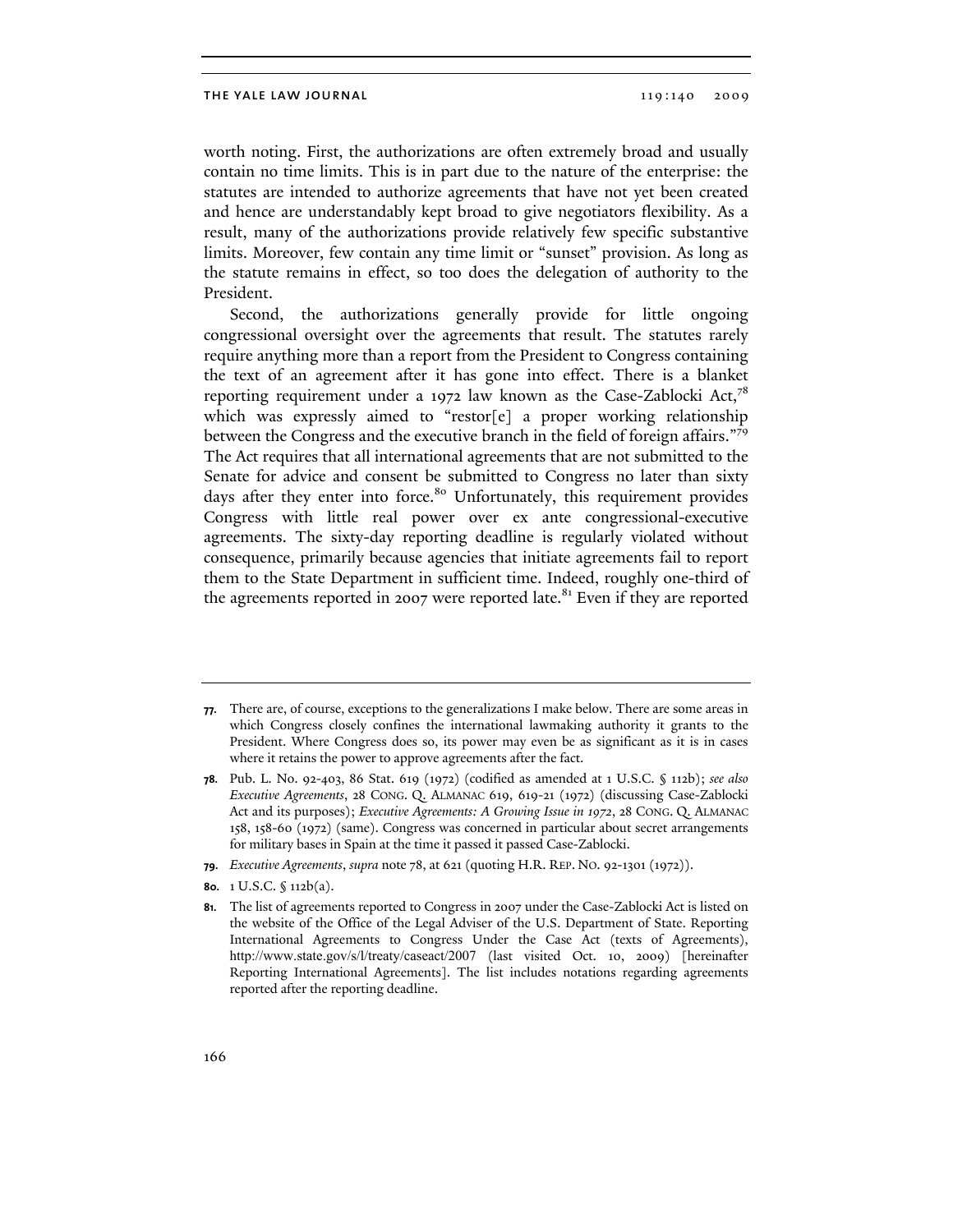on time, agreements are not reported until after they have already entered into force.<sup>82</sup>

Finally, Congress generally has no power—short of passing a law or, occasionally, a joint resolution—to reject the agreements that are reported to it. Even if opponents of an agreement were to muster majority votes in both houses of Congress to overturn an agreement, the result of their efforts would likely meet with a presidential veto.

In short, for quite some time, Congress has been in the business of giving away power to the President to create international agreements. Its grants of authority vary in their specificity but are commonly quite broad. Congress generally learns of the specifics of the agreements created using its delegated authority only after the agreements have entered into force. And if Congress were to object to an agreement, it would have no recourse short of a majority vote in each house, subject to veto by the President, to undo an international commitment made using its delegated authority. Even then, Congress would only be able to render the agreement unenforceable under U.S. domestic law the binding international commitment would remain.

All of this raises a deep puzzle about U.S. international lawmaking: why is power over international lawmaking so imbalanced? Why, in particular, has Congress relinquished so much power to the President to make nearly all of the United States's international commitments, unfettered by effective congressional oversight? To answer these questions, the next Part traces the growth of executive power over international lawmaking in the United States during the course of two centuries.

# **ii. looking back: the history of the president's power over international lawmaking in the united states**

The imbalance in international lawmaking just described has not always existed. It is not an essential or necessary feature of the American legal and political landscape. The President need not—and did not until recently exercise extensive unilateral control over international lawmaking in the United States. To understand why today's international lawmaking is so imbalanced, it is, therefore, necessary to understand how and why it has changed over the more than two hundred years since the country's founding.<sup>83</sup>

**<sup>82.</sup>** As executive agreements, the agreements generally enter into force upon the signature of the legal representatives of the parties to the agreement.

**<sup>83.</sup>** For another perspective on this history, focusing in particular on the evolution of what he calls the "National Security Constitution" and the interactions among the branches of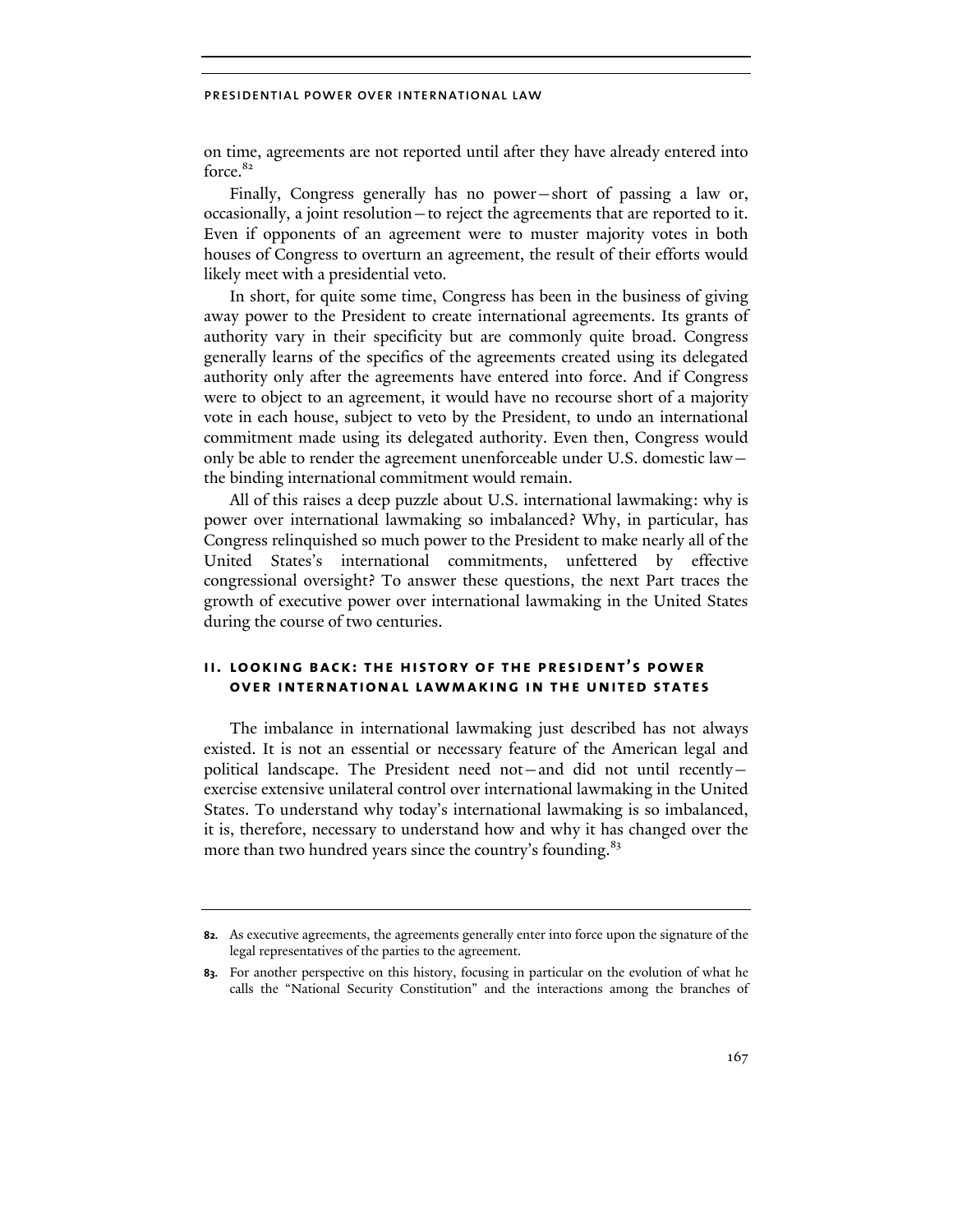### THE YALE LAW JOURNAL 119:140 2009

Examining history shows us that the prevalence of executive agreements is a relatively new phenomenon in U.S. international lawmaking. In the 1940s, the President began making unilateral international law on a scale never before seen. The collapse of Europe, the creation of the United Nations, and the newfound leadership of the United States in the world community generated increased demand for international lawmaking by the United States. In response, Congress began delegating more and more authority to the President to make international agreements. Although some in Congress made efforts to rein in the President's power, those efforts proved to be too little, too late, and were unable to stem the tide.

The transformation in U.S. international lawmaking may appear to have taken place over a relatively short period following the Second World War. But the stage was set decades earlier. This Part shows that over the course of more than two centuries, Congress incrementally handed over unilateral power to the President to make most of our international law, while paying little or no attention to the long-term consequences of its decisions. Individual members of Congress would have been unlikely to detect the effect of these decisions on the authority of the institution. Indeed, each decision to cede power had relatively little impact on its own. And yet the collective effect over the course of more than two centuries was to erode congressional oversight of international agreements.

The Supreme Court, moreover, did nothing to halt the slide toward presidential unilateralism. At every opportunity, it gave the green light to congressional delegations of authority to the President. Its decision in the early 1980s to prohibit the use of the legislative veto deprived Congress of the one formal mechanism it still possessed for limiting presidential power over international lawmaking. That decision, together with Congress's resigned response to it, sealed the transformation that had begun in the 1890s and gave us the imbalance of power in international lawmaking that exists in the United States today.

government that made the Iran-Contra affair possible, see HAROLD HONGJU KOH, THE NATIONAL SECURITY CONSTITUTION: SHARING POWER AFTER THE IRAN-CONTRA AFFAIR (1990).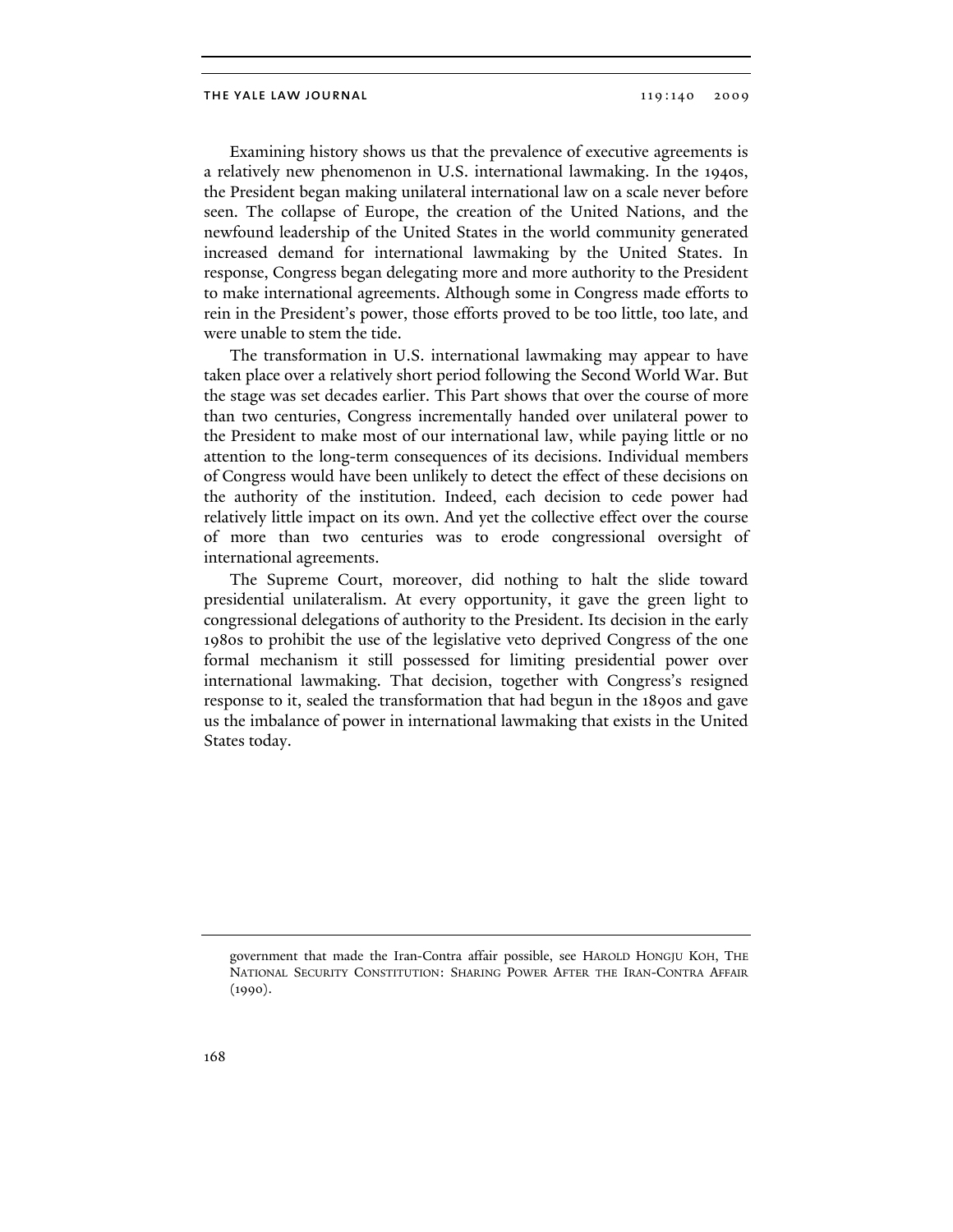# *A. The Founding Era Through the New Deal: Setting the Legal and Political Stage for Transformation*

The New Deal period is often cited as a transformative moment in domestic law.84 Less well understood is the transformation of U.S. international lawmaking during this same period. As others have shown, ex post congressional-executive agreements are largely an invention of the New Deal period.<sup>85</sup> Even more important, however, is the less noticed emergence of ex ante congressional-executive agreements as the centerpiece of U.S. international lawmaking during this period.

To understand how and why the New Deal period changed the way international law was made in the United States, this Section examines international law practice leading up to the New Deal. This examination reveals that during the first one hundred years of the country's existence, the President's role in international lawmaking was heavily constrained. With very few exceptions, unilateral international lawmaking by the President was unheard of. The structural changes that took place during the 1930s and early 1940s made possible the President-centered process of international lawmaking that we have today. But the transformation did not happen without warning: the stage was set many decades earlier.

An examination of the early period of U.S. international lawmaking reveals three key points. First, the way the United States makes international law today looks nothing like the way it was made in the first one hundred years of the country's existence. Most of the Founders would have almost certainly been aghast at the unilateral power wielded by the President today. Second, although the numbers of ex ante congressional-executive agreements remained very small up until the New Deal, the legal and political foundation for the explosive growth in such agreements is found much earlier. Third, Congress and the Supreme Court are at least as responsible for the growth of unilateral presidential power as is the President. Congress began the process by delegating authority to the President to make some limited international agreements on his own, and the Supreme Court repeatedly rejected challenges to the delegation. Together, these decisions made possible an expansion of

**<sup>84.</sup>** Most notable is Bruce Ackerman's work, especially 1 BRUCE ACKERMAN, WE THE PEOPLE: FOUNDATIONS (1991); 2 BRUCE ACKERMAN, WE THE PEOPLE: TRANSFORMATIONS (1998); and, in the area of international lawmaking (in particular, the emergence of ex post congressional-executive agreements), BRUCE ACKERMAN & DAVID GOLOVE, IS NAFTA CONSTITUTIONAL? (1995).

**<sup>85.</sup>** ACKERMAN & GOLOVE, *supra* note 84, at 61-96.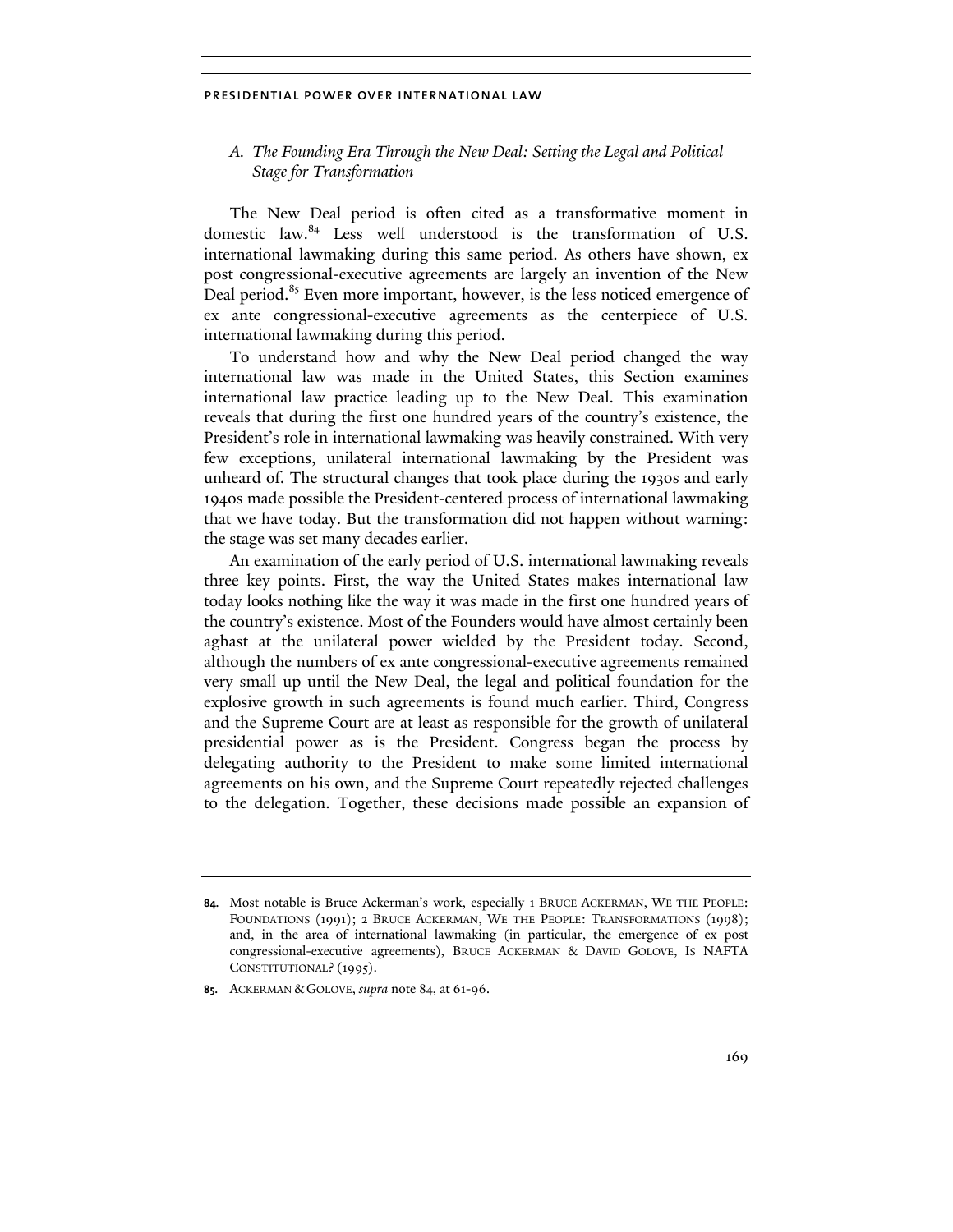presidential lawmaking authority in the international arena almost half a century later.

From the Founding of the country through the New Deal period of the early 1930s, executive agreements were used in only very limited circumstances. The forms of executive agreement that exist today—agreements entered under the President's sole executive authority, authorized by treaty, or authorized by statute—existed during this earliest period, but they were in each case radically more circumscribed than they are today. Used infrequently, and in only very limited circumstances, the executive agreement in all its forms was a minor feature of international lawmaking in the United States. The President was able to use international agreements outside the Article II treaty process, but the mechanism for doing so was limited and controlled. As a result, Congress remained a full and equal player in the international lawmaking process even when such agreements were used.

An early exchange between Congress and the President over the President's authority to conclude international agreements on his own authority is telling. In 1818, President James Monroe concluded an agreement through an exchange of notes with Great Britain limiting the naval forces that would be maintained on the Great Lakes. The two countries had exchanged notes agreeing to the arrangement, but the President had not formally consulted Congress or obtained its approval of the agreement. Congress had three years earlier passed a statute allowing the President to remove all "armed vessels" from the lakes.<sup>86</sup> On the basis of that statutory authority, the President treated the agreement as immediately effective and not requiring congressional consent. Recognizing that his authority to conclude the agreement without the consent of Congress was tenuous, however, the President shortly thereafter submitted a copy of the correspondence to the Senate with a note requesting the consideration of "whether this is such an arrangement as the Executive is competent to enter into, by the powers vested in it by the Constitution"87 or whether he instead ought to submit the arrangement to the Senate under the Article II treaty clause. The Senate responded with a resolution consenting to the arrangement ("two-thirds of the Senators present concurring"), and recommended "that the same be carried into effect by the President."<sup>88</sup> In this way, Congress

**<sup>86.</sup>** Act of Feb. 27, 1815, ch. 62, § 4, 3 Stat. 217, 217 ("[T]he President . . . is authorized to cause all the armed vessels thereof on the lakes . . . to be sold or laid up, as he may judge most conducive to the public interest . . . .").

**<sup>87.</sup>** Letter from James Monroe, President of the United States, to the United States Senate, *reprinted in* 3 SENATE EXECUTIVE J. 132 (Apr. 6, 1818).

**<sup>88.</sup>** The exchange is detailed in SAMUEL B. CRANDALL, TREATIES, THEIR MAKING AND ENFORCEMENT 85-86 (1904). It is also discussed in detail, and appears with accompanying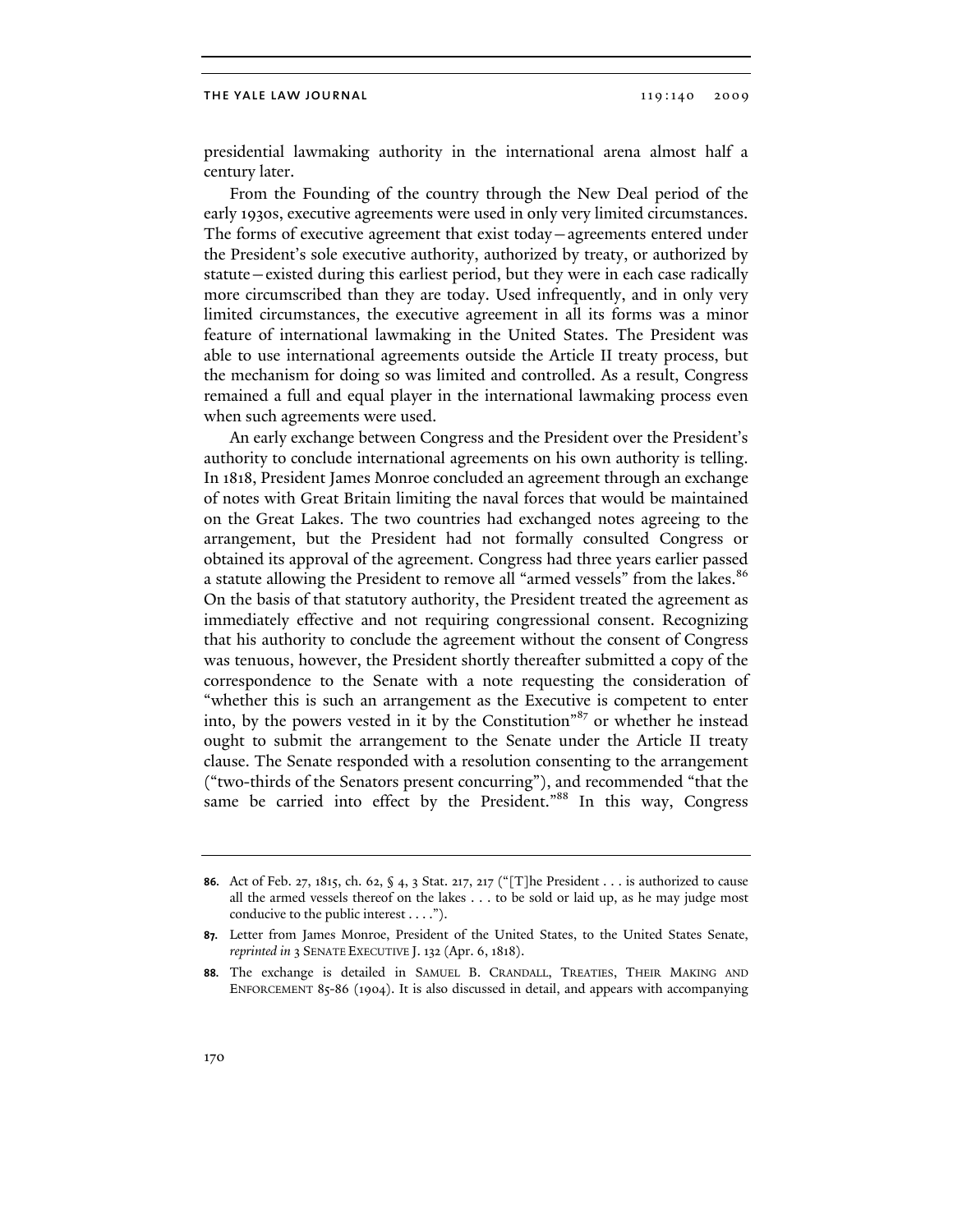responded to this early attempt by the President to create an executive agreement by reasserting Congress's power and authority to expressly consent to such agreements.

Up through the early 1900s, constitutional experts widely agreed that the President had the power to enter international agreements without the approval of the Senate under only three limited circumstances $89$ : (1) where the agreement rested on his power as Chief Executive and Commander-in-Chief of the army and navy,<sup>90</sup> (2) where the power was delegated to him by the Senate through an Article II treaty, $91$  and (3) where the power was granted him by

documents, in 2 TREATIES AND OTHER INTERNATIONAL ACTS OF THE UNITED STATES OF AMERICA 645-54 (Hunter Miller ed., 1931) [hereinafter TREATIES AND OTHER INTERNATIONAL ACTS].

**91.** Between 1789 and 1863, there were six such executive agreements. Adjustment of the Dillon Case, U.S.-Fr., Aug. 3 and 7, 1855, *in* 7 TREATIES AND OTHER INTERNATIONAL ACTS, *supra* note 88, at 147 (relating to adjustment made to address a dispute that arose out of different interpretations of an earlier consular convention between the two countries); Declaration of

**<sup>89.</sup>** HUGH EVANDER WILLIS, CONSTITUTIONAL LAW OF THE UNITED STATES 437-38 (1936); 1 WESTEL WOODBURY WILLOUGHBY, THE CONSTITUTIONAL LAW OF THE UNITED STATES 467- 68 (1910).

**<sup>90.</sup>** There were two types of agreements concluded by the President on his own authority during this period: claims settlements and provisional or temporary agreements. The first agreements settling particular claims or cases by the United States or a U.S. citizen against a foreign government or foreign citizen—were the most numerous. There were more than one hundred such agreements. *See* 1-9 TREATIES AND OTHER INTERNATIONAL ACTS, *supra* note 88; Hathaway, *supra* note 11, at 1290. Notably, sole executive agreements were used for claims settlements only when the United States or a U.S. citizen was the *recipient* of foreign funds. Agreements in which United States might have to pay money were almost universally concluded as Article II treaties. *See, e.g.*, Treaty for Final Settlement of Claims of Hudson's Bay Company and Puget's Sound Agricultural Company, U.S.-Gr. Brit., July 1, 1863, *in* 8 TREATIES AND OTHER INTERNATIONAL ACTS, *supra* note 88, at 949, 951 (providing that sums of money awarded "shall be paid by the one Government to the other" and concluded as an Article II treaty). The second type of agreement concluded by the President on his own authority during this period was an agreement that created explicitly provisional or temporary international obligations. There were only two such agreements: (1) Cartel for the Exchange of Prisoners of War, U.S.-Gr. Brit., May 12, 1813, *in* 2 TREATIES AND OTHER INTERNATIONAL ACTS, *supra* note 88, at 557 (ratified by Secretary of State James Monroe on May 14, 1813), a "provisional agreement" that was not submitted to Congress for ratification but was superseded a year and a half later by the Treaty of Ghent, Treaty of Ghent, U.S.-Gr. Brit., Dec. 24, 1814, *in* 2 TREATIES AND OTHER INTERNATIONAL ACTS, *supra* note 88, at 574; and (2) Joint Occupation of San Juan Island, U.S.-Gr. Brit., Oct. 25, 1859-Mar. 23, 1860, *in* 8 TREATIES AND OTHER INTERNATIONAL ACTS, *supra* note 88, at 281, which involved an exchange of letters between representatives of the United States and Great Britain over a temporary settlement of the question of occupation of San Juan Island. There were several unsuccessful subsequent attempts at a more permanent agreement. The arrangement finally came to an end in 1872, when the British withdrew the remaining troops in accordance with the Treaty of Washington.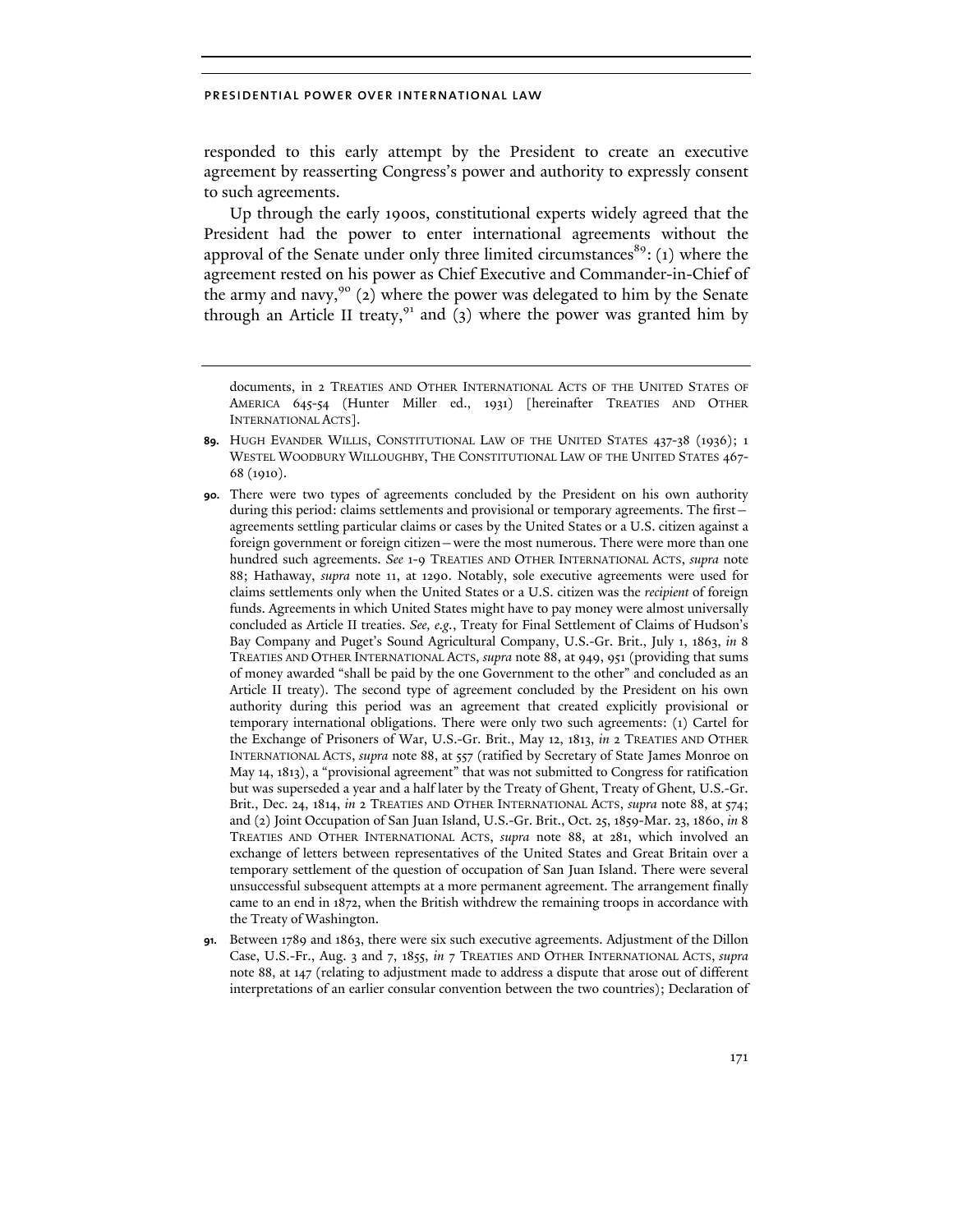statute (including, most notably, agreements on postal matters<sup>92</sup> and agreements with island nations surrounding the United States<sup>93</sup>). These

Accession to the Stipulations Contained in the Convention with Russia of July 22, 1854, U.S.-Nicar., June 9, 1855, *in* 7 TREATIES AND OTHER INTERNATIONAL ACTS, *supra* note 88, at 139; Declaration of Accession to the Stipulations and Provisions of the Treaty with Hanover of June 10, 1846, U.S.-Germanic Confederation, Mar. 10, 1847, *in* 5 TREATIES AND OTHER INTERNATIONAL ACTS, *supra* note 88, at 161; Declaration of the Commissioners Under Article 6 of the Treaty of Ghent, U.S.-Gr. Brit., June 18, 1822, *in* 3 TREATIES AND OTHER INTERNATIONAL ACTS, *supra* note 88, at 65; Decision of the Commissioners Under Article 4 of the Treaty of Ghent, U.S.-Gr. Brit., Nov. 24, 1817, *in* 2 TREATIES AND OTHER INTERNATIONAL ACTS, *supra* note 88, at 655 (specifying borders); Declaration of the Commissioners Under Article 5 of the Jay Treaty, U.S.-Gr. Brit., Oct. 25, 1798, *in* 2 TREATIES AND OTHER INTERNATIONAL ACTS, *supra* note 88, at 430 (locating the St. Croix River).

**92.** Such agreements were primarily used to manage international mail carriage. The first authorizing legislation, passed by Congress in 1792, provided that "the Postmaster General may make arrangements with the postmasters in any foreign country for the reciprocal receipt and delivery of letters and packets, through the post-offices." Act of Feb. 20, 1792, ch. 7, § 26, 1 Stat. 232, 239. This provision remained the foundation of U.S. international law on postal matters until the Treaty of Berne rendered bilateral postal agreements almost unnecessary. There appears, moreover, to have been little or no controversy about this provision, largely because it was regarded as sui generis. In 1890, for example, then-Solicitor General William Howard Taft wrote in response to a question about the legality of such an agreement that,

> [f]rom the foundation of the Government to the present day . . . the Constitution has been interpreted to mean that the power vested in the President to make treaties, with the concurrence of two-thirds of the Senate, does not exclude the right of Congress to vest in the Postmaster-General power to conclude conventions with foreign governments for the cheaper, safer, and more convenient carriage of foreign mails.

19 Op. Att'y Gen. 513, 520 (1890).

**93.** Agreement Made by the Sultan of Sulu at Sooung (Jolo), U.S.-Sulu, Feb. 5, 1842, *in* 4 TREATIES AND OTHER INTERNATIONAL ACTS, *supra* note 88, at 349 ("for the purpose of encouraging trade"); Commercial Regulations, U.S.-Fiji, June 10, 1840, *in* 4 TREATIES AND OTHER INTERNATIONAL ACTS, *supra* note 88, at 275; Commercial Regulations, U.S.-Samoa, Nov. 5, 1839, *in* 4 TREATIES AND OTHER INTERNATIONAL ACTS, *supra* note 88, at 241, 244 ("In any technical sense it would perhaps not be possible to say that these regulations, signed by the chiefs of the Samoan Islands, were an international act, although at the time Samoa was not at all subject to any extrinsic authority . . . . Strict consistency perhaps would not permit the inclusion of such a document in this collection; but the historical interest of the paper is sufficient to warrant the exception, if it be an exception."); Articles of Arrangement with the King of the Sandwich Islands (Hawaii), U.S.-Haw., Dec. 23, 1826, *in* 3 TREATIES AND OTHER INTERNATIONAL ACTS, *supra* note 88, at 269; Articles Agreed on with the King, Council, and Head Men of Tahiti, U.S.-Tahiti, Sept. 6, 1826, *in* 3 TREATIES AND OTHER INTERNATIONAL ACTS, *supra* note 88, at 249, 250 ("promoting the commercial intercourse and friendship subsisting between the respective nations"). These agreements were generally regarded as morally but not legally binding. *See, e.g.*, Articles of Arrangement with the King of the Sandwich Islands (Hawaii), *supra* at 274 (quoting a report noting that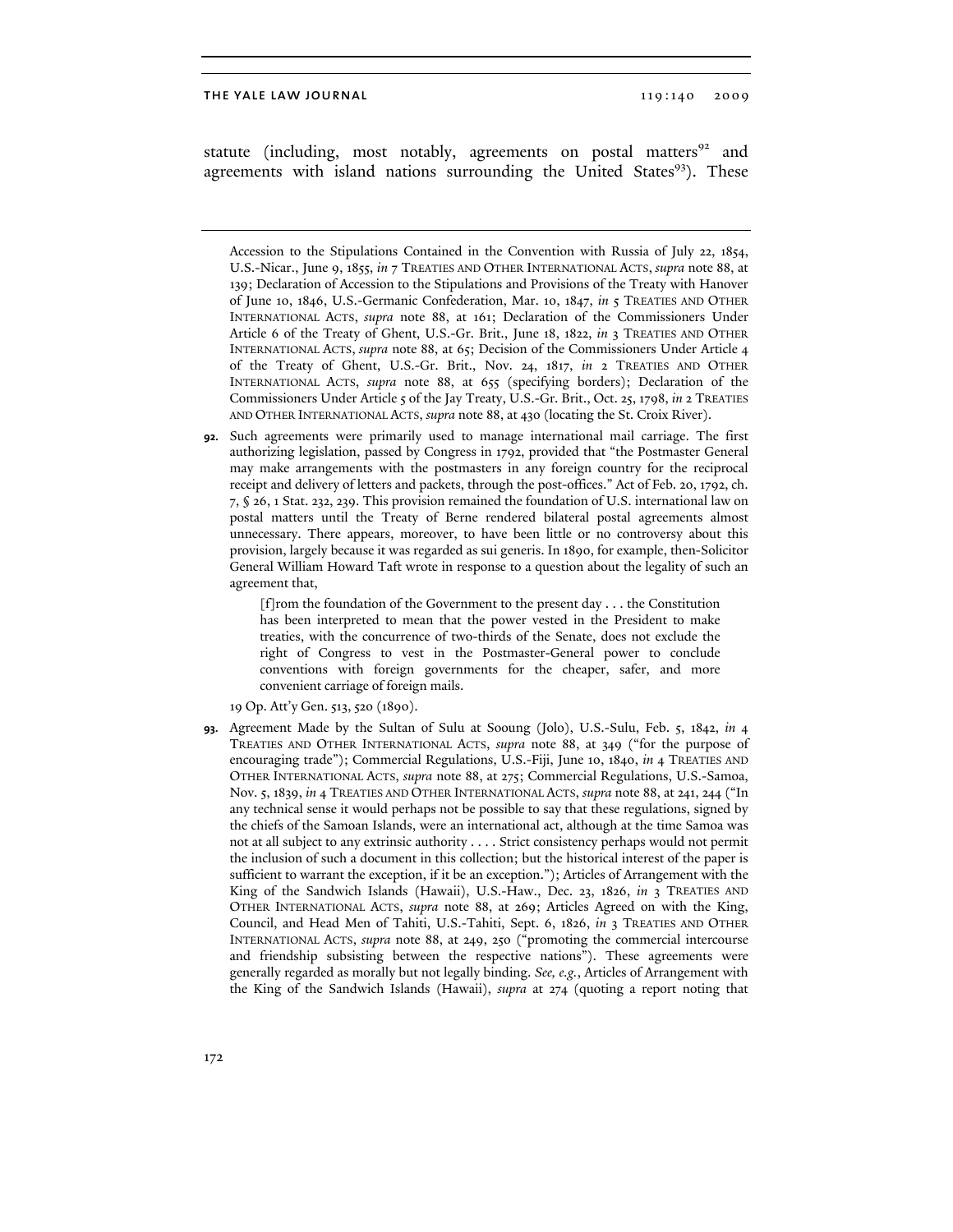powers were, moreover, used exceedingly sparingly, perhaps in part because it was understood that they would "bind only the President and those with whose approval they were made and not the United States as a whole."<sup>94</sup>

There were none of the broad, open-ended, time unlimited grants of authority from Congress to the President that we find today. Indeed, there was an almost complete absence of legislation delegating authority to the President to conclude such agreements. The only statutes authorizing the President to negotiate agreements were those authorizing postal agreements, naval expeditions to neighboring island nations, the annexation of Texas, and the resettlement of persons delivered from on board interdicted slave ships.<sup>95</sup> As a result, Article II treaties—which required the formal consent of two-thirds of the Senate—remained the primary method of international lawmaking by the United States. The President was unable to make law without the full and equal participation of Congress. But as the country entered the twentieth century, that would all begin to change.

The transformation of international lawmaking has its origins in the McKinley Tariff Act of  $1890,96$  which was seen by many as a protectionist measure because it raised tariffs on dutiable imports by just over seven percent.97 Little noticed, however, was a new provision that allowed the President to negotiate reciprocal agreements with foreign nations. That new provision would become the seed of change in U.S. international lawmaking. The McKinley Act granted the President a license to negotiate agreements with foreign countries to reduce tariffs without seeking congressional approval of the agreements.<sup>98</sup> A slew of agreements followed, as did a challenge to the Act

- **95.** These statutes are cited *supra* notes 92-93.
- **96.** Act of Oct. 1, 1890, ch. 1244, 26 Stat. 567.

**98.** *Id.* at 100-01.

<sup>&</sup>quot;although it was never ratified by this Government, certain of its stipulations . . . were considered morally binding by both parties"). There were only two other congressionalexecutive agreements during the period before 1863. Colonization Agreement, U.S.-Den., July 19, 1862, *in* 8 TREATIES AND OTHER INTERNATIONAL ACTS, *supra* note 88, at 833 (authorized by Act of July 17, 1862, ch. 197, 12 Stat. 592, which was later reissued in The Slave-Trade tit. 7, 1 Rev. Stat. 1082  $\$ ,  $\frac{568-69}{1875}$ , providing for resettlement on St. Croix of persons seized in the slave trade); Annexation of Texas, U.S.-Tex., Mar. 1-Dec. 29, 1845, *in* 4 TREATIES AND OTHER INTERNATIONAL ACTS, *supra* note 88, at 689 (approved by a joint resolution of Congress on March 1, 1845).

**<sup>94.</sup>** WILLIS, *supra* note 89, at 438. As a consequence, "there was no breach of faith on the part of the United States when a succeeding President or a secretary of state canceled such agreements." *Id.*

**<sup>97.</sup>** The bill raised tariffs on dutiable imports from "an average of 45.1 to 48.4 percent," for a 7.3% increase. DAVID A. LAKE, POWER, PROTECTION, AND FREE TRADE: INTERNATIONAL SOURCES OF U.S. COMMERCIAL STRATEGY,1887-1939, at 100 (1988).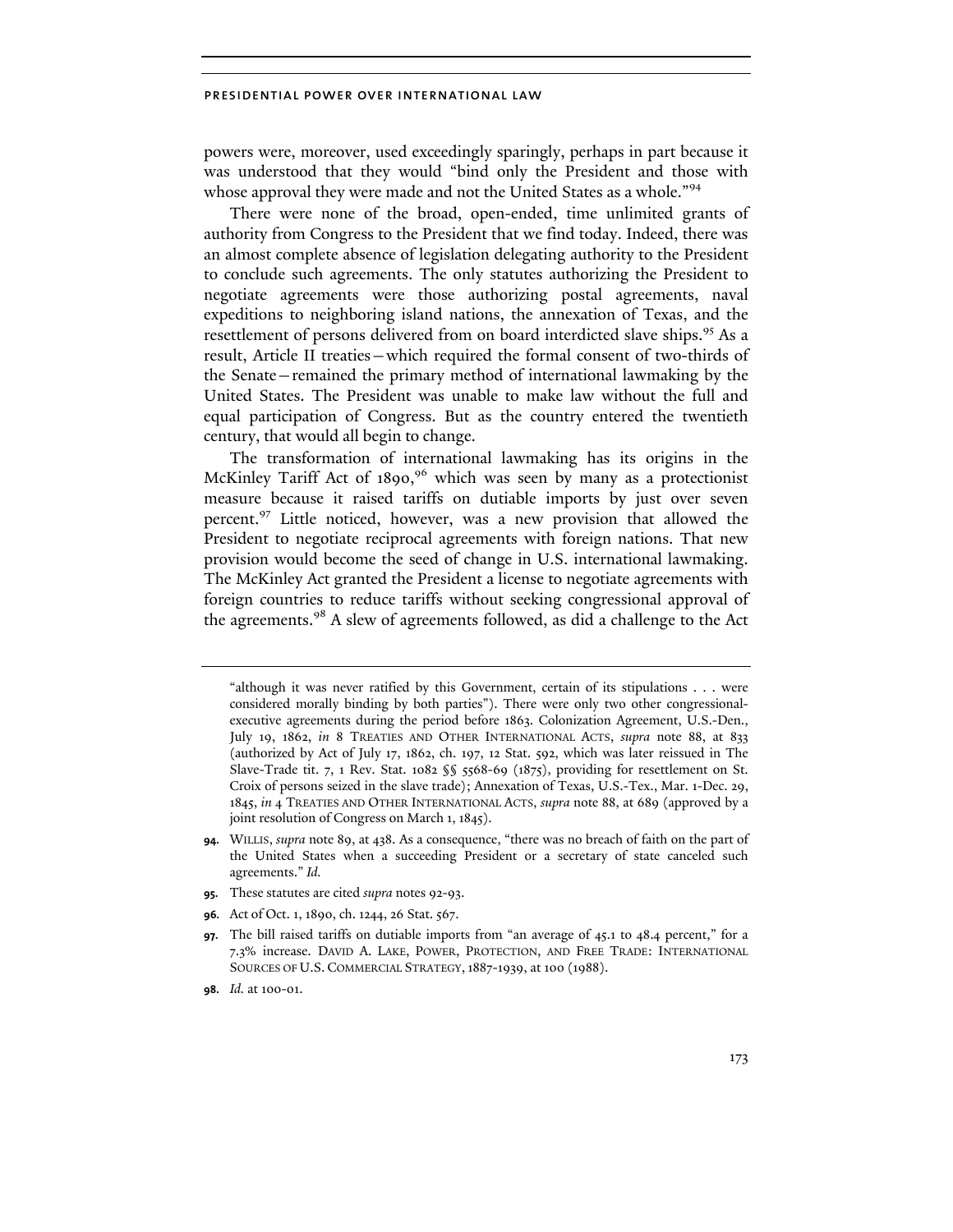in court. The challenge eventually reached the Supreme Court, which gave the Act—and the agreements that stemmed from it—its blessing. The Court agreed that it was "vital to the integrity and maintenance of the system of government ordained by the Constitution" that Congress not "delegate legislative power to the President."99 Yet it disagreed that the McKinley Act did so. "It does not," the Court held, "in any real sense, invest the President with the power of legislation."100 Rather, the McKinley Act simply required the President to ascertain the existence of relevant facts and to declare the event upon which Congress's will would take effect.<sup>101</sup> On these questionable grounds, the Court concluded that "[n]othing involving the expediency or the just operation of [the Act] was left to the determination of the President."<sup>102</sup>

The reciprocity provision—which now had the Supreme Court's blessing reappeared again and again in trade legislation.<sup>103</sup> In 1934, following the collapse of world trade, the policy of reciprocity became the new centerpiece of American foreign trade policy. The 1934 Reciprocal Trade Agreements Act (RTAA) built on the principle of reciprocity established in the McKinley Act of 1890 but it granted far greater authority. Unlike earlier legislation, the RTAA

**<sup>99.</sup>** Field v. Clark, 143 U.S. 649, 692 (1892).

**<sup>100.</sup>** *Id.* 

**<sup>101.</sup>** Statutes requiring presidential fact-finding had a long history. In 1815, for example, Congress passed a statute requiring the President to determine whether foreign nations had in place duties that discriminated against the United States. When the President found no discriminatory duties from a foreign nation, he was to issue a proclamation repealing U.S. duties against vessels from that nation and the products they carried. Act of Mar. 3, 1815, ch. 77, 3 Stat. 224; *see* CRANDALL, *supra* note 88, at 88-89. This Act and its successors were cited by the Court as direct precedent for the McKinley Tariff Act of 1890. *Field*, 143 U.S. at 685- 92.

**<sup>102.</sup>** *Field*, 143 U.S. at 693. The dissenters, Justice Lamar and Chief Justice Fuller, were less sanguine. They concluded that "the section in question does delegate legislative power to the executive department, and also commits to that department matters belonging to the treaty-making power, in violation of . . . the Constitution." *Id.* at 697 (Lamar, J., dissenting). The majority's reasoning in *Field v. Clark* echoes in the Court's opinion in *Whitman v. American Trucking Ass'ns*, which involved a challenge to a delegation of power to the Environmental Protection Agency to promulgate air quality standards. There the Court stated that the "text [of Article I] permits no delegation of [legislative] powers." 531 U.S. 457, 472 (2001). On this view, when Congress delegates authority to the executive, it does not delegate "legislative power" at all; it simply "'lay[s] down . . . an intelligible principle to which the person or body authorized to [act] is directed to conform.'" *Id.* (quoting J.W. Hampton, Jr. & Co. v. United States, 276 U.S. 394, 409 (1928)).

**<sup>103.</sup>** Most notably, the Dingley Act of 1897, which also survived a challenge in the Supreme Court. *See* B. Altman & Co. v. United States, 224 U.S. 583 (1912).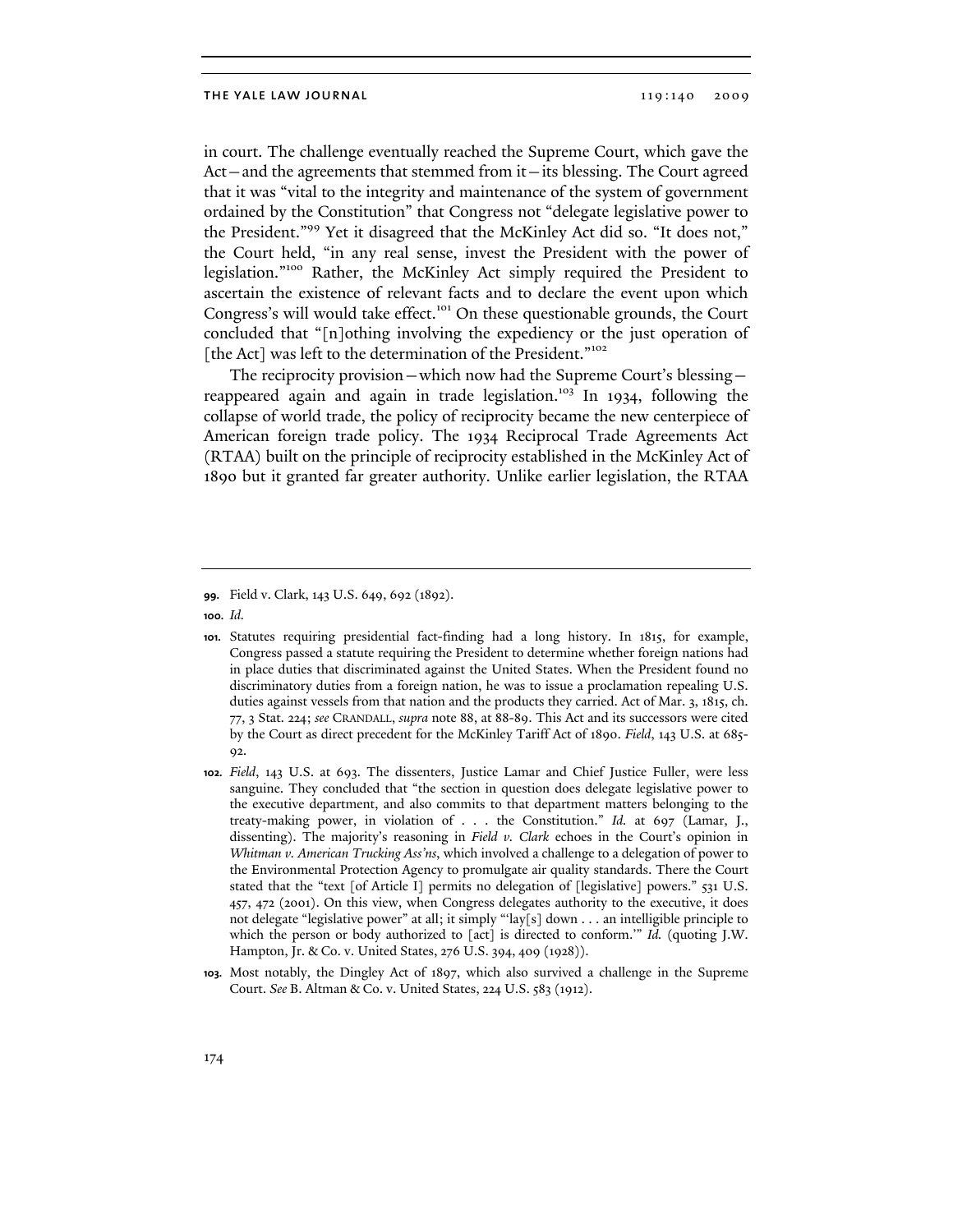was not limited to a small set of goods.<sup>104</sup> It authorized President Franklin Delano Roosevelt to negotiate executive agreements to reduce tariffs by up to fifty percent on a wide array of goods—a charge he eagerly took up. By the time the authority was up for renewal three years later, the country had already concluded agreements with sixteen countries.<sup>105</sup>

From the area of trade, the principle of congressionally authorized executive agreements slowly expanded into other areas of law, beginning with copyrights and trademark. In the following decades, there emerged statutes permitting the creation of ex ante congressional-executive agreements on not only tariffs, but postal matters, copyrights, and trademarks as well.<sup>106</sup> Although sole executive agreements and Article II treaties continued to be made, they were both increasingly eclipsed by ex ante congressional-executive agreements.<sup>107</sup>

Viewed from the perspective of the early 1930s, Congress's decision to relinquish immense discretionary power over international trade to the President is easy to understand. In the immediately preceding years, the country had fallen into a spiral of increasingly protectionist policies

**105.** Lynn R. Edminster, Chief Econ. Analyst, Div. of Trade Agreements, The Trade-Agreements Program in Retrospect and Prospect, Address at the Second Institute on International Problems (Mar. 13, 1937), *in* 16 DEP'T ST. PRESS RELEASES 142, 143 (1937). The authority was subsequently renewed again in 1937, 1940, and 1943.

**106.** These three areas are cited in WILLIS, *supra* note 89, at 438; and WILLOUGHBY, *supra* note 89, at 477.

**<sup>104.</sup>** Act of June 12, 1934, ch. 474, 48 Stat. 943 (codified as amended at 19 U.S.C. § 1351 (2006)). Notably, there were some important limits on the President in the Act. There were, to begin with, opportunities for public comment: "[F]ull opportunity is given the business community and the general public to present their views, either orally or in writing, to a special interdepartmental committee established for that specific purpose . . . . All interested persons have opportunity to be heard." Lynn R. Edminster, Chief Econ. Analyst, Div. of Trade Agreements, The Trade-Agreements Program and Our Foreign Trade, Address at the Good Neighbor League (July 20, 1936), *in* 15 DEP'T ST. PRESS RELEASES 49, 50-51 (1936) (describing grant of authority).

**<sup>107.</sup>** Sole executive agreements were used in cases where the agreement was within the President's sole executive power and in cases where the agreement would be temporary. In addition, sole executive agreements that laid out the terms of future agreement negotiations became common. *See* CRANDALL, *supra* note 88, at 87-88. It appears that sole executive agreements continued to be regarded as binding only on the Presidents who made them. As late as 1920, President Theodore Roosevelt wrote that a treaty was preferable to an executive agreement created "merely by a direction of the Chief Executive, which would lapse when that particular executive left office." ACKERMAN & GOLOVE, *supra* note 84, at 19 (emphasis omitted) (quoting Theodore Roosevelt). This may help explain the apparent preference for ex ante congressional-executive agreements, which have always been regarded as continuing in effect past the conclusion of an individual presidency, during this period.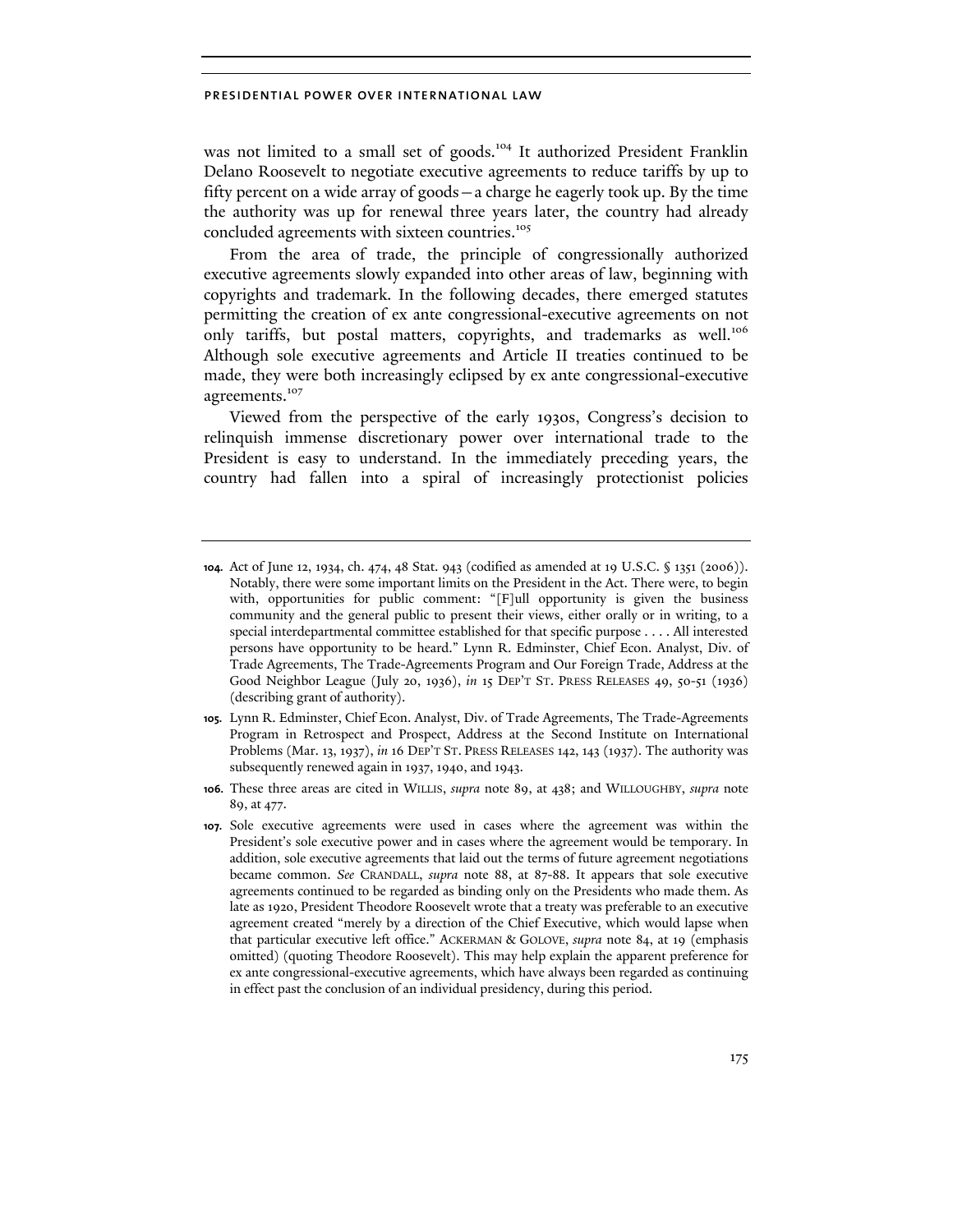culminating in the now-notorious Smoot-Hawley Act of 1930—an Act that raised tariffs on imported goods to record levels and in the process likely deepened the Great Depression that followed.<sup>108</sup> The RTAA was a repudiation of the congressional logrolling that had led to Smoot-Hawley. Congress would tie itself to the mast by handing relatively unfettered control over international trade agreements to the President, who was regarded as more insulated from the protectionist interests that held sway in Congress.109 Apparently, little thought was given to the broader long-term effects that the grant of authority could have on the power of Congress to influence international lawmaking beyond trade agreements.

The grant of authority from Congress to the President in the RTAA coincided, moreover, with a broader growth of executive power during the 1930s and increasing delegation of authority from Congress to the President. This broader trend initially met resistance in the courts, which developed what is often referred to as the nondelegation doctrine. Twice in 1935—the year after the passage of the RTAA—the Supreme Court struck down a statute as an unconstitutional delegation.<sup>110</sup> The first of the two cases involved a delegation of authority to the President not so different from that found in the RTAA.<sup>111</sup>

**<sup>108.</sup>** Tariff Act of 1930, ch. 497, 46 Stat. 590.

**<sup>109.</sup>** Proponents emphasized the special features of the Act to justify the unprecedented delegation of international lawmaking authority to the President: "In enacting the Trade Agreements Act the presumption is that Congress was . . . mindful of the log-rolling process which makes it almost impossible for Congress itself to revise the tariff in any direction except upward." Edminster, *supra* note 104, at 51-52.

**<sup>110.</sup>** Both involved the National Industrial Recovery Act of 1933 (NIRA), passed as part of President Roosevelt's famous first one hundred days in office, and the first of the two involved a delegation of authority over foreign policymaking. The Act permitted representatives of labor and management to design codes of "fair competition" in order to stabilize wages and prices and thereby restore confidence in the economy. Act of 1933, Pub. L. No. 73-67, 48 Stat. 195, 196-97.

**<sup>111.</sup>** The second—and more famous—case invalidating a statute as an unconstitutional delegation came only a few months after the first. *A.L.A. Schechter Poultry Corp. v. United States*, involved a challenge to the "Live Poultry Code," which had been approved by the President under authority granted to him in the NIRA to approve "codes of fair competition." 295 U.S. 495, 521-22 (1935). *Schechter Poultry* challenged the Act on the ground that it impermissibly delegated authority. The Court agreed, holding that the delegation to the President of authority to approve the codes was an unconstitutional delegation of legislative power: "Instead of prescribing rules of conduct," it explained, the statute "authorizes the making of codes to prescribe them." *Id.* at 541. In the process, "the discretion of the President in approving or prescribing codes, and thus enacting laws for the government of trade and industry throughout the country, is virtually unfettered." *Id.* at 542.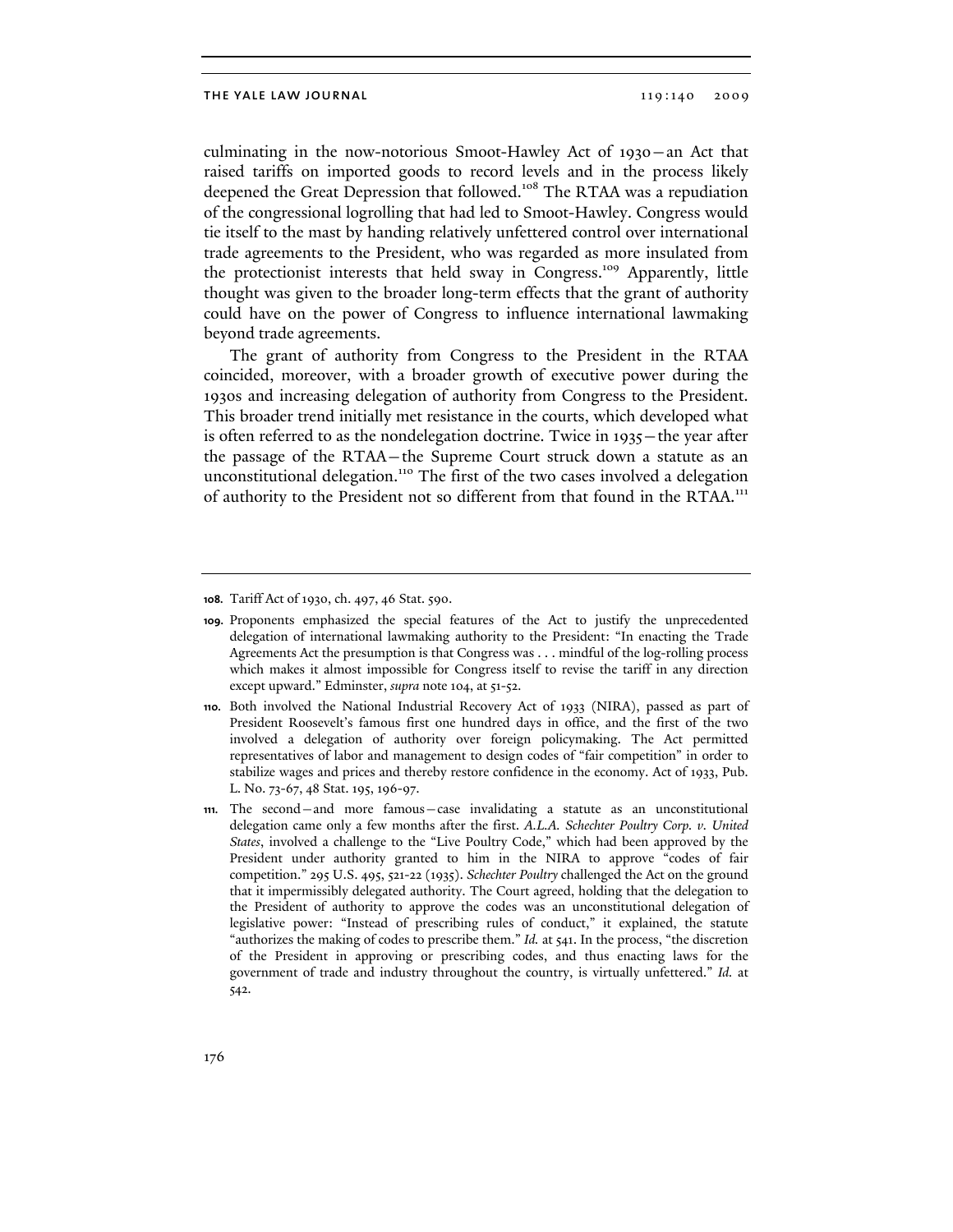In *Panama Refining Co. v. Ryan*, 112 the Court invalidated a provision of the National Industrial Recovery Act that authorized the President to prohibit "the transportation in interstate and foreign commerce of petroleum . . . produced ... in excess of the amount permitted to be produced ... by any state law,"<sup>113</sup> because it allowed the President to make law outside the constitutional process.<sup>114</sup>

Almost as soon as it emerged, however, the nondelegation doctrine began to fall into disuse, a casualty of the New Deal transformation brought about by President Roosevelt. A 1937 challenge to the use of executive agreements in place of Article II treaties as an unconstitutional delegation of congressional authority reached a newly unsympathetic Supreme Court in the immediate aftermath of the famous "switch in time that saved nine."115 The case, *United*  States v. Belmont,<sup>116</sup> involved a challenge to an executive agreement between the United States and the Soviet Union that assigned to the U.S. government all claims against U.S. nationals as if it were a treaty. The Court answered the challenge to the agreement by giving its blessing to the agreement. The Court

**114.** Plaintiffs argued that this portion of the Act constituted an unconstitutional delegation of legislative power, because it purported to "authorize the President to pass a prohibitory law." *Id*. at 414. The Court held that the delegation established "no criterion to govern the President's course" and "declares no policy as to the transportation of the excess production." *Id*. at 415. It continued, "[s]o far as this section is concerned, it gives to the President an unlimited authority to determine the policy and to lay down the prohibition, or not to lay it down, as he may see fit." *Id*. Hence it was not simply the delegation of authority to the President to permit or prohibit the transportation of petroleum that the Court found inconsistent with the Constitution; it was that the exercise of that delegated authority was entirely unconstrained and unguided by Congress. In the process of striking down the delegation as unconstitutional, the Court was careful to distinguish *Field v. Clark* on the grounds that the act at issue in that case had severely constrained the authority delegated to the President. The Court noted that although it had upheld the delegation of authority to the President in that case, it had "emphatically declared that the principle that 'Congress cannot delegate legislative power to the President' is 'universally recognized as vital to the integrity and maintenance of the system of government ordained by the Constitution.'" *Id*. at 425-26 (quoting Field v. Clark, 143 U.S. 649, 692 (1892)). The Act provided that the suspension of duty-free importation of certain goods "'was absolutely required when the President ascertained the existence of a particular fact.'" *Id*. at 426 (quoting *Field*, 143 U.S. at 693). As such, the President did not have legislative authority; he instead was as the Court said in *Field v. Clark*, "'the mere agent of the law-making department.'" *Id*. (quoting *Field*, 143 U.S. at 693).

**<sup>112.</sup>** 293 U.S. 388 (1935).

**<sup>113.</sup>** *Id.* at 406 (quoting National Industrial Recovery Act, § 9, 48 Stat. at 200).

**<sup>115.</sup>** The "switch in time that saved nine" is often used to refer to the shift by Justice Owen J. Roberts in *West Coast Hotel Co. v. Parrish*, 300 U.S. 379 (1937), to uphold a minimum wage law in the wake of President Roosevelt's announcement of a court-packing bill.

**<sup>116.</sup>** 301 U.S. 324 (1937).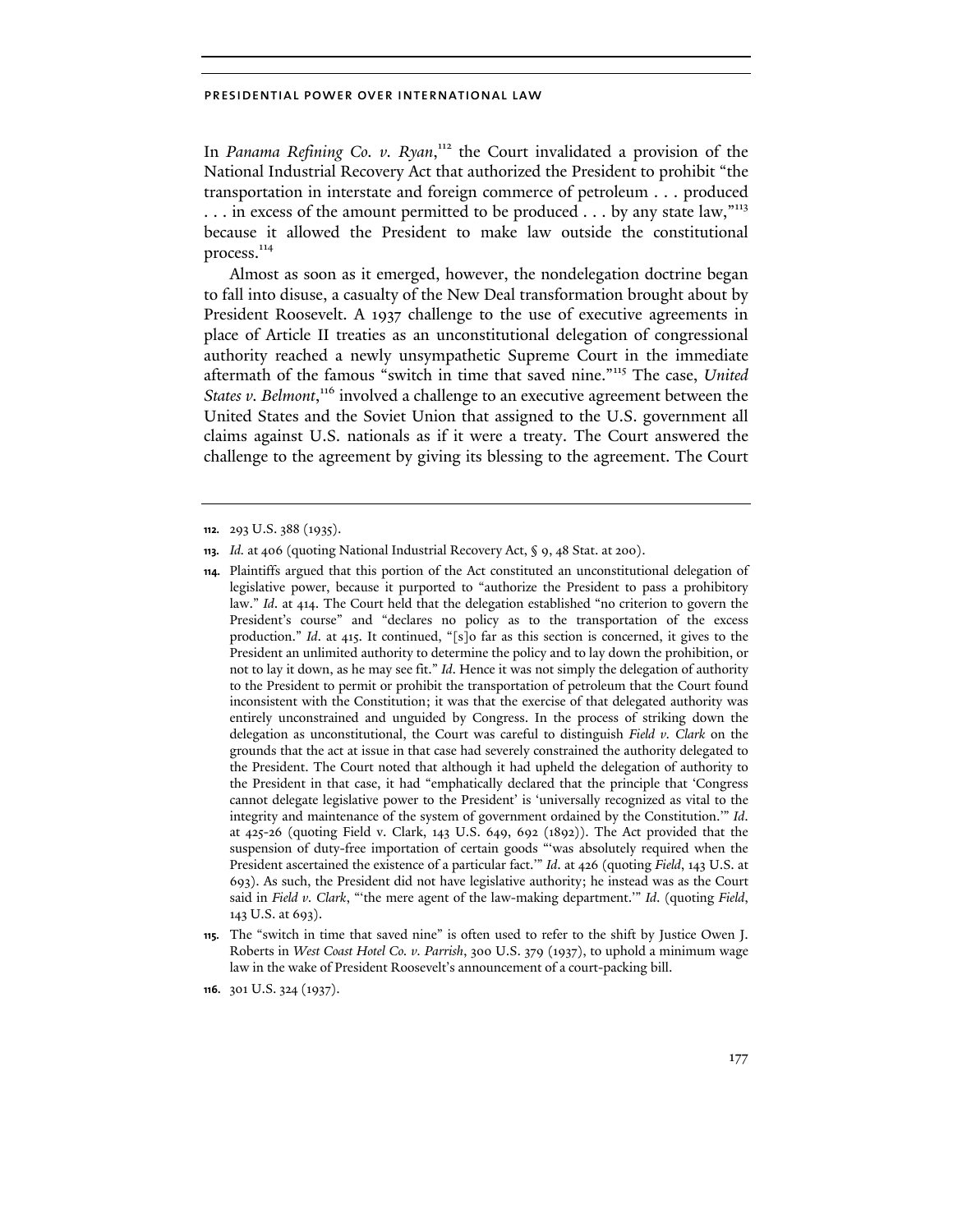pointed out that it had earlier upheld the Tariff Act of 1897, which had authorized the President to conclude commercial agreements with foreign countries.117 The decision in *Belmont*, together with a similar decision a few years later in *United States v. Pink*, 118 was read as giving the Court's stamp of approval to the extensive use of executive agreements.<sup>119</sup> Their legal foundation firmly in place, executive agreements were poised to become the centerpiece of international law in the United States.<sup>120</sup>

With the support of a Democratic Congress, President Roosevelt took advantage of this new and growing authority.<sup>121</sup> The 1941 Lend-Lease Act

**<sup>117.</sup>** *Id.* at 331 (citing B. Altman & Co. v. United States, 224 U.S. 583 (1912)). The Court interestingly failed to note an exceedingly important difference between the two cases. The agreement at issue in *Altman* had been entered into by the President with the express advance consent of Congress, whereas the agreement at issue in *Belmont* was a "sole" executive agreement entered by the President on his own constitutional authority without *any* congressional involvement. The backlash against the nondelegation doctrine is also strikingly evident in a case decided in 1936, *United States v. Curtiss-Wright Export Corp.*, 299 U.S. 304 (1936), where the Supreme Court held that a joint resolution of Congress authorizing the President to determine whether to place an embargo on the sale of arms and munitions to belligerents in Bolivia was not an unconstitutional delegation of legislative power to the President. That case, however, did not involve any international agreements.

**<sup>118.</sup>** 315 U.S. 203 (1942).

**<sup>119.</sup>** *See* Edwin Borchard, *Shall the Executive Agreement Replace the Treaty?*, 53 YALE L.J. 664, 680- 83 (1944) (criticizing the use of these decisions to justify the broad use of executive agreements).

**<sup>120.</sup>** The general acceptance of ex ante congressional-executive agreements by the late 1930s is evident from a discussion of the agreements in the 1937 American Society of International Law Annual Meeting, where Charles Cheney Hyde explained that "[o]n frequent occasions the action of the Congress has smoothed the way for the Executive, by enabling him to enter into arrangements contemplating reciprocal concessions in particular fields." Charles Cheney Hyde, *Constitutional Procedures for International Agreement by the United States*, 31 AM. SOC'Y INT'L L. PROC. 45, 49 (1937). He went on to discuss these fields, including trade, copyright, and loans. Such agreements were not universally believed constitutional. *See, e.g.*, Henry S. Fraser, *The Constitutionality of the Trade Agreements Act of 1934*, 31 AM. SOC'Y INT'L L. PROC. 55 (1937) (arguing that the RTAA is unconstitutional).

**<sup>121.</sup>** Roosevelt not only expanded the use of ex ante congressional-executive agreements. He also entered into executive agreements that did not have advance congressional approval, including perhaps most notably the "Destroyers for Bases Agreement" between the United States and the United Kingdom, entered on September 2, 1940, which transferred fifty destroyers from the United States in exchange for bases. *See* AMY M. GILBERT, EXECUTIVE AGREEMENTS AND TREATIES,1946-1973: FRAMEWORK OF THE FOREIGN POLICY OF THE PERIOD 13 (1973); Quincy Wright, *The Transfer of Destroyers to Great Britain*, 34 AM. J. INT'L L. 680 (1940). Moreover, Roosevelt entered many significant international agreements using ex post congressional-executive agreements—executive agreements expressly approved by Congress through majority votes in both houses. For example, Congress authorized the President to accede to the International Labor Organization using an ex post congressional-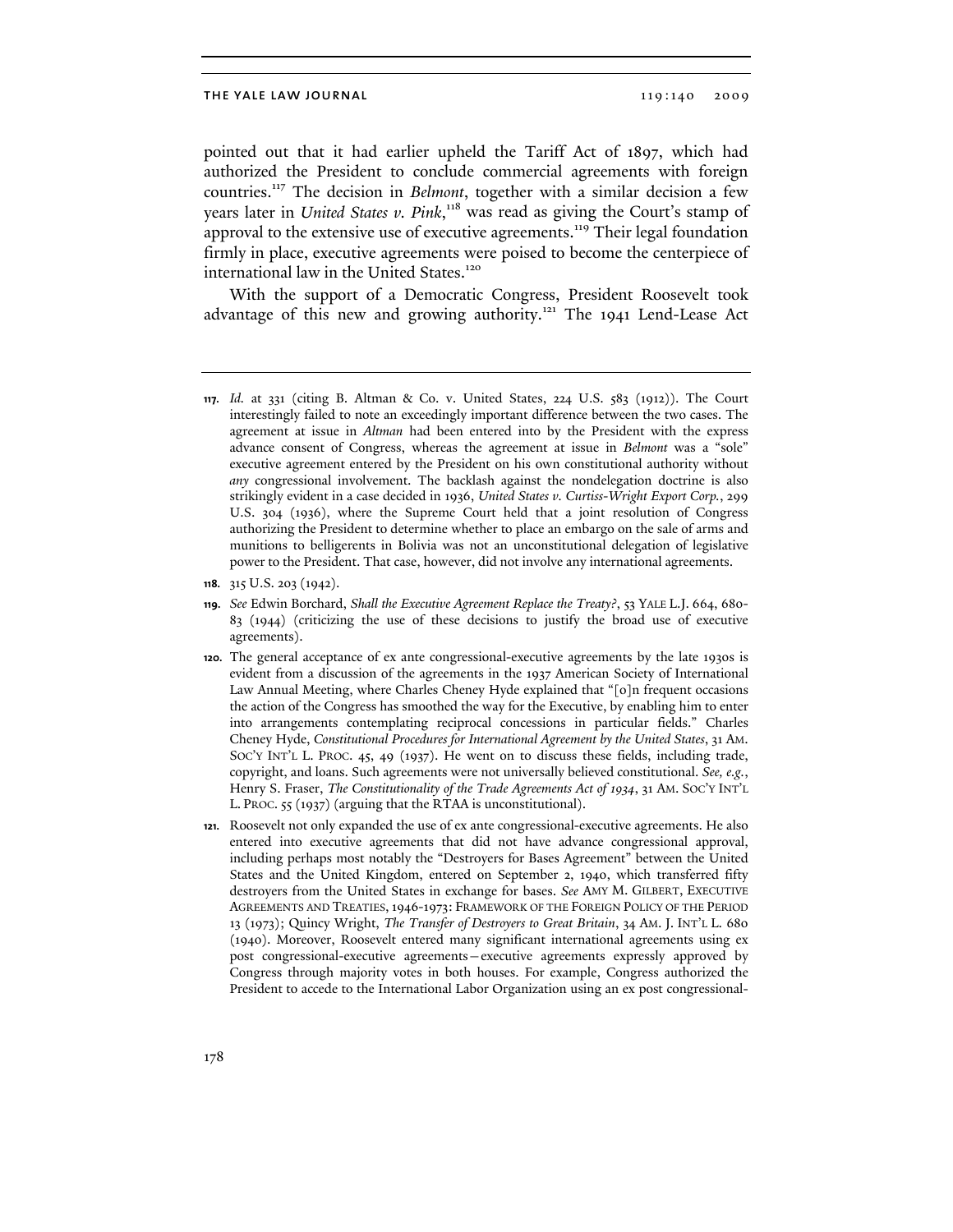authorized the President to provide aid to allied nations, specifying that "[t]he terms and conditions upon which any such foreign government receives any aid . . . shall be those which the President deems satisfactory, and the benefit to the United States may be payment or repayment in kind or property, or any other direct or indirect benefit which the President deems satisfactory."122 A series of bilateral executive agreements followed.<sup>123</sup> The Lend-Lease Act was important not only because it expanded the use of ex ante congressionalexecutive agreements far beyond their traditional scope in ways Congress did not at the time acknowledge and probably did not recognize. It also set the pattern that Congress would follow in the large number of foreign aid acts that came after it. As I show in the next Section, the structure—even the specific language—of the post-war aid acts was drawn directly from the Lend-Lease Act. $124$ 

The numbers alone give stark evidence of the transformation of international law in the years that followed. Over the first fifty years of the country's existence, there were a total of only twenty-seven executive agreements. Over the next fifty years (between 1839 and 1889), the numbers were larger, but still small in comparison with the present, with a total of 238 agreements (nearly the same as the 215 Article II treaties over the same period). The numbers continued to grow as the country entered its second century, with 917 executive agreements between 1889 and 1939. But it was not until the early 1940s that the number of executive agreements—most of them ex ante congressional-executive agreements<sup>125</sup> $-$ began to grow exponentially,

executive agreement. *See* Joint Resolution of June 19, 1934, ch. 676, 48 Stat. 1182; Hathaway, *supra* note 11, at 1300 & n.184.

**<sup>122.</sup>** An Act to Promote the Defense of the United States (Lend-Lease Act), Pub. L. No. 77-11, § 3(b), 55 Stat. 31, 32 (1941).

**<sup>123.</sup>** GILBERT, *supra* note 121, at 14.

**<sup>124.</sup>** EDWARD S. CORWIN, THE CONSTITUTION AND WORLD ORGANIZATION 45 (1944) ("[T]he Lend-Lease Act of March 11, 1941, is the fountainhead of the numerous Mutual Aid agreements under which our government has to date furnished our allies in the present war some fifteen billions worth of munitions of war and other supplies."); GILBERT, *supra* note 121, at 13 ("[T]he famous Lend-Lease Act . . . was the forerunner of all of the Aid Acts of the United States from that time to the present.").

**<sup>125.</sup>** A study of agreements concluded between 1946 and 1973 found that almost eighty-seven percent of all international agreements were executive agreements entered by the President under statutory authority granted by Congress, compared to seven percent sole executive agreements and six percent Article II treaties. LOCH K. JOHNSON, THE MAKING OF INTERNATIONAL AGREEMENTS: CONGRESS CONFRONTS THE EXECUTIVE 12-13 (1984). The study found that "the overwhelming proportion of international agreements are based at least partly upon statutory authority (88.3 percent of agreements reached between 1946 and 1972), followed by treaties (6.2 percent) and agreements based solely on executive authority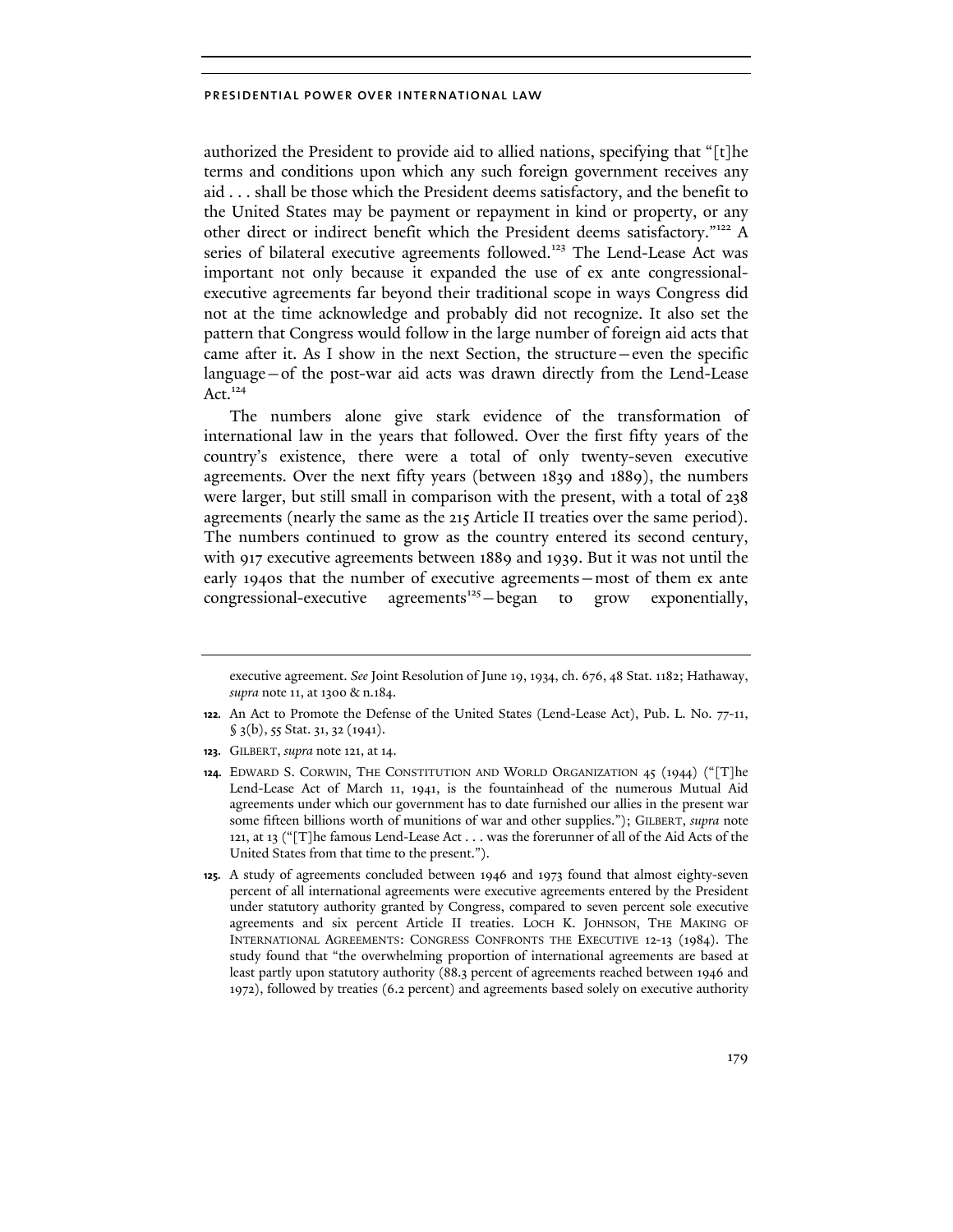### THE YALE LAW JOURNAL 119:140 2009

eventually reaching over three hundred per year. During the same period, the number of Article II treaties remained flat at between five and twenty per year. Figure 1 illustrates these trends.



# **Figure 1. EXECUTIVE AGREEMENTS AND TREATIES, 1790-2007**<sup>126</sup>

and action (5.5 percent)." R. ROGER MAJAK, 95TH CONG., INTERNATIONAL AGREEMENTS: AN ANALYSIS OF EXECUTIVE REGULATIONS AND PRACTICES 22 (Comm. Print 1977).

**126.** The data for 1790 to 1930 are based on aggregate data for fifty year periods, provided in CONGRESSIONAL RESEARCH SERVICE, LIBRARY OF CONGRESS, TREATIES AND OTHER INTERNATIONAL AGREEMENTS: THE ROLE OF THE UNITED STATES SENATE 39 tbl.II-1 (2001) [hereinafter TREATIES AND OTHER INTERNATIONAL AGREEMENTS], which used the average number of agreements per year during each period for the first year of each period and then connecting those point estimates with a line-smoothing function. The data for the number of executive agreements and treaties from 1930 to 1999 are from TREATIES AND OTHER INTERNATIONAL AGREEMENTS, *supra*, at 39 tbl.II-2. Data for the number of executive agreements from 2000 to 2006 are from Memorandum from U.S. Dep't of State Legal Adviser, Office of Treaty Affairs, to author (Jan. 15, 2007) (on file with author). The number of agreements from 2007 is drawn from the executive agreements reported under the Case-Zablocki Act for 2007. *See* Reporting International Agreements, *supra* note 81.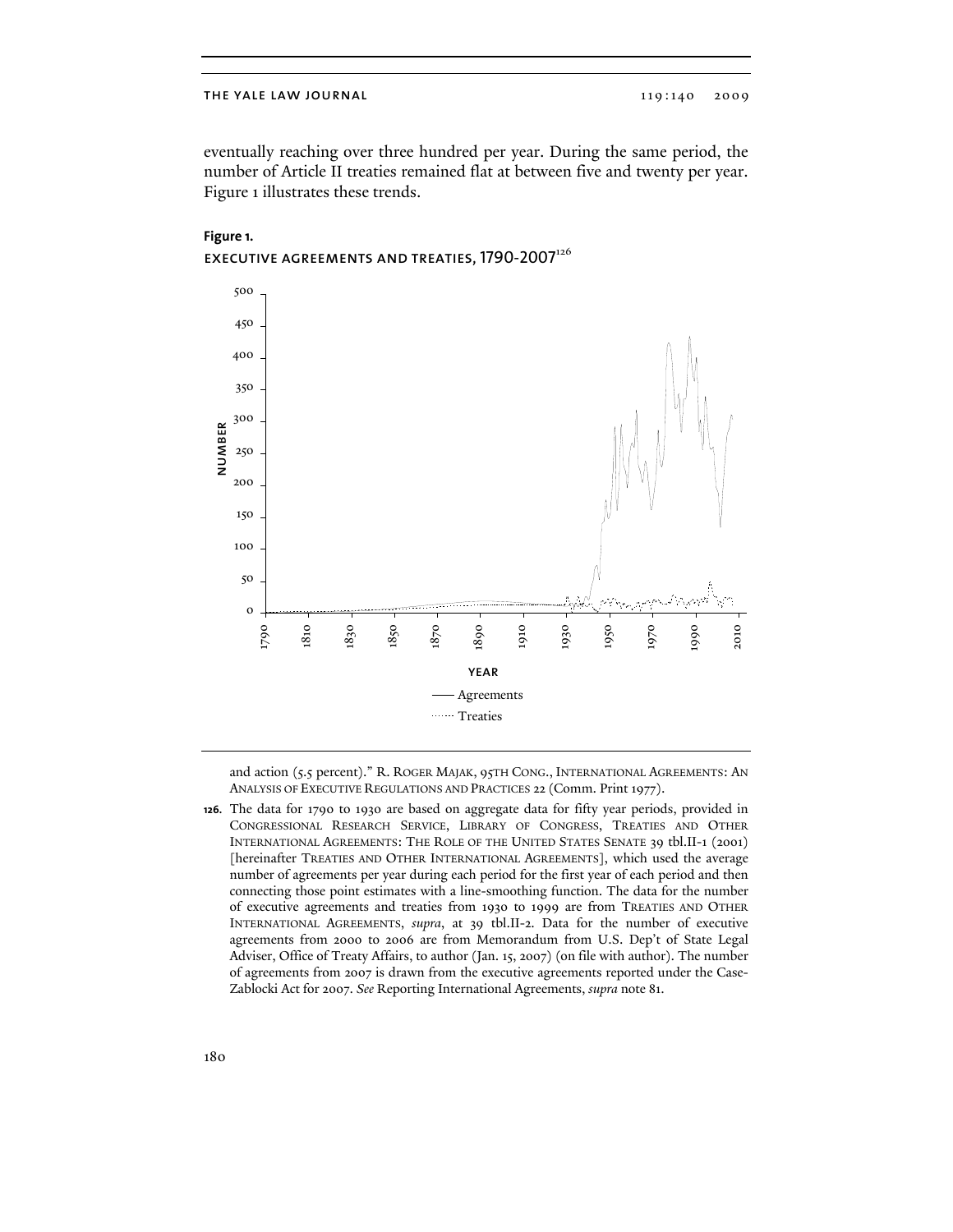As the New Deal came to a close, the country was poised for a stark transformation in the way international law would be made. Executive agreements were on the brink of a period of exponential growth. The move toward extensive executive unilateralism in international law was well underway.

### *B. The Aftermath of World War II: Growing Presidential Unilateralism*

In the years following World War II, the transition whose seeds were first sown more than fifty years earlier began to flower. Pressing this transition forward was a complex interplay of legal, political, and geopolitical forces. Each branch had a role to play in the process of change. The President, responsible for a newly dominant world power engaged in a Cold War standoff, sought to cement the country's global ties through an increasingly complex web of international agreements and a generous worldwide foreign aid program. The Supreme Court, which had in the 1890s and early 1900s opened the door to greater reliance on executive agreements by repeatedly ruling them constitutional, in the 1980s forced Congress to choose (perhaps unwittingly) between much stronger or much weaker oversight of the authority it had granted to the President. And Congress, faced with complex international responsibilities as well as a growing wealth of domestic programs, chose to delegate the power to make international agreements to the President in a series of small incremental steps, until it found itself with almost no power over international lawmaking and no easy means of reclaiming what it had lost.

The interplay between the President and Congress during the postwar era is of particular interest here. As documented in the last Section, the Supreme Court played an important role in eliminating the legal barriers to changing the way international law was made in the United States and would, as the next Section shows, accelerate that change almost one hundred years later. The Court thus opened the door to change, but it was Congress and the President that walked through.

The President's motivation for expanding the use of executive agreements is perhaps the easiest to explain. An executive agreement concluded using authority granted in advance by Congress has the weight of congressional consent behind it (unlike a sole executive agreement). Yet because consent is granted in advance, it is not necessary for the President to obtain congressional approval for each individual agreement. The ex ante congressional-executive agreement process thus allows the President to enjoy the legitimacy of congressional approval without the hassle. This combination may have become even more attractive to the President as the differences between Congress and the President have grown over the postwar period.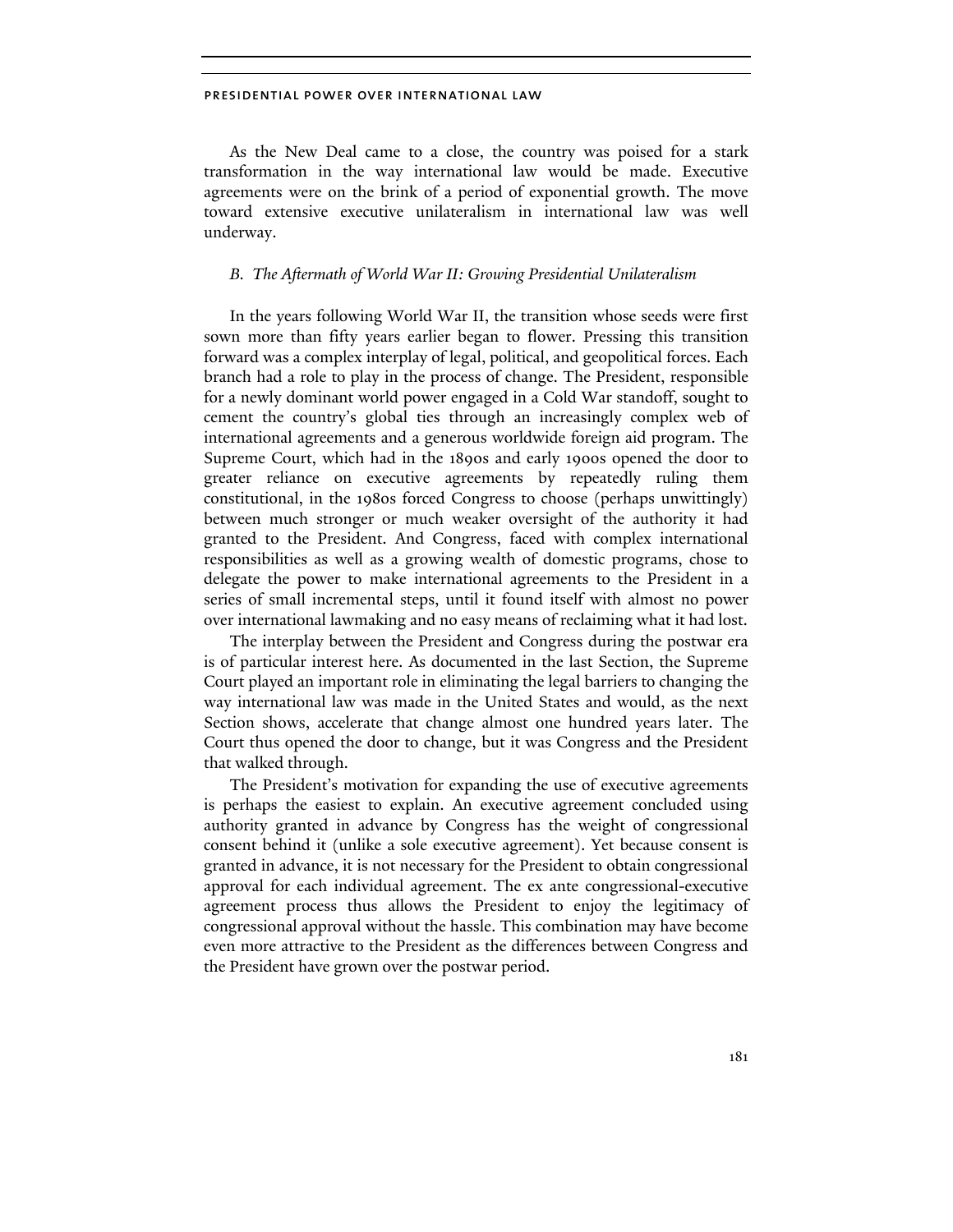Figures 2 and 3 show that as political differences have grown between the President and Congress, so too has the number of executive agreements. Figure 2 compares the number of executive agreements reported by the Department of State to the ideological distance between the President and the median member of Congress (calculated using the Common Space DW-Nominate Database). Figure 3 compares the number of executive agreements to the percentage of the members of each house of Congress that are not of the President's party. In both cases, the numbers have trended upward since 1940. Although there is no direct correlation between the number of agreements concluded and the measures of ideological or political distance between the President and Congress, there is notable overlap.<sup>127</sup> It is logical that it would be so: a President faced by a Congress that agrees with him less would naturally look for ways of obtaining policy goals that do not require additional congressional approval.

**<sup>127.</sup>** The agreements listed in Figures 2 and 3 are those reported by the Department of State. The figures do not include agreements that are classified, have not been reduced to writing, or that are nonbinding or otherwise insignificant. Some of the specific ups-and-downs in reported numbers might be due in part to changes in levels of reporting rather than in the actual number of agreements. For example, the jump in the number of agreements reported in the 1950s is likely due in part to increased congressional demands for reporting of executive agreements in the wake of the Bricker Amendment debate, and the uptick in reported agreements in the late 1970s is likely due to better reporting. *See, e.g.*, JOHNSON, *supra* note 125, at 128 (noting that a notice went from the Department of State to agency heads in 1976 requesting better reporting of agreements). Beginning around 1990, many of the agreements concluded under the Agricultural Trade Development and Assistance Act of 1954, ch. 469, 68 Stat. 454, were reformulated as contracts, which are not subject to reporting. Interview with Attorney, U.S. Dep't of State, Office of the Legal Adviser, in Washington, D.C. (Apr. 10, 2008). This might partially explain the decline in the number of agreements reported between 1990 and early 2000.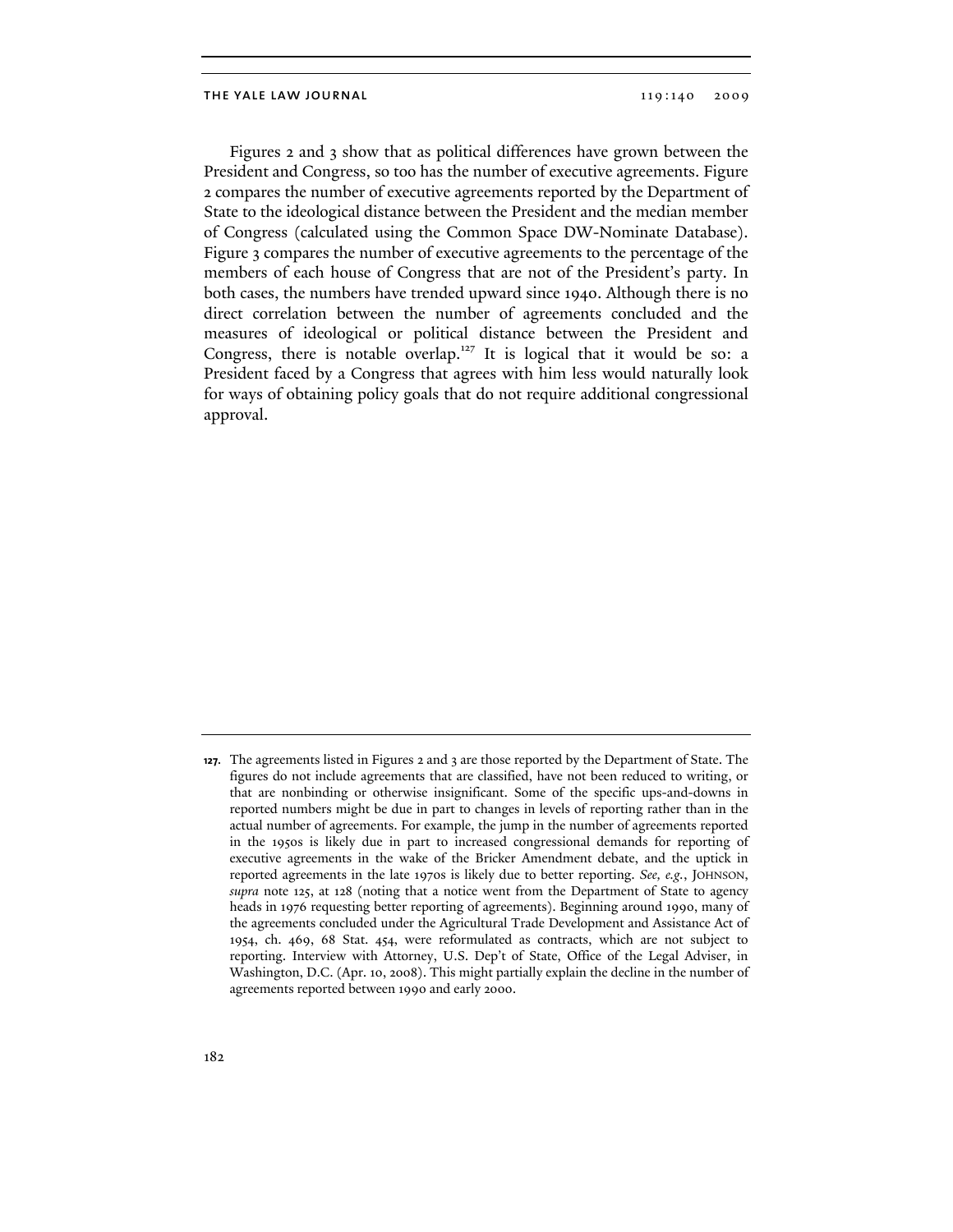

**Figure 2.**  EXECUTIVE AGREEMENTS AND IDEOLOGICAL DISTANCE $^{128}$ 

**128.** Data for the number of executive agreements from 1940 to 1999 are from TREATIES AND OTHER INTERNATIONAL AGREEMENTS, *supra* note 126, at 39 tbl.II-2. Data for the number of executive agreements from 2000 to 2006 are from U.S. Dep't of State, Office of Treaty Affairs, Treaties and Other International Agreements Concluded During the Year (2007) (on file with author). The number of agreements from 2007 is drawn from the executive agreements reported under the Case-Zablocki Act for 2007. *See* Reporting International Agreements, *supra* note 81. The ideological distance between the President and Congress was determined for each year by calculating the distance between the DW-Nominate score for the sitting President and the median member of Congress (including all members of the House and Senate) using Voteview. Royce Caroll et al., "Common Space" DW-Nominate Scores with Bootstrapped Standard Errors (Joint House and Senate Scaling), http://www.voteview.com/dwnomin\_joint\_house\_and\_senate.htm (last visited Sept. 5, 2009).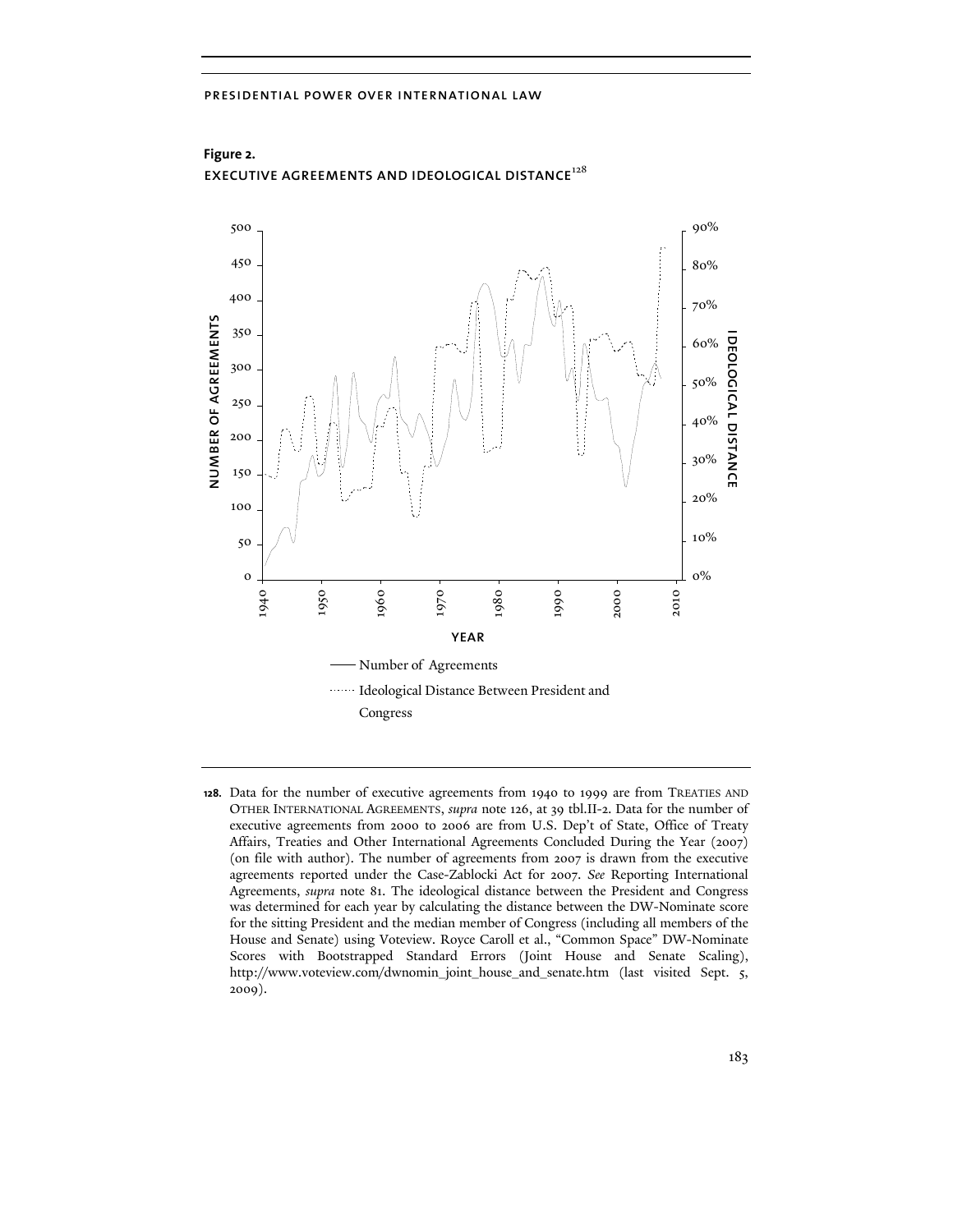

**Figure 3.**  EXECUTIVE AGREEMENTS AND THE PRESIDENT'S PARTY IN CONGRESS<sup>129</sup>

It may be logical that the President would seize the opportunity to make international agreements without the approval of Congress, but why would Congress make this possible by delegating such sweeping authority to the President? The answer is a combination of institutional myopia and the political incentives facing members of Congress. Congress did not give away all of its power at once. Instead, it gave it away one step at a time. At each turn, the choice by Congress to delegate authority was perfectly rational for those taking part. In many cases, Congress made decisions to delegate authority to

**<sup>129.</sup>** Data on executive agreements are from sources described *supra* note 128. The author calculated the data for "Senate (Percent Not President's Party)" and "House (Percent Not President's Party)" as the percent of the members of each house of Congress with a "Party Code" different from that of the sitting President using the "Common Space" DW-NOMINATE Database, http://www.voteview.com/dwnomin\_joint\_house\_and\_senate.htm (last visited Sept. 5, 2009) [hereinafter Nominate-DW database].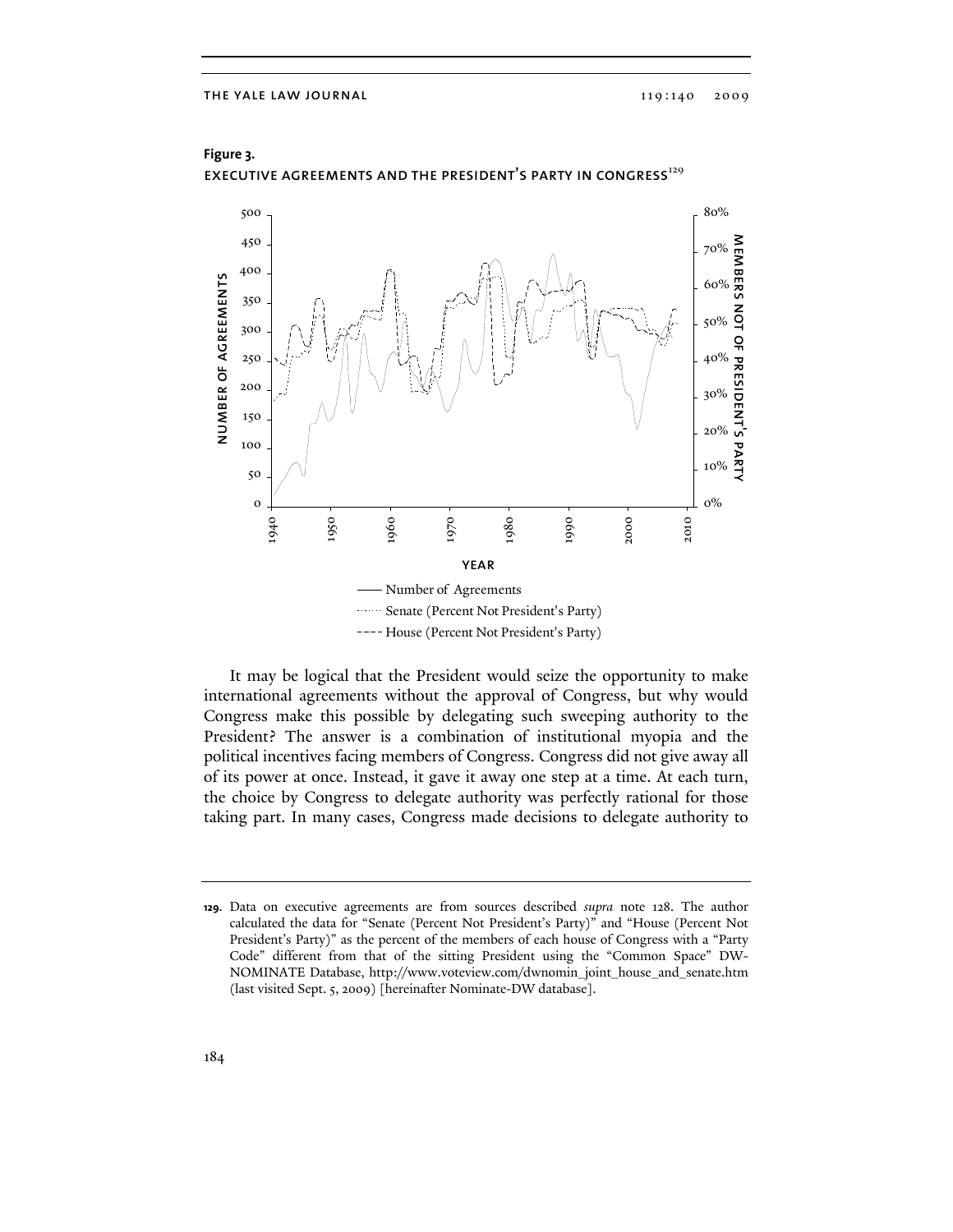presidents that held quite similar values and shared party affiliation with the large majority of members—presidents they trusted to conclude agreements that largely reflected Congress's views. Those delegations freed members of Congress to spend their time and energy on matters that were of greater importance to their constituents. They likely did not fully anticipate that these same delegations would be used decades later by presidents in a very different political context to avoid congresses with which they disagreed. At the same time, each individual delegation on its own diminished Congress's institutional authority by a small amount—at least at first. The impact of those delegations grew over time as the need for international agreements increased. Because the effect of the delegations increased over time, the congresses that delegated were not the ones that felt the full effects of diminished power—it was the power of congresses twenty, thirty, and fifty years later that was sacrificed. Individual members of Congress who approved the delegations either did not know or did not care that the cumulative effect of the delegations would, over the course of several decades, leave Congress with little power over international lawmaking. By the time Congress realized what had happened and began to react, it had no easy way to reclaim what it had lost. In the end, its response proved to be too little, too late.

It all begins with the end of the Second World War, and the changes it brought to the role of the United States in the world, and specifically to the U.S. foreign aid program. During the immediate post-war period, Congress incrementally granted authority to the President in order to enable a robust program aimed at European recovery. Determined to rebuild its allies in Europe, the United States gave unprecedented amounts of foreign aid. In the months immediately after the end of the war, the United States sent billions in aid to Europe.<sup>130</sup>

The aid program helped stem worsening economic conditions in Europe, but it was frequently criticized for being unfocused and ineffective.<sup>131</sup> In response to these concerns, Secretary of State George Marshall formed a plan to revise the way the United States gave foreign aid. In a commencement address at Harvard University he declared, "[i]t would be neither fitting nor efficacious for this Government to undertake to draw up unilaterally a program designed to place Europe on its feet economically . . . . The role of this country should consist of friendly aid in the drafting of a European program and of

**<sup>130.</sup>** JOHN KILLICK, THE UNITED STATES AND EUROPEAN RECONSTRUCTION 1945-1960, at 45-54  $(1997).$ 

**<sup>131.</sup>** MICHAEL HOGAN, THE MARSHALL PLAN: AMERICA, BRITAIN, AND THE RECONSTRUCTION OF WESTERN EUROPE,1947-1952, at 32-35(1987); KILLICK, *supra* note 130, at 65-77.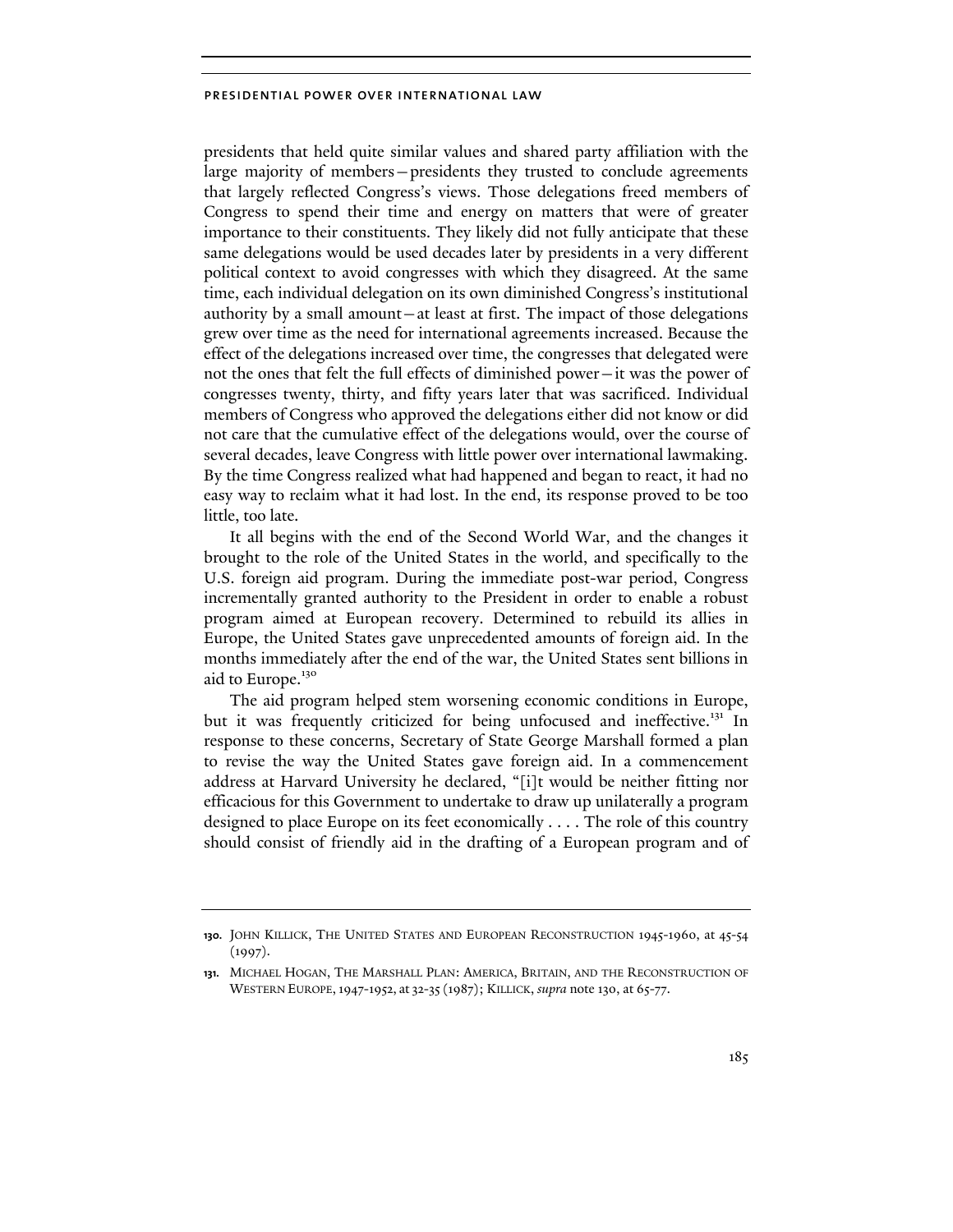later support of such a program so far as it may be practical for us to do so."<sup>132</sup> The result of this call to action would later be called the "Marshall Plan," and it offered emergency assistance to the countries of Europe that had been devastated by war. The plan was put into effect through the passage of the Economic Cooperation Act in the spring of  $1948.^{133}$ 

Largely unnoticed by commentators then or since was a major delegation of authority in the Act to the Secretary of State, one patterned on a similar delegation in the earlier Lend-Lease Act discussed above.<sup>134</sup> The Economic Cooperation Act gave the Secretary the power to conclude executive agreements to assist in carrying out the aims of the legislation.<sup>135</sup> The agreements would outline the terms under which the aid would be provided to recipient states and would be signed by donor and recipient alike.<sup>136</sup> By the time the plan ended in mid-1951, the United States had sent more than thirteen billion dollars in aid, the economies of all of the participating states except Germany had exceeded pre-war levels, and the United States had entered into executive agreements with every country receiving aid in Europe.<sup>137</sup>

With the end of the Marshall Plan in sight, Congress passed a series of acts that expanded the U.S. foreign aid program beyond Europe to include much of the rest of the world. Beginning in 1949, legislation passed by Congress offered extensive foreign aid aimed at providing economic, political, and social assistance in Europe, Africa, Asia, and the Americas.<sup>138</sup> Like the Lend-Lease Act and the Economic Cooperation Act before them, the acts included expansive grants of authority to the President to conclude executive agreements. The first, the Mutual Defense Assistance Act of 1949, not only permitted, but

**<sup>132.</sup>** George C. Marshall, Sec'y of State, Commencement Address at Harvard University, June 5, 1947, http://www.usaid.gov/multimedia/video/marshall/marshallspeech.html.

**<sup>133.</sup>** Economic Cooperation Act of 1948, ch. 169, 62 Stat. 137.

**<sup>134.</sup>** *See supra* text accompanying notes 121-124.

**<sup>135.</sup>** "The Secretary of State, after consultation with the Administrator, is authorized to conclude, with individual participating countries or any number of such countries or with an organization representing any such countries, agreements in furtherance of the purposes of this title." § 115(a), 62 Stat. at 150.

**<sup>136.</sup>** *See, e.g.*, Economic Cooperation Agreement, U.S.-Austria, Feb. 20, 1950, 1 U.S.T. 145; Economic Cooperation Agreement, U.S.-Turk., July 4, 1948, 62 Stat. 2566; Economic Cooperation Agreement, U.S.-Fr., June 28, 1948, 62 Stat. 2223.

**<sup>137.</sup>** Some of this history is told in GILBERT, *supra* note 121, at 18-26; and USAID, USAID History, http://www.usaid.gov/about\_usaid/usaidhist.html (last visited Sept. 5, 2009).

**<sup>138.</sup>** Pub. L. No. 82-165, 65 Stat. 373. The Mutual Security Act of 1954 introduced development assistance, security assistance, private investment guarantees, and food aid, among other things. Pub. L. No. 83-665, 68 Stat. 832. The Mutual Security Act of 1957 led to the creation of the Development Loan Fund. Pub. L. No. 85-141, § 6, 71 Stat. 355, 357 (repealed 1961).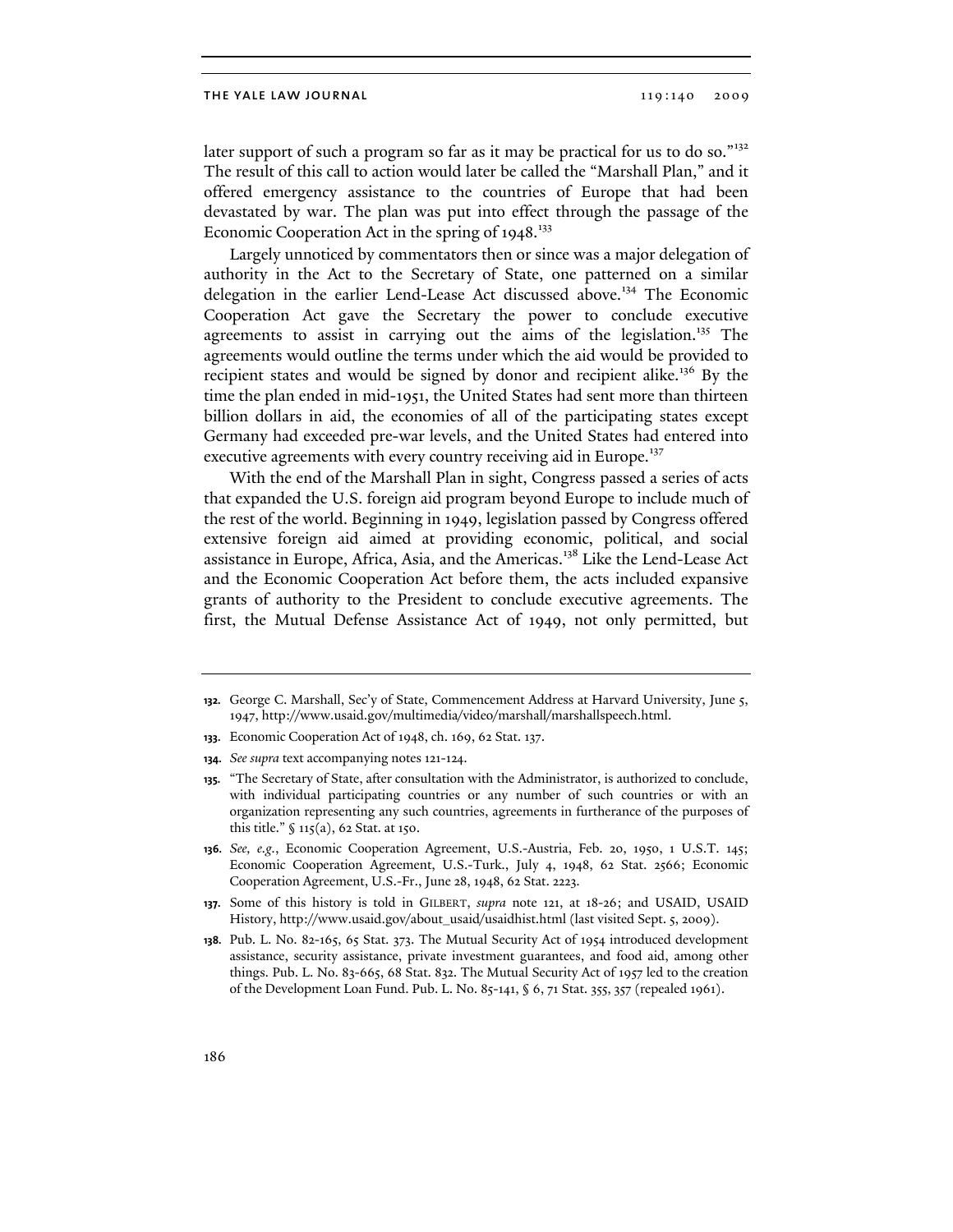*required*, the President to enter into executive agreements to "effectuate the policies and purposes" of the Act.<sup>139</sup>

This seemed to offer an ideal arrangement. Although the foreign aid acts of the late 1940s and 1950s included broad grants of authority to the President to conclude international agreements, they also included strict sunset provisions. This limited the delegation of international lawmaking authority from Congress to the President.<sup>140</sup> Congress, in short, retained control of the programs because it had to reauthorize them every few years. The President, for his part, was able to use the authority granted to obtain assurances from aid recipients about the use of aid without committing the United States to any long-term obligations. By 1960, the United States had entered such executive agreements on military assistance, defense support, technical cooperation, and other special assistance with more than forty countries.<sup>141</sup>

**139.** Pub. L. No. 81-329, § 402, 63 Stat. 714, 717 ("The President shall, prior to the furnishing of assistance to any eligible nation, conclude agreements with such nation, or group of such nations, which agreements, in addition to such other provisions as the President deems necessary to effectuate the policies and purposes of this Act and to safeguard the interests of the United States . . . ."). A few legislators seem to have been concerned about the extent of the authority granted by Congress to the President. In a Senate Foreign Relations hearing in 1953, for example, Senators Hickenlooper, Taft, Humphrey, and Knowland all expressed concern about the legal force of executive agreements. 5 EXECUTIVE SESSIONS OF THE SENATE FOREIGN RELATIONS COMMITTEE 175-99 (1977). For example, Senator Hickenlooper noted in a colloquy with Secretary of State Dulles,

> Now, that is the one thing that concerns me about this, whether this language can be—where we admit that these people were representatives of the United States and then we say that certain agreements or understandings were entered into whether that can be successfully interpreted, from a legal standpoint as a ratification of everything that was done by any representative of the United States where agreements or understandings were entered into with regard to the final disposition of the country or its people, or with the final disposition of their political liberties or political situations. That worries me.

*Id.* at 176.

- **140.** For example, the Mutual Security Act of 1951 provided, "After June 30, 1954, or after the date of the passage of a concurrent resolution by the two houses of Congress before such date, none of the authority conferred by this Act or by the Mutual Defense Assistance Act of 1949, as amended  $\dots$  may be exercised." § 530, 65 Stat. at 386.
- **141.** GILBERT, *supra* note 121, at 44-45. For a comprehensive set of agreements entered in the 1950s, see 1-11 U.S. DEP'T OF STATE, UNITED STATES TREATIES AND OTHER INTERNATIONAL AGREEMENTS (TIAS) (1951-1960). For a more extesnsive discussion of the postwar debate over international law, including the Bricker Amendment, see Hathaway, *supra* note 11, at 1302-06. *See also* CAROL ANDERSON, EYES OFF THE PRIZE: THE UNITED NATIONS AND THE AFRICAN AMERICAN STRUGGLE FOR HUMAN RIGHTS, 1944-1955 (2003) (discussing the relationship between the Civil Rights struggle in the United States and debates over international law).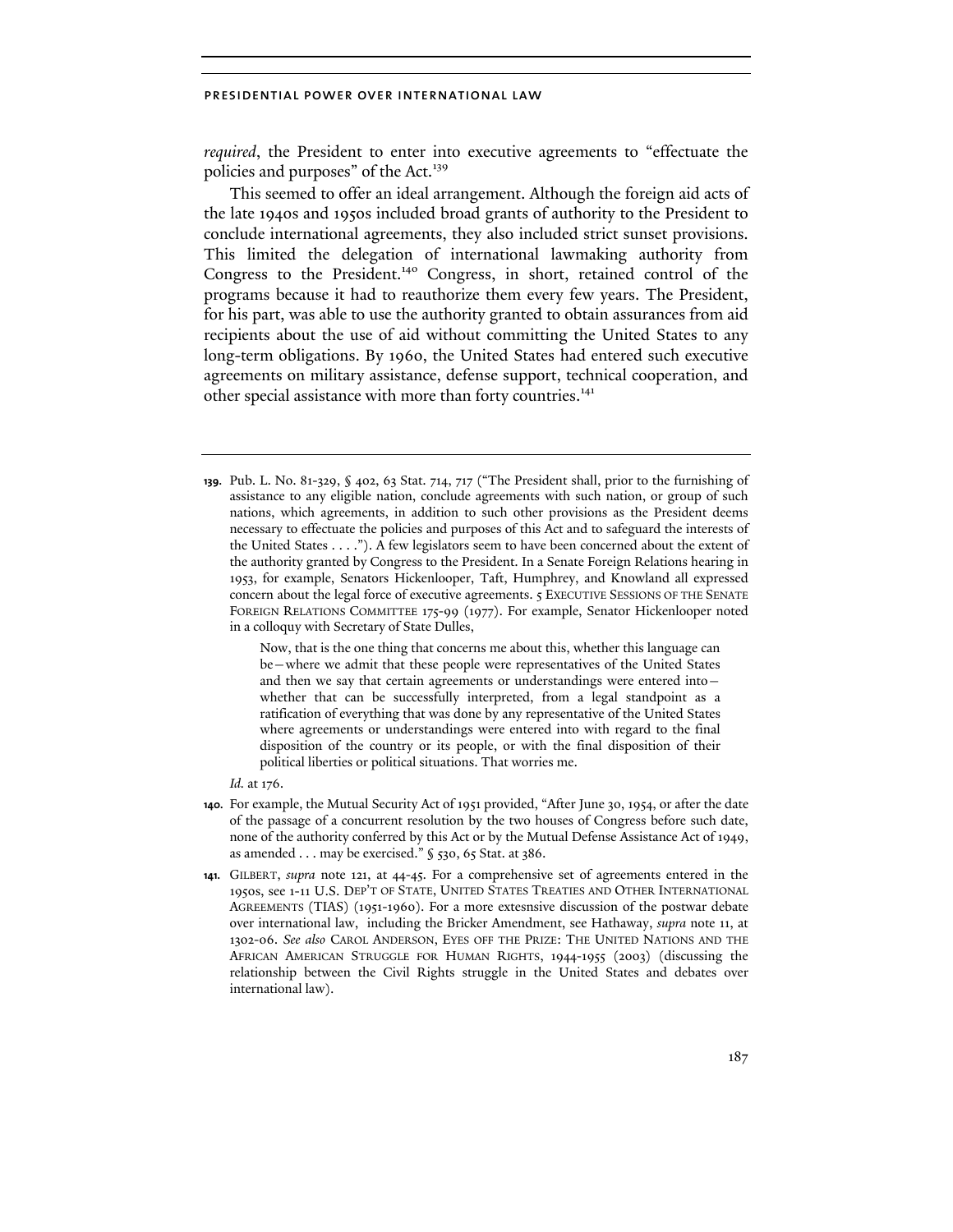But the arrangement created structural difficulties as well. In arguing for revising the system of foreign aid, President John Kennedy explained that because the legislative authority for the program and for funding was shortterm, aid was generally granted in short bursts rather than through long-term programs.142 Successful development programs, he argued, generally require longer-term commitments. As he put it, "Money spent to meet crisis situations or short-term political objectives while helping to maintain national integrity and independence has rarely moved the recipient nation toward greater economic stability."<sup>143</sup>

In the election of 1960, President Kennedy made clear that creation of a new foreign assistance program would be a top priority for his new administration. And once elected, he made good on that promise. The 1961 Foreign Assistance Act provided for a large scale reorganization of U.S. foreign aid programs. The bill aimed, a Senate report explained, to "give vigor, purpose, and new direction to the foreign aid program."144 It would provide more continuity to programs by allowing funds to be used until expended, rather than requiring that unused funds be returned to the Treasury and new funds be appropriated each year. It also shifted programs to a five-year borrowing authority, which allowed for longer-term planning among aid agencies.<sup>145</sup> Moreover, the program reflected a shift from a focus on Western Europe toward the Southern Hemisphere-particularly Latin America.<sup>146</sup>

**<sup>142.</sup>** Special Message to the Congress on Foreign Aid, 1961 PUB. PAPERS 204 (Mar. 22, 1961) ("[U]neven and undependable short-term financing has weakened the incentive for the long-term planning and self-help by the recipient nations which are essential to serious economic development."). For an example of such practices see, Mutual Security Act of 1951, § 530, 65 Stat. at 386-87, which provided for shorter-term commitments than the 1961 Foreign Assistance Act.

**<sup>143.</sup>** Special Message to the Congress on Foreign Aid, *supra* note 142.

**<sup>144.</sup>** S. REP. NO. 87-612, at 1 (1961), *reprinted in* 1961 U.S.C.C.A.N. 2472, 2473.

**<sup>145.</sup>** *Id*. at 2, *reprinted in* 1961 U.S.C.C.A.N. at 2474 (explaining that funds were to remain available until expended "to discourage the practice of hastily obligating funds near the end of the fiscal year in order to place aid administrators in a stronger position to seek further appropriations").

**<sup>146.</sup>** *Id.* at 4, *reprinted in* 1961 U.S.C.C.A.N. at 2475-76. The nations of Western Europe had by this point gone from being recipients of aid to being contributors. The same year the U.S. foreign assistance program was reorganized, the Organisation for Economic Co-Operation and Development (OECD) was founded to help member countries "achieve sustainable economic growth and employment and to raise the standard of living in member countries while maintaining financial stability—all this in order to contribute to the development of the world economy." Organisation for Economic Co-Operation and Development, History, http://www.oecd.org/pages/0,3417,en\_36734052\_36761863\_1\_1\_1\_1\_1,00.html (last visited Sept. 14, 2009). It, too, had originally been founded in the aftermath of World War II to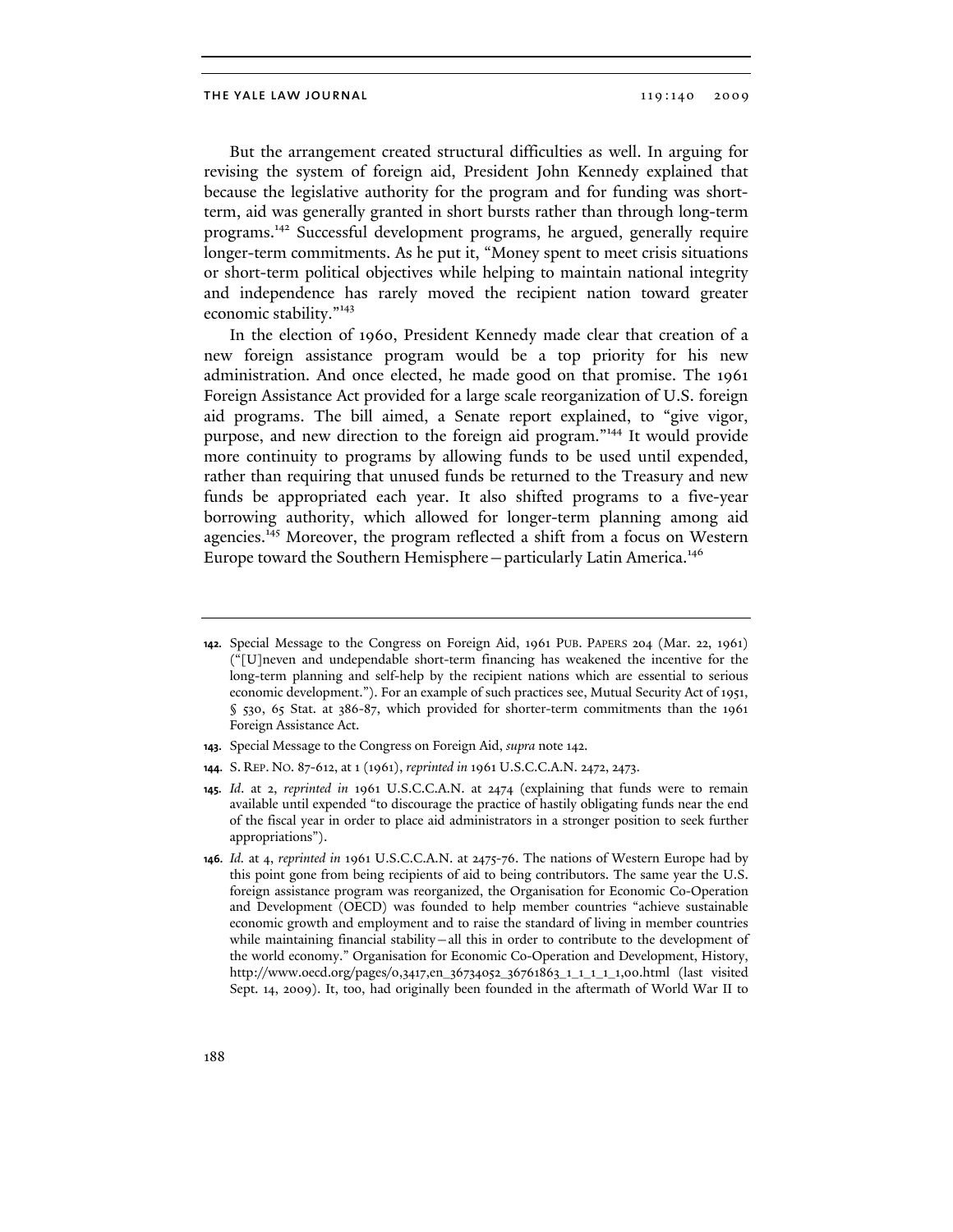The new program was not motivated purely by a generous spirit of giving. It was, indeed, viewed as an integral part of the Cold War and the fight against communism. A Senate Report explained that the program was "dictated by the hard logic of the cold war and by a moral responsibility resulting from poverty, hunger, disease, ignorance, feudalism, strife, revolution, chronic instability and life without hope."147 Foreign aid was a tool that could be used as a weapon to win the hearts and minds of the rest of the world.

Whatever the motivation, the new foreign aid program had clear results. It created the largest and arguably most successful foreign aid program in the world. Yet in solving the earlier problem of using short-term funding to address long-term problems, the new foreign aid act also succeeded in ceding unprecedented power to the President. In omitting strict sunset provisions from earlier bills but retaining the broad grants of authority, the legislation handed immense power to the President to conclude unilateral international agreements. This power was tempered only by a legislative veto embedded in the legislation that permitted Congress to terminate assistance under any provision of the Act by concurrent resolution.<sup>148</sup>

The shift of authority did not generate significant concern or debate in Congress. Both houses of Congress and the presidency were firmly under Democratic control, with sixty percent of the House and sixty-four percent of the Senate in Democratic hands. A few members of the minority party expressed concern, however, about the transfer of authority to the President. In a report of "Additional Views" following the House Foreign Affairs Committee Report on the 1961 legislation, two Republican members of the committee sounded a cautionary note:

 Year after year Congress has continued to delegate to the executive branch more and more authority to spend ever-increasing amounts of money. This year the increased delegation of power to the Executive is

administer American and Canadian aid under the Marshall Plan for the reconstruction of Europe. *Id*. The reformed OECD aimed instead to "coordinate the assistance programs of the Western Powers and Japan." S. REP. NO. 87-612, at 4, *reprinted in* 1961 U.S.C.C.A.N. 2472, 2476.

**<sup>147.</sup>** S. REP. NO. 87-612, at 14, *reprinted in* 1961 U.S.C.C.A.N. at 2475. In addition, the report discusses the Soviet foreign aid effort in justifying the change in borrowing authority under the act. *Id*. at 11, *reprinted in* 1961 U.S.C.C.A.N. at 2483.

**<sup>148.</sup>** Act for International Development of 1961 (Foreign Assistance Act of 1961), Pub. L. No. 87- 195, § 617, 75 Stat. 424, 444 (codified as amended at 22 U.S.C. 2367 (2006)) ("Assistance under any provision of this Act may, unless sooner terminated by the President, be terminated by concurrent resolution."). As detailed in Section II.C. below, that limitation would prove fleeting.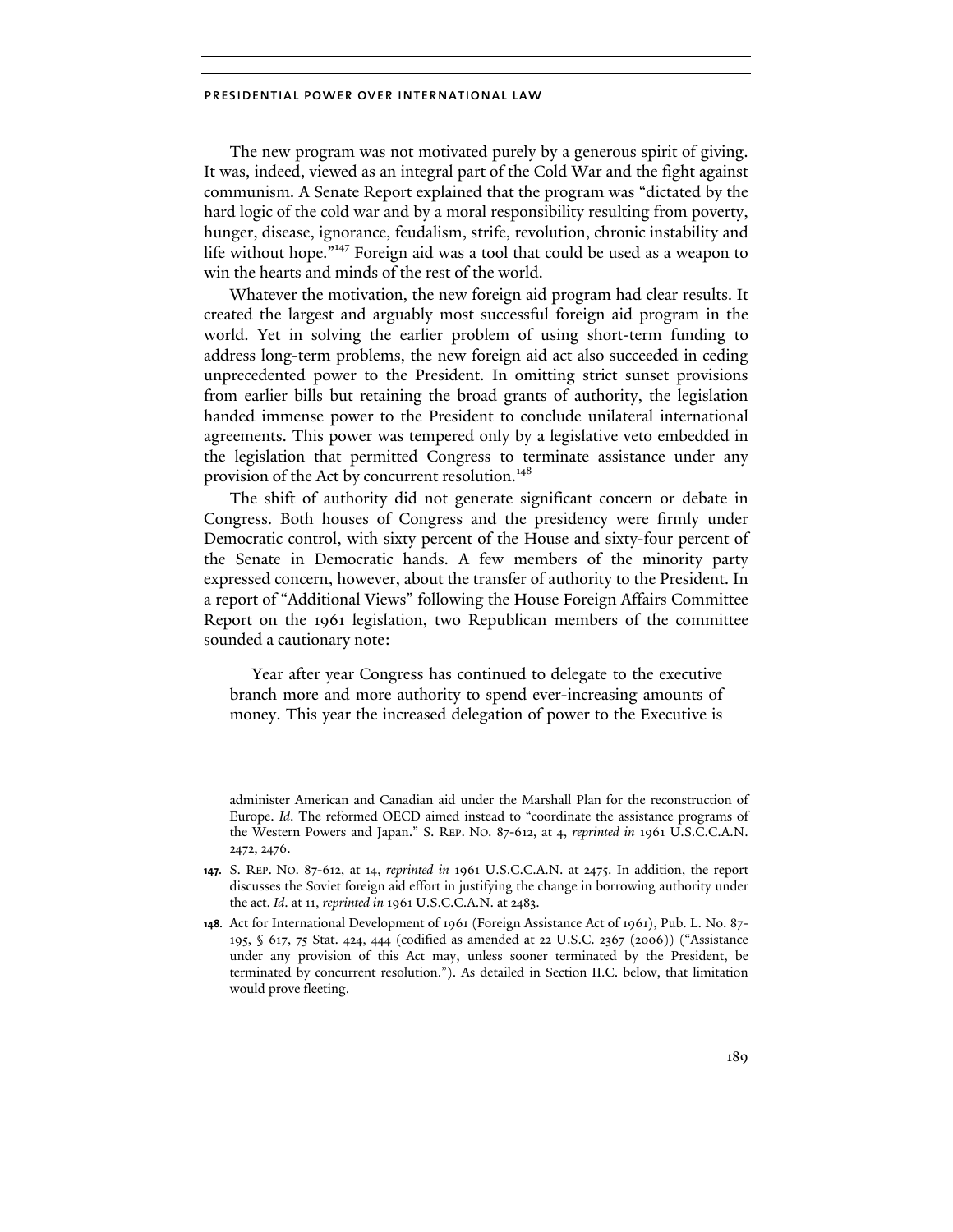. . . .

greater than ever before and goes far beyond what is necessary . . . In this bill there are 51 grants of discretionary power to the President and 18 authorizations to disregard other laws which apply to foreign aid. While many of these grants of power have been in previous foreign aid legislation, in one form or another, it must be taken into consideration that heretofore the authorization has been limited to 1 year.

 . . . [A]lthough the defects of the bill are many, transcending all others is the relinquishment of congressional control over the program. The trend in the past has been for the executive branch to request, and to receive, ever greater flexibility; but now the Congress is requested abjectly to abdicate its powers and to grant a blank check to be cashed wherever, by whomever, and in whatever amounts as are designated by those in charge of the foreign aid program.<sup>149</sup>

There is no evidence that Democratic members of Congress were moved by such objections. They appear to have felt that the legislative veto, combined with Congress's continued control over annual appropriations, would be sufficient to retain the necessary congressional oversight. A conference committee report noted, for example, that "[t]he Executive has authority to enter into agreements committing the United States to participate in development programs of foreign nations for a period of up to 5 years," and that "such commitments" were "subject only to the regular annual or supplemental appropriations of funds."<sup>150</sup> That continuing power over funds, along with a requirement that the agreements be reported to the relevant committees in Congress would, the report explained, assure that Congress would "be kept currently informed and have an opportunity to revise and adjust the program in the light of future developments through the normal legislative procedures."<sup>151</sup>

By the late 1960s, however, confidence in the power of the appropriations process to control unilateral lawmaking by the President had waned. Senator J. William Fulbright, then-chairman of the Senate Committee on Foreign

**<sup>149.</sup>** STAFF OF H.R. COMM. ON FOREIGN AFFAIRS, MUTUAL SECURITY ACT OF 1961: REPORT OF THE COMMITTEE ON FOREIGN AFFAIRS ON H.R. 8400, H.R. REP. NO. 87-851, at 108-09 (1961).

**<sup>150.</sup>** H.R. REP. NO. 87-1088, at 48 (1961) (Conf. Rep.), *reprinted in* 1961 U.S.C.C.A.N. at 2530. There was some debate over this matter, with some advocating five-year treasury financing. The result was a compromise: the administration could make long-term commitments, but each year's appropriations would come before Congress. Congressman Morris K. Udall, The Foreign Assistance Act of 1961: A Special Report 6 (1961), http://www.library.arizona.edu/exhibits/udall/special/foreign.html.

**<sup>151.</sup>** H.R. REP. NO. 87-1088, at 48, *reprinted in* 1961 U.S.C.C.A.N. at 2530.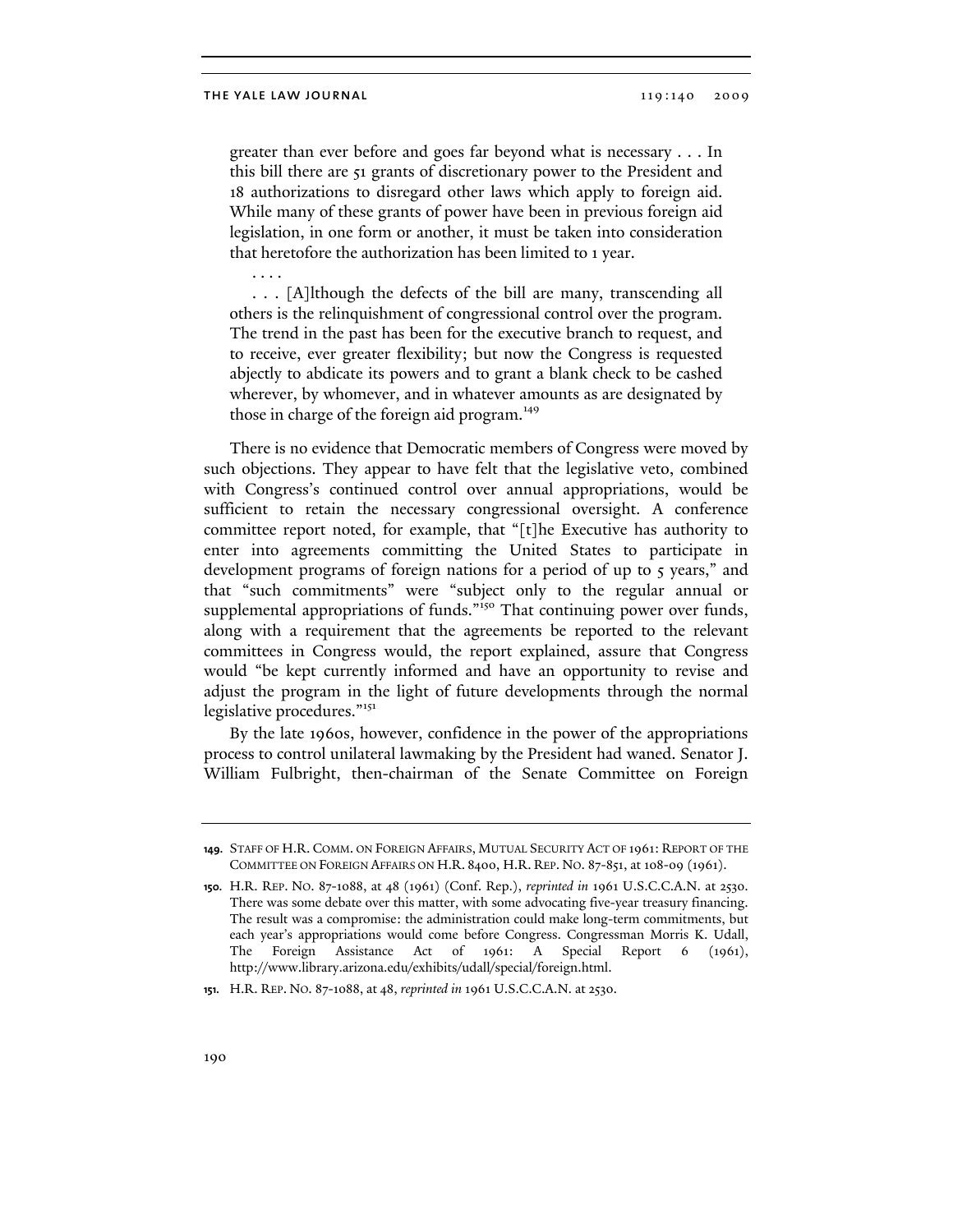Relations, began to reflect on "institutional problems" created by the 1964 Gulf of Tonkin resolution and the U.S. intervention in Vietnam in  $1965$ <sup>152</sup> In 1967, he proposed a resolution stating that a U.S. national commitment should result "from affirmative action taken by the executive and legislative branches of the U.S. Government through means of a treaty, convention, or other legislative instrumentality specifically intended to give effect to such a commitment."<sup>153</sup> In introducing the resolution, Senator Fulbright explained, "The authority of Congress in foreign policy has been eroding steadily since 1940, the year of America's emergence as a major and permanent participant in world affairs, and the erosion has created a significant constitutional imbalance."154 He continued, "New devices have been invented which have the appearance but not the reality of Congressional participation in the making of foreign policy."155 The resolution he proposed was meant to address this imbalance by requiring greater congressional participation in the making of international legal commitments. The resolution met with a chorus of favorable reviews in the major papers of the time.<sup>156</sup>

Fulbright's proposal did not gain traction, however, until 1969, when an eight-year period of unified Democratic control over government came to an end and President Richard Nixon entered office. The Vietnam War was entering its fourth year with combat troops on the ground, and the new Republican President found himself increasingly at odds with the Democratic Congress. The Senate issued a resolution based on those proposed by Fulbright two years earlier.<sup>157</sup> Two related resolutions followed.<sup>158</sup>

**155.** 113 CONG. REC. 20,703.

**<sup>152.</sup>** *U.S. Commitments to Foreign Powers: Hearings on S. Res. 151 Before the S. Comm. on Foreign Relations*, 90th Cong. 1 (1967) (statement of Sen. J.W. Fulbright, Chairman, S. Comm. on Foreign Relations).

**<sup>153.</sup>** S. Res. 151, 90th Cong., 113 CONG. REC. 20,702 (1967).

**<sup>154.</sup>** 113 CONG. REC. 20,702-03 (statement of Sen. Fulbright) (discussing S. Res. 151). The remainder of Senator Fulbright's statement offers extensive support for the arguments offered here. *See id.* Senator Fulbright made a similar argument in J. William Fulbright, *American Foreign Policy in the 20th Century Under an 18th-Century Constitution*, 47 CORNELL L.Q. 1 (1961).

**<sup>156.</sup>** *United States Commitments to Foreign Powers: Hearing on S. 151 Before the S. Comm. on Foreign Relations*, 90th Cong. 4-8 (1967) (reprinting newspaper statements). Senate Resolution 151 was later reintroduced in modified form as Senate Resolution 187. A Senate report on the modified resolution was published later that same year. *See* J. WILLIAM FULBRIGHT, NATIONAL COMMITMENTS, S. REP. NO. 90-797 (1967).

**<sup>157.</sup>** S. Res. 85, 91st Cong., 115 CONG. REC. 17,241 (1969); *see* LAWRENCE MARGOLIS, EXECUTIVE AGREEMENTS AND PRESIDENTIAL POWER IN FOREIGN POLICY 86-87 (1986). For an interesting assessment of the issues surrounding Senate Resolution 85, see Ellen C. Collier, The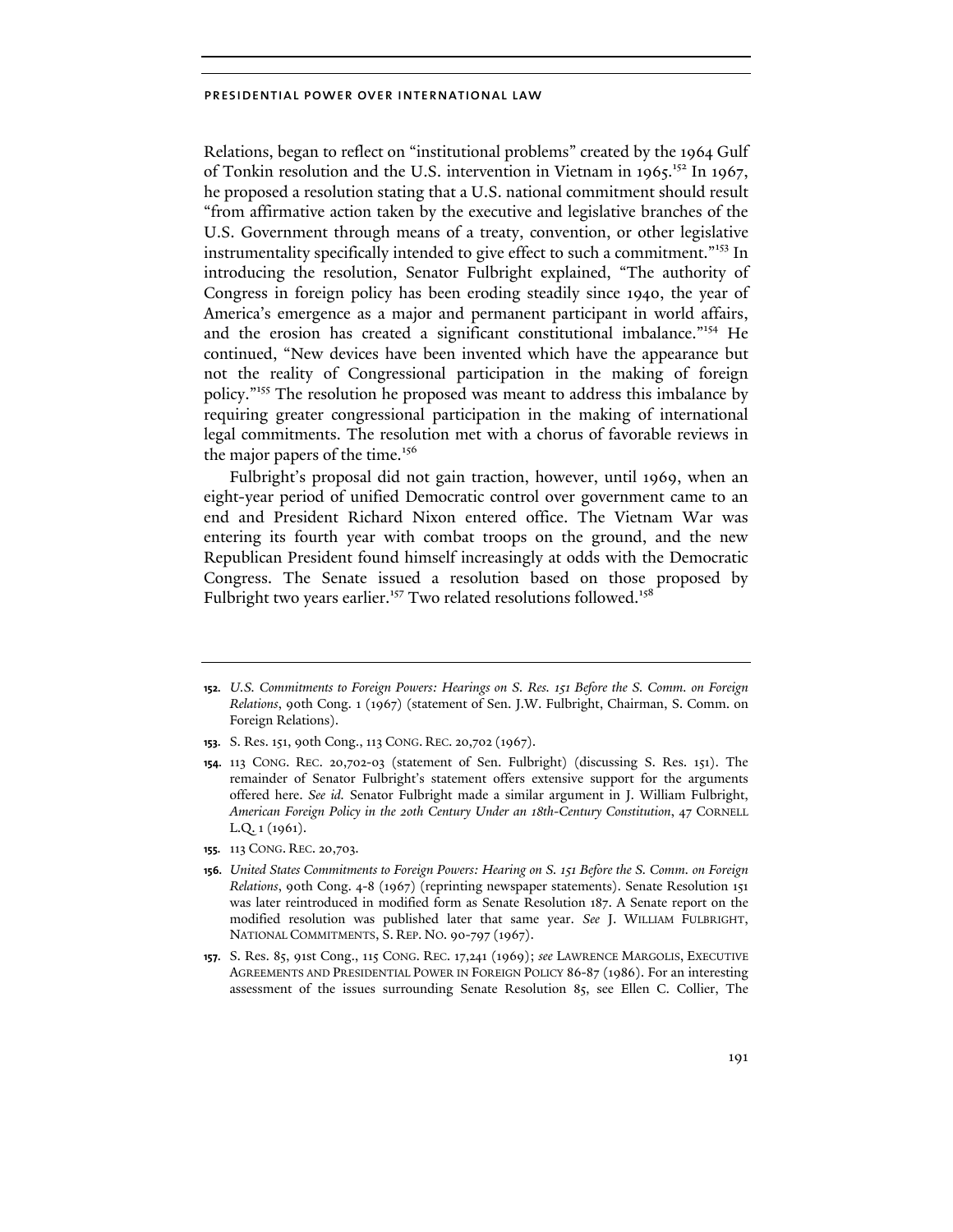These resolutions failed to stem the tide of executive agreements, prompting Congress to enact the Case-Zablocki Act of 1972.<sup>159</sup> The Act was expressly aimed at "restoring a proper working relationship between the Congress and the executive branch in the field of foreign affairs."<sup>160</sup> It required that international agreements not submitted to the Senate for advice and consent be submitted to Congress no later than sixty days after they entered into force.<sup>161</sup> A subsequent Senate resolution added the requirement that "in determining whether a particular international agreement should be submitted as a treaty, the President should have the timely advice of the Committee on Foreign Relations through agreed procedures established with the Secretary of State."<sup>162</sup> Though the Case-Zablocki Act did lead to better reporting of international agreements to Congress, it was quickly apparent that significant

- **160.** *House Committee Backs Senate on Foreign Agreements*, 30 CONG. Q. 2009 (1972) (quoting House Report).
- **161.** 1 U.S.C. § 112b(a) ("The Secretary of State shall transmit to the Congress the text of any international agreement . . . other than a treaty . . . as soon as practicable after such agreement has entered into force with respect to the United States but in no event later than sixty days thereafter."). The Act requires both the House and the Senate be informed of international agreements other than treaties. *See* 22 C.F.R. § 181.7(a) (2008) ("International agreements other than treaties shall be transmitted . . . to the President of the Senate and the Speaker of the House of Representatives as soon as practicable after the entry into force of such agreements, but in no event later than 60 days thereafter."). This Act was the latest event in a long chain of events that began with the Supreme Court's determination in *United States v. Belmont*, that the President's power to conclude international agreements without the Senate's approval "may not be doubted." 301 U.S. 324, 330 (1937). This decision was reaffirmed in *United States v. Pink*, which upheld an executive agreement entered into by the President without congressional consent. 315 U.S. 203, 222-26 (1942).
- **162.** International Agreements Consultation Resolution, S. Res. 536, 95th Cong. (1978); *see* S. REP. No. 95-1171, at 2-3 (1978) (accompanying S. Res. 536). This resolution formalized an agreement entered earlier that year in which Congress and the State Department agreed that the State Department would furnish the House Committee on Foreign Relations and Senate Foreign Relations Committees with a periodic list of significant international agreements that have been cleared for negotiation, accompanied by an explanation of the expected form the agreement would take. S. REP. No. 95-1171, at 2-3.

National Commitments Resolution of 1969: Background and Issues, Cong. Research Serv. Report No. 70-112 (1970).

**<sup>158.</sup>** Those were S. Res. 469, 91st Cong., 116 CONG. REC. 32,990 (1970), which expressed the Senate's opinion that nothing in an executive agreement with Spain was to be deemed a national commitment by the United States, and S. Res. 214, 92d Cong., 118 CONG. REC. 6870 (1972), which stated that any agreement with Portugal or Bahrain for "military bases or foreign assistance should be submitted as a treaty to the Senate for advice and consent." *See* MARGOLIS, *supra* note 157, at 87.

**<sup>159.</sup>** Pub. L. No. 92-403, 86 Stat. 619 (1972) (codified as amended at 1 U.S.C. § 112b (2006)); *see Executive Agreements*, *supra* note 78, at 619-21; *Executive Agreements: A Growing Issue in 1972*, *supra* note 78, at 158-60.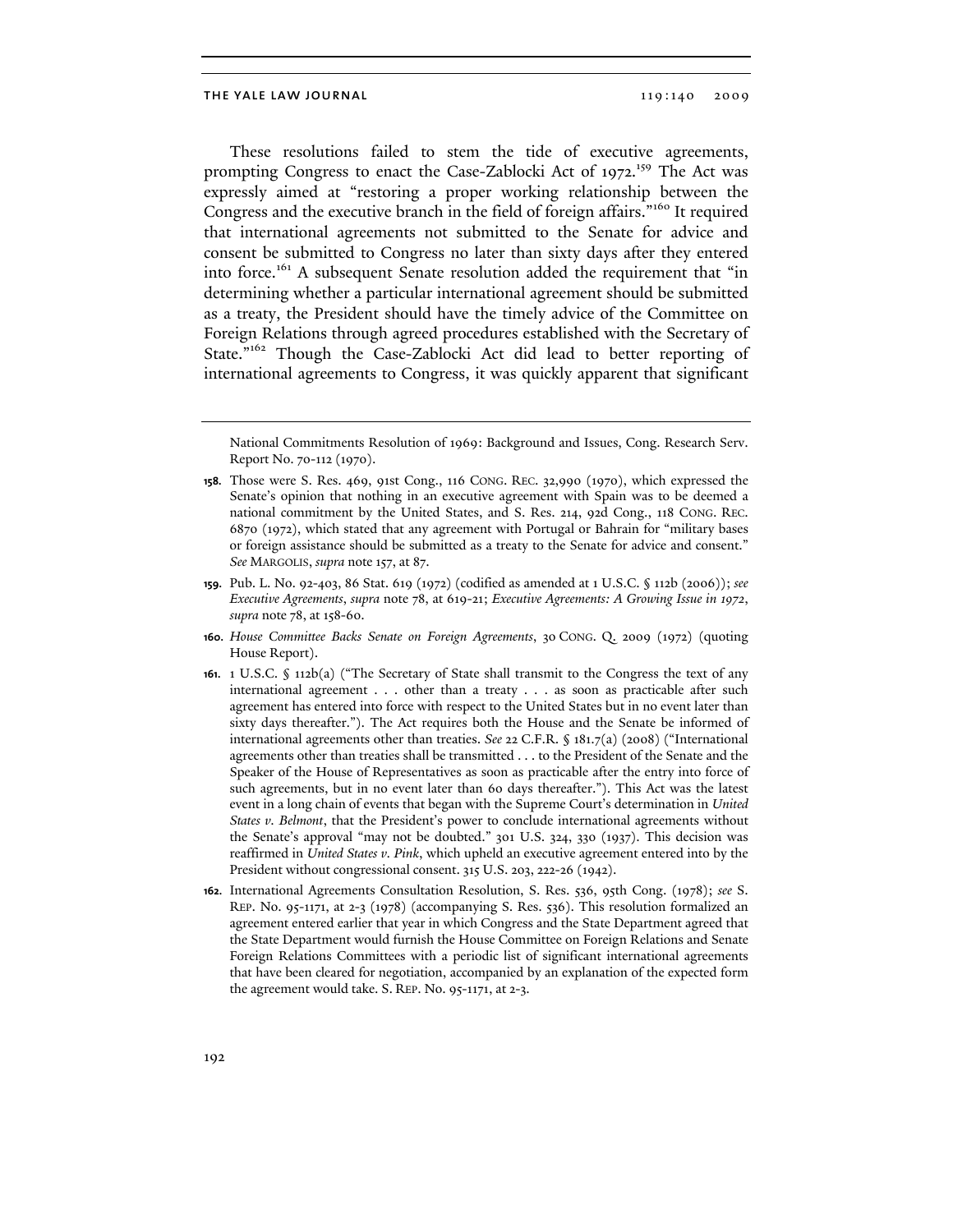oversight problems remained. On the one hand, the agreements submitted to Congress by the State Department went largely unnoticed. As one frustrated State Department staff member put it a few years after the Act went into effect, "They just get filed away in drawers."<sup>163</sup> At the same time, congressional staff complained that reports were filed so late that they had "to rely on contacts and leaks in the executive branch to find out when really important negotiations are underway."164 Moreover, the "sketchy background statements accompanying the agreements" proved to be "practically useless for someone trying to figure out the anticipated effect of the commitments."<sup>165</sup>

When President Jimmy Carter entered office at the start of 1977 (thus briefly restoring unified Democratic Party control over government), he took aim at the explosive growth in executive agreements. He issued an unprecedented memorandum demanding more accountability. It required that "[a]ll proposals beyond or in addition to approved budgets to foreign governments or international organizations . . . be submitted to me [the President] for approval . . . before any commitment, formal or informal, is made."166 Moreover, in 1978, Congress further strengthened the reporting rules by requiring oral agreements to be reduced to writing and reported, the President to explain the reasons for the late transmittal of agreements reported to Congress, and agencies to consult with the Secretary of State before concluding an international agreement.<sup>167</sup>

This resistance to the growth of executive lawmaking would prove to be short-lived. The election of President Ronald Reagan in a strong victory over President Carter, and the capture of the Senate by Republicans for the first time in twenty-five years, put an end to debates about the grant of excessive authority over international lawmaking to the President.

This examination of the New Deal and the several decades following shows how the seeds first planted in the 1890s began to flower. During the New Deal, the President, with the blessing of the Supreme Court, took the new form of international agreement from the 1890 Trade Act and expanded it across the

- **165.** Johnson & McCormick, *supra* note 163, at 125 (quoting Senate staff aide).
- **166.** JOHNSON, *supra* note 125, at 129 (quoting memorandum).
- **167.** Foreign Relations Authorization Act, Fiscal Year 1979, Pub. L. No. 95-426, § 708(b)-(c), 92 Stat. 963, 993 (1978).

**<sup>163.</sup>** Loch Johnson & James M. McCormick, *Foreign Policy by Executive Fiat*, 28 FOREIGN POL'Y 117, 125 (1977) (quoting State Department official).

**<sup>164.</sup>** *Id.* (quoting Senate staff aide). Another study by a Senate staff aide found that thirty-nine percent of the agreements reported in 1976 were reported late. *See* JOHNSON, *supra* note 125, at 123. For more nearly contemporary critiques of the Case-Zablocki Act, see Johnson & McCormick, *supra* note 163, at 125-28.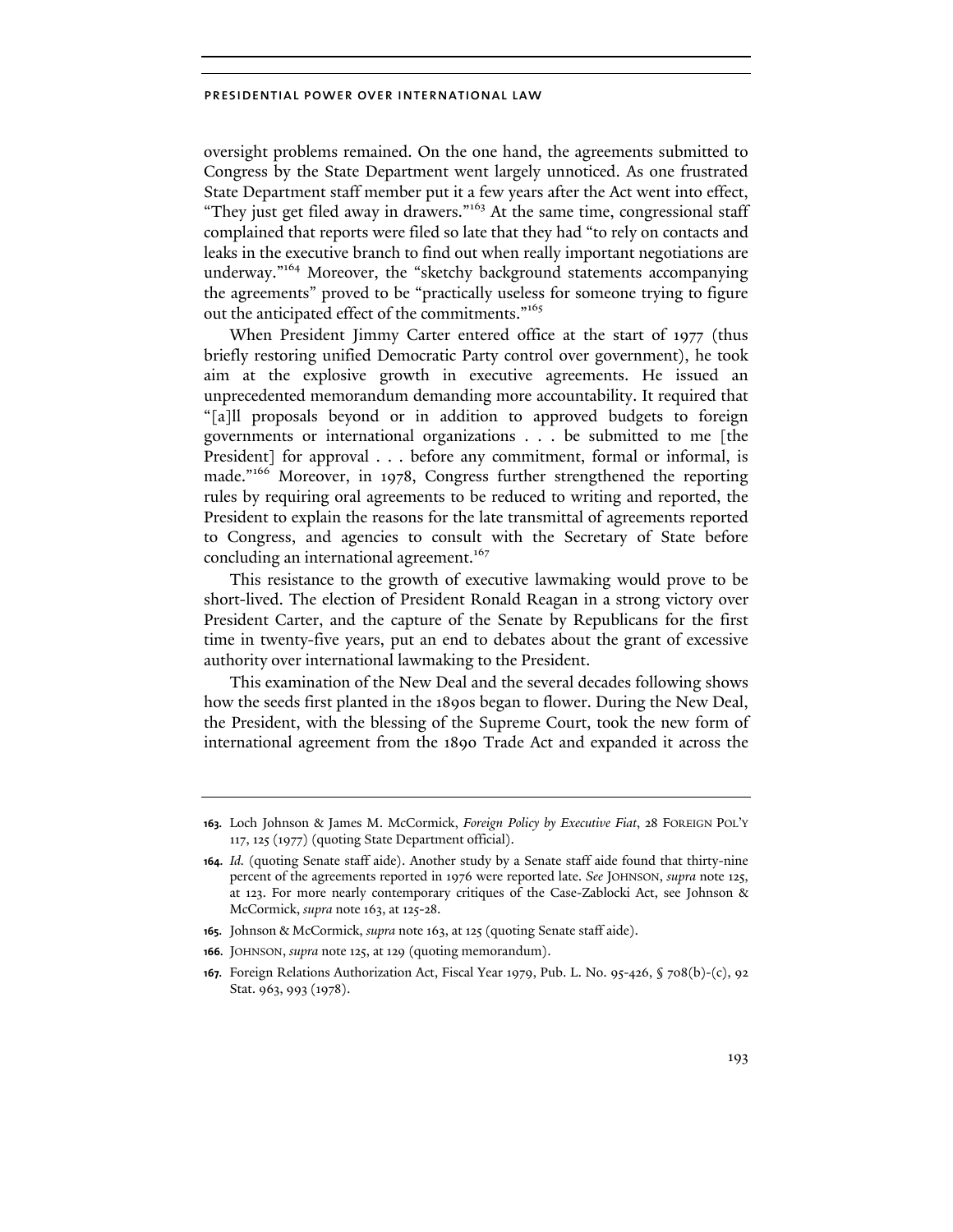international legal arena. As the United States became more engaged in the world in the years following the Second World War, this new form of agreement stood ready to meet pressing needs. It allowed a rapid expansion of international commitments without the cumbersome political process of Article II treaties. This process of transformation in the way the country made its international commitments changed even more after the Foreign Affairs Act of 1961, passed in order to ease foreign aid and foreign relations, unwittingly set the stage for increasing delegation of authority to the President over new international agreements. At the same time, growing polarization between the President and Congress made unilateral lawmaking by the President more attractive. As we shall see in the next Section, a 1983 Supreme Court decision and Congress's response to it—would soon seal this transition to unilateral international lawmaking.

### *C. The Revolution of* INS v. Chadha*: The Triumph of Presidential Unilateralism*

In the early 1980s, what weak oversight Congress still had was undermined by the Supreme Court. The Court began by expanding the permissible scope of congressional delegation of international lawmaking authority to the President, holding in *Dames & Moore v. Regan* that even implicit congressional approval was sufficient.<sup>168</sup> Shortly afterwards, the Court eliminated the legislative veto in *INS v. Chadha*. 169 That decision is not usually cited for its effect on foreign affairs, but it was immensely consequential. In eliminating the legislative veto, the Court eliminated the single most significant control over ex ante congressional-executive agreements that Congress possessed. This forced Congress to choose between examining and approving each agreement individually or instead delegating even more unprecedented authority to the President (which it now could do thanks to the Court's decision in *Dames & Moore*).<sup>170</sup> As we shall see, it chose the latter.

**<sup>168.</sup>** 453 U.S. 654 (1981). In the case, the Supreme Court upheld the authority of the President to nullify judicial attachments, transfer frozen assets, and suspend private commercial claims in a sole executive agreement. As Harold Koh puts it, in this case and others on issues of foreign policy, "the Supreme Court has intervened consistently across the spectrum of United States foreign policy interests to tip the balance of foreign-policy-making power in favor of the president." KOH, *supra* note 83, at 134.

**<sup>169.</sup>** 462 U.S. 919 (1983).

**<sup>170.</sup>** Harold Koh was one of the first to make this connection. He noted that, together with *Dames & Moore*, *Chadha* played an important role in reducing the restrictions on executive power. KOH, *supra* note 83, at 138-44.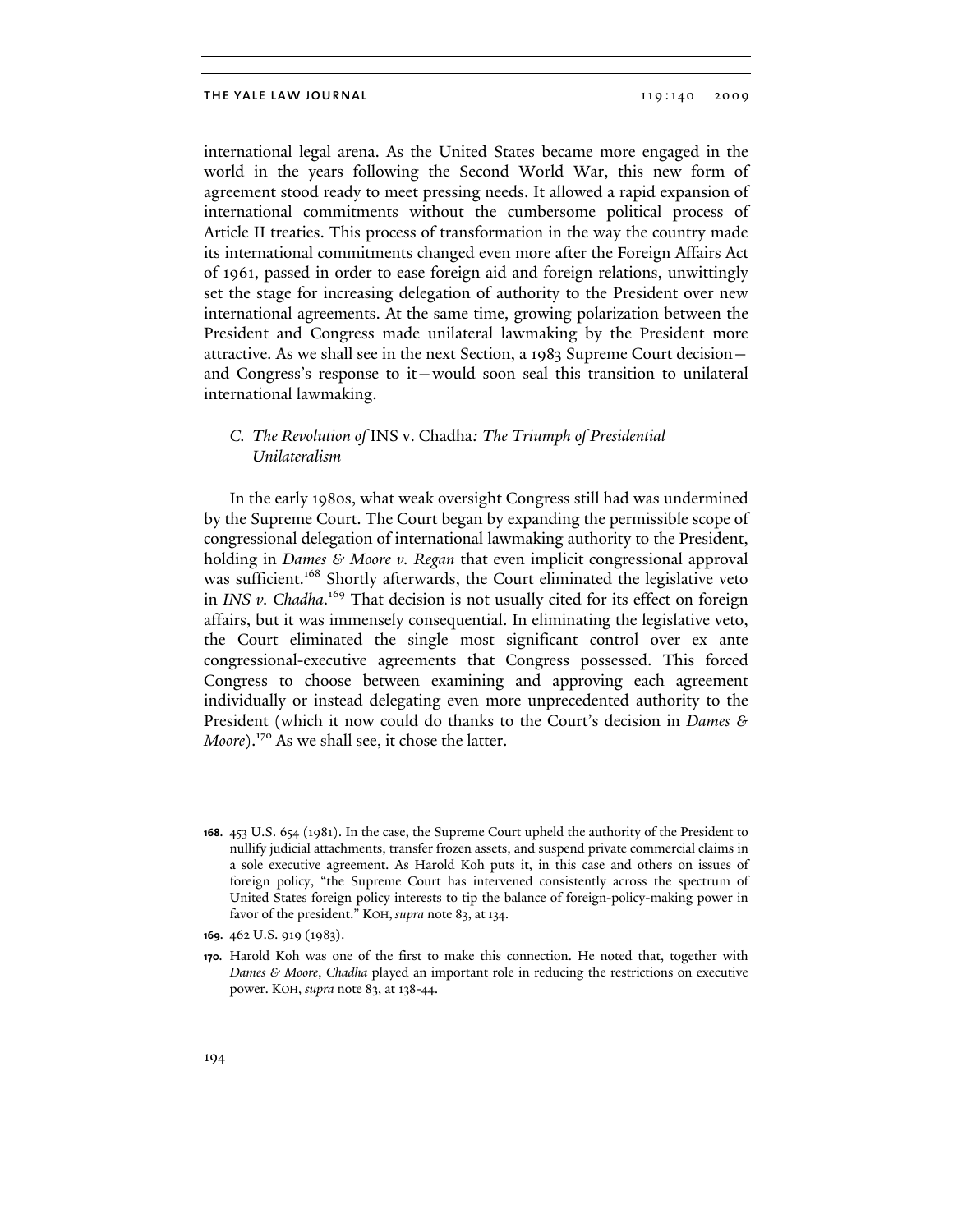The stage for the revolution of *INS v. Chadha* was set on the very day that President Reagan took office in early 1981. On that day, President Reagan announced that an airplane carrying the fifty-two Americans that had been held hostage at the Iranian embassy for 444 days was on its way back to the United States.<sup>171</sup> The deal that had brought the crisis to an end was concluded in an executive agreement between the United States and Iran. The agreement became the subject of a lawsuit that made its way to the U.S. Supreme Court in the spring of 1981. In the suit, Dames & Moore, a multinational engineering and construction company, claimed that it was owed approximately \$3.5 million for services it had performed before the Ayatollah Khomeini renounced all contracts with American companies—a claim that it argued was wrongfully nullified by the executive agreement. $172$ 

The Supreme Court upheld the executive agreement against this challenge in *Dames & Moore v. Regan*. In doing so, it placed significant emphasis on the prior implicit approval of Congress. It acknowledged that it could not conclude that prior legislation "directly authorizes" the President's suspension of claims in the executive agreement, but it concluded that the circumstances showed that the President was acting "with the acceptance of Congress."173 It was enough, the Court concluded, that Congress had enacted "legislation closely related to the question of the President's authority . . . which evinces legislative intent to accord the President broad discretion may be considered to 'invite' 'measures on independent presidential responsibility.'"<sup>174</sup> As long as "there is no contrary indication of legislative intent" and there is "a history of congressional acquiescence in conduct of the sort engaged in by the President," the Court would defer.<sup>175</sup> If the point was not clear, the Court emphasized, "Crucial to our decision today is the conclusion that Congress has implicitly approved the practice of claim settlement by executive agreement. This is best

**<sup>171.</sup>** *See Dames & Moore*, 453 U.S. at 664-65 (providing factual background for the dispute before the Court); *Reagan Takes Oath as 40th President; Promises an 'Era of National Renewal'— Minutes Later, 52 Hostages in Iran Fly to Freedom After 444-Day Ordeal*, N.Y. TIMES, Jan. 21, 1981, at A1.

**<sup>172.</sup>** 453 U.S. at 664-65.

**<sup>173.</sup>** *Id*. at 678.

**<sup>174.</sup>** *Id*. at 678 (quoting Youngstown Sheet & Tube Co. v. Sawyer, 343 U.S. 579, 637 (1952) (Jackson, J., concurring)).

**<sup>175.</sup>** *Id.* at 678-79. It is worth noting that the type of agreement at issue in *Dames & Moore*—an agreement settling individual claims—is one of only two types of agreements in which there is a nearly two-hundred-year-long history of sole executive agreements. This suggests that the Court might have meant implicit congressional authorization to be applied much more narrowly than is commonly assumed.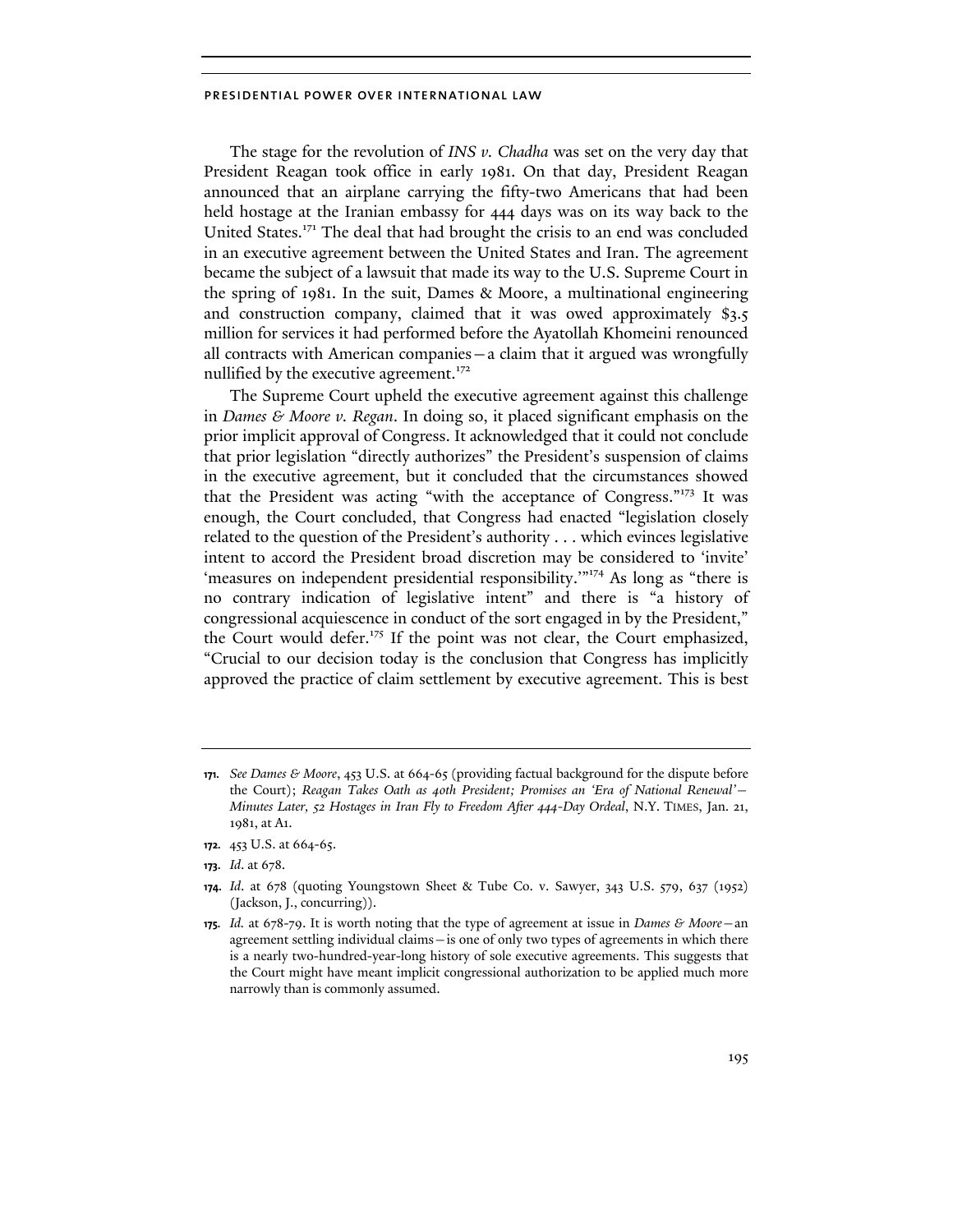demonstrated by Congress' enactment of the International Claims Settlement Act of 1949  $\dots$ ."176

This decision expanded the scope of congressional delegation of authority to the President to conclude executive agreements, thus expanding the permissible scope of ex ante congressional-executive agreements. The Court made clear that as long as there is "closely related" legislation, coupled with "a history of congressional acquiescence," then the President would be permitted to conclude executive agreements that went beyond his own independent powers.<sup>177</sup>

Two years after *Dames & Moore* loosened Congress's ex ante control over unilateral presidential international lawmaking, *INS v. Chadha* almost entirely eliminated Congress's ex post control. At issue in *INS v. Chadha* was the legality of the "legislative veto"—a procedure that allows one or both houses of Congress to nullify (or "veto") an administrative regulation or action.<sup>178</sup> The specific provision at issue in *Chadha* allowed either house of Congress to veto the Attorney General's decision to suspend deportation of an alien in cases where "deportation would . . . result in exceptional and extremely unusual hardship."<sup>179</sup> The House had exercised this veto power to reject the Attorney General's suspension of deportation for Jagdish Rai Chadha, who had overstayed his student visa.

The Court held that the one-house veto of executive actions violated the separation of powers. The legislative power, the Court explained, is vested in the "Senate *and* House of Representatives."<sup>180</sup> The presidential veto is an essential check on this legislative power.<sup>181</sup> It assures that a national perspective will be "grafted on the legislative process," $182$  because the President-who is elected by all the people—is "rather more representative of them all than are the members of either body of the Legislature whose constituencies are local and not countrywide."183 That power, however, is in turn checked by the power of two-thirds of both houses of Congress to overrule a veto, "thereby

- **180.** 462 U.S. at 945 (quoting U.S. CONST. art. I, § 1).
- **181.** *Id.* at 947-48.
- **182.** *Id*. at 948.
- **183.** *Id*. (quoting Myers v. United States, 272 U.S. 52, 123 (1926)).

**<sup>176.</sup>** *Id.* at 680. For a nice discussion of the import of the *Dames & Moore* decision, see KOH, *supra* note 83, at 138-40.

**<sup>177.</sup>** 453 U.S. at 678.

**<sup>178.</sup>** *See* INS v. Chadha, 462 U.S. 919, 923 (1983).

**<sup>179.</sup>** Immigration and Nationality Act, Pub. L. No. 82-414, § 244(a)(1), 66 Stat. 163, 214 (1952) (repealed 1996).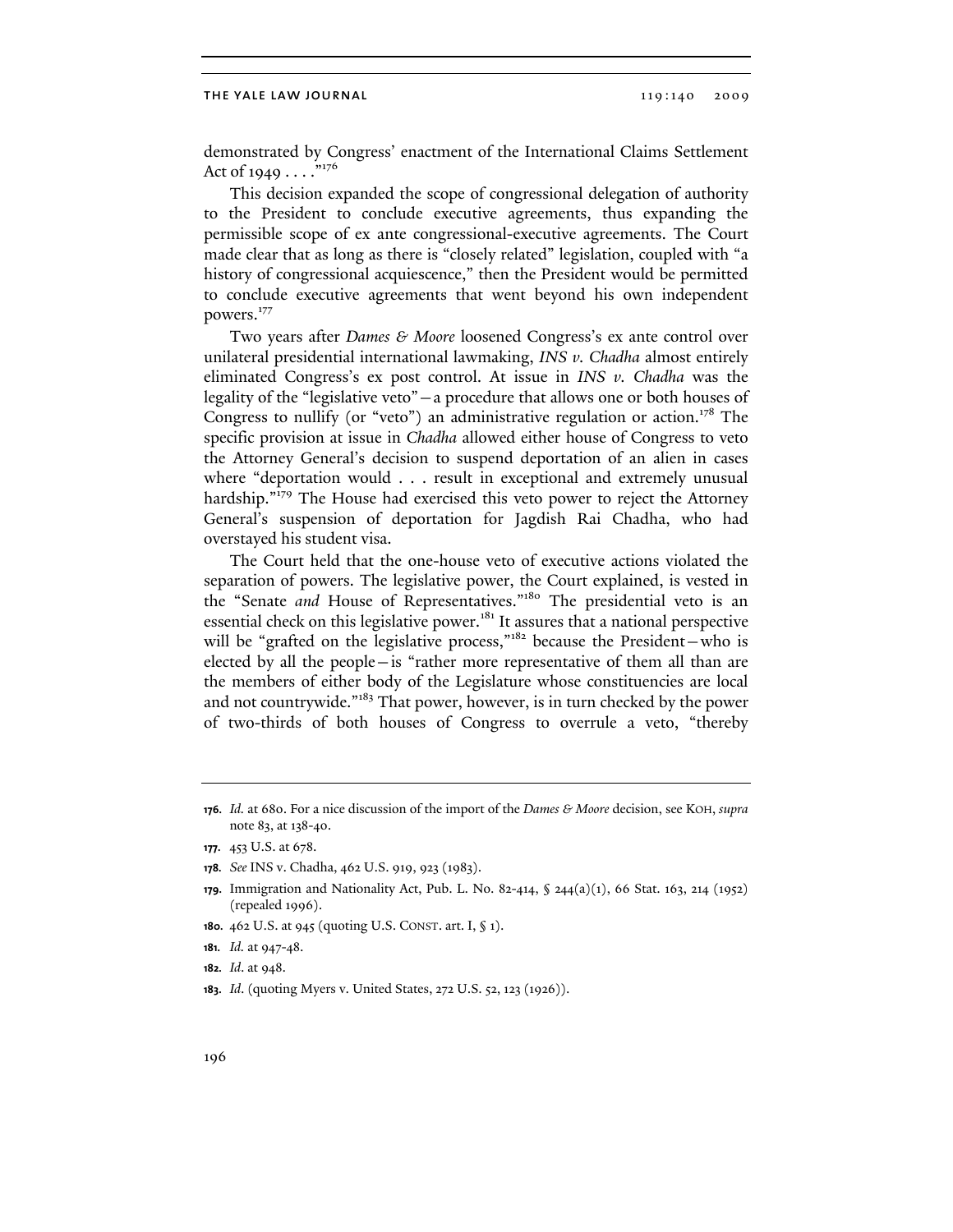precluding final arbitrary action of one person."184 Together, the Court explained, these interlocking powers represent a "single, finely wrought and exhaustively considered, procedure."<sup>185</sup> The one-house legislative veto-which does away with both bicameralism and with presentment—upsets this delicate balance.

Congress, the Court pointed out, "made a deliberate choice to delegate to the Executive branch . . . the authority to allow deportable aliens to remain in this country in certain specified circumstances."<sup>186</sup> Such a delegation can only be made through Article I legislation. Moreover, once it has made that decision, "Congress must abide by its delegation of authority until that delegation is legislatively altered or revoked."<sup>187</sup> Individual determinations of policy—such as the decision to deport Chadha—are just as much subject to the constitutional requirements of bicameral passage followed by presentment to the President as is the original decision to delegate authority to the President.

The Court's decision in *Chadha* upended foreign relations law in the United States to an extent rarely appreciated. Justice White's dissent in *Chadha* noted fifty-six separate legislative veto provisions across fifteen major foreign affairs laws.188 Among them were several legislative authorizations to the

- **186.** *Id.* at 954.
- **187.** *Id.* at 955.
- **188.** *Id.* at 1003-13 (White, J., dissenting) (reprinting statutes from the Brief for the United States Senate). Those laws included the following: Trade Act of 1974, Pub. L. No. 93-618, 88 Stat. 1978 (1975) (codified as amended in scattered volumes of U.S.C. (2006)); Act for International Development of 1961 (Foreign Assistance Act of 1961), Pub. L. No. 87-195, 75 Stat. 424 (codified as amended in scattered volumes of U.S.C.); Department of Defense Appropriation Authorization Act, 1974, Pub. L. No. 93-155, 87 Stat. 605 (1973) (codified as amended in scattered sections of 5, 10, 42, and 50 U.S.C.); International Development and Food Assistance Act of 1975, Pub. L. No. 94-161, 89 Stat. 849 (codified as amended in scattered sections of 7, 12, 22, and 33 U.S.C.); Trade Expansion Act of 1962, Pub. L. No. 87- 794, 76 Stat. 872 (codified as amended in scattered sections of 7, 19, 26, 42, and 45 U.S.C.); Department of Defense Appropriation Authorization Act, 1975, Pub. L. No. 93-365, 88 Stat. 399 (1974) (codified as amended in scattered sections of 10 U.S.C. and 50 U.S.C. app.); Export-Import Bank Amendments of 1974, Pub. L. No. 93-646, 88 Stat. 2333 (1975) (codified as amended at 12 U.S.C. §§ 635d-635g); International Security Assistance Act of 1977, Pub. L. No. 95-92, 91 Stat. 614 (codified as amended in scattered sections of 22 U.S.C.); International Security Assistance and Arms Export Control Act of 1976, Pub. L. No. 94-329, 90 Stat. 729 (codified as amended in scattered sections of 22 U.S.C.); Nuclear Non-Proliferation Act of 1978, Pub. L. No. 95-242, 92 Stat. 120 (codified as amended in scattered sections of 22 and 42 U.S.C.); International Navigational Rules Act of 1977, Pub. L. No. 95-75, 91 Stat. 308 (codified as amended at 33 U.S.C. §§ 1601-1608); National Emergencies Act, Pub. L. No. 94-412, 90 Stat. 1255 (1976) (codified as amended in scattered

**<sup>184.</sup>** *Id.* at 951.

**<sup>185.</sup>** *Id*.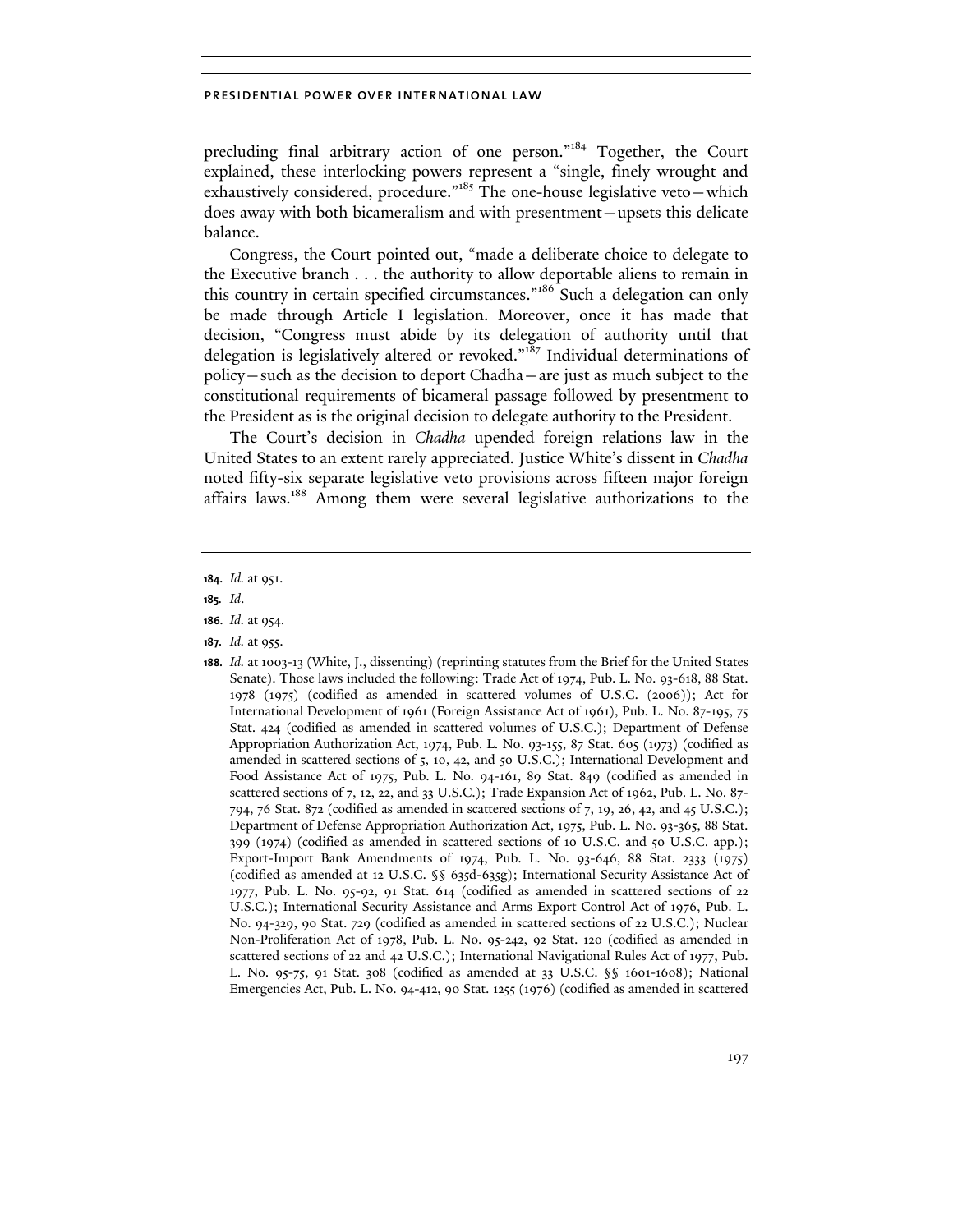President to enter into international agreements. Yet this list of fifty-six provisions just scratched the surface. A recent search of the United States Code Annotated revealed ninety-nine separate provisions that are expressly flagged as containing or having once contained legislative veto provisions similar to those found unconstitutional in *Chadha*. 189 Forty-two of these ninety-nine have some foreign or international aspect.<sup>190</sup>

At the time it was ruled unconstitutional, the legislative veto had only rarely been exercised. Between 1932 and 1984, the veto had been exercised only 125 times.191 In only thirty-five instances did Congress veto an agency regulation, project, or decision. Nonetheless, those who have examined the veto have concluded that "the threat of a veto as well as the application of veto reviews by Congress have had a potent influence on policy decisions."<sup>192</sup>

The provisions of former section  $1254(c)(2)$  of Title 8, which authorized a House of Congress, by resolution, to invalidate an action of the Executive Branch, were declared unconstitutional in Immigration and Naturalization Service v. Chadha, 1983, 103 S.Ct. 2764, 457 U.S. 830, 73 L.Ed.2d 418. See similar provisions in this section.

- **190.** This was determined by altering the search described above, *supra* note 189, to include "and (foreign or international)." Even this may underestimate the number of congressional vetoes that were invalidated. An article examining the impact of *Chadha* estimates that the decision invalidated "virtually every variety of more than 200 congressional vetoes enacted over the span of 50 years." Robert S. Gilmour & Barbara Hinkson Craig, *After the Congressional Veto: Assessing the Alternatives*, 3 J. POL'Y ANALYSIS & MGMT. 373, 373 (1984).
- **191.** Gilmour & Craig, *supra* note 190, at 374. E. Donald Elliott comes to the same conclusion. He writes:

The true significance of the legislative veto cannot be measured by the infrequency with which it has been used. The legislative veto creates the most effective kind of power, the kind that does not have to be used to be effective. It is no exaggeration to say that "the main benefit of the congressional veto is that it exists. Its very existence will sensitize the bureaucracy and make it more responsive."

 E. Donald Elliott, INS v. Chadha*: The Administrative Constitution, the Constitution, and the Legislative Veto*, 1983 SUP. CT. REV. 125, 152 (quoting 129 CONG. REC. H933 (daily ed. Mar. 8, 1983) (statement of Rep. Levitas)).

**192.** Gilmour & Craig, *supra* note 190, at 374.

sections of 50 U.S.C.); Act of Dec. 28, 1977, Pub. L. No. 95-223, 91 Stat. 1625 (codified as amended in scattered sections of 50 U.S.C. and 50 U.S.C. app.); and War Powers Resolution, Pub. L. No. 93-148, 87 Stat. 555 (1973) (codified as amended at 50 U.S.C. §§ 1541-1548).

**<sup>189.</sup>** Author performed search of Westlaw's "U.S.C.A." database for the phrases "Unconstitutionality of Legislative Veto Provisions" and "See similar provisions." This search, performed on August 25, 2008, turned up ninety-nine separate entries. An example is 16 U.S.C.A. § 1823 (West 2006), which includes a note entitled "UNCONSTITUTIONALITY OF LEGISLATIVE VETO PROVISIONS" stating: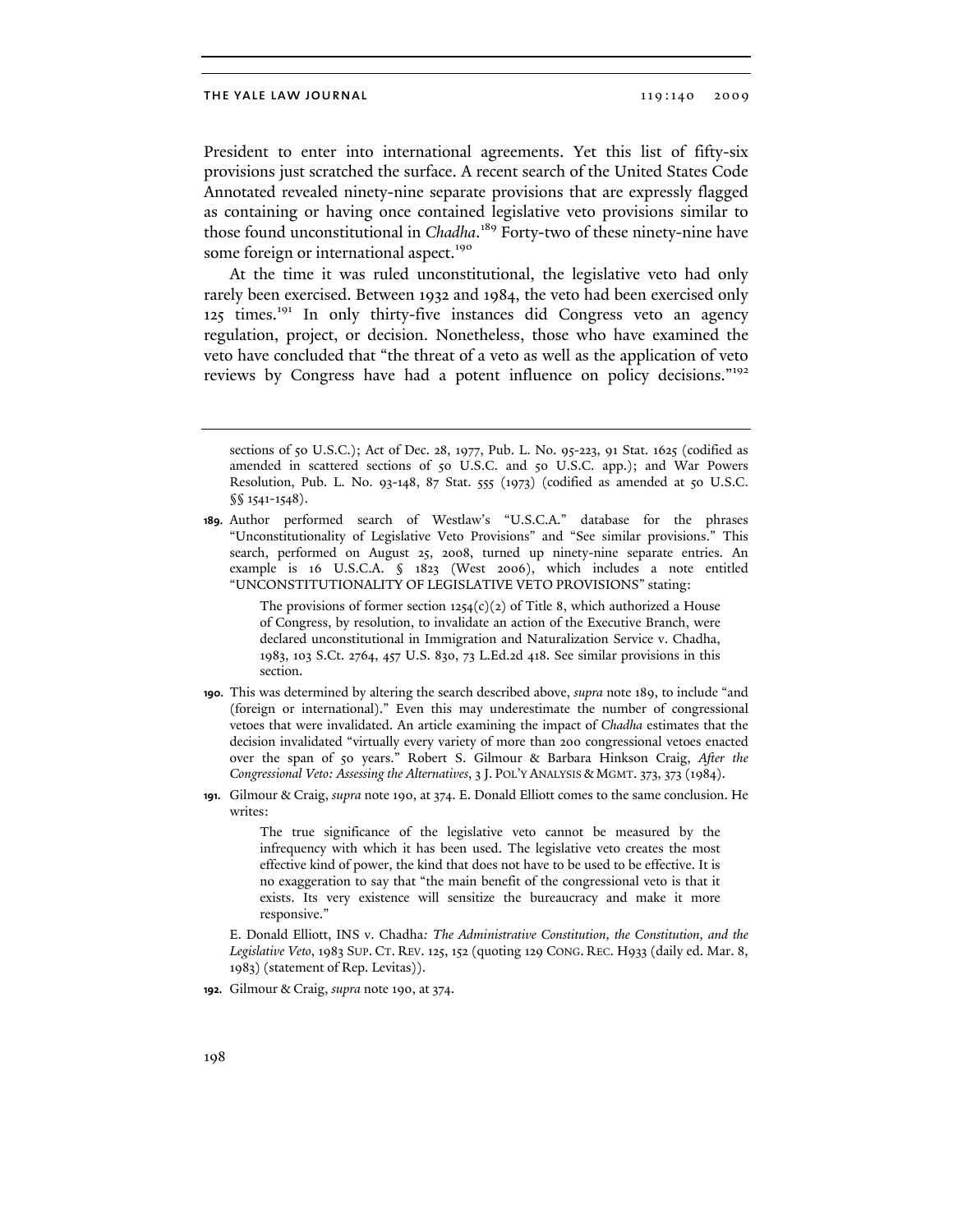Indeed, the mere fact that the veto was not regularly exercised does not indicate it has little impact. The presidential veto, too, is only rarely exercised. President George W. Bush, for example, went the first five-and-a-half years of his presidency without once exercising the presidential veto. Yet it would be unreasonable to say that the veto had no effect on the lawmaking process during this time.<sup>193</sup>

To see the impact of the legislative veto on the policy process, it is necessary instead to examine whether policy decisions were demonstrably altered as a result of the possibility of veto. Study after study of the legislative veto suggests that they have. To take just one example, the veto provision over arms sales was never used to reject proposed sales. Instead, the threat of the veto led the President "to make proposals more acceptable [to Congress] by adjusting numbers, eliminating components, or attaching stipulations on use of the weapons."<sup>194</sup> The veto thus helped to foster a "consultation and negotiations" process between the president and Congress."<sup>195</sup>

The elimination of the legislative veto had a significant and direct effect on executive agreements. The legislative veto and executive agreement have always been deeply intertwined. They emerged onto the American legal and political scene at roughly the same time. The first legislative veto provision was enacted into law in the Legislative Appropriations Act of  $1932^{196}$  – at nearly the same time executive agreements began to emerge as a major tool of international lawmaking. It did not become commonly used, however, until World War II, when it was used to provide some limitation on the delegation of broad emergency powers to the executive branch.<sup>197</sup> This was precisely the same point at which executive agreements began their exponential rise. Indeed, the Lend-Lease Act described above—on which much of the legislation delegating the power to make executive agreements was patterned—was among the most prominent of these laws. It granted significant authority to the

**<sup>193.</sup>** I make a similar argument in Hathaway, *supra* note 11, at 1314, noting: "Strategic actors look ahead, and when they see an insurmountable hurdle, they are not likely to continue on their present path."

**<sup>194.</sup>** Gilmour & Craig, *supra* note 190, at 375.

**<sup>195.</sup>** *Id*.; *see also* Elliott, *supra* note 191, at 158 ("The real significance of the legislative veto, however, is found less in the instances in which it is invoked than in the way that its existence alters the working relationship between agency and subcommittee staff . . . . The threat of congressional review by means other than legislative veto is less likely to produce the advance negotiations between agencies and congressional committee staffs that are the hallmark of legislative vetoes.").

**<sup>196.</sup>** Act of June 30, 1932, Pub. L. No. 72-212, § 407, 47 Stat. 382, 414.

**<sup>197.</sup>** *See* H. Lee Watson, *Congress Steps Out: A Look at Congressional Control of the Executive*, 63 CAL. L. REV. 983, 1089-90 (1975).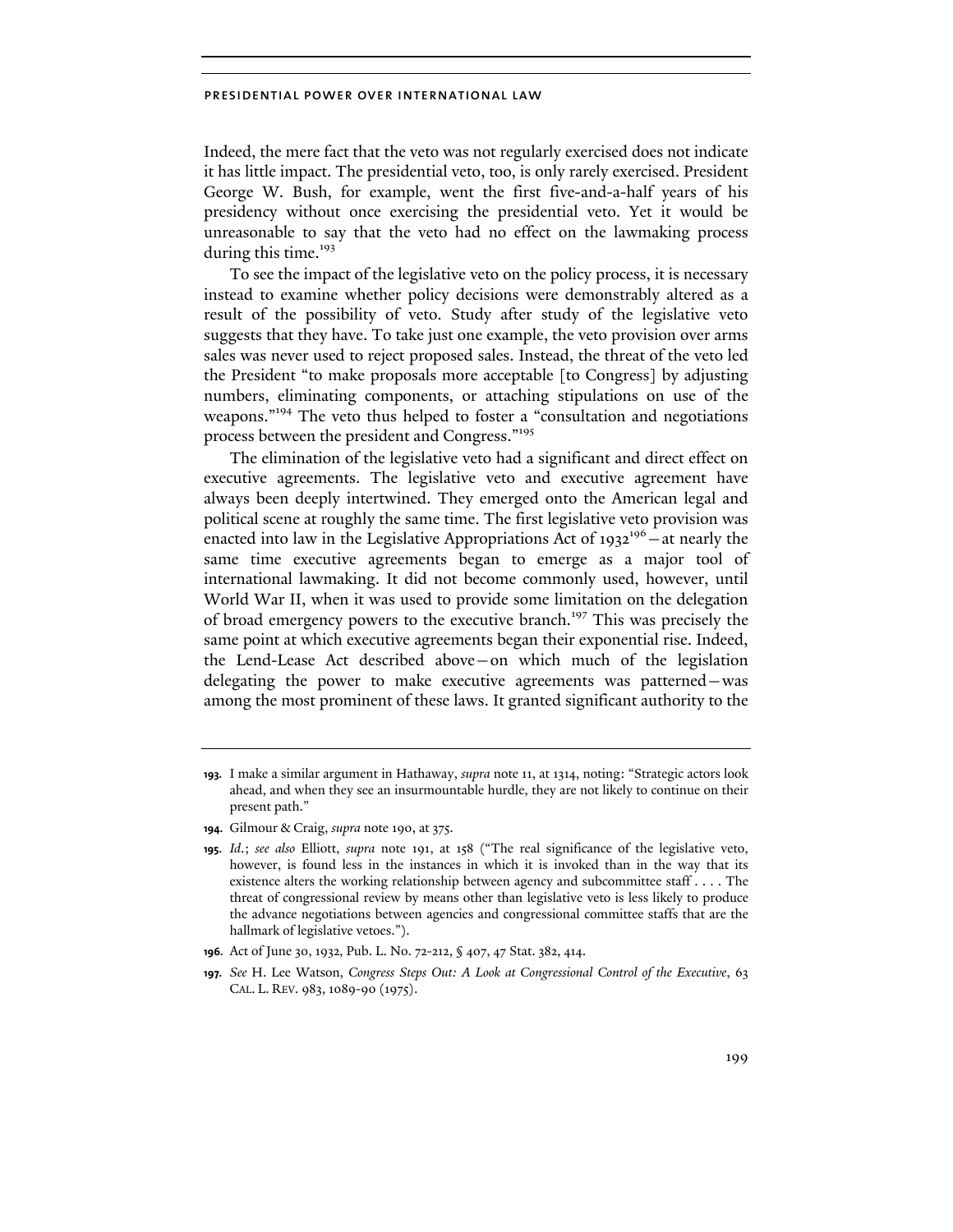President to provide military supplies to U.S. allies, but allowed Congress to repeal the delegation by a concurrent resolution.<sup>198</sup> That Act helped launch both the legislative veto and the executive agreement into the forefront of American foreign policymaking.

Many experts anticipated that Congress would respond to *Chadha* by placing the President on a "short leash," granting him legislative authorization only on a case-by-case basis.<sup>199</sup> Quite the opposite happened. In many cases where Congress revised statutory authorizations in response to *Chadha*, it did so by expanding, not contracting, the authority granted. Faced with a choice between the overwhelming prospect of rewriting perhaps as many as one hundred laws to provide for greater case-by-case oversight or delegating even greater authority to the President, Congress chose to delegate.

One common way in which it did so was by replacing provisions that provided that Congress could reject a negotiated agreement through a concurrent resolution with a provision that permitted rejection through a joint resolution. This change seems minor on the surface—and, indeed, most members likely did not see any practical difference, given how infrequently they had used the legislative veto—but it has profound consequences for the balance of power between the branches. That is because a concurrent resolution requires merely a majority vote in each house of Congress, whereas a joint resolution requires majority votes in both houses *and* presentment to the President for signature or veto (which may, in turn, be overridden by twothirds votes in both houses of Congress). Switching from a concurrent resolution to a joint resolution thus expands presidential power, as the President gains the right to veto congressional action. In nearly every case, this change had the effect of increasing the President's power and decreasing Congress's power. In the many cases in which the concurrent resolution was the only tool retained by Congress to control authority granted to the President to enter into unilateral international lawmaking, the change turned out to be the difference between Congress retaining control and not retaining control.

The Foreign Assistance Act of 1961, for example, contained a broad legislative veto provision that effectively permitted Congress to repeal any

**<sup>198.</sup>** An Act To Promote the Defense of the United States, ch. 11, § 3(c), 55 Stat. 31, 32 (1941) ("After . . . the passage of a concurrent resolution by the two Houses . . . which declares that the powers conferred by or pursuant to subsection (a) are no longer necessary to promote the defense of the United States, neither the President nor the head of any department or agency shall exercise any of the powers conferred by or pursuant to subsection  $(a) \ldots$ .").

**<sup>199.</sup>** *See* Thomas M. Franck & Clifford A. Bob, *The Return of Humpty-Dumpty: Foreign Relations Law After the* Chadha *Case*, 79 AM.J. INT'L L. 912, 912 (1985).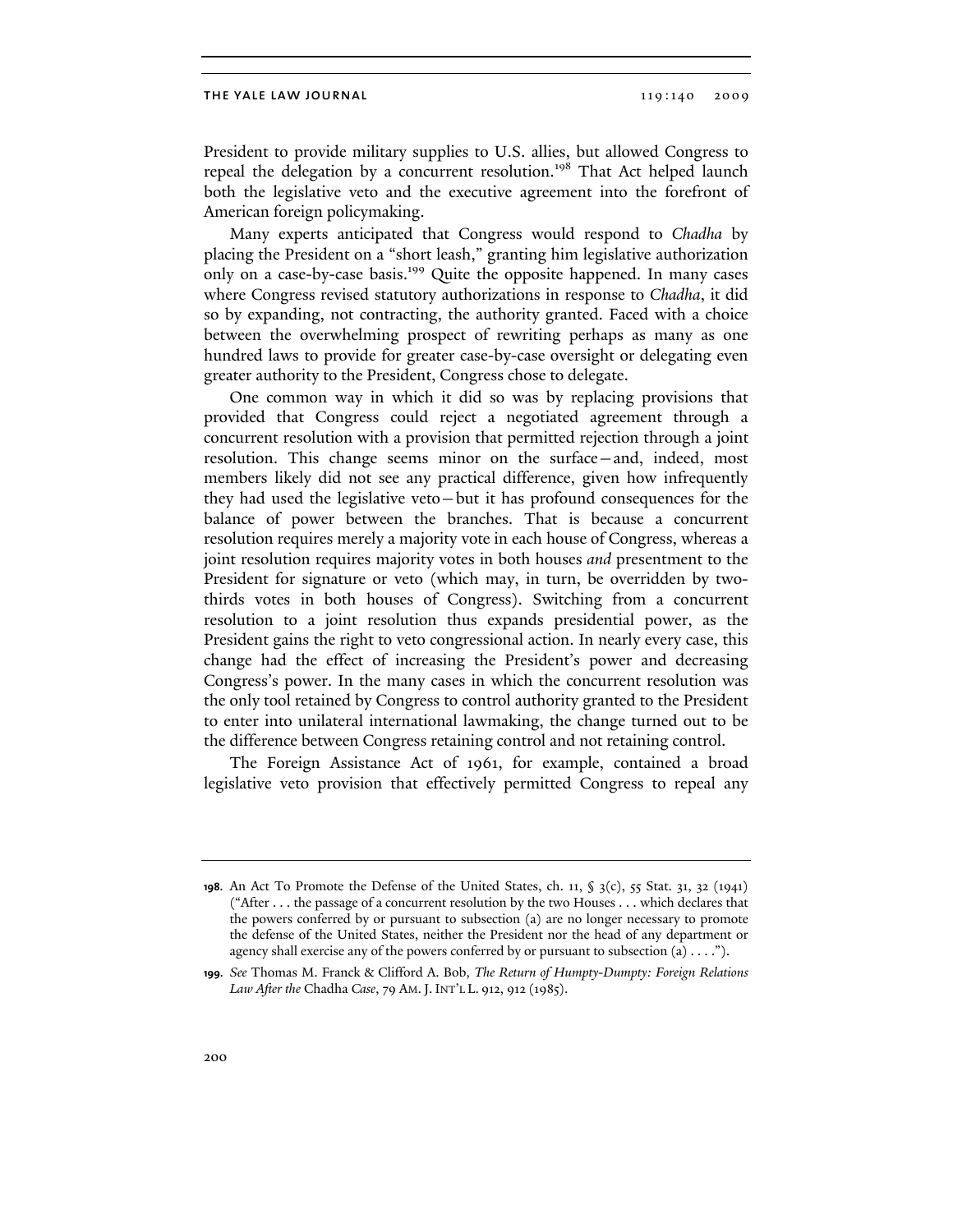provision of the Act by concurrent resolution.<sup>200</sup> This placed an important limitation on the extensive authority granted to the President in the Act to conclude executive agreements on a wide array of topics. That limitation, however, was wiped away by the Court's decision in *Chadha*. As Thomas Franck and Clifford A. Bob noted shortly after the *Chadha* decision was issued, the statute fell "squarely within the prohibitions established by the *Chadha* opinion."<sup>201</sup>

The Foreign Assistance Act was far from alone. In statute after statute, a legislative veto provision that was put in place to constrain lawmaking authority granted to the President fell to the new prohibition on legislative vetoes. Congress responded in most cases either by eliminating the veto provision altogether, as it had in the case of the Foreign Assistance Act of 1961, or by rewriting it to require the full legislative process in place of the veto. Consider, for example, the Trade Act of 1974. It contained a provision allowing Congress to overturn, by concurrent resolution, the President's decision not to provide import relief pursuant to a recommendation of the International Trade Commission in cases of "serious injury, or the threat thereof, to a domestic industry."202 The President is granted authority to provide relief, including authority to "negotiate, conclude, and carry out agreements with foreign countries limiting the export from foreign countries and the import into the United States of such article."203 In 1984, in response to *Chadha,* Congress amended the provision allowing Congress to override the President's decision to not provide import relief. Now the President's decision could be overridden only by enactment of a joint resolution.<sup>204</sup> By making the congressional

**<sup>200.</sup>** The Foreign Assistance Act of 1961, Pub. L. No. 87-195, § 617, 75 Stat. 424, 444 (codified as amended in scattered sections of 22 U.S.C. (2006)) ("Assistance under any provision of this Act may, unless sooner terminated by the President, be terminated by concurrent resolution."); *see* Franck & Bob, *supra* note 199, at 921 (noting in 1985 that the Act's legislative veto provision "effectively allows the repeal of any and all provisions of that very extensive law by concurrent resolution of both Houses").

**<sup>201.</sup>** Franck & Bob, *supra* note 199, at 924. It took Congress until 2000 to formally eliminate the legislative veto provision, though it fell into disuse well before then, perhaps in recognition of its legal vulnerability. The legislative veto provision was replaced with new language relating to termination of expenses. *See* Global AIDS and Tuberculosis Relief Act of 2000, Pub. L. No. 106-264, § 302, 114 Stat. 748, 760 (codified at 22 U.S.C. § 2367).

**<sup>202.</sup>** 19 U.S.C. § 2253(a)(1)(A).

**<sup>203.</sup>** *Id.* § 2253(a)(3)(E).

**<sup>204.</sup>** *Id.* § 2253(c)(2). The Trade and Tariff Act of 1984, Pub. L. No. 98-573, § 248, 98 Stat. 2948, 2998 (codified as amended at 19 U.S.C. §§ 2251, 2252), substituted a provision that the action recommended by the Commission would take effect upon enactment of a joint resolution described in 19 U.S.C.  $\int$  2192(a)(1)(A) for a provision that the action recommended by the Commission would take effect upon the adoption by both houses of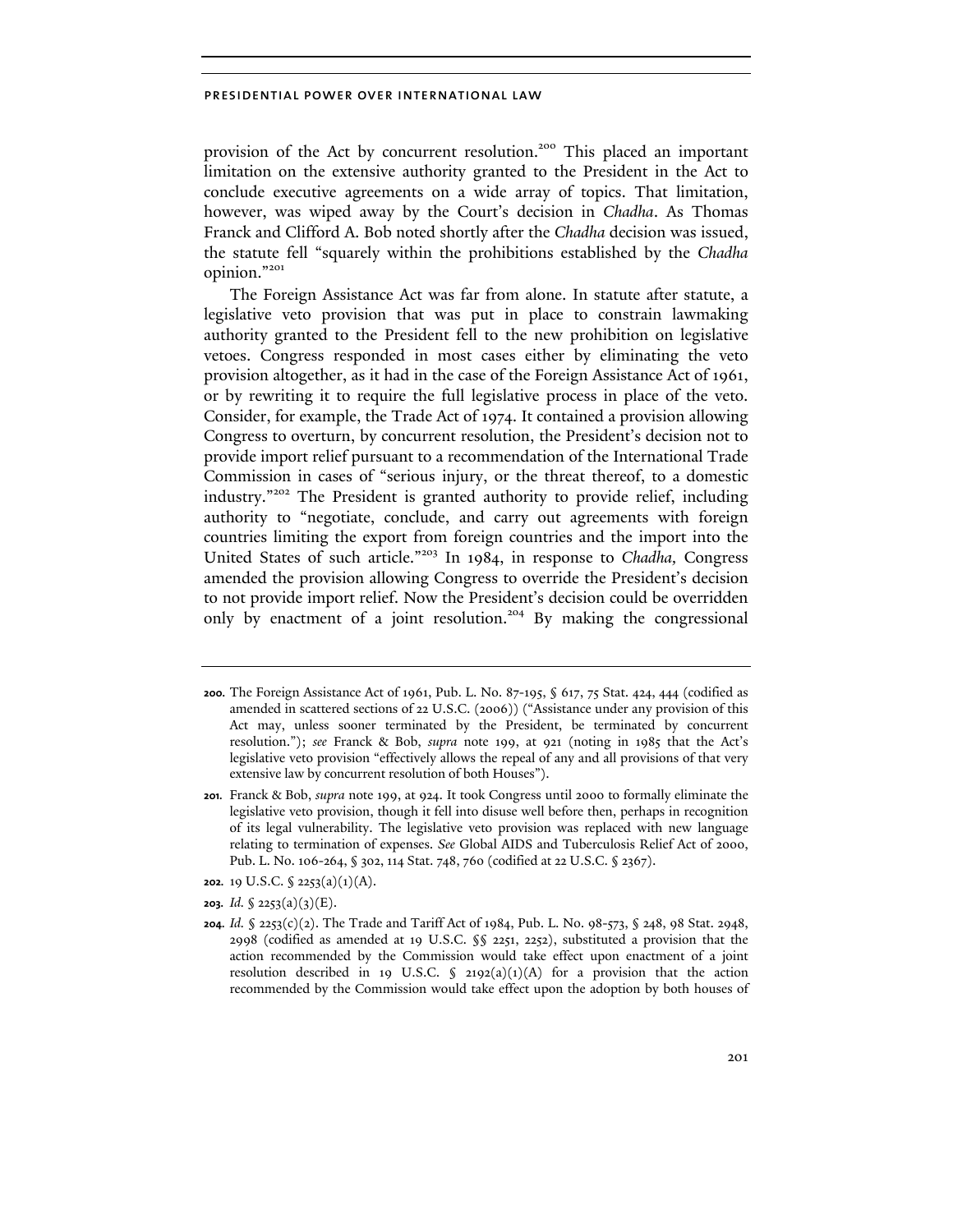override subject to the President's veto, this small change in wording effectively eliminated Congress's ability to override the President.

Similar changes were made to the Arms Export Control Act. The Act authorizes the President to enter agreements to provide defense articles to foreign countries or international organizations.<sup>205</sup> The Act originally permitted Congress to reject an agreement proposed by the President by passing a concurrent resolution objecting to it. In 1986, however, the congressional override was changed to require a joint resolution.<sup>206</sup> As a result, an effort by Congress to reject an agreement negotiated by the President under authority granted in the Act is now subject to presentment to the President. As a result, it must either receive the President's signature—which is highly unlikely, given that the agreement would have been recently negotiated and proposed by the President—or Congress must muster enough votes to override a veto from the President—which is, needless to say, unlikely as well.

In these latter two cases—as in many just like them—the change from requiring a concurrent resolution to reject presidential action to requiring a joint resolution instead not only makes congressional oversight more difficult. It also renders the express oversight provisions largely irrelevant. A provision that allows Congress to undo an executive agreement through a joint resolution gives Congress no more power than it already possesses. Any time that a President has entered a binding executive agreement with another nation, the last-in-time rule applies so that a conflicting law enacted by Congress (with majority votes in both houses, followed by presentment to the

Congress, by an affirmative vote of a majority of the Members of each house present and voting under the procedures set forth in section 2192, of a concurrent resolution disapproving the action taken by the President or his determination not to provide import relief under 19 U.S.C. § 2252(a)(1)(A).

**<sup>205.</sup>** 22 U.S.C. § 2311(a) ("The President is authorized to furnish military assistance, on such terms and conditions as he may determine, to any friendly country or international organization, the assisting of which the President finds will strengthen the security of the United States and promote world peace and which is otherwise eligible to receive such assistance . . . .").

**<sup>206.</sup>** Act of Feb. 12, 1986, Pub. L. No. 99-247, § (d)(1), 100 Stat. 9, 9, substituted "enacts a joint resolution prohibiting" for "adopts a concurrent resolution stating that it objects to" in 22 U.S.C.  $\oint$  2796b(a)(1). It now reads: "[I]n the case of any agreement involving the lease under this subchapter, or the loan under chapter 2 of part II of the Foreign Assistance Act of 1961, to any foreign country or international organization for a period of one year or longer of any defense articles . . . , the agreement may not be entered into or renewed if the Congress, within the 15-day or 30-day period specified in section  $2796a(c)(1)$  or (2) of this title, as the case may be, enacts a joint resolution prohibiting the proposed lease or loan." 22 U.S.C.  $\sqrt{2796b(a)(1)}$  (citation omitted).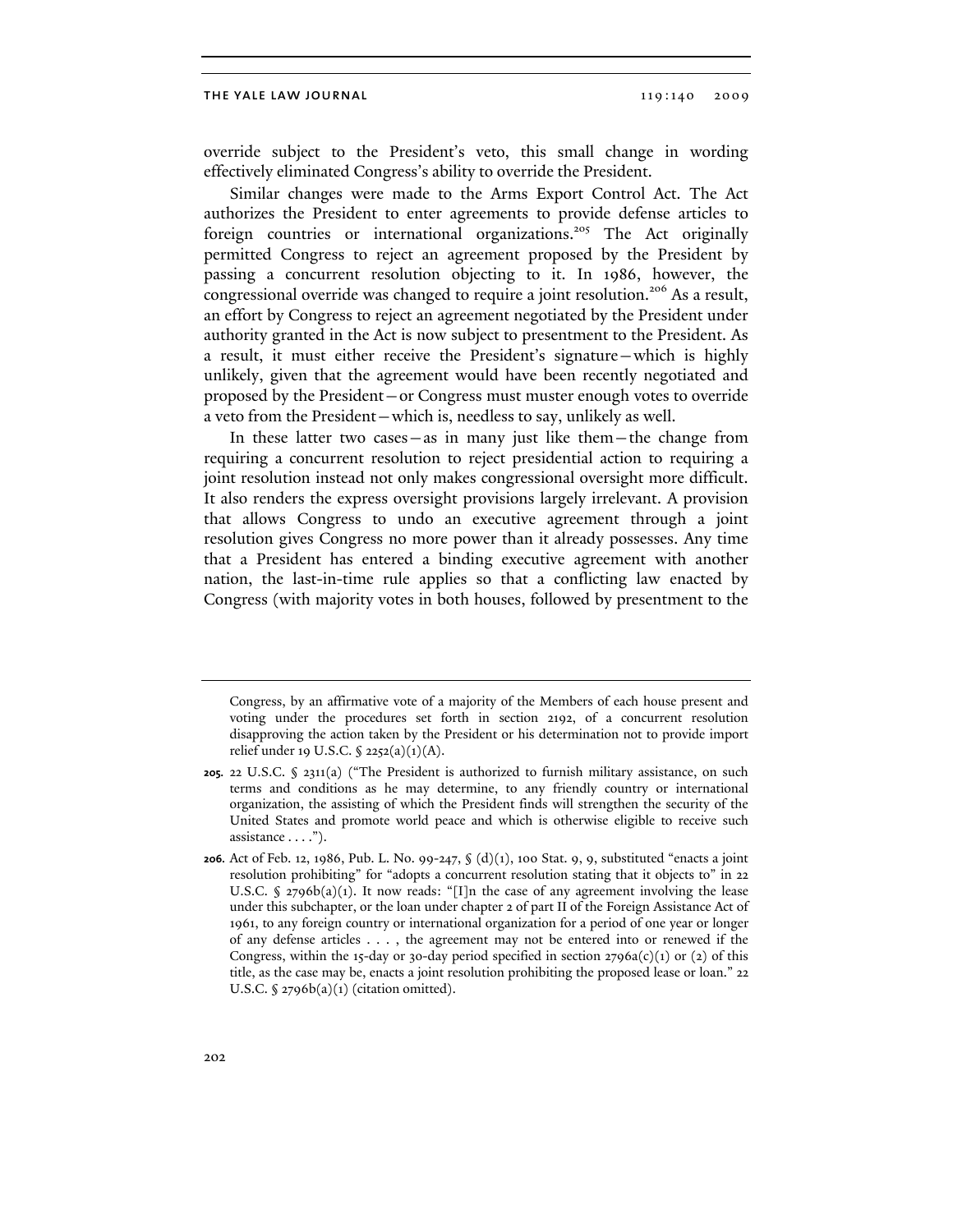President) after the conclusion of the agreement renders the agreement invalid under domestic law.

What makes the *Chadha* case so important to international lawmaking, however, is not simply that it makes oversight by Congress much more difficult or that it renders express oversight provisions redundant. What makes it so important is that it upset long-standing expectations about the kind of continuing oversight Congress could exercise. Congress delegated significant authority to the President to engage in a variety of international lawmaking and foreign policymaking decisions on the understanding that it could retain some power to oversee and control the exercise of that delegated authority through legislative veto provisions.<sup>207</sup> When *Chadha* upset that expectation, it fundamentally changed the calculus Congress faced when it decided to delegate.<sup>208</sup>

Congress bears significant responsibility, however, for the diminution of its own power after *Chadha*. It could have responded to the decision by placing the President on the proverbial "short leash," which, as already noted, many expected. Instead, Congress frequently chose to alter the oversight provision of the statute to conform with *Chadha* without shortening the leash on the President's delegation. Congress retained the broad delegations originally granted in a world in which it could use the legislative veto to control the exercise of that delegation. But it eliminated the legislative veto on which that original delegation was in part premised. Moreover, by significantly diluting Congress's formal oversight powers, the decision and legislative changes made in response to the decision led to less informal oversight as well. With Congress less likely to object to a decision or an agreement, the executive branch was less likely to seek informal feedback and input from Congress than it might have otherwise.

Why did Congress respond as it did? Despite their importance for international law, the changes detailed above appear to have been almost entirely uncontroversial and received little focused attention from members of Congress. Perhaps the most plausible explanation for Congress's response, therefore, is that the issue simply slipped below the radar screen of members of

**<sup>207.</sup>** *See, e.g.*, Elliott, *supra* note 191, at 154 ("A second set of objections, in its simplest form, is that the legislative veto encourages Congress to make broad delegations of power to administrative decisionmakers.").

**<sup>208.</sup>** It is worth noting that while *Chadha* had a significant impact on ex ante congressionalexecutive agreements, significantly diluting Congress's oversight capacity, it did not affect ex post congressional-executive agreements—agreements approved by Congress *after*, not before, they are negotiated. That is because ex post congressional-executive agreements are approved by both houses of Congress and are subject to presentment to the President.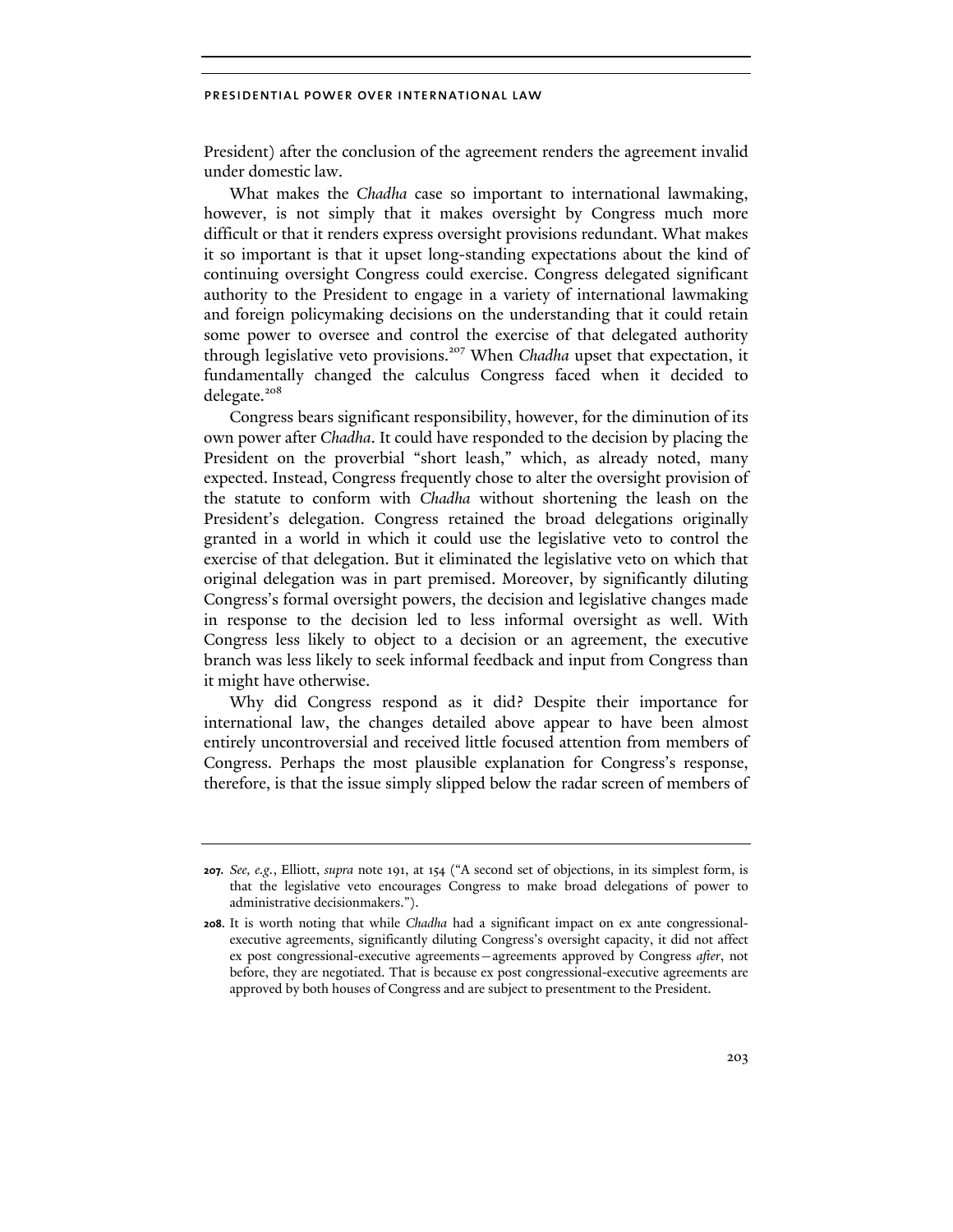Congress, who approved in piecemeal form what they believed were minor changes to preexisting legislation necessitated by the Supreme Court's decision in *Chadha* without fully recognizing the consequences of the wholesale shift in power these "minor" changes—when added together—would bring about. Moreover, the legislative veto had not been used very frequently. Failing to recognize that the presence of the veto changed the type of agreements negotiated by the President and the informal consultation he engaged in before concluding agreements, members of Congress may have assumed eliminating the veto would make relatively little difference.

To the extent members of Congress noticed the issue, their choice to delegate authority was a predictable response to what appeared to be a limited set of options.<sup>209</sup> The *Chadha* case presented Congress with a stark choice: stop delegating authority to the President and retain power over individual agreements, or keep delegating authority and relinquish nearly all power to oversee individual agreements. At the time, the country was concluding executive agreements at a rate of almost one per day.<sup>210</sup> The House was in Republican hands (with fifty-six percent of the seats) while the Senate was in Democratic hands (with over sixty percent of the seats).<sup>211</sup> Treaties (which require cooperation between the President and two-thirds of the Senate) were being approved in small numbers, hovering around twenty per year.<sup>212</sup> With this degree of division within Congress, it was impossible for Congress to approve nearly three hundred separate agreements per year even if it were to treat them as congressional-executive agreements rather than as Article II treaties. As a consequence, those members of Congress for whom international law was important must have realized that requiring individual congressional approval of executive agreements would have effectively halted U.S. participation in the international legal community and hence would have supported the elimination of the legislative veto without any shortening of the leash of delegation. Those for whom international law was unimportant, on the other hand, would likely have been happy to place full responsibility for the agreements in the President's hands.<sup>213</sup>

**<sup>209.</sup>** I say appeared to be, because other less obvious options were and are available, as described in Part III of this Article.

**<sup>210.</sup>** TREATIES AND OTHER INTERNATIONAL AGREEMENTS, *supra* note 126, at 39 tbl.II-1.

**<sup>211.</sup>** Calculated by author from Nominate-DW database, *supra* note 129.

**<sup>212.</sup>** There were twenty-three treaties concluded in 1983, fifteen in 1984, and eight in 1985. TREATIES AND OTHER INTERNATIONAL AGREEMENTS, *supra* note 126, at 39 tbl.II-2.

**<sup>213.</sup>** A Senate statement about executive agreements supports this view. It states:

The difficulty in obtaining a two-thirds vote was one of the motivating forces behind the vast increase in executive agreements after World War II . . . . The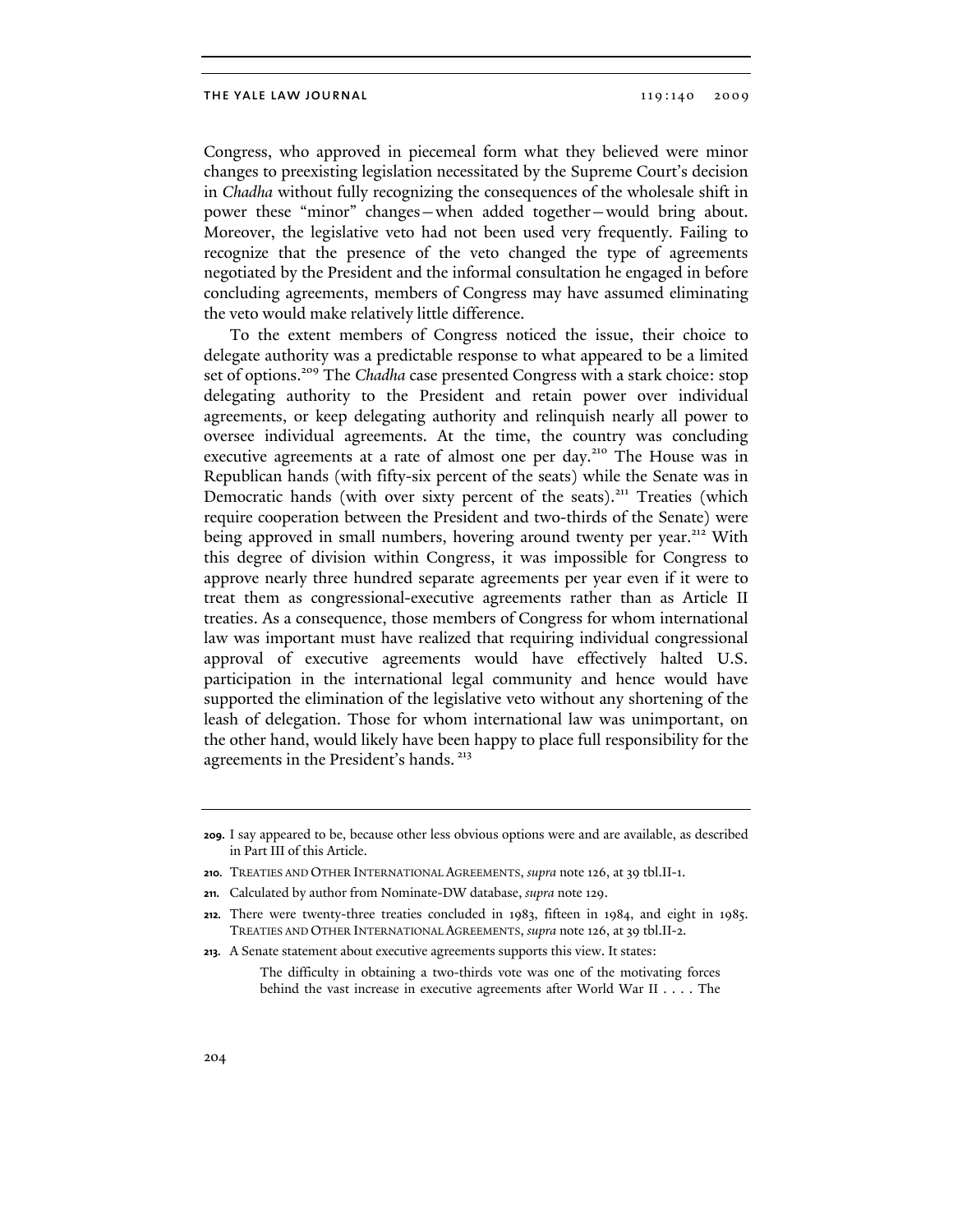The final step toward presidential unilateralism in international lawmaking came about as the result of a decision that many believed would do just the opposite. Rather than restore the balance in power between the branches by encouraging Congress to engage in greater oversight over international lawmaking, the decision led Congress to relinquish the one lever it had left the legislative veto—without any compensating changes in the delegation the veto was meant to control. Hence presidential unilateralism came to dominate U.S. international lawmaking, but not through a presidential power grab. Perhaps ironically, it took all three branches, working in concert (intentionally or, more likely, not), to give rise to the unilateral system that now governs.

The twentieth century saw the emergence and eventual triumph of presidential unilateralism over international lawmaking. The question facing the United States as it begins the twenty-first century is whether this unilateralism should continue. The next Part grapples with this question.

### **iii.the proper role of the president in international lawmaking**

Today nearly all of U.S. international law is made by the President acting alone with little oversight by Congress or the U.S. public. The previous Part of this Article demonstrated that such unfettered presidential power has not always been a feature of the American legal landscape. It is, instead, of relatively recent vintage and forged in response to specific historical events and challenges. The question thus emerges whether this relatively new development is a good one. Should the President exercise such broad unilateral power or should he not?

In an effort to begin to answer this question, this Part examines the power of the President over international lawmaking from expressly legal and normative perspectives. It argues that reform is necessary for at least three reasons. First, the President is a necessary actor in international lawmaking, but is only rarely sufficient under our constitutional system. Second, the current process of international lawmaking has undermined democratic

growth in executive agreements is also attributable to the sheer volume of business and contacts between the United States and other countries, coupled with the already heavy workload of the Senate. Many international agreements are of relatively minor importance and would needlessly overburden the Senate if they were submitted to it as treaties for advice and consent.

U.S. Senate, Origins & Development, Powers & Procedures, Treaties, http://www.senate.gov/artandhistory/history/common/briefing/Treaties.htm (last visited Sept. 14, 2009).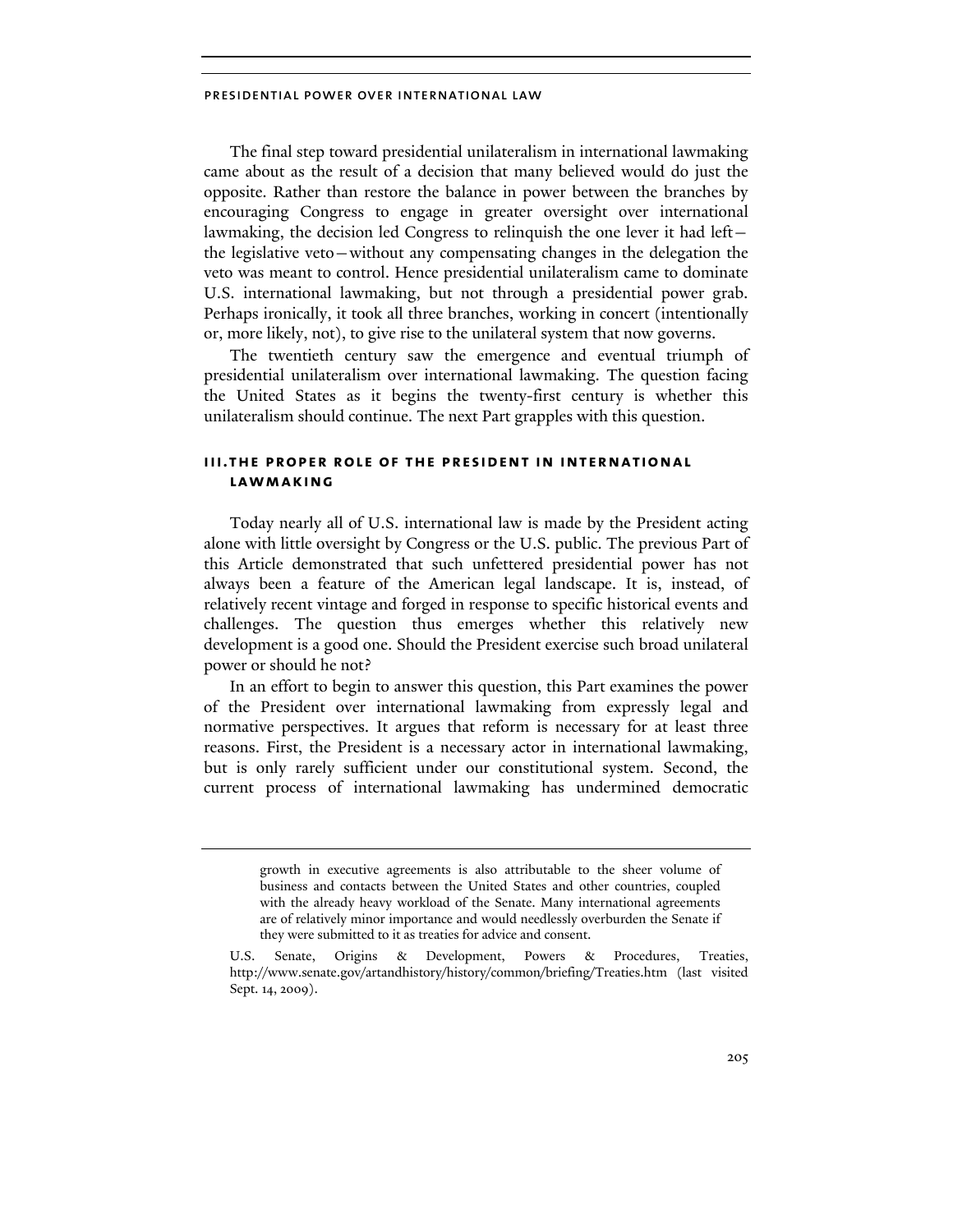accountability. And third, there is no necessary tradeoff between democratic accountability and desirable policy outcomes: more democratic international lawmaking can lead to *more* effective international law.

In arguing for more oversight of presidential international lawmaking by Congress and the U.S. public, I do not mean to sentimentalize Congress or suggest that it is without flaws. Quite the contrary. The story I have told indicates just how dysfunctional and myopic Congress can be.<sup>214</sup> What I intend to argue instead, is that these two imperfect institutions—Congress and the presidency—can produce together law that is better in a variety of respects than that which either would produce alone. At the same time, greater transparency can make possible informal oversight that can be as powerful and effective as more formal systems of approval.

## *A. The President Is a Necessary but Rarely Sufficient Actor in International Lawmaking*

The President plays a distinctive role in foreign affairs in the United States. The President is the voice of the nation on the international stage as well as Commander-in-Chief of the armed forces. As a result, the President is an essential player in international lawmaking. Without the President's support, new law cannot be created. Yet the basic principles that underlie the American constitutional order are not suspended in foreign affairs. While the President is necessary to making international law, his unilateral support is not sufficient except in limited circumstances. Here I pause to outline the distinctive powers of the President in international lawmaking and the limits on those powers. I conclude by showing how ex ante congressional-executive agreements sometimes test and perhaps even stretch beyond these limits.

## *1. The President Is the Sole Voice of the United States on the International Stage*

The President is the sole actor charged with representing the United States on the international stage. This important and distinctive role has been read on

**<sup>214.</sup>** For more on the flaws of Congress, see, for example, JACOB S. HACKER & PAUL PIERSON, OFF CENTER: THE REPUBLICAN REVOLUTION AND THE EROSION OF AMERICAN DEMOCRACY (2005), which examines the failure of the American political system—including Congress to accurately reflect the interests and preferences of the public; and THOMAS E. MANN & NORMAN J. ORNSTEIN, THE BROKEN BRANCH: HOW CONGRESS IS FAILING AMERICA AND HOW TO GET IT BACK ON TRACK (2006), which examines how and why "Congress is failing America."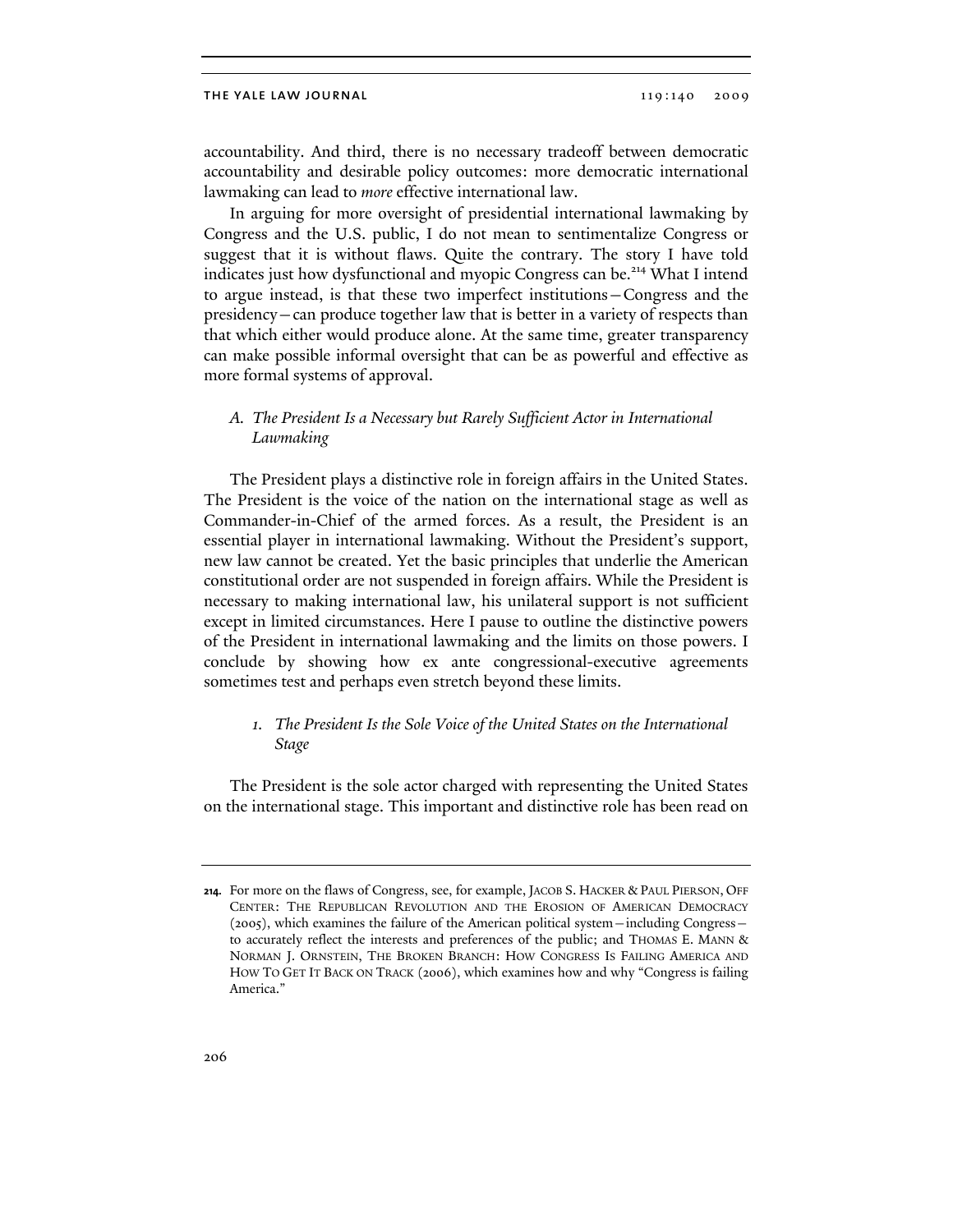occasion to mean that the President has extensive unilateral power in foreign affairs.<sup>215</sup> This reading is overbroad. The President's role as the sole legal representative of the United States makes him an essential player in the international lawmaking process. But it does not make him the only player. Instead, the Constitution makes clear that even the President's power to communicate on behalf of the nation is limited by the constitutional rights and responsibilities of the other branches of government.

The President possesses unilateral power to negotiate an agreement with a foreign party. This has been true from the earliest days of the United States. The Constitution provides that the Senate must offer "advice and consent" to an Article II treaty. Yet as early as the presidency of George Washington, the "advice and consent" of the Senate was effectively reduced to "consent."<sup>216</sup>

The unique presidential role does not end with negotiations, however. It extends to the entire process of communicating with foreign nations. Indeed, throughout U.S. history, presidents of all political persuasions have defended the institution's role as the sole means of communication with foreign nations. While serving as Secretary of State, Jefferson informed the French Minister to the United States that the President is "the only channel of communication between this country and foreign nations."<sup>217</sup> In 1877, Congress passed two joint resolutions congratulating the Argentine Republic and Republic of Pretoria on having established a republican form of government and directing the Secretary of State to communicate with the two countries. The President vetoed both resolutions.<sup>218</sup> In 1920, President Wilson refused to give notice of

**<sup>215.</sup>** This view appears most strikingly in *United States v. Curtiss-Wright Export Corp*.: "[T]he President alone has the power to speak or listen as a representative of the nation. He *makes* treaties with the advice and consent of the Senate; but he alone negotiates. Into the field of negotiation the Senate cannot intrude; and Congress itself is powerless to invade it." 299 U.S. 304, 319 (1936). For further discussion of this issue, see Hathaway, *supra* note 11, at 1330 n.278.

**<sup>216.</sup>** LOUIS HENKIN, FOREIGN AFFAIRS AND THE UNITED STATES CONSTITUTION 177 (2d ed. 1996).

**<sup>217.</sup>** H. JEFFERSON POWELL, THE PRESIDENT'S AUTHORITY OVER FOREIGN AFFAIRS: AN ESSAY IN CONSTITUTIONAL INTERPRETATION 53 (2002). A more complete quote is as follows: "[The President] being the only channel of communication between this country and foreign nations, it is from him alone that foreign nations or their agents are to learn what is or has been the will of the nation . . . ." Letter from Thomas Jefferson to Edmond C. Genet (Nov. 22, 1793), *reprinted in* 6 THE WRITINGS OF THOMAS JEFFERSON 451 (Paul Leicester Ford ed., 1895).

**<sup>218.</sup>** 1 WILLOUGHBY, *supra* note 89, § 199 (1910). Twenty years later, a congressional committee echoed the presidential view: in 1897, the Committee on Foreign Relations concluded that "[t]he executive branch is the sole mouthpiece of the nation in communication with foreign sovereignties." EDWARD S. CORWIN, 1787-1984, at 219 (1984) (quoting the Committee on Foreign Relations).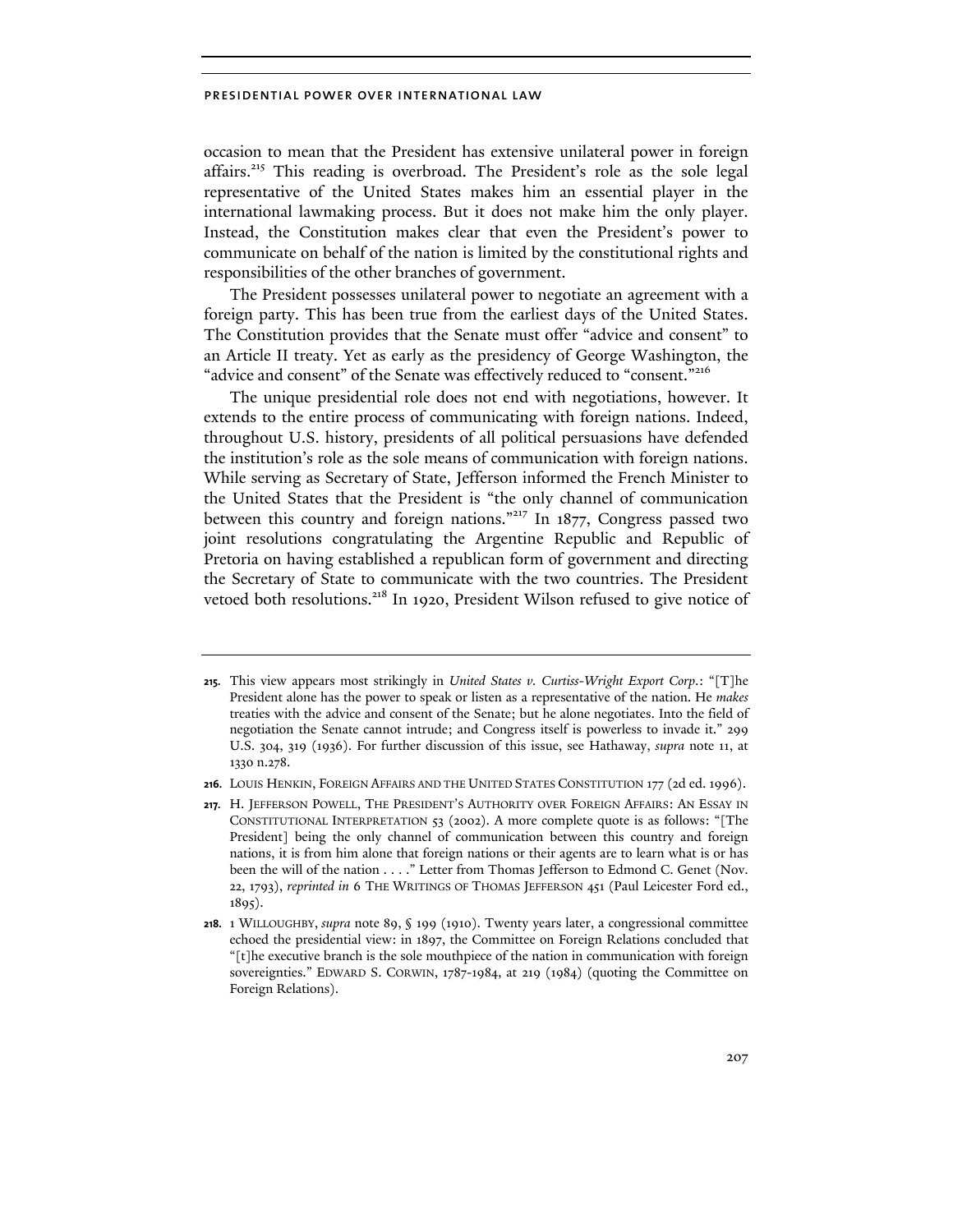the termination of treaties despite being "authorized and directed" to do so by Congress. He responded that the direction was not "an exercise of any constitutional power possessed by Congress."<sup>219</sup>

The principle of executive control over communication with foreign governments was further entrenched with the Supreme Court's holding in 1936 in *United States v. Curtiss-Wright Export Corp*. that "the President alone has the power to speak or listen as a representative of the nation. He *makes* treaties with the advice and consent of the Senate; but he alone negotiates. Into the field of negotiation the Senate cannot intrude; and Congress itself is powerless to invade it."220 The Court repeated the oft-cited statement by John Marshall in the House of Representatives on March 7, 1800, that, "[t]he President is the sole organ of the nation in its external relations, and its sole representative with foreign nations."221 This sweeping language has since then been frequently cited to support claims of executive power to act without congressional authorization in foreign affairs.

Yet to say that the President has the "power to speak or listen as a representative of the nation" or that he is the "sole organ" of the federal government in international relations does not mean that the President has exclusive authority over the nation's foreign affairs. The power to communicate does not of necessity imply a unilateral power to make foreign policy.222 Instead, it means something quite a bit more limited: the President is empowered to act as the formal legal representative of the United States and is therefore uniquely empowered to speak with foreign entities on behalf of the United States.

It is important, moreover, to note not simply the powers the Constitution grants to the President alone, but also those it does *not*. Although the President has the power to communicate on behalf of the nation, even this power is not entirely unfettered. While the President may receive ambassadors from foreign states on his own, he may not *appoint* ambassadors to represent the United States abroad without first obtaining the consent of the Senate. This constraint

**<sup>219.</sup>** CORWIN, *supra* note 218, at 220.

**<sup>220.</sup>** 299 U.S. at 319.

**<sup>221.</sup>** *Id.* (quoting 10 ANNALS OF CONG. 613 (1800) (statement of Rep. Marshall)).

**<sup>222.</sup>** As Louis Henkin points out, the quote from Marshall supports the more limited reading: "Marshall was justifying an extradition to Great Britain of Jonathan Robbins, assumed to be a U.S. citizen . . . ." Because a request for extradition involved a "national demand made upon the nation," it could only be made by the President because he was the sole channel of communication. HENKIN, *supra* note 216, at 339-40 n.19 (quoting Ruth Wedgwood, *The Revolutionary Martyrdom of Jonathan Robbins*, 100 YALE L.J. 229 (1990)). Indeed, Jefferson's letter to the French Minister reflects this view. Letter from Thomas Jefferson, *supra* note 217.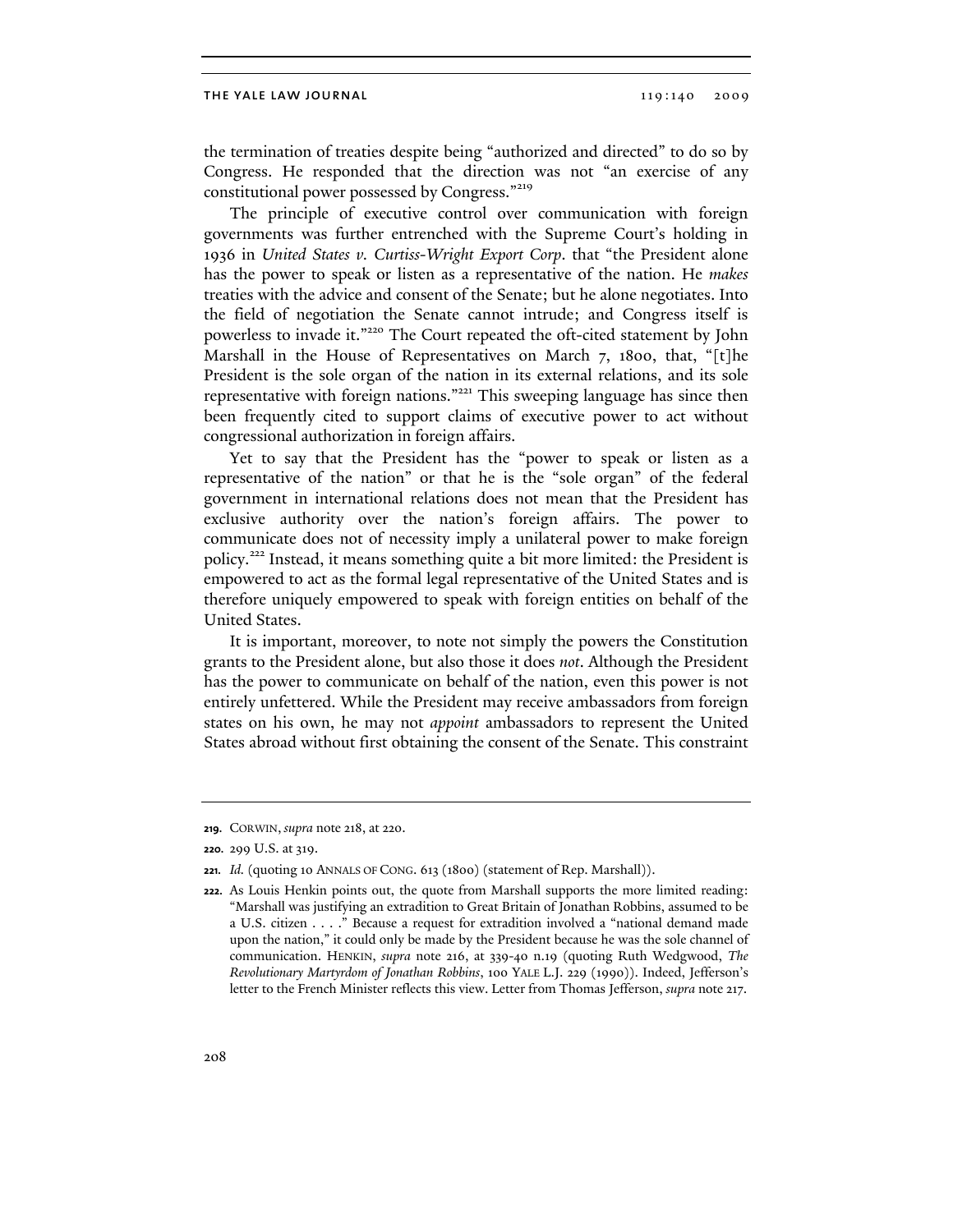was quite intentional and serves as one of several indications that the Founders did not intend to give the President the authority over foreign affairs then possessed by the English King (who could both receive and appoint ambassadors without the assent of Parliament). $223$ 

Nonetheless, the sole power to communicate on behalf of the nation on the international stage is not to be underestimated. It is, indeed, extremely important. It carries with it an absolute veto power over international lawmaking. If the President is the sole means of communication on the international stage, then the President and only the President can communicate the country's consent to an international agreement. Hence, even if Congress fully supports an international agreement, that agreement cannot be made unless and until the President communicates the country's assent. Congress cannot force an unwilling President to consent to an agreement.<sup>224</sup> The President may refuse to negotiate with a foreign country, decline to submit an Article II treaty to the Senate for its "advice and consent," or even refuse to ratify a treaty after the Senate has approved it.<sup>225</sup> The power to communicate on behalf of the United States arguably also entails the sole power to withdraw from international agreements.<sup>226</sup>

But the proposition that the President is solely empowered to speak on behalf of the United States in foreign affairs does not require the conclusion that the President is the *only* relevant actor in foreign affairs. It simply means that the power to represent the nation is granted exclusively to the President. Even that power of communication, however, is constrained in important ways by the Constitution and, through it, by the actions of the other political

**<sup>223.</sup>** There are three other important instances in which the Founders gave Congress powers that were unfettered executive prerogatives of the English King. First, although the President is Commander-in-Chief of the army, it is Congress that has the power to declare war. Second, the Constitution grants Congress the power to issue letters of marque and reprisal. Third, the President must obtain the consent of two-thirds of the Senate in order to make a treaty. In each case, the Founders intentionally departed from English precedent that had granted unilateral power to the King. *See* Arthur Bestor, *Separation of Powers in the Domain of Foreign Affairs: The Intent of the Constitution Historically Examined*, 5 SETON HALL L. REV. 527, 530-34  $(1974).$ 

**<sup>224.</sup>** *See* CORWIN, *supra* note 218, at 219-23; 1 WILLOUGHBY, *supra* note 89, at 468 ("[I]t is, of course, improper for the Senate or any other organ of the Federal Government, by resolution or otherwise, to attempt to communicate with a foreign power except through the President."); H. Jefferson Powell, *The President's Authority over Foreign Affairs: An Executive Branch Perspective*, 67 GEO. WASH. L. REV. 527, 546-49 (1999) (discussing the President's role as the "Constitutional Representative" of the United States abroad).

**<sup>225.</sup>** For similar points, see AKHIL REED AMAR, AMERICA'S CONSTITUTION: A BIOGRAPHY 192  $(2005).$ 

**<sup>226.</sup>** *See* Hathaway, *supra* note 11, at 1323-38.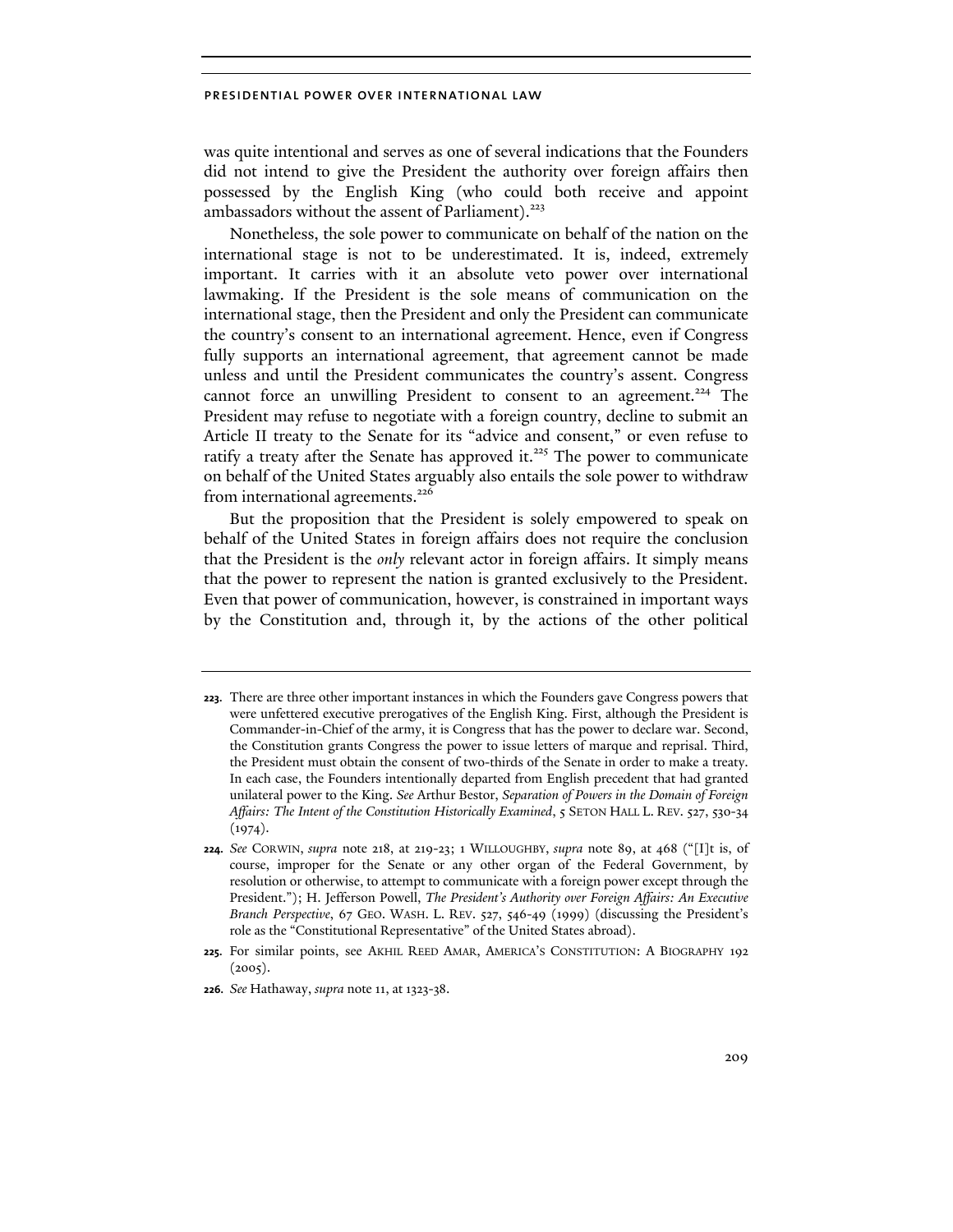branches. What may be communicated, and when, is at least in part dictated by the allocation of powers outlined in the Constitution. For example, it is widely agreed that the President may not bind the United States to an Article II treaty unless two-thirds of the Senate consents to it. Had President George W. Bush, for example, "communicated" the United States's ratification of the Law of the Sea Convention (which has been submitted to the Senate as an Article II treaty but has not been approved), that action would have been universally viewed as patently unconstitutional and hence invalid both as a matter of international and domestic law.<sup>227</sup> Similarly, were the President to conclude an executive agreement with another nation to jointly abolish the countries' judiciaries, that agreement would be unquestionably unconstitutional and hence invalid.

These extreme examples may not be plausible (one hopes), but they serve to make an important point: the President has a unilateral, *but not unconstrained*, power to communicate with foreign nations. The question is not whether there are limits on the President's power to communicate and hence to make international legal commitments, but what they are. The answer must come from a close examination of the allocation of powers among the President, Congress, and the courts. The next Subsection begins this inquiry by examining constitutional limits on the President's unilateral international lawmaking power.

## *2. The President's Unilateral International Lawmaking Powers and Its Limits*

The President has the power to make international agreements entirely on his own inherent constitutional authority. Yet that power is not unlimited. The limits are supplied not by international law—which has nothing to say about the internal process nations use to determine whether to consent to international legal commitments—but by domestic law. In the United States,

**<sup>227.</sup>** It would be invalid as a matter of domestic law because the agreement would not meet the requirements necessary to make the agreement a "treaty" that must be treated as the "Supreme law of the land." U.S. CONST. arts. II, VI. It would be invalid as a matter of international law because the violation of U.S. internal law would be "manifest" under the Vienna Convention of the Law of Treaties, which provides that a State may "invoke the fact that its consent to be bound by a treaty . . . has been expressed in violation of a provision of its internal law regarding competence to conclude treaties as invalidating its consent" to a treaty if "that violation was manifest and concerned a rule of its internal law of fundamental importance." Vienna Convention on the Law of Treaties art. 46, § 1, May 23, 1969, 1155 U.N.T.S. 331. The treaty further defines a "manifest" violation as follows: "A violation is manifest if it would be objectively evident to any State conducting itself in the matter in accordance with normal practice and in good faith." *Id.* art. 46, § 2.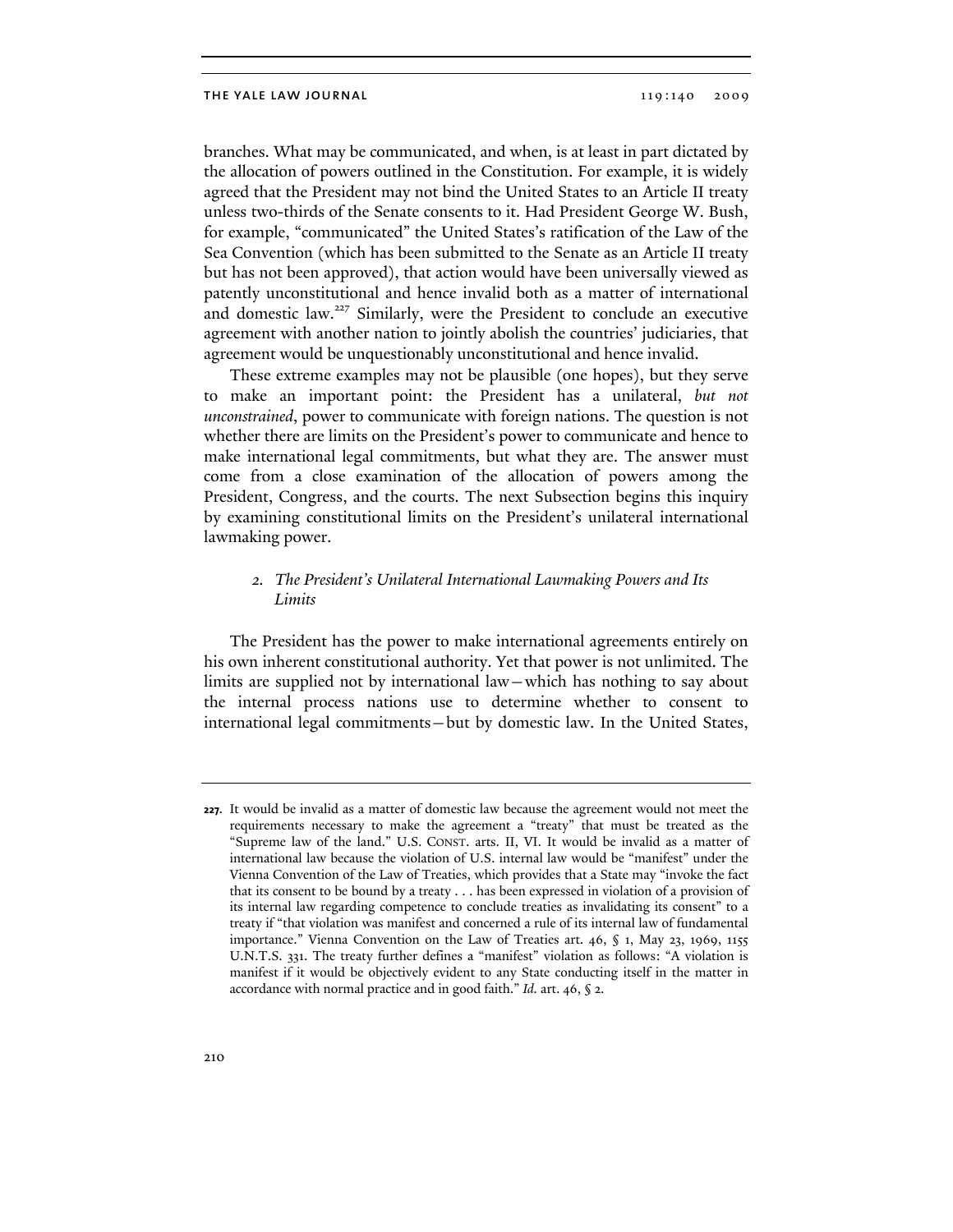the central source to which we must turn is the U.S. Constitution, which is the source of both the President's unilateral international lawmaking authority and the limits thereon.

As detailed above, the President is an absolutely necessary and essential actor in international lawmaking. Yet the fact that the President's approval is *necessary* to create international legal commitments does not mean that his approval is *sufficient* to create international legal commitments. In fact, the President's approval is only sufficient, by itself, in those limited cases in which the President acts within his own constitutional authority.<sup>228</sup> As Justice Jackson explained in *Youngstown*, when the President "acts in absence of either a constitutional grant or denial of authority, he can only rely upon his own independent powers."229 In other words, any time the President acts beyond his own independent powers (including when he concludes ex ante congressional-executive agreements), genuine collaboration between Congress and the President is necessary.

The term "sole executive agreement" is used in many different contexts. For the moment, I wish to focus on just one: where the President concludes an agreement without any prior approval by Congress or the Senate through prior legislation or a prior treaty obligation. Such agreements rest entirely on the President's sole constitutional powers and are limited to the bounds of that authority. As the *Restatement* puts it, "the President, on his own authority, may make an international agreement dealing with any matter that falls within his independent powers under the Constitution."230 The question that has to be asked in determining whether an agreement may be rightfully concluded as a sole executive agreement, therefore, is whether the agreement may properly rest on that authority alone. That, in turn, depends on the allocation of powers between the President and Congress in the U.S. Constitution.

To see why the President's power to make sole executive agreements is limited to commitments that are within the President's own constitutional powers, consider a sole executive agreement that commits the United States to spend money. Such an agreement would require the appropriation of money in order for the United States to comply. Yet the power to appropriate money belongs not to the President alone but first and foremost to Congress, which possesses the unique constitutional "spending power."231 The President may

**<sup>228.</sup>** *See* RESTATEMENT (THIRD) OF FOREIGN RELATIONS LAW § 303(4) (1987).

**<sup>229.</sup>** Youngstown Sheet & Tube Co. v. Sawyer, 343 U.S. 579, 637 (1952) (Jackson, J., concurring).

**<sup>230.</sup>** RESTATEMENT (THIRD) OF FOREIGN RELATIONS LAW § 303(4).

**<sup>231.</sup>** The Constitution provides that "Congress shall have power to lay and collect taxes, duties, imports and excises, to pay the debts and provide for the common defence and general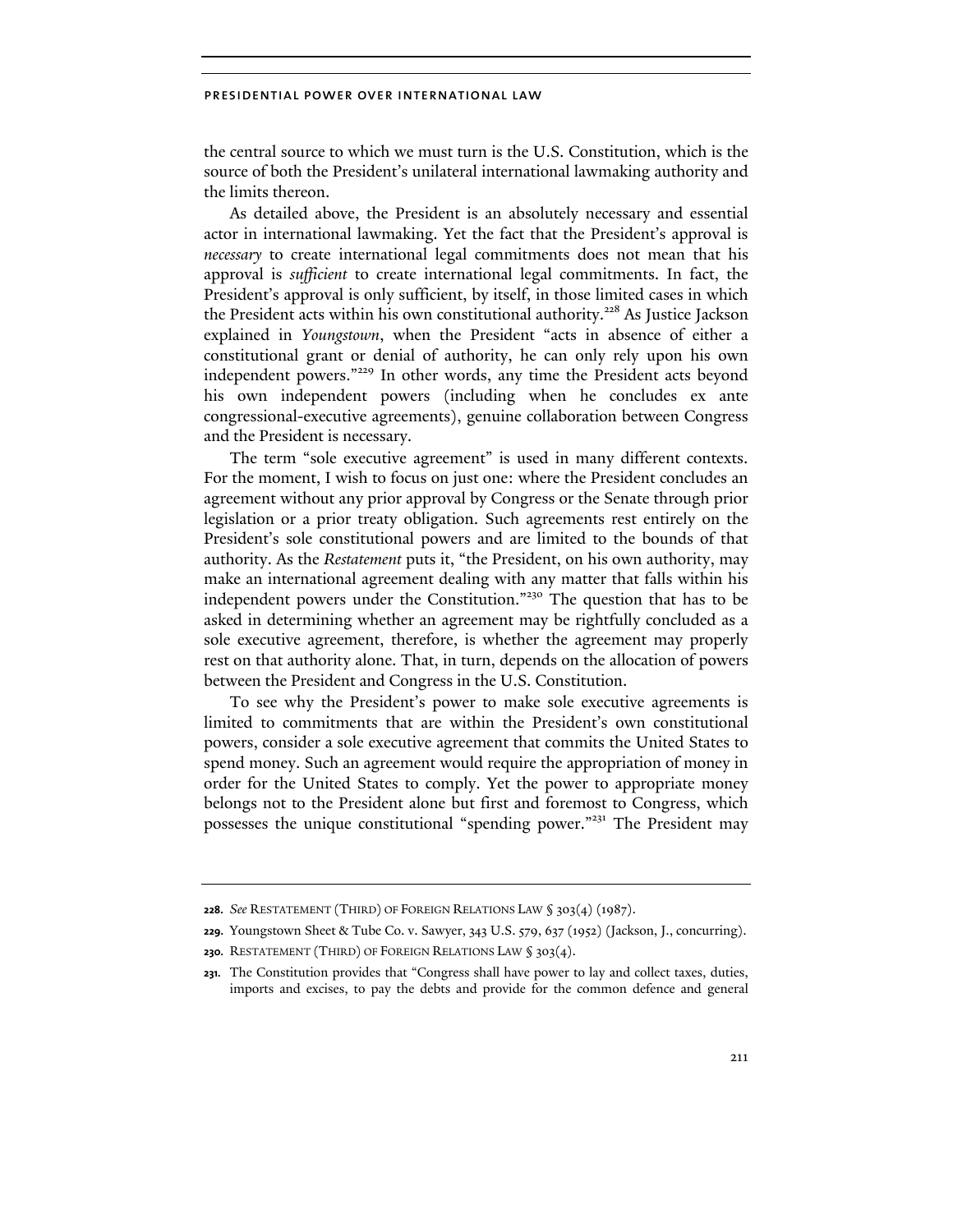propose budgets and may veto proposed appropriations (a veto that may be overridden), but the President may not commit funds without Congress's participation and approval. To take another example, the President may not conclude a sole executive agreement that commits the United States to go to war. Once again, that is because although the President is Commander-in-Chief, it is Congress, not the President, who has the constitutional power "to declare war."232

Another way to put the limitation is as follows: the President may not commit the United States to an international agreement on his own if he would be unable to carry out the obligations created by the agreement on his own in the absence of an agreement. Hence, the President cannot enter an agreement that requires the appropriation of funds or declares war without congressional approval of the agreement, because the President cannot take these actions in the absence of an agreement. The President may not use a sole executive agreement with another nation, in other words, to expand his powers beyond those granted to him in the Constitution.

In part as a result of these strict limitations, there have been relatively few sole executive agreements over the past twenty years. It appears that fewer than ten percent of international agreements by the United States were concluded on the President's sole constitutional authority.233 The vast majority of agreements were instead concluded as ex ante congressional-executive agreements. As I shall argue in the next Subsection, these agreements may satisfy the formal requirement of interbranch cooperation but they fall short of satisfying the spirit of, or rationale for, the requirement.

# *3. Ex Ante Congressional-Executive Agreements Satisfy the Form, but Not the Function, of Interbranch Cooperation*

As shown in Part I above, most executive agreements are not concluded on the President's constitutional authority alone, but are instead ex ante congressional-executive agreements—agreements entered by the President pursuant to prior congressional statutory authorization. These agreements, therefore, rely upon the shared constitutional authority of Congress and the

welfare of the United States." U.S. CONST. art. I, § 8, cl. 1. Indeed, spending bills must originate in the House. *See id*. art. I, § 7, cl. 1 ("All bills for raising revenue shall originate in the House of Representatives; but the Senate may propose or concur with amendments as on other bills.").

**<sup>232.</sup>** *Id.* art. I, § 8, cl. 11.

**<sup>233.</sup>** Author's calculations from Oceana Database*.* My findings are roughly similar to those of a study prepared for the Senate Committee on Foreign Relations. *See supra* note 125.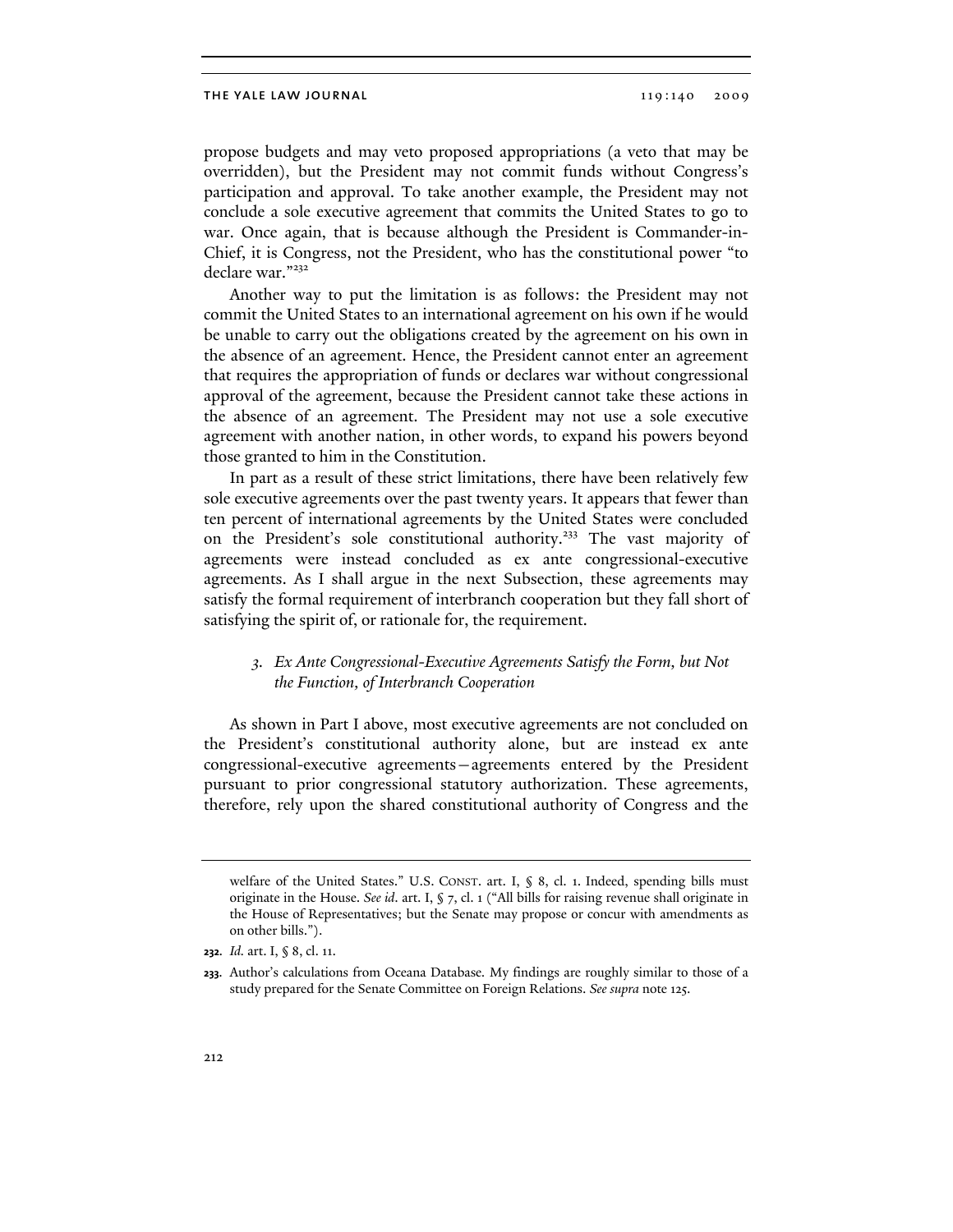President, and are not limited to the bounds that constrain sole executive agreements. Although the agreements rely on the two branches' joint authority, most ex ante congressional-executive agreements involve very little true interbranch cooperation. Once Congress grants authority to the President to conclude an agreement, it has little or no involvement in the agreementmaking process. Congressional-executive agreements possess the form of congressional-executive cooperation without the true collaboration that it implies.

As noted above, when the President acts alone (as, for example, when he concludes a sole executive agreement), he is limited to the actions that are within his own independent powers. Yet "[w]hen the President acts pursuant to an express or implied authorization of Congress, his authority is at its maximum, for it includes all that he possesses in his own right plus all that Congress can delegate."<sup>234</sup> Hence, the President's authority is markedly strengthened when his or her actions have the approval of Congress.<sup>235</sup> A sole executive agreement—particularly a controversial one relating to an issue of intense domestic political debate—does not carry the same force.

Congressional-executive agreements also have much greater preemptive power than do sole executive agreements. Sole executive agreements, which are concluded by the President alone, carry force only so long as they are not inconsistent with a federal statute. In a clash between ordinary federal legislation and a sole executive agreement, the legislation is given primacy unless the sole executive agreement was expressly intended to effect a treaty obligation, in which case the last-in-time rule is applied.<sup>236</sup> Moreover, a sole executive agreement that exceeds the President's own constitutional authority is also likely to be found unenforceable in domestic court. It is as yet not entirely settled whether an ex ante congressional-executive agreement that conflicts with an earlier statute is similarly unenforceable. Many, however, argue that ex ante congressional-executive agreements have the force of federal

**<sup>234.</sup>** *Youngstown*, 343 U.S. at 635 (Jackson, J., concurring).

**<sup>235.</sup>** Jackson wrote: "In these circumstances, and in these only, may he be said (for what it may be worth) to personify the federal sovereignty." *Id.* at 635-36.

**<sup>236.</sup>** United States v. Guy W. Capps, Inc., 204 F.2d 655 (4th Cir. 1953) (finding that an executive agreement contravening provisions of import statute was unenforceable), *aff'd on other grounds*, 348 U.S. 296 (1955); *see* RESTATEMENT (THIRD) OF FOREIGN RELATIONS LAW § 115 & cmt. c (1987) ("[A]n executive agreement pursuant to a treaty derives its authority from that treaty and has the same effect as the treaty to supersede an earlier inconsistent federal statute (or an earlier United States agreement) in United States law." (internal cross-references omitted)).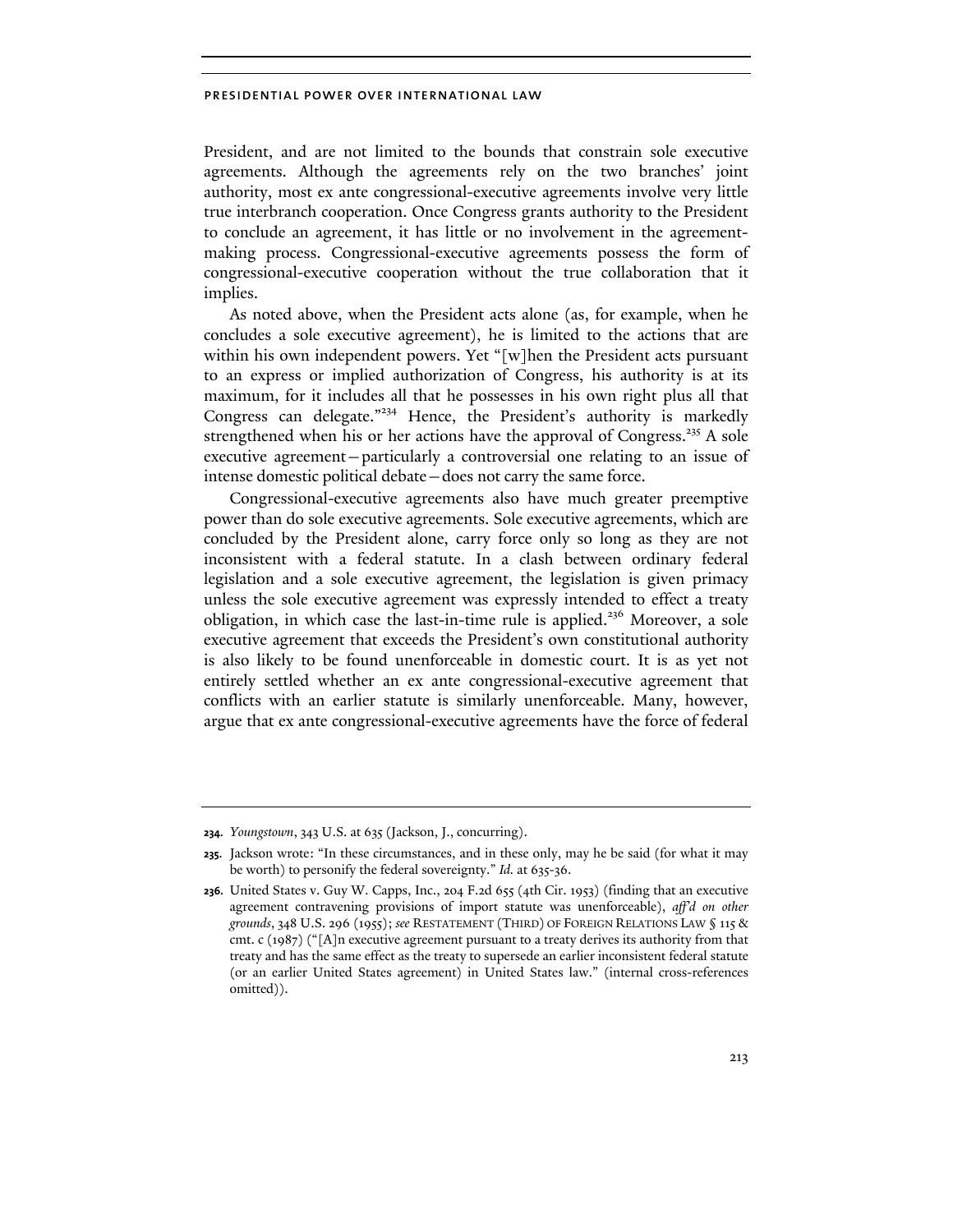law.<sup>237</sup> That means that if such an agreement conflicts with an earlier statute, the later-in-time agreement will likely take precedence.

When Congress authorizes the President in advance to conclude an executive agreement, that authorization expands the permissible scope and the legal force of the agreement. And yet, as we have seen, true congressional participation is minimal. Many agreements today are concluded under broad ex ante authority granted to the President by Congress four or five decades earlier in a vastly different context. Indeed, the label given to the agreements— "congressional-executive agreements"—suggests a collaboration in making the agreement that does not really exist. Even though the agreements have been "approved" by Congress in the narrow legal sense, there is little genuine cooperation between the President and Congress in the process of creating the agreements.

As a result, most ex ante congressional-executive agreements, while narrowly legal, are inconsistent with the basic underlying principles of the U.S. constitutional order. At a minimum, they evade the central purpose of the constitutional separation of powers among the branches. The separation of powers requires interbranch cooperation to govern and allows each branch to "check and balance" the others. Most significant acts of governance require the separate branches to work together. In this way, the Constitution facilitates a degree of specialization, provides for government policy that reflects a variety of constituencies, and protects the public from a single bad decision or wayward institution.<sup>238</sup> Congressional-executive agreements upset this delicate balance. When Congress gives away very broad international lawmaking

**<sup>237.</sup>** There are conflicting views on the issue. On the one hand, David Golove writes, "The longstanding majority view, and the settled practice, is that treaties and congressionalexecutive agreements, whether ex ante or ex post, are wholly interchangeable." David M. Golove, *Against Free-Form Formalism*, 73 N.Y.U. L. REV. 1791, 1799 (1998). Yet the sources cited in support of this proposition focus on ex post congressional-executive agreements, rather than ex ante congressional-executive agreements. The *Restatement* offers a somewhat more qualified view: "A Congressional-Executive agreement draws its authority from the joint powers of the President and Congress and supersedes any prior inconsistent federal legislation (or United States agreement). However, Congressional authorization to make an executive agreement that would supersede federal law is not to be inferred lightly." RESTATEMENT (THIRD) OF FOREIGN RELATIONS LAW § 115 cmt. c (1987) (internal crossreferences omitted). Louis Henkin, for his part, acknowledges that a congressional-executive agreement approved by a simple majority of both houses is equivalent to a treaty and hence can supersede an earlier treaty or statute, HENKIN, *supra* note 216, at 215-18, but he is not clear about the relative legal status of a congressional-executive agreement authorized by Congress *in advance*.

**<sup>238.</sup>** *See* 1 ACKERMAN, *supra* note 84, at 230-322; AMAR, *supra* note 225, at 64; Bruce Ackerman, *The New Separation of Powers*, 113 HARV. L. REV. 633 (2000).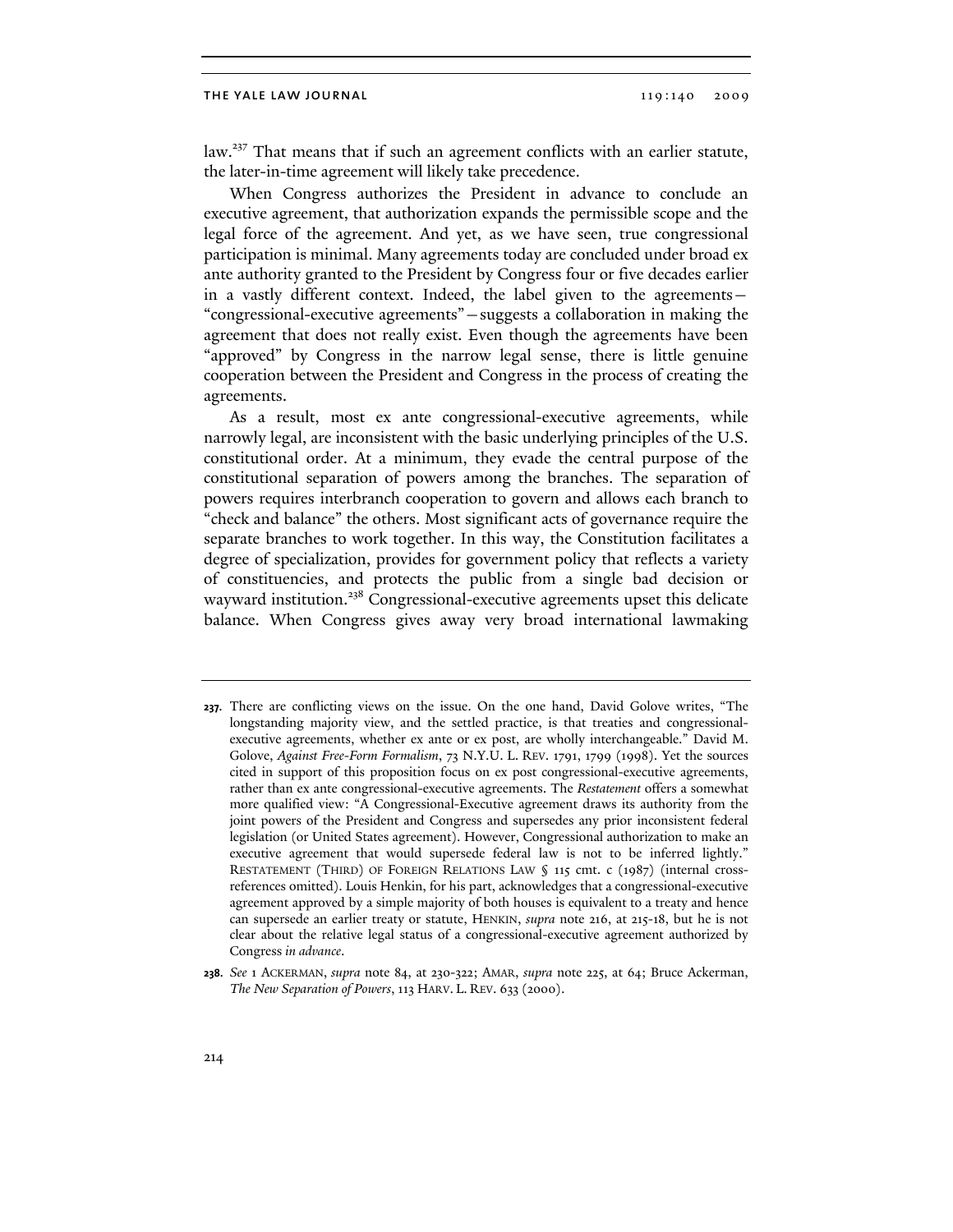authority to the President, the agreements that result are rarely a product of interbranch cooperation. Once it has given away the power to conclude agreements on a given topic, Congress generally has no involvement in shaping the agreements and is nearly powerless to prevent an agreement with which it disagrees from becoming law.

The absence of genuine cooperation between the branches of government in creating the agreements is not simply inconsistent with abstract constitutional principles. It also gives rise to two concrete problems. The first is the absence of democratic accountability that results when law on a wide range of issues—some bearing on important issues of national interest—is made by a single branch of government. The second is that the agreements that result from this lopsided process may in fact serve the national interest less well than they would were Congress more involved in the international lawmaking process. I turn now to outlining each of these concerns in more detail.

# *B. Unilateral Presidential Power Threatens Democratic Accountability*

This Article has aimed to demonstrate that the President currently exercises unilateral power over most international lawmaking in the United States. The previous Section argued that this unilateralism is contrary to the system established by the U.S. Constitution. The Constitution grants the President a distinctive, indeed central, role in international lawmaking, but not an unlimited one. Ex ante congressional-executive agreements test and even stretch beyond these constitutional limits.

It is well established that these limits exist. However, little attention has been paid to the reasons for these limits—and hence what is lost when they are exceeded. Why are there limits on the President's authority over international lawmaking? One answer that I examine in this Section is that limits on presidential unilateralism in international lawmaking promote democratic accountability. I also explain why this is not a challenge to the modern administrative state—why, that is, delegations of authority over international lawmaking raise concerns that have been largely addressed in the context of domestic delegations. Finally, I argue that congressional control over appropriations is not, by itself, a sufficient check on presidential power over international lawmaking.

# *1. In Defense of Democratic Accountability in International Lawmaking*

The separation of powers among the branches of government is often cited as the unique genius of the U.S. Constitution. In James Madison's vision, "the interior structure of the government" would be "so contriv $[ed] \ldots$  as that its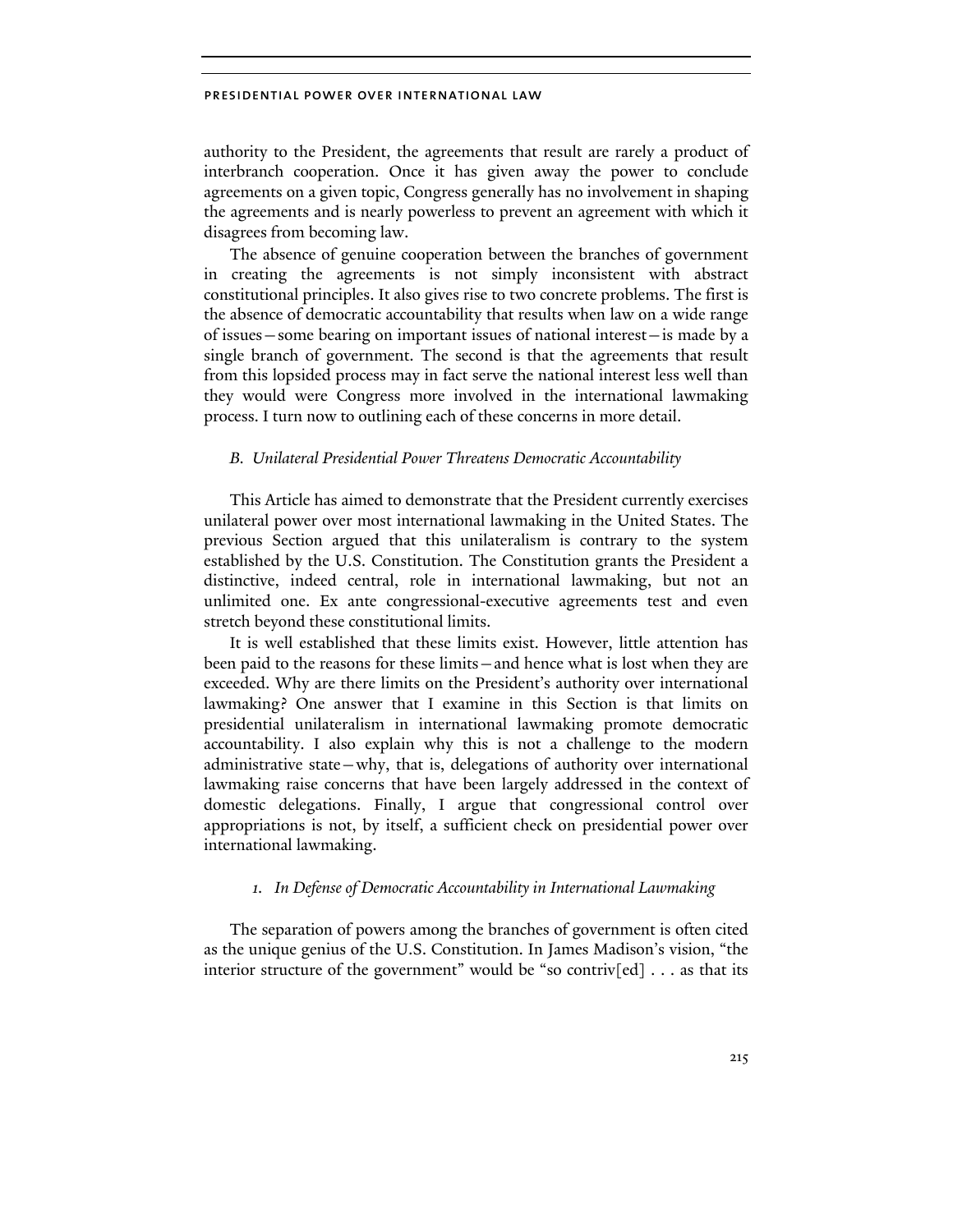several constituent parts may, by their mutual relations, be the means of keeping each other in their proper places."<sup>239</sup> The system of government created by the Constitution would rely on competition between the executive, legislative, and judicial branches to police the institutional boundaries of each and thereby prevent tyranny by any. This system of "balances and checks"<sup>240</sup> would harness "[a]mbition . . . to counteract ambition."<sup>241</sup>

As many have pointed out in recent years, the system never worked precisely as intended.<sup>242</sup> The rise of political parties, in particular, was not anticipated by the Founders and did not fit well with the system they had designed.<sup>243</sup> Cross-branch alliances between members of the same party served to dampen the interbranch competition that was to drive the system. Particularly in times of unified government, Congress has shown itself much less likely to hold the President accountable, and the President has been less likely to challenge the actions of Congress by, for example, vetoing its decisions.

And yet there remains an important function for the existence of rivalrous branches of government with incentives to monitor one another's behavior. The division of governing power into two separate institutions creates, as Levinson and Pildes once put it, a form of "*intragovernmental*" accountability that "allows government officials not just to report each other's bad behavior to the electorate, but also to preempt it through the exercise of constitutional powers."244 Thus even critics of the Founding vision seem largely to agree that the separation of powers among the branches serves to encourage government accountability and discourage misbehavior.<sup>245</sup>

**<sup>239.</sup>** THE FEDERALIST No. 51, at 320 (James Madison) (Clinton Rossiter ed., 1961).

**<sup>240.</sup>** THE FEDERALIST No. 9, at 72 (Alexander Hamilton).

**<sup>241.</sup>** THE FEDERALIST No. 51, *supra* note 239, at 322.

**<sup>242.</sup>** *E.g.*, Daryl J. Levinson & Richard H. Pildes, *Separation of Parties, Not Powers*, 119 HARV. L. REV. 2311 (2006).

**<sup>243.</sup>** *Id*. Levinson and Pildes not only claim that the Founders failed to anticipate the rise of parties, they argue that "[a]s competition between the legislative and executive branches was displaced by competition between two major parties, the machine that was supposed to go of itself stopped running." *Id.* at 2313. The history traced in Part II largely supports this claim and even deepens it by adding an inter-temporal feature: power delegated by Congress to the President during times of unified government can undermine Congress's ability to check the exercise of presidential power even in subsequent periods of divided power.

**<sup>244.</sup>** *Id.* at 2343.

**<sup>245.</sup>** To be sure, the Constitution has been criticized as insufficiently democratic more than once. *See, e.g.*, ROBERT A. DAHL, HOW DEMOCRATIC IS THE AMERICAN CONSTITUTION? (2001); SANFORD LEVINSON, OUR UNDEMOCRATIC CONSTITUTION: WHERE THE CONSTITUTION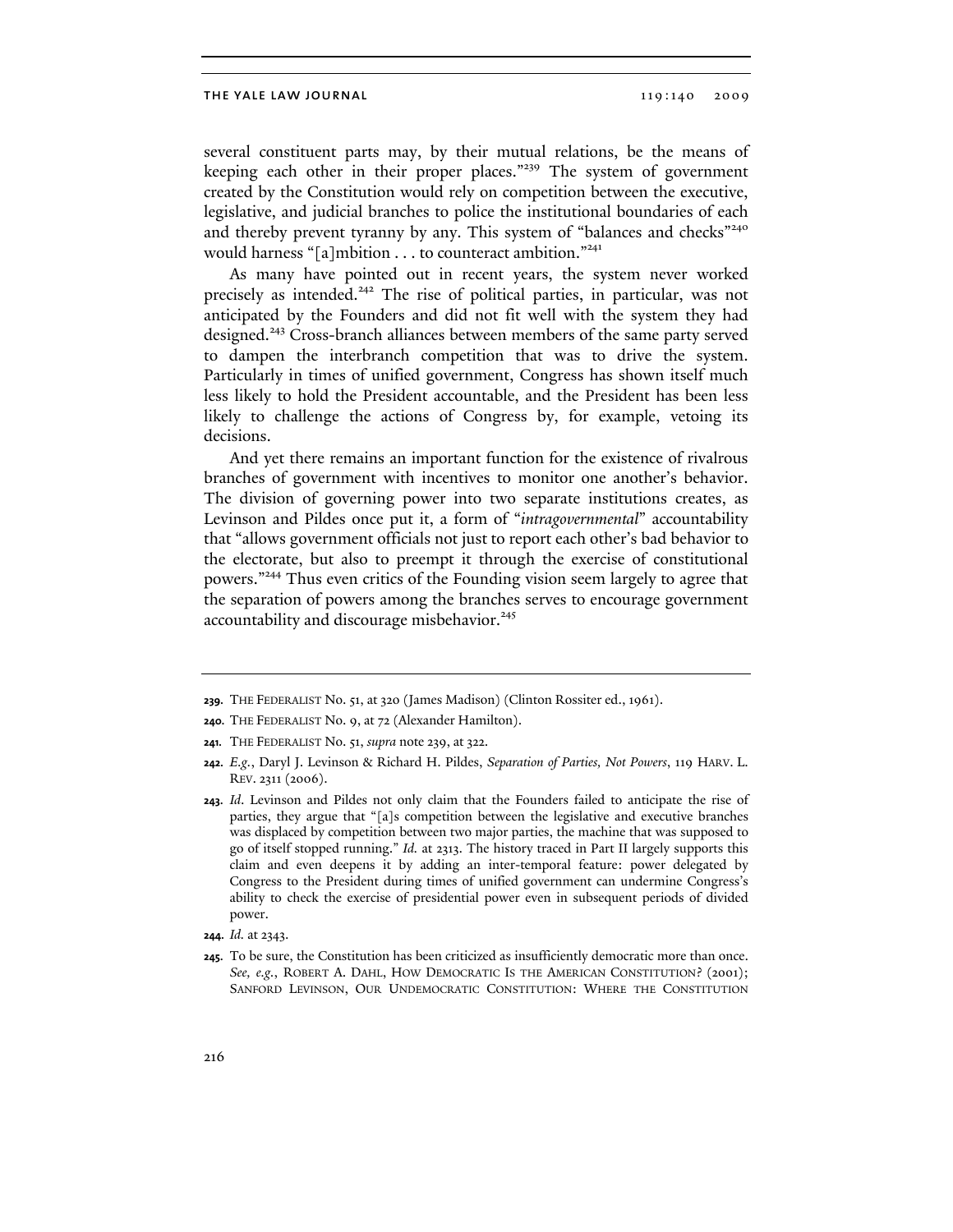Ex ante congressional-executive agreements frustrate this process by placing most of the power to conclude international agreements in a single, unmonitored branch of government. Congress, having granted authority to the President to conclude agreements for more than one hundred different topics (usually during periods of unified government when suspicion of the President was low), now finds itself entirely disempowered. Even its last tool for encouraging some degree of cooperation—the legislative veto—is no longer available to it. Only by passing a new law may Congress reject an agreement or undo a grant of lawmaking authority. But even then the President holds the upper hand, as he possesses the power to veto these changes.

Some would argue that this is appropriate in the field of international law, that checks and balances only apply to governmental actions insofar as they have domestic effects. John Yoo, for example, has argued that the Constitution grants the President "the leading role in foreign affairs."246 As a result, he has argued, the separation of powers that applies in the domestic context does not apply to the same extent when the President makes or enforces international legal obligations.<sup>247</sup>

There is little support for this view in the law. As noted above, the President has the unilateral power to communicate with foreign governments, but this power does not require or imply unilateral power over all foreign affairs. Indeed, the Supreme Court decisively rejected the claim that the *Youngstown* framework does not apply to matters involving international law in its decision in *Medellín v. Texas*. 248 Writing for the Court, Chief Justice Roberts applied the separation of powers framework first outlined in *Youngstown* to the international law issues before it. The Court concluded that while the foreign

GOES WRONG (AND HOW WE THE PEOPLE CAN CORRECT IT) (2006). My claim is simply that the system as it currently operates is much more successful at securing democratic accountability in the domestic context than in the international one.

**<sup>246.</sup>** JOHN YOO, WAR BY OTHER MEANS: AN INSIDER'S ACCOUNT OF THE WAR ON TERROR 102-03 (2006); *see also* John Yoo, *Politics as Law?: The Anti-Ballistic Missile Treaty, the Separation of Powers, and Treaty Interpretation*, 89 CAL. L. REV. 851, 874-75 (2001) (reviewing FRANCES FITZGERALD, WAY OUT THERE IN THE BLUE: REAGAN, STAR WARS AND THE END OF THE COLD WAR (2000)) [hereinafter Yoo, *Politics as Law*] (discussing "the President's constitutional and structural superiority in conducting foreign affairs," and the "overwhelming executive dominance in foreign affairs"). Supporters of this view generally turn to the Supreme Court's decisions in *United States v. Curtiss-Wright Exp. Corp*., 299 U.S. 304, 320 (1963), which recognizes "the President as the sole organ of the federal government in the field of international relations," and *Dames & Moore v. Regan*, 453 U.S. 654, 680 (1981), to support their view. In so doing, they usually pointedly ignore *Youngstown Sheet & Tube Co. v. Sawyer*, 343 U.S. 579 (1952).

**<sup>247.</sup>** Yoo, *Politics as Law*, *supra* note 246, at 868-76.

**<sup>248.</sup>** 128 S. Ct. 1346 (2008).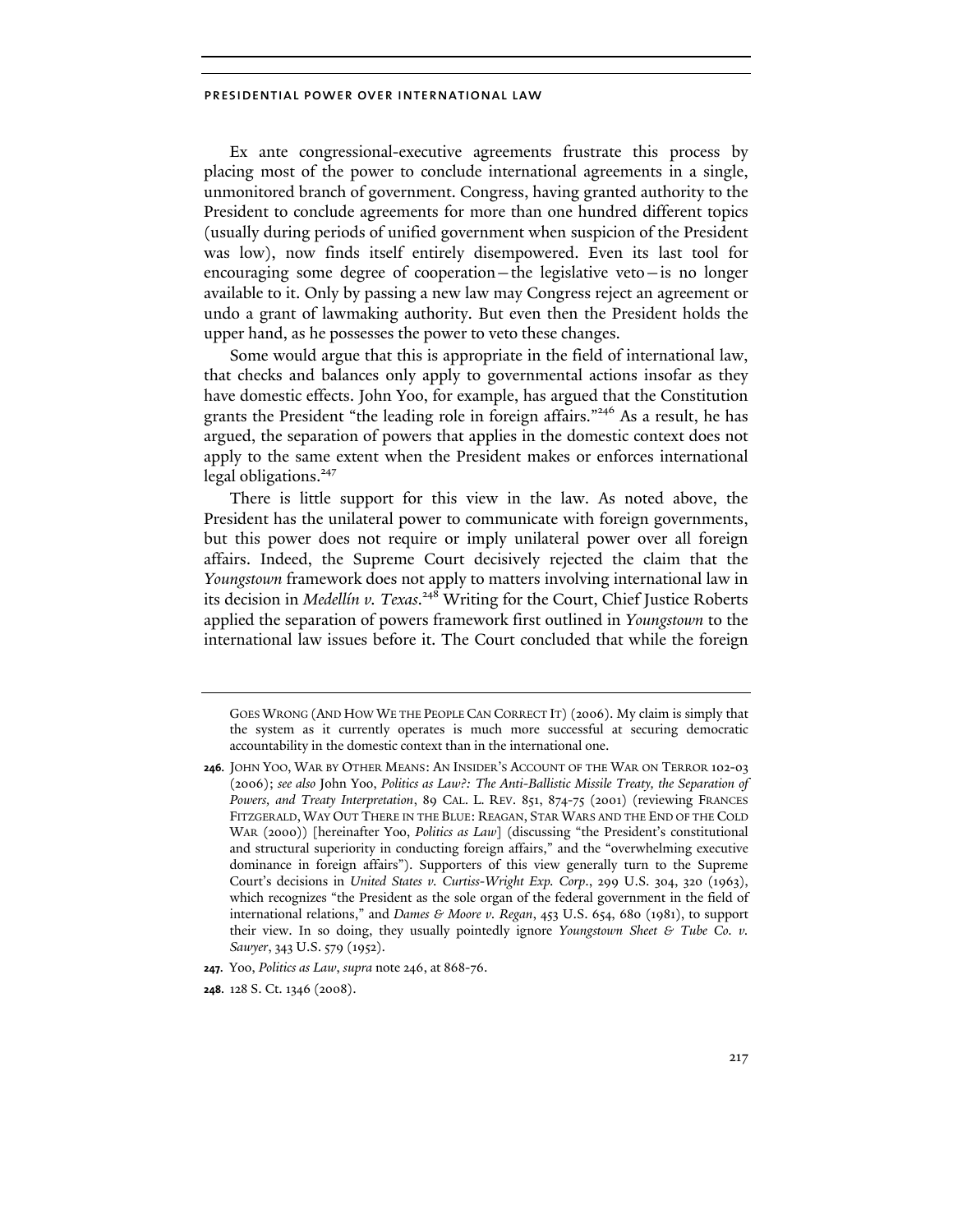policy interests of the President were "plainly compelling," they "do not allow us to set aside first principles."249 Instead, it explained, "Justice Jackson's familiar tripartite scheme provides the accepted framework for evaluating executive action in this area."<sup>250</sup> Applying this framework, the Court concluded that the President had exceeded his constitutional power.<sup>251</sup>

The claim that separation of powers over international law is somehow unimportant is not only wrong as a matter of law. It also reflects an understanding of international lawmaking that is rooted in the past, in a time when international law and domestic law could be more easily disentangled. Those days are quickly receding. Today the line between international and domestic law is increasingly blurry. For example, in 2008, the United States concluded an agreement with Mexico on cooperation in science and technology for homeland security matters. In it, the two countries agreed to establish a framework to encourage cooperative activity for the "prevention and detection of homeland security threats," "the forensics and attribution of terrorist threats," "the protection of critical infrastructure," and "crisis response and consequence management and mitigation for high consequence events."<sup>252</sup> Around the same time, the United States entered an agreement with France for

**249.** *Id.* at 1368. The more complete quote is as follows:

The United States maintains that the President's constitutional role "uniquely qualifies" him to resolve the sensitive foreign policy decisions that bear on compliance with an [International Court of Justice] decision and "to do so expeditiously." . . . In this case, the President seeks to vindicate United States interests in ensuring the reciprocal observance of the Vienna Convention, protecting relations with foreign governments, and demonstrating commitment to the role of international law. These interests are plainly compelling.

Such considerations, however, do not allow us to set aside first principles. The President's authority to act, as with the exercise of any governmental power, "must stem either from an act of Congress or from the Constitution itself."

Justice Jackson's familiar tripartite scheme [from *Youngstown*] provides the accepted framework for evaluating executive action in this area.

 *Id*. at 1367-68 (citing *Youngstown*, 342 U.S. at 585) (some internal citations omitted).

- **251.** The restrictions on presidential power over international law far predate *Medellín*. In 1974, Arthur Bestor persuasively argued that the Founders prescribed "[a] system of checks and balances . . . as explicitly for the conduct of foreign relations as for the handling of domestic matters, even though the precise allocations of power are different in detail." Bestor, *supra*  note 223, at 531.
- **252.** Agreement on Cooperation in Science and Technology for Homeland Security Matters, U.S.-Mex., Apr. 21, 2008, Temp. State Dep't No. 08-141, 2008 U.S.T. LEXIS 67.

**<sup>250.</sup>** *Id*. at 1368.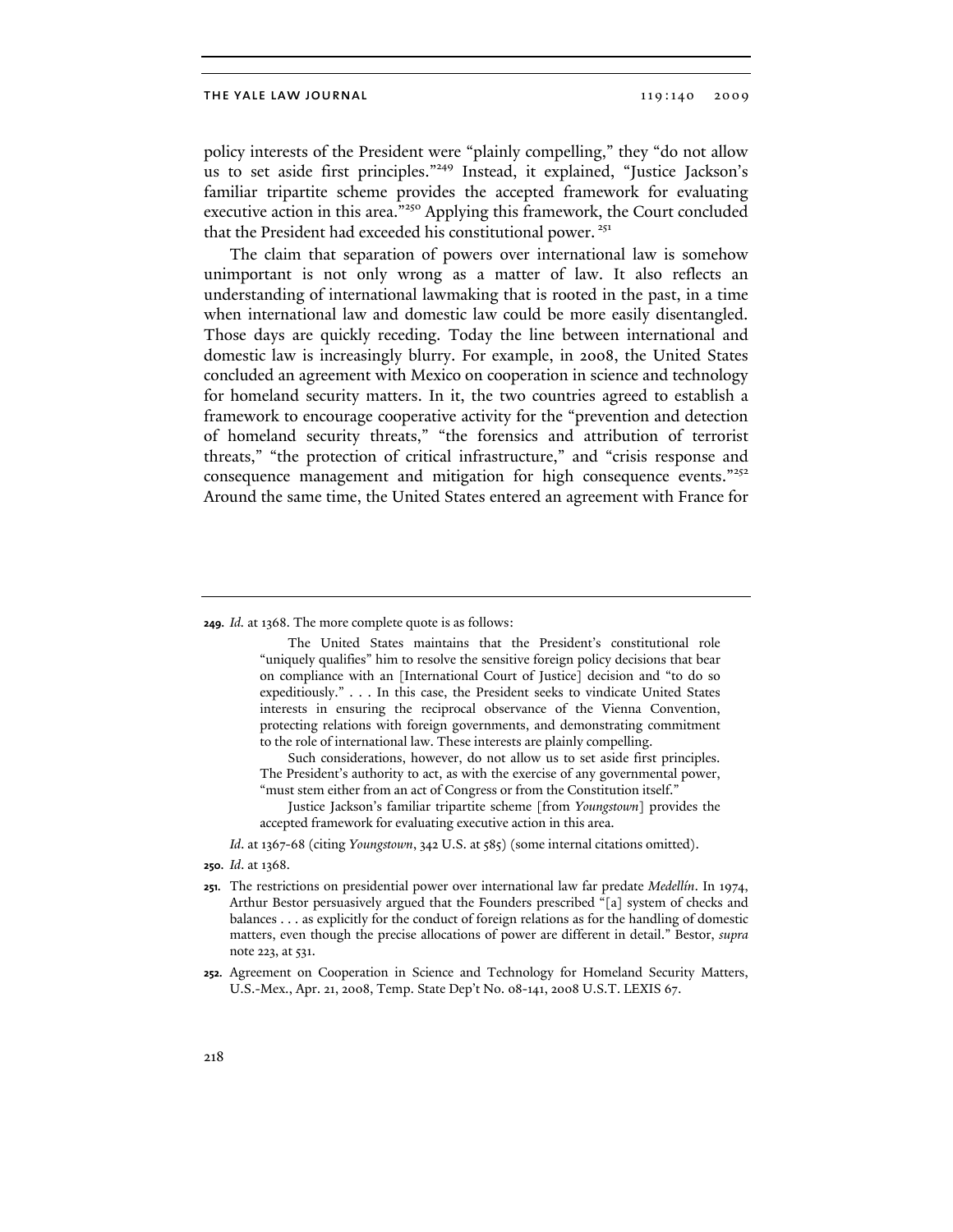the exchange of engineers and scientists.<sup>253</sup> These are just two typical examples of the many agreements entered in 2008 in which it is difficult, if not impossible, to separate the domestic and international effects. Hence concerns about democratic accountability cannot simply be dismissed as inapplicable to international law.

I have argued here that limits on presidential unilateralism in international lawmaking can promote democratic accountability. A natural question follows: if limits on presidential unilateralism are needed in the context of international lawmaking, then are these same limits necessary for domestic lawmaking? In other words, is this simply the familiar critique of the modern administrative state, applied this time to international law? In the next Subsection, I explain why it is not—why international delegations and domestic delegations are different and why, therefore, the call offered here for new limits on presidential power over international law does not require (or preclude) new limits on presidential power over lawmaking and rulemaking that is primarily domestic in character.

# *2. International Delegation and Domestic Delegation Compared*

A close observer of the debates over democratic accountability in U.S. administrative law during the past half-century will undoubtedly detect echoes of that debate in the foregoing discussion. Many complaints similar to those made above have been made regarding the modern administrative state. In part in response to such concerns, the period since the New Deal has seen the emergence of a wealth of both formal and informal administrative mechanisms that aim to secure accountability in the domestic context. While far from perfect, they have succeeded to a significant extent. But few of these mechanisms for maintaining accountability exist in the international lawmaking context. In short, delegations in the domestic and international context raise similar accountability issues, yet those issues have been at least partly addressed in the domestic context while almost entirely ignored in the international context.

Richard Stewart famously struggled with the effort to "reconcile the discretionary power enjoyed by agencies with the basic premise of the liberal state that the only legitimate intrusions into private liberty and property

**<sup>253.</sup>** Agreement Regarding the Exchange of Engineers and Scientists, U.S.-Fr., Jan. 29, 2008, Temp. State Dep't No. 08-45, 2008 U.S.T. LEXIS 11.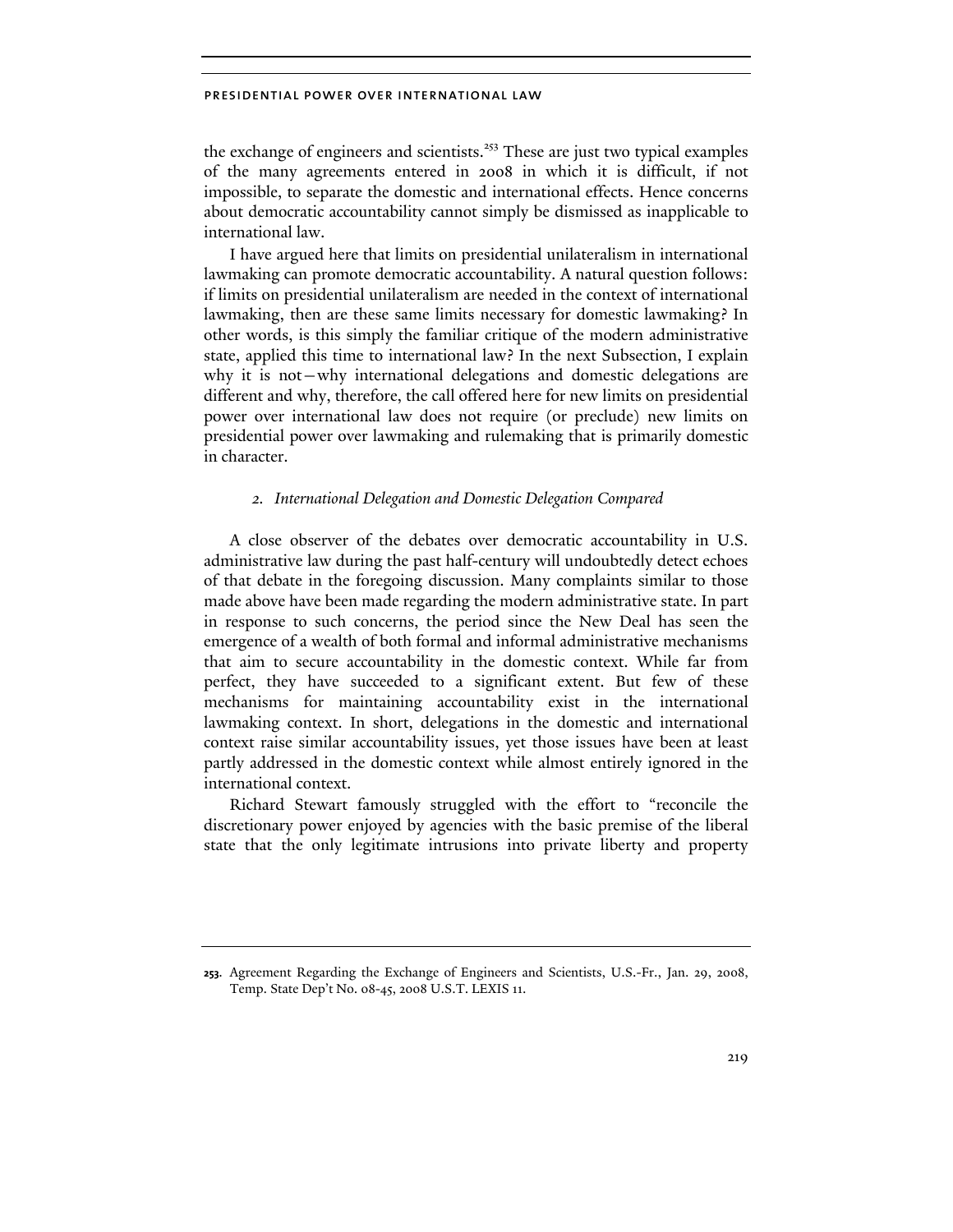interests are those consented to through the legislative process."254 Theodore Lowi, too, criticized the "conversion of delegation from necessity to virtue,"<sup>255</sup> documenting the growth during the period after World War II of government through delegation to administrative agencies captured by interest groups.<sup>256</sup> The concerns that Stewart, Lowi and others before and after them have raised regarding delegation in the domestic context have served as grist for several generations of administrative law scholars. Yet as real as these concerns may remain, they have been addressed at least to a degree through the development of both formal and informal mechanisms of oversight.<sup>257</sup>

- **255.** THEODORE J. LOWI, THE END OF LIBERALISM: IDEOLOGY, POLICY, AND THE CRISIS OF PUBLIC AUTHORITY 145 (1969); *see also* JAMES M. LANDIS, THE ADMINISTRATIVE PROCESS 12 (1938) (arguing that when government seeks to regulate business it "vests the necessary powers with the administrative authority it creates, not too greatly concerned with the extent to which such action does violence to the traditional tripartite theory of governmental organization"); DAVID SCHOENBROD, POWER WITHOUT RESPONSIBILITY: HOW CONGRESS ABUSES THE PEOPLE THROUGH DELEGATION (1993) (arguing that delegation of rulemaking authority to agencies is antithetical to democratic accountability); Robert G. Dixon, Jr., *Congress, Shared Administration, and Executive Privilege*, *in* CONGRESS AGAINST THE PRESIDENT 125, 125 (Harvey C. Mansfield, Sr. ed., 1975) ("The history of legislativeexecutive relationships has been marked by a steady pressure from Congress to adopt measures and procedures conceptually closer to a regime of shared powers than to the separation the framers envisaged. The executive has lately responded with theories of absolute discretion."); Louis L. Jaffe, *The Effective Limits of the Administrative Process: A Reevaluation*, 67 HARV. L. REV. 1105, 1134 (1954) ("Much of what the agencies do is the expectable consequence of their broad and ill-defined regulatory power."). *But see* Richard J. Pierce, Jr., *Political Accountability and Delegated Power: A Response to Professor Lowi*, 36 AM. U. L. REV. 391, 392 (1987) (critiquing Lowi's call to resurrect the nondelegation doctrine); Peter H. Schuck, *Delegation and Democracy: Comments on David Schoenbrod*, 20 CARDOZO L. REV. 775, 783-90 (1999) (responding to Schoenbrod by examining ways in which agencies are held democratically accountable).
- **256.** Lowi's work was immensely influential and led a generation of political scientists to examine the relationship between administrative agencies and interest groups. In recent years, however, some scholars have turned Lowi's observations on their head, examining how interest groups can play a role in monitoring agency actions and hence improve governance and accountability. Some of this work is discussed below. *See infra* text accompanying notes 266-269.
- **257.** There is an extensive and ongoing debate over whether agencies are sufficiently accountable to Congress. *Compare* Matthew D. McCubbins, Roger G. Noll & Barry R. Weingast, *Structure and Process, Politics and Policy: Administrative Arrangements and the Political Control of Agencies*, 75 VA. L. REV. 431, 481-82 (1989) (concluding that Congress "can provide effective control over agency decisions" by placing ex ante procedural constraints on them), *with* Terry M. Moe, *The Politics of Bureaucratic Structure*, *in* CAN THE GOVERNMENT GOVERN? 267, 327-29 (John E. Chubb & Paul E. Peterson eds., 1989) (arguing that agencies have been largely successful at resisting congressional efforts to assert control over them). I do not

**<sup>254.</sup>** Richard B. Stewart, *The Reformation of American Administrative Law*, 88 HARV. L. REV. 1667, 1669 (1975).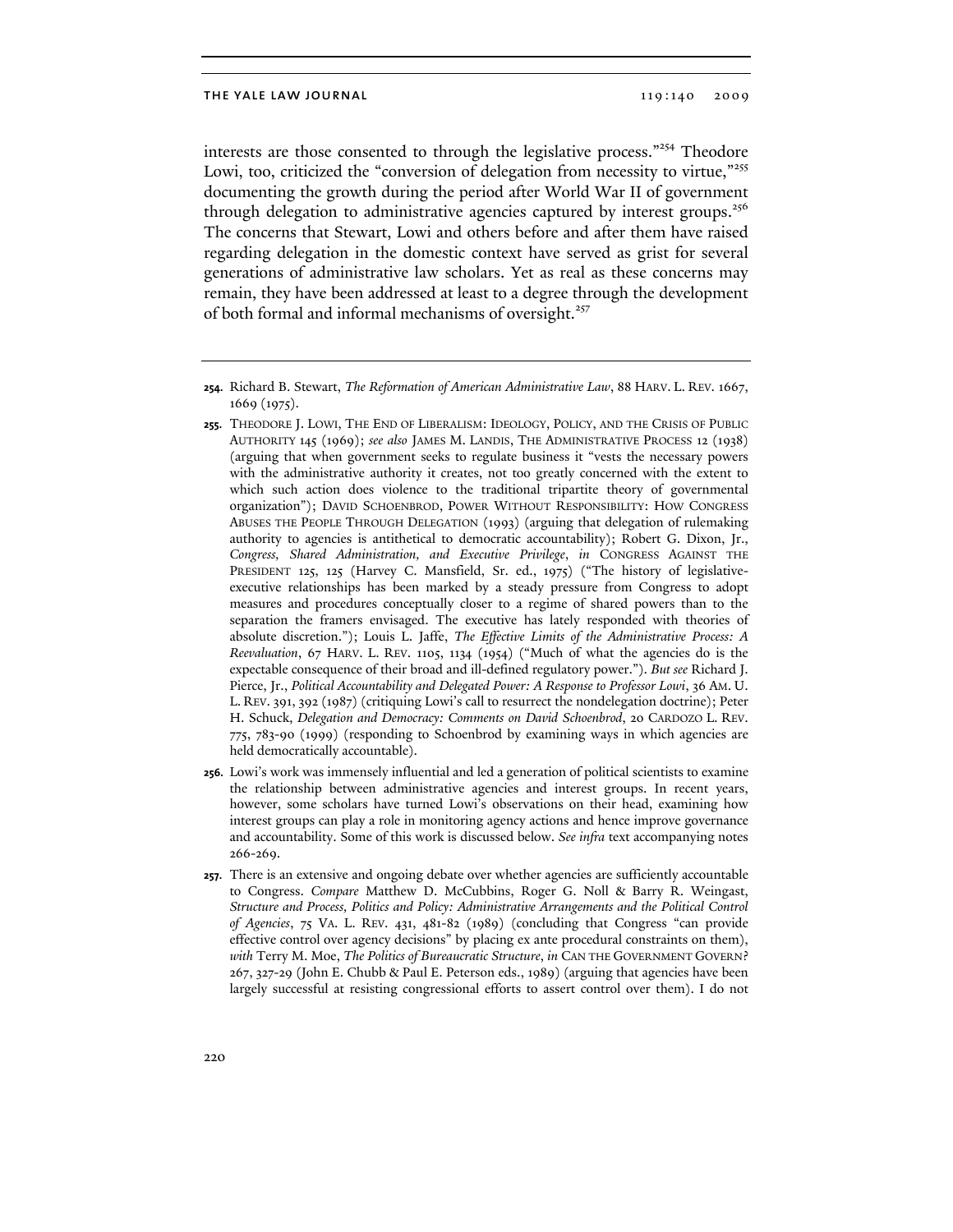Chief among the formal mechanisms is the Administrative Procedure Act of  $1946^{258}$  (APA), sometimes referred to as the "bill of rights for the new regulatory state."<sup>259</sup> The APA requires that administrative agencies follow set procedures for giving public notice of and opportunity to comment on proposed regulations. The APA requires publication of a notice of proposed rulemaking in the Federal Register. The notice must include "(1) a statement of the time, place and nature of public rule making proceedings; (2) reference to the legal authority under which the rule is proposed; and (3) either the terms or substance of the proposed rule or a description of the subjects and issues involved."<sup>260</sup> The Act also sets out a process for federal courts to review directly agency decisions. This judicial review of agency decisions serves to ensure compliance with agency rules and operates as a check on the exercise of agency discretion and unilateral power.<sup>261</sup> Courts may find, for example, that rules extend beyond the statutory authority granted to the agency by Congress. Together, these provisions are meant to ensure that the public remains informed of the procedures and rules that govern agency action, the public is afforded an opportunity to participate in the rulemaking process, there are uniform standards for formal rulemaking and adjudication, and the scope of judicial review of agency decisions is well defined.

The APA applies extensively to nearly every agency decision, but it expressly exempts foreign affairs.<sup>262</sup> Hence, international agreements are not subject to the same notice and comment rulemaking procedures that apply to nearly every other administrative rule and regulation issued by the U.S. government.<sup>263</sup> Moreover, no alternative oversight mechanism stands in its place. As a result, the public is neither well informed about the executive

**260.** 5 U.S.C. § 553(b).

- **262.** 5 U.S.C. § 553(a)(1) (stating that the rulemaking requirements do not apply to "a military or foreign affairs function of the United States").
- **263.** 5 U.S.C. § 551(1) defines an "agency" as "each authority of the Government of the United States, whether or not it is within or subject to review by another agency," with the exception of several enumerated authorities, including the U.S. Congress, U.S. courts, and governments of territories or possessions of the United States.

attempt to resolve that here. My argument is simply that there are mechanisms that have had some measure of success at securing accountability—and that these mechanisms do not extend to international lawmaking.

**<sup>258.</sup>** 5 U.S.C. § 500 (2006).

**<sup>259.</sup>** George B. Shepherd, *Fierce Compromise: The Administrative Procedure Act Emerges from New Deal Politics*, 90 NW. U. L. REV. 1557, 1558 (1996).

**<sup>261.</sup>** *See* Stewart, *supra* note 254, at 1674-76 (noting that in the traditional model of administrative law (which he questions), judicial review operates to ensure agency compliance with decisional procedures and with rules set out by the legislature).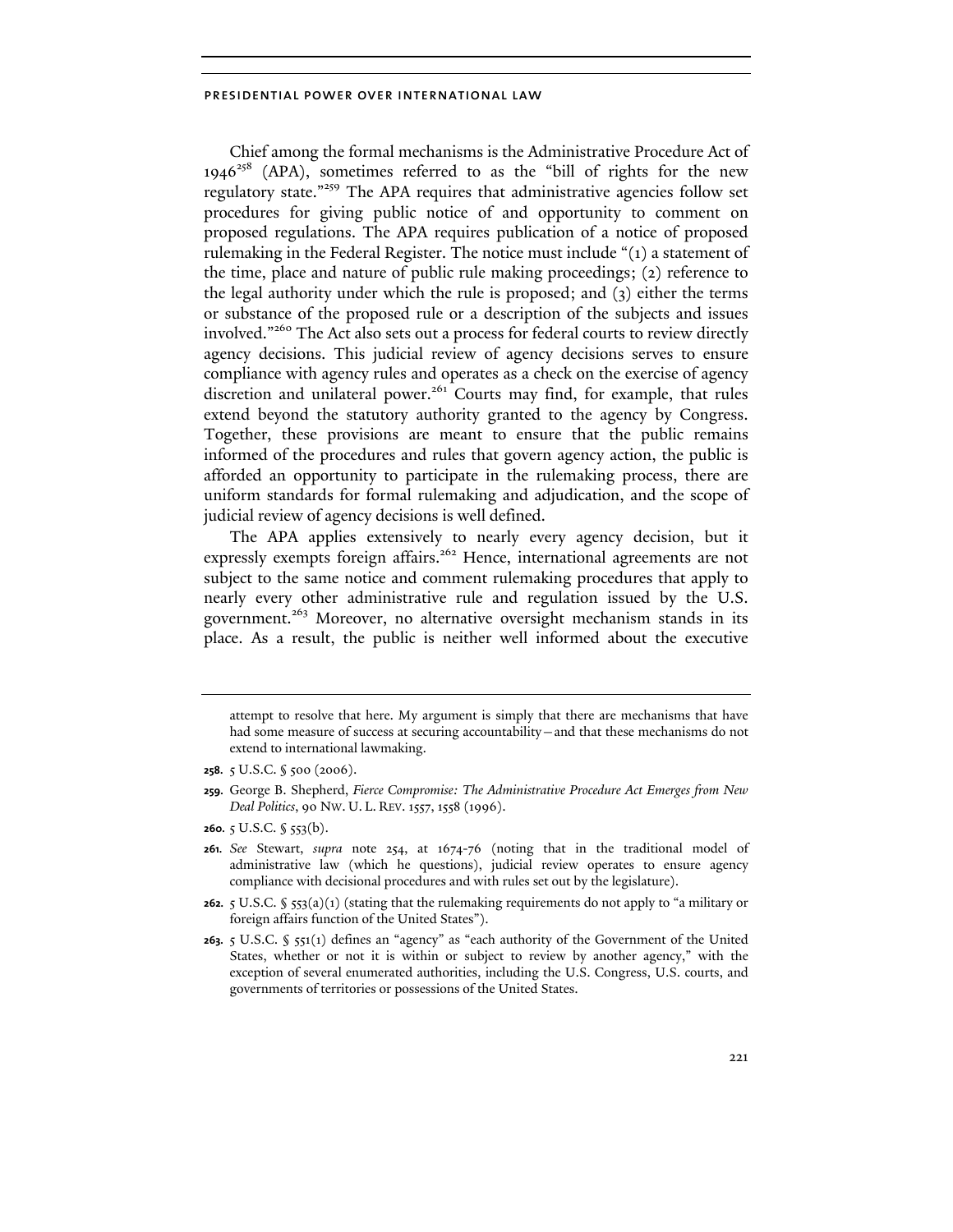agreements that are concluded, nor does the public have an opportunity to participate in the process of making the agreements. Indeed, most agreements are usually not made public until well after they have been concluded and entered into effect. Until fairly recently, the text of many executive agreements was not available until at least a year after they were concluded. Moreover, the courts frequently defer to the President over questions involving international lawmaking.<sup>264</sup> This lies in contrast with direct review of domestic agency decisions under the APA. Indeed, in the international arena, judicial review rarely operates as a check on the exercise of presidential authority, because courts have proven extremely wary of questioning executive exercise of discretion in the foreign affairs context.

In addition to the formal rules of the APA, there are a variety of ex ante and ex post controls available to Congress to oversee agencies' exercise of delegated authority. Congress can exert ex ante control by enacting statutory language that narrowly circumscribes the scope of agency authority and discretion. Congress can then exercise ex post control through oversight by congressional committees. The effectiveness of these mechanisms in the domestic context is a matter of intense debate.<sup>265</sup> Regardless of their effectiveness or lack thereof in the domestic context, however, it is clear that they have been largely ineffective in the international context. As we have seen, statutory grants of authority to negotiate executive agreements tend to be extremely broad, providing few substantive constraints on the agreements the President may negotiate. At the same time, congressional committee oversight has been negligible, in large part because the committees generally become aware of agreements only after they have already entered into effect and because Congress is effectively unable to reject or modify agreements with which it disagrees.

In addition to the more formal mechanisms for monitoring agency decisions in the domestic context, there are extensive informal mechanisms as well. Ian Ayres and John Braithwaite, for example, identified what they called "tripartism"—empowering public interest groups to participate in monitoring—as a mechanism for addressing the problem of capture and corruption in government regulation of business.<sup>266</sup> Abram Chayes, Charles

**<sup>264.</sup>** See *Field v. Clark*, 143 U.S. 649, 692 (1892), and its progeny.

**<sup>265.</sup>** For a discussion of the debate and a critique of these ex ante and ex post oversight mechanisms, see J.R. DeShazo & Jody Freeman, *The Congressional Competition To Control Delegated Power*, 81 TEX. L. REV. 1443, 1444 (2003), which notes that Congress relies on statutory language limiting agency discretion and on oversight by congressional committees to control its grant of delegated power—both of which the authors maintain are a gamble.

**<sup>266.</sup>** IAN AYRES & JOHN BRAITHWAITE, RESPONSIVE REGULATION: TRANSCENDING THE DEREGULATION DEBATE 54-100 (1992).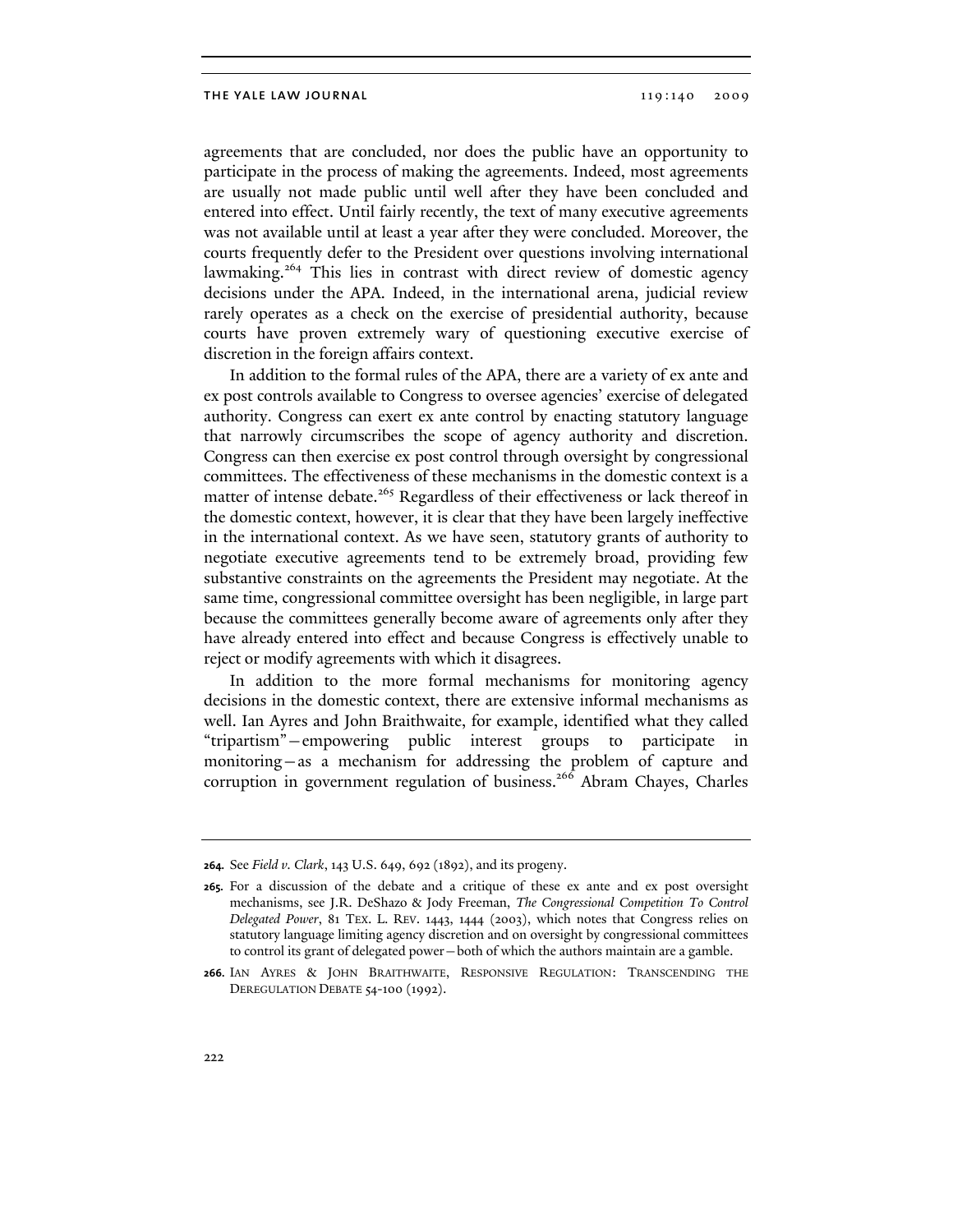Sabel, and William Simon have emphasized "public law litigation"—public interest advocacy that serves as an instrument of democratic accountability.<sup>267</sup> And Jody Freeman has explored the essential role of private actors in securing the legitimacy and accountability of institutions of public governance.<sup>268</sup> They and others have argued that monitoring by affected interests provides an important limitation on the exercise of authority delegated to agencies in the domestic context.269 As the Circuit Court for the District of Columbia once put it, "the concept that public participation in decisions which involve the public interest is not only valuable but indispensable has gained increasing support."270

Once again, however, the informal mechanisms do not operate in the same way in the international context. The informal oversight by private actors and public interest groups depends in significant part on the advance disclosure requirements established by the APA.<sup>271</sup> In the international context, affected

- **268.** Jody Freeman, *The Private Role in Public Governance*, 75 N.Y.U. L. REV. 543 (2000) (arguing that private actors may be regulatory resources, capable of producing greater accountability of public institutions).
- **269.** *See, e.g.*, Stewart, *supra* note 254, at 1760-70. The "civic republican" defense of the regulatory state similarly depends on interest groups organized around private interests to monitor the state. *See, e.g.*, Mark Seidenfeld, *A Civic Republican Justification for the Bureaucratic State*, 105 HARV. L. REV. 1511, 1541 (1992); Mark Seidenfeld, *Empowering Stakeholders: Limits on Collaboration as the Basis for Flexible Regulation*, 41 WM. & MARY L. REV. 411 (2000); Note, *Civic Republican Administrative Theory: Bureaucrats as Deliberative Democrats*, 107 HARV. L. REV. 1401 (1994). Others have argued for a collaborative or cooperative approach to administrative governance, one that sees private regulated actors not as adversaries, but as partners in the administrative process. *See, e.g.*, Jody Freeman, *Collaborative Governance in the Administrative State*, 45 UCLA L. REV. 1 (1997); Douglas C. Michael, *Cooperative Implementation of Federal Regulations*, 13 YALE J. ON REG. 535 (1996). For more on various forms of oversight of agencies in the domestic context, see, for example, JOEL D. ABERBACH, KEEPING A WATCHFUL EYE: THE POLITICS OF CONGRESSIONAL OVERSIGHT 88 (1990), which details numerous ways in which Congress keeps track of the executive branch's activities, including by reading newspapers and magazines, holding hearings, entertaining complaints and criticisms about an agency, and reviewing information from other sources.
- **270.** Office of Commc'n of the United Church of Christ v. FCC, 465 F.2d 519, 527 (D.C. Cir. 1972).
- **271.** *See supra* text accompanying notes 266-270.

**<sup>267.</sup>** *See* Abram Chayes, *The Role of the Judge in Public Law Litigation*, 89 HARV. L. REV. 1281, 1284, 1288-89 (1976) (arguing that the application of rule-of-law principles to the modern welfare state had produced a new form of litigation he called "public law litigation"); Charles F. Sabel & William H. Simon, *Destabilization Rights: How Public Law Litigation Succeeds*, 117 HARV. L. REV. 1016, 1020 (2004) (introducing the concept of "destabilization rights," which are "claims to unsettle and open up public institutions that have chronically failed to meet their obligations and that are substantially insulated from the normal processes of political accountability").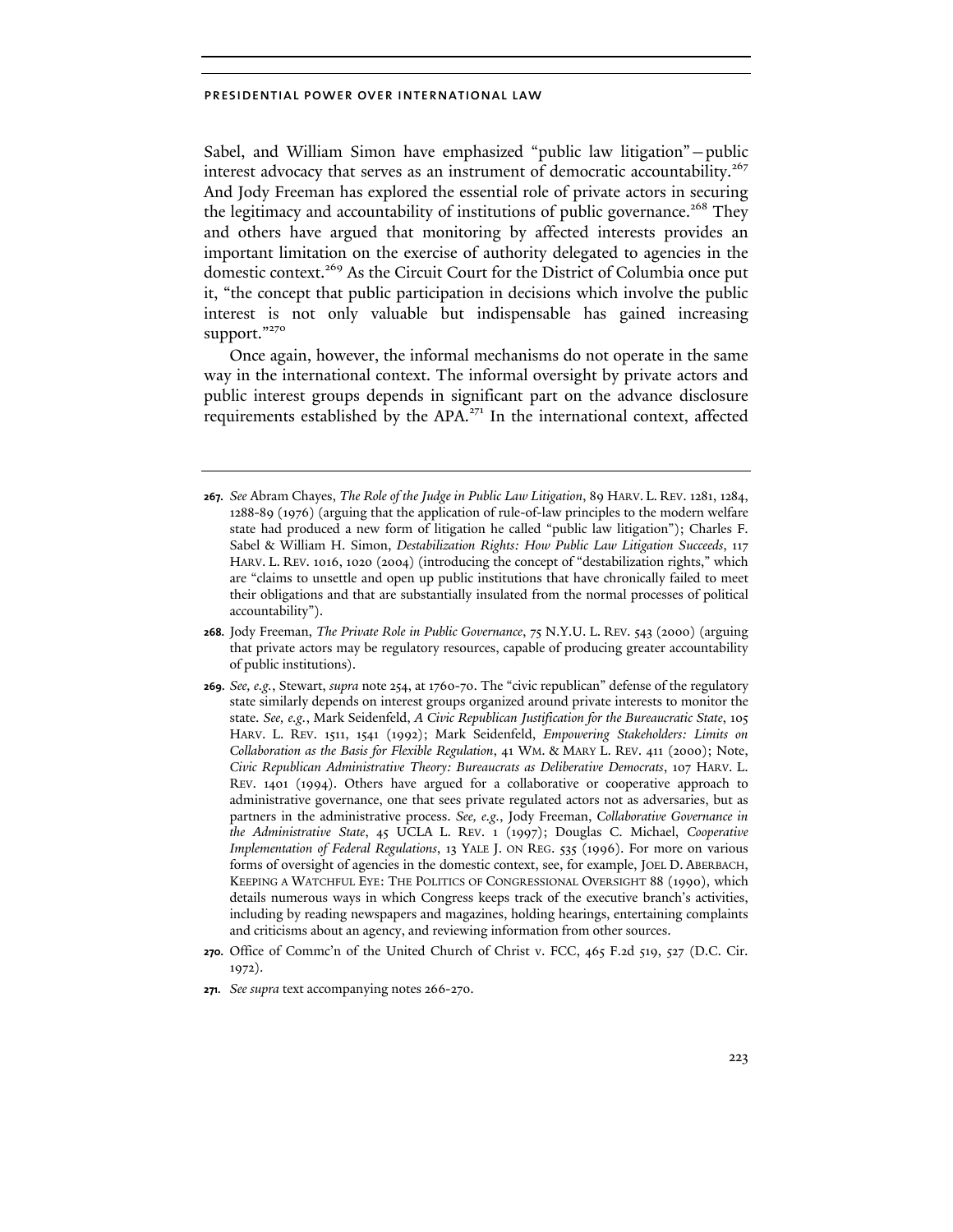interests have neither the information nor the access necessary to monitor international lawmaking. As noted earlier, agreements are usually not made public until after they have been concluded and entered into effect. At the same time, the interests that are affected are often diffuse (for example, an agreement to engage in cooperative activities on atomic energy may affect the long-term national security of the entire country). Not only are those in the public who might be affected not informed about pending agreements and often not well organized, but they also have no opportunity to express their views to those responsible for making the agreements. There is no notice and comment process for congressional-executive agreements or any other similar official means by which interested actors can influence the decisionmaking process. And the courts have proven uniformly inhospitable to challenges to presidential action in foreign affairs. Hence, even if affected groups knew of an agreement before it was concluded and were sufficiently well organized to be able to intervene in the international lawmaking process, there would be no way in which they could do so effectively.

One might argue that this problem is solved by the accountability of the President himself. The existence of broad delegations from Congress to the President to enter into executive agreements might be justified on democratic grounds, "as a device for facilitating responsiveness to voter preferences expressed in presidential elections."<sup>272</sup> In theory, if the voters do not like the agreements the President concludes, they will vote him out office and those agreements will change as a consequence. The central problem with this defense, however, is that it assumes that voters know what agreements are concluded. Because the agreements are not publicized, that assumption is unlikely to be accurate. Even if the electorate were informed about executive agreements, however, a presidential election is an extremely blunt tool for accountability. The voters may disagree with the international lawmaking of a President, but vote for him because they approve of his handling of, say, the economy—an issue on which they hold more intense preferences.

Another common response to the concerns raised here is that Congress retains sufficient control over the lawmaking process even where it has delegated substantial control because it retains power over appropriations. I turn next to a brief consideration of this claim.

**<sup>272.</sup>** Jerry L. Mashaw, *Prodelegation: Why Administrators Should Make Political Decisions*, 1 J.L. ECON. & ORG. 81, 95-96 (1985).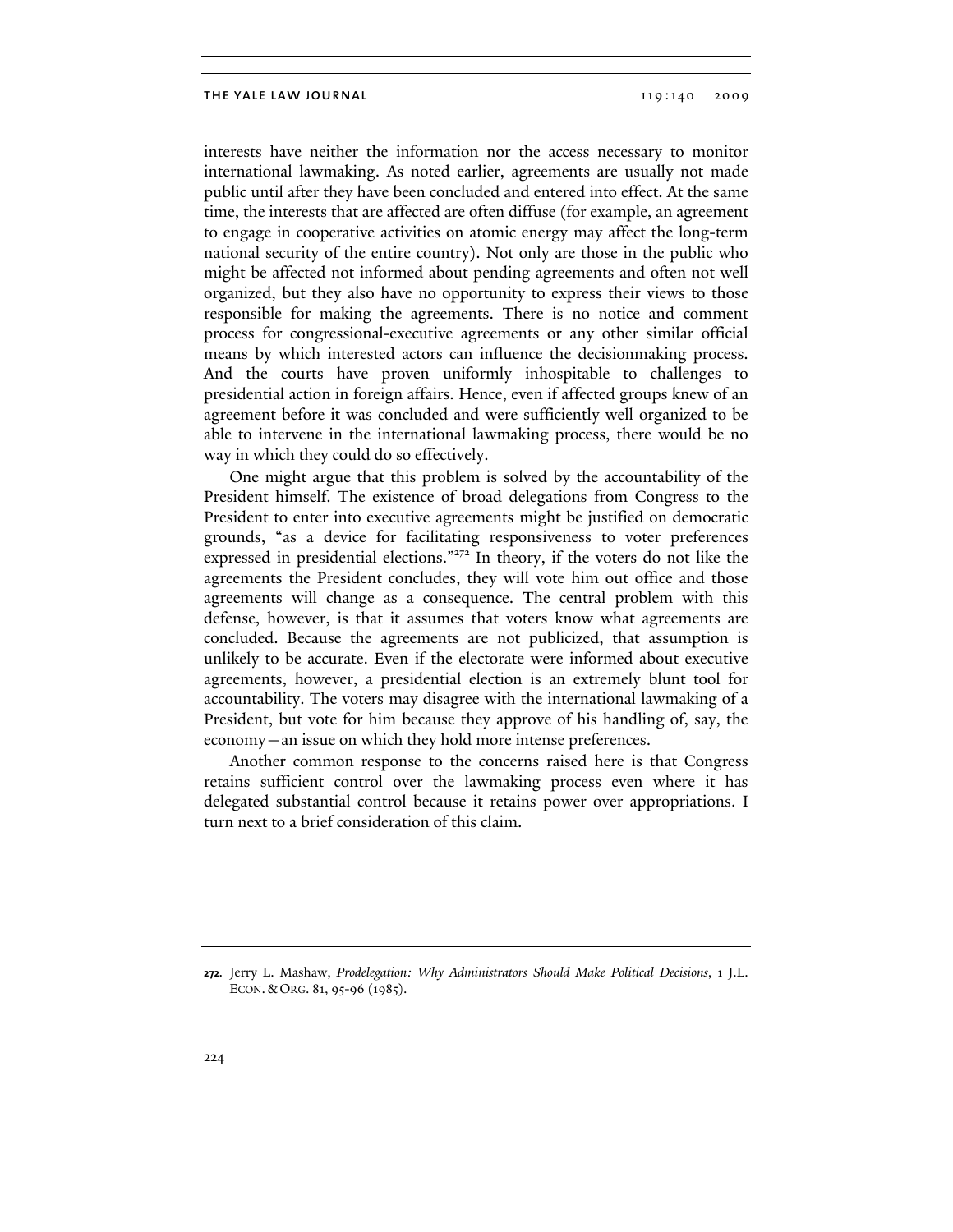*3. Congressional Control over Appropriations Is Not a Sufficient Check on Presidential Power* 

The Constitution grants Congress the power of the purse: "No Money shall be drawn from the Treasury, but in Consequence of Appropriations made by Law  $\ldots$ ."<sup>273</sup> This power is generally regarded as one of Congress's most potent powers, for it means that the federal government may not spend money to achieve its goals without Congress's blessing. As potent as it may be, however, Congress's power to appropriate funds does not render direct congressional approval superfluous. This is all the more true in the context of international lawmaking.

Some have argued that the spending power is so strong that it is sufficient, by itself, to protect congressional prerogatives when the President acts unilaterally.<sup>274</sup> This argument has been made frequently in the context of military action. Some have argued that the Constitution grants the President the power to initiate war, allowing Congress to express its opposition by exercising its powers over funding and impeachment.<sup>275</sup> Congress "has total control over funding and the size and equipment of the military. If it does not agree with a war or a strategy, it can cut off funds, reduce the size of units, or refuse to provide material for it."276 Similarly, the Office of Legal Counsel

- **275.** *See, e.g.*, John C. Yoo, *The Continuation of Politics by Other Means: The Original Understanding of War Powers*, 84 CAL. L. REV. 167 (1996). The argument goes as follows: the President has been granted all foreign affairs powers not expressly granted to Congress by virtue of the Vesting Clause. U.S. CONST. art. II, § 1, cl. 1 ("The executive Power shall be vested in a President of the United States of America."). Though it may appear that the "Declare War Clause," *id.* art. I, § 8, cl. 11, gives Congress the power to initiate war, in fact it does not. Because the power to initiate war has not been expressly assigned to Congress, it must rest with the President (by virtue of the Vesting Clause). Congress therefore retains a check on warmaking only through its spending and impeachment powers. *See* Yoo, *supra*. For a similar account, see Saikrishna B. Prakash & Michael D. Ramsey, *The Executive Power over Foreign Affairs*, 111 YALE L.J. 231, 252-54 (2001). *But see* Curtis A. Bradley & Martin S. Flaherty, *Executive Power Essentialism and Foreign Affairs*, 102 MICH. L. REV. 545 (2004) (critiquing this argument as based on uncertain textual interpretation and faulty historical assumptions about the political theory of the Founders).
- **276.** Glenn Sulmasy & John Yoo, Katz *and the War on Terrorism*, 41 U.C. DAVIS L. REV. 1219, 1253 (2008) (internal citations omitted). There are several scholars who do not share this view of executive power and yet agree that statutes, including defense appropriation acts, can serve as the basis for the constitutional commitment of U.S. forces. *See, e.g.*, JOHN HART ELY, WAR AND RESPONSIBILITY: CONSTITUTIONAL LESSONS OF VIETNAM AND ITS AFTERMATH 30- 37 (1993); Philip Bobbitt, *War Powers: An Essay on John Hart Ely's* War and Responsibility:

**<sup>273.</sup>** U.S. CONST. art. I, § 9, cl. 7.

**<sup>274.</sup>** For an excellent discussion of the congressional spending power, see Kate Stith, *Congress' Power of the Purse*, 97 YALE L.J. 1343 (1988).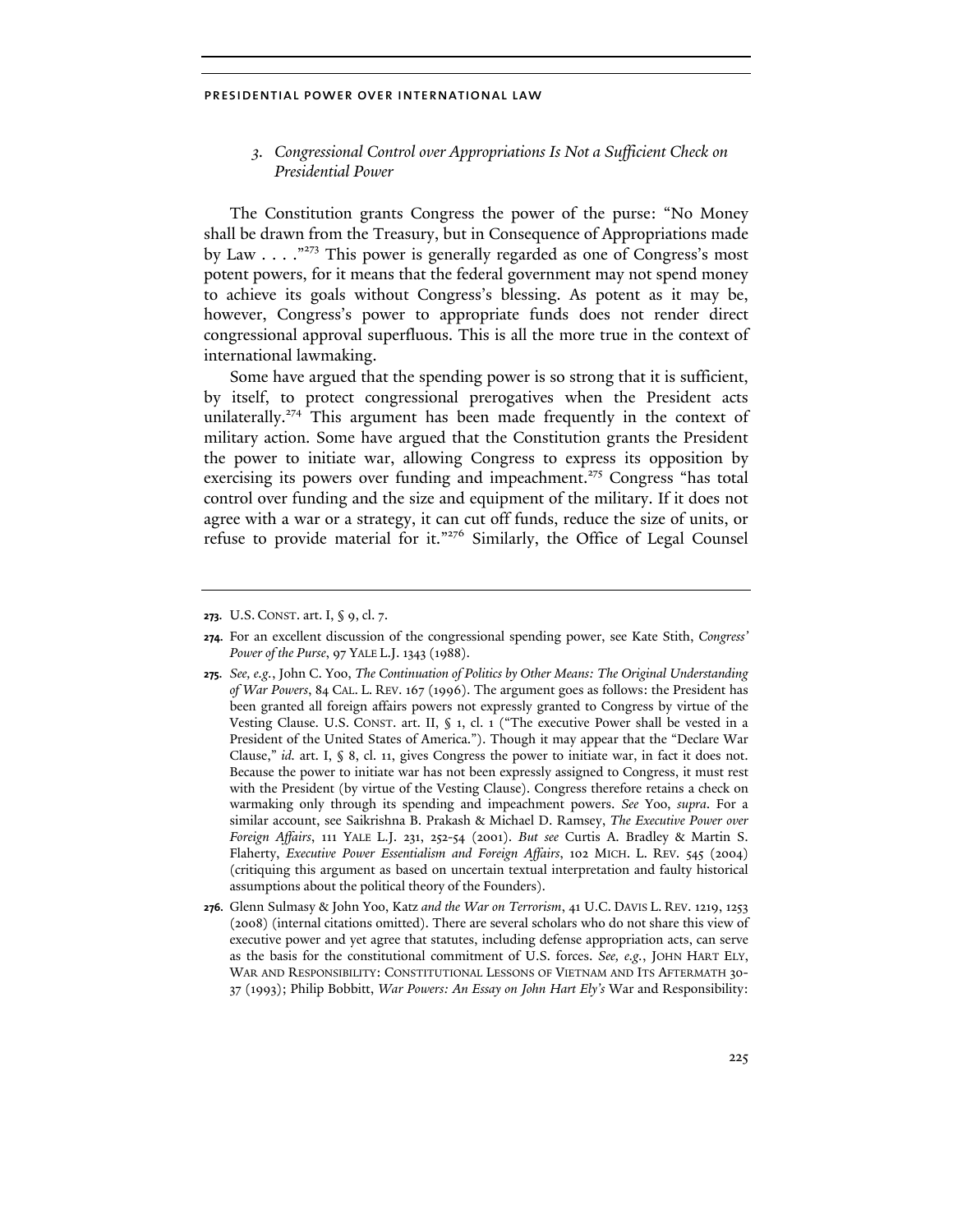under President Clinton claimed that congressional appropriations for military operations constituted sufficient authorization for continuing hostilities after the expiration of the sixty day period specified in the War Powers Resolution.277 Both argue that congressional appropriations render unnecessary any direct congressional approval of presidential action.

Using similar reasoning, one might argue that unilateral international lawmaking by the President is not a serious concern. Congress can, after all, refuse to fund the agreements and thereby exercise some measure of control over the agreement. There are several flaws in this argument. To begin with, the broader claim on which it relies—that congressional appropriations may substitute for direct congressional approval—is incorrect. The Supreme Court has held that substantive enactments and appropriations measures are not interchangeable.<sup>278</sup> It has acknowledged that "both are 'Acts of Congress," but has explained that "the latter have the limited and specific purpose of providing funds for authorized programs."279 It has further explained:

When voting on appropriations measures, legislators are entitled to operate under the assumption that the funds will be devoted to purposes which are lawful and not for any purpose forbidden. Without such an assurance, every appropriations measure would be pregnant

Constitutional Lessons of Vietnam and Its Aftermath, 92 MICH. L. REV. 1364, 1392 (1994) ("One consequence of this analysis is that statutes—defense appropriation acts, defense authorizations—can serve as the basis on which the President may validly commit U.S. forces without further returning to Congress for fresh mandates beyond those given by statute."). There is extensive back-and-forth between scholars over whether Congress or the President possesses the power to make war—and hence to what degree any use of the military abroad must be approved by Congress. There is also debate over the further question of whether appropriations statutes are sufficient to signal congressional approval. The weight of authority rests with those who argue it is not sufficient. *Compare* KOH, *supra* note 83, at 75 (explaining that the Framers granted "*Congress*, not the president, . . . the dominant role" in foreign affairs, including "all manner of powers regarding raising, supporting, maintaining, and regulating the army, navy, and militia, which could be exercised both domestically and abroad"), 1 LAURENCE H. TRIBE, AMERICAN CONSTITUTIONAL LAW §§ 4-6, at 662-65 (3d ed. 2000) (arguing that "the Constitution mandates a major role for Congress in supervising executive military operations" on the grounds that the Framers "tied the military power to Congress' control of the public purse" and that the Constitution "gives Congress a host of other military-related powers"), *and* ELY, *supra*, *with* Yoo, *supra* note 275.

**277.** *See* Memorandum from Randolph D. Moss, Assistant Att'y Gen., Office of Legal Counsel, to the Attorney Gen. (Dec. 19, 2000), *available at* http://www.usdoj.gov/olc/final.htm.

**<sup>278.</sup>** The Court held that "repeals by implication are not favored" and, therefore, "the intention of the legislature to repeal must be clear and manifest." Tenn. Valley Auth. v. Hill, 437 U.S. 153, 189 (1978) (quoting Morton v. Mancari, 417 U.S. 535, 549 (1974)).

**<sup>279.</sup>** *Id*. at 190.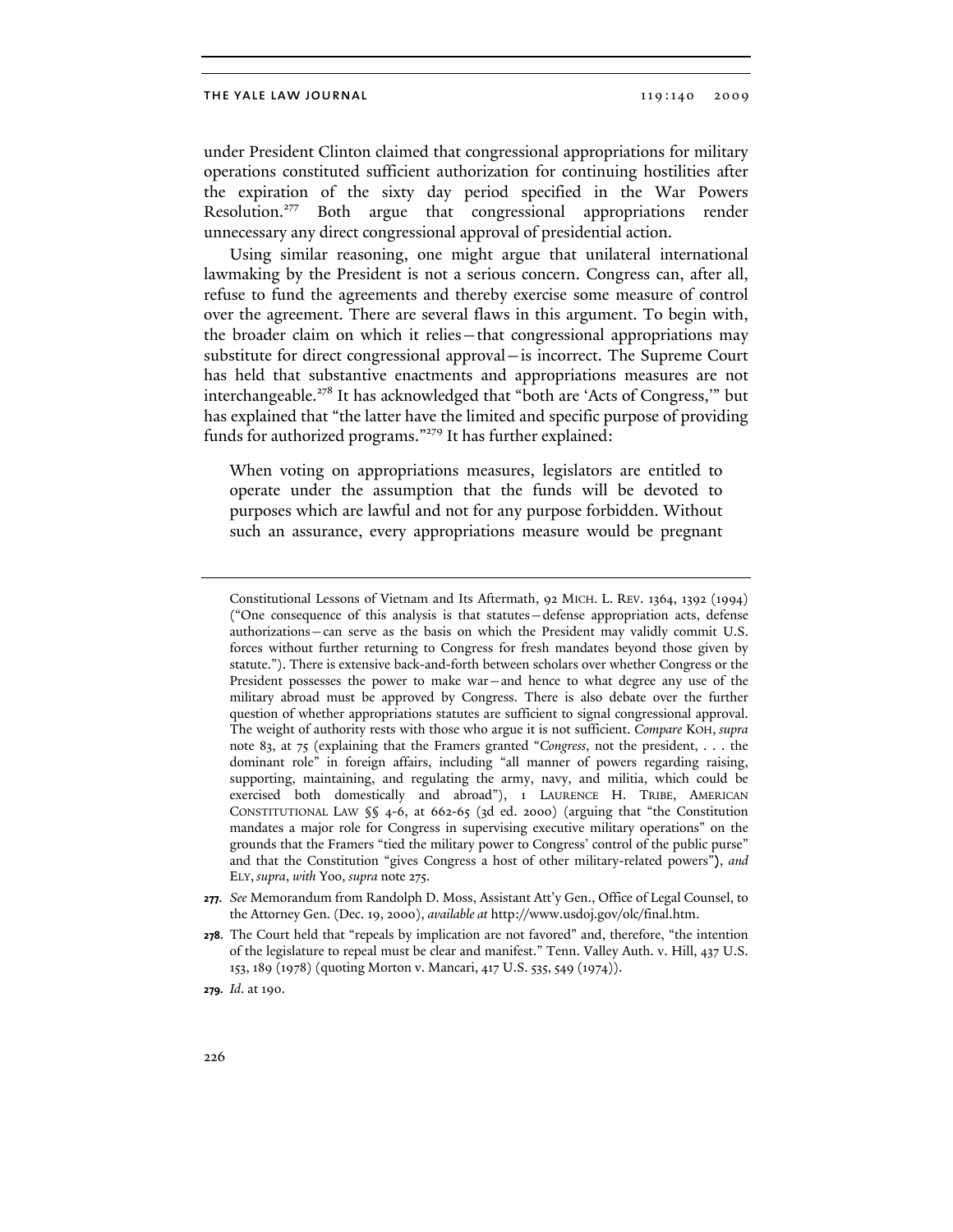with prospects of altering substantive legislation, repealing by implication any prior statute which might prohibit the expenditure. Not only would this lead to the absurd result of requiring Members to review exhaustively the background of every authorization before voting on an appropriation, but it would flout the very rules the Congress carefully adopted to avoid this need.<sup>280</sup>

Though the issue before the Supreme Court when it penned these words was not whether appropriations constitute congressional approval of unilateral executive agreements—the Court instead focused on whether later-in-time appropriations effectively amended earlier statutes—the reasoning and conclusion of that case are nonetheless instructive. The Court made clear that, in its view, appropriations measures are not intended to stand in for legislative enactments. It is inappropriate to regard appropriations measures as a substitute for direct and explicit congressional approval—or as an adequate means of correcting policy decisions after the fact.

Not only are appropriations measures not interchangeable with substantive enactments as a matter of law, they are also not interchangeable as a matter of practical effect. The congressional spending power is an extremely blunt—and sometimes entirely ineffective—tool for guiding public policy. An exhaustive study of the history of Congress's spending power from the Founding period through the New Deal concluded that "Congress has not now, and has never had, any practical means of ascertaining after the event whether its financial authority has been respected or infringed."<sup>281</sup> This is true, the study maintains, both of efforts to control spending in advance<sup>282</sup> and after the fact.<sup>283</sup> In other

**282.** Wilmerding writes:

**<sup>280.</sup>** *Id.* at 190-92 ("No appropriation shall be reported in any general appropriation bill, or be in order as an amendment thereto, for any expenditure not previously authorized by law, unless in continuation of appropriations for such public works as are already in progress. Nor shall any provision in any such bill or amendment thereto changing existing law be in order." (quoting House Rule  $XXI(2)$ )). The Court held that the Endangered Species Act prohibited placing into operation a dam that threatened an endangered species of fish, despite the fact that Congress had made appropriations for the dam project after enacting the Endangered Species Act. In so doing, it strengthened a canon of statutory interpretation disfavoring implied repeals in appropriations bills. The Court explained, "In practical terms, this 'cardinal rule' [that repeals by implication are not favored] means that '[i]n the absence of some affirmative showing of an intention to repeal, the only permissible justification for a repeal by implication is when the earlier and later statutes are irreconcilable.'" *Id*. at 190 (alterations in original) (citation omitted).

**<sup>281.</sup>** LUCIUS WILMERDING, JR., THE SPENDING POWER: A HISTORY OF THE EFFORTS OF CONGRESS TO CONTROL EXPENDITURES 307 (2d ed. 1971).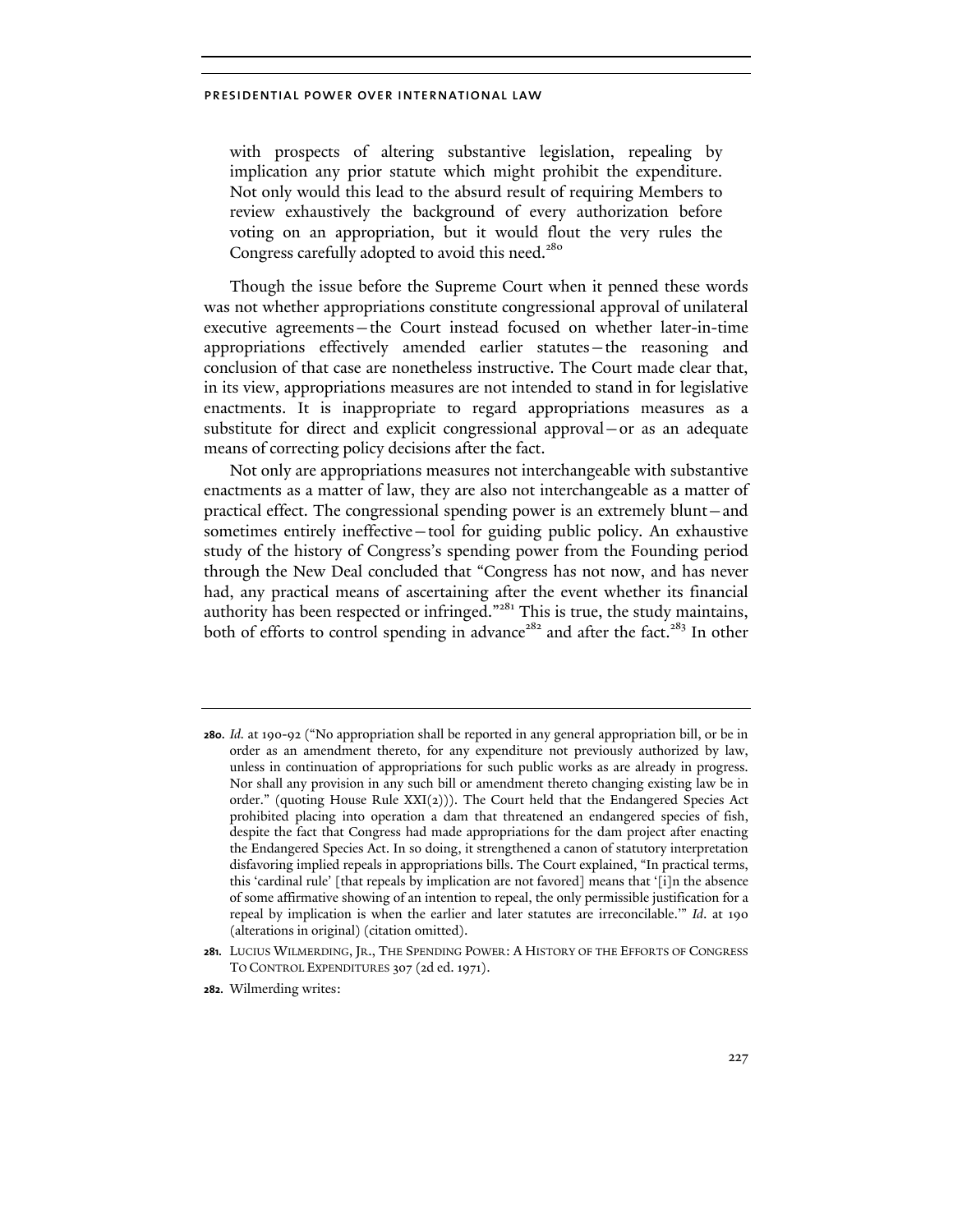words, there is ample evidence that any effort to control public policy through narrow limits on appropriations—for example, denying funds to carry out a particular executive agreement—is very likely destined to fail.<sup>284</sup>

Presidents, moreover, have been much more aggressive in recent years in pressing back against congressional efforts to condition appropriations. The Bush Administration made well-publicized use of signing statements to reject congressional conditions on the use of funds.<sup>285</sup> It argued that the President possesses the right not to execute elements of the law that he believes to be

> Step by step [the foregoing chapters] trace the increasing specification of appropriations . . . . Step by step they trace the accompanying development, inside and outside the law, of those compensatory devices which give the Executive in practice a latitude which Congress would deny it in theory. The whole story leads to the conclusion that the multiplication of appropriations, far from securing to Congress that completeness of financial control which is, so to speak, its constitutional birthright, has served only to make the law less certain and to satisfy Congress with the name, rather than the substance, of power.

*Id*. at 195.

- **283.** The study concludes that "the attempts of Congress to arm itself with the machinery of retrospective control [through limits on appropriations] have altogether miscarried. Congress has not yet succeeded in devising a system of procedure stringent enough to render efficacious its unquestioned right to control the public expenditure." *Id.* at 308.
- **284.** There are legal questions about whether Congress may use the spending power to guide some might say micromanage—the affairs of government. There are questions in particular about whether Congress may defund minor elements in a broader package or impose conditions on the use of appropriated funds. In my view, to the extent Congress may choose not to appropriate any funds at all, it almost always possesses the lesser-included power to fund some activities and not others. Congress may also impose significant conditions on the use of those funds. However, this view is likely not without its critics. Whatever the legal merits of micromanaging policy through appropriations, it is difficult if not impossible to do so given modern governance structures. Under the framework established by the Budget and Accounting Act of 1921, ch. 21, 42 Stat. 20 (codified as amended in scattered sections of 31 U.S.C. (2006)), the President authors the first draft of the federal budget and thus sets the template for what follows. Individual appropriations bills, moreover, generally bundle multiple appropriations into a single deal that must then be approved or rejected by Congress and signed by the President in order to enter into effect. This makes it close to impossible to achieve narrow policy objectives—such as defunding a particular executive agreement—through the appropriations process.
- **285.** *See The Use of Presidential Signing Statements: Hearing Before the S. Comm. on the Judiciary*, 109th Cong. (2006), *available at* http://www.fas.org/irp/congress/2006\_hr/signing.pdf; AM. BAR ASSOC., TASK FORCE ON PRESIDENTIAL SIGNING STATEMENTS AND THE SEPARATION OF POWERS DOCTRINE RECOMMENDATION (2006), *available* http://www.abanet.org/op/signingstatements/aba\_final\_signing\_statements\_ recommendation-report\_7-24-06.pdf.; Anthony M. Bottenfield, *Congressional Creativity: The Post-*Chadha *Struggle for Agency Control in the Era of Presidential Signing Statements*, 112 PENN ST. L. REV. 1125, 1158-59 (2008).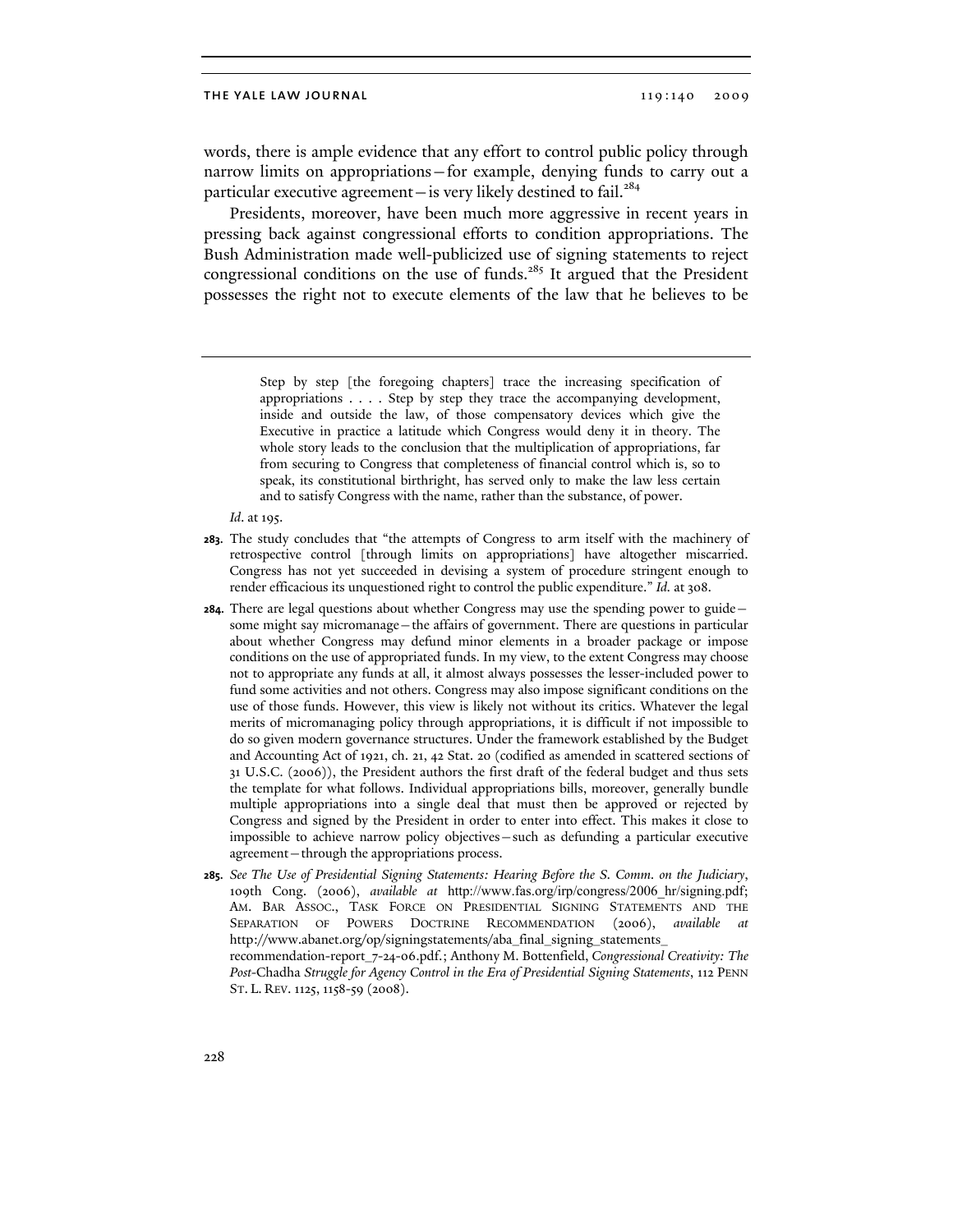unconstitutional. Presidential resistance to the exercise of congressional control through the spending power was not new to President Bush, nor did it stop when he left office.<sup>286</sup> Presidents have long objected to efforts by Congress to condition the granting of funds, particularly in cases involving military actions.<sup>287</sup> Although he has used signing statements less frequently than his predecessor, President Obama has continued to use them.<sup>288</sup>

Whatever merits there may be to the argument that the spending power is an adequate check on presidential power in domestic law, the merits are significantly weaker when it comes to international legal commitments. That is because requiring Congress to rely on the spending power to check an exercise of unilateral presidential lawmaking puts it in an untenable position. When faced with an agreement it does not support, Congress must choose between two unacceptable options: (1) it may exercise its constitutional power over spending and refuse to fund the executive agreement, thereby placing the United States in violation of an international legal obligation; or (2) it may honor the international legal obligation of the United States by providing funding to carry out the executive agreement, but in the process relinquish its constitutional power to exercise an independent judgment over spending.<sup>289</sup>

- **287.** Consider two examples: President Nixon signed a 1971 military authorization bill, but objected to a provision in it (the Mansfield Amendment), which set a final date for the withdrawal of U.S. Forces from Indochina, as being "without binding force or effect." Statement on Signing the Military Appropriations Authorization Bill, 360 PUB. PAPERS 1114 (Nov. 17, 1971). Similarly, President Ford signed the Defense Appropriation in 1976, but objected to a provision that restricted the President's ability to obligate funds for certain purposes without first obtaining approval from congressional committees. He stated that he could not "concur in this legislative encroachment," and that he would treat the restriction "as a complete nullity." Statement on Signing the Department of Defense Appropriation Act, 1976, 1 PUB. PAPERS 241, 242 (Feb. 10, 1976).
- **288.** Charlie Savage, *Obama Looks To Limit Impact of Tactic Bush Used To Sidestep New Laws*, N.Y. TIMES, Mar. 9, 2009, at A12, *available at* http://www.nytimes.com/2009/03/10/us/politics/ 10signing.html.
- **289.** It is just this kind of untenable conflict that led to the development of the longstanding custom that funding required to carry out an Article II treaty must receive approval from both houses of Congress before the treaty is presented to the Senate for consent (or,

**<sup>286.</sup>** Indeed, Bush's predecessor defended the practice. Under President Bill Clinton, Walter Dellinger wrote: "[W]e do not believe that a President is limited to choosing between vetoing, for example, the Defense Appropriations Act and executing an unconstitutional provision in it. In our view, the President has the authority to sign legislation containing desirable elements while refusing to execute a constitutionally defective provision." Memorandum from Walter Dellinger, Assistant Att'y Gen., Office of Legal Counsel, to the Honorable Abner J. Mikva, Counsel to the President, Presidential Authority To Decline To Execute Unconstitutional Statutes (Nov. 2, 1994), *available at* http://www.usdoj.gov/olc/ nonexcut.htm.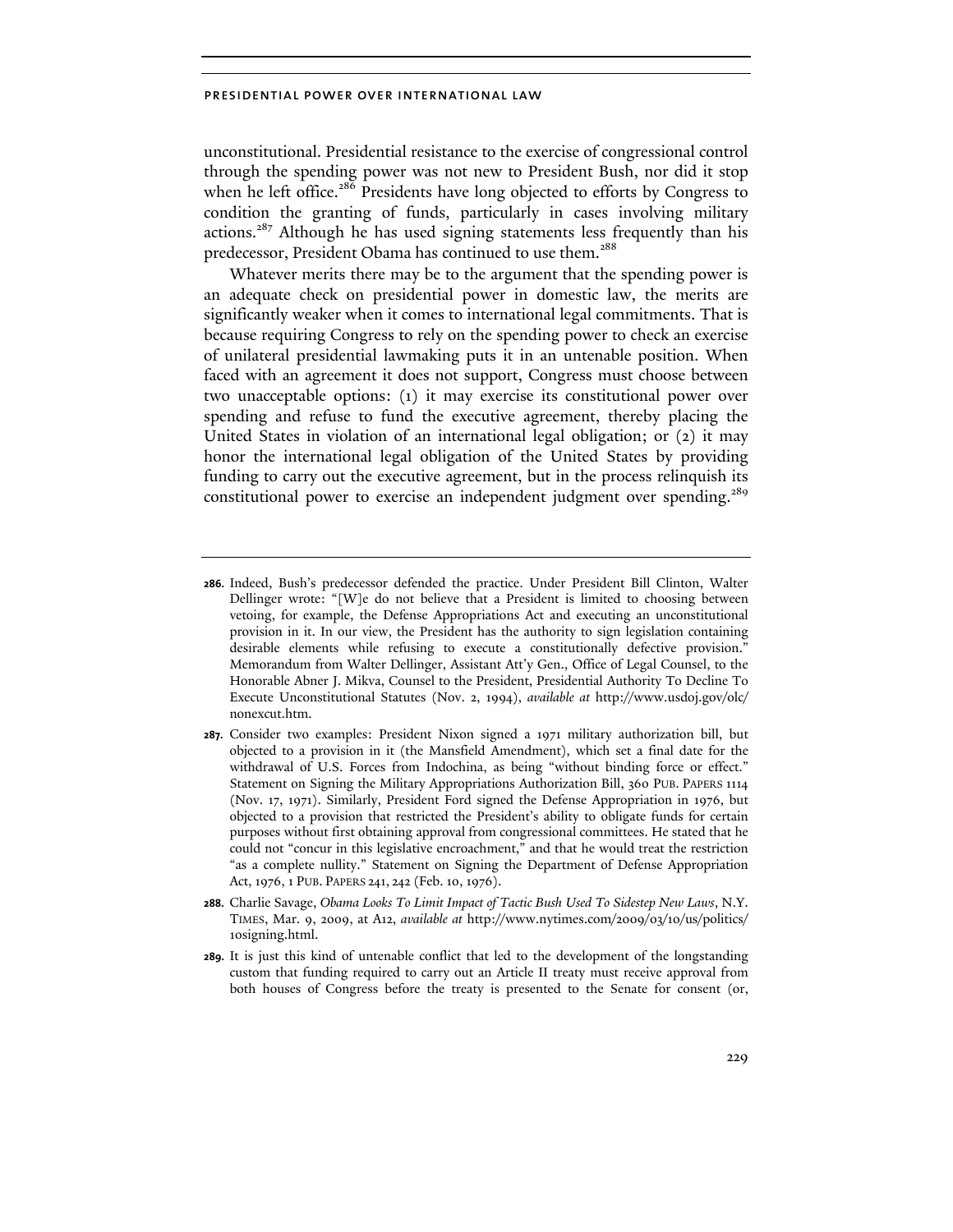For these reasons, relying on Congress's power of the purse to control unilateral international lawmaking by the President is neither legally nor practically sufficient.

In this Section, I have argued that Congress's delegation of unilateral power over international lawmaking to the President has undermined democratic accountability. I have further claimed that while delegations in the domestic and international context raise similar accountability issues, those issues have been largely addressed in the domestic context while almost entirely ignored in the international context. And, finally, I have argued that congressional control over appropriations is not a sufficient control. Those seeking to defend the current system might respond to these charges in one of two ways. First, they might dispute the system's accuracy. Second, they might respond by arguing that the deficit can be justified by reference to other goals. A democratic deficit is justified, one might argue, if it produces more efficient and effective policy outcomes. The next Section examines this second response, and shows that it is premised on a false tradeoff between democratic accountability and effective lawmaking. More balanced international lawmaking can in fact lead to better international agreements. And in those few instances where there is a true tradeoff between democratic accountability and effective international lawmaking, it is possible to achieve a better balance between the two goals than under the present system.

# *C. The False Choice Between Democratic Accountability and Effective International Lawmaking*

There are many who believe that international lawmaking is best left to the President alone. Congress, they argue, is not well suited to the business of making international legal commitments. The country needs strong, consistent leadership in foreign affairs, and continuity in foreign policy. The person representing the United States at the negotiating table must have the experience and respect of those across the table, and must have the power to negotiate an agreement that will not be amended and second-guessed. Indeed, unilateral presidential power over international lawmaking is best for the national interest. For these reasons, the President should be granted supremacy in the field of foreign affairs and especially in international law.<sup>290</sup>

alternatively, the Senate's vote of consent is made conditional on the subsequent passage of implementing legislation).

**<sup>290.</sup>** ROBERT A. DAHL, CONGRESS AND FOREIGN POLICY 97-99 (1950) (discussing the "case for presidential supremacy"). One might also argue that the President is a better representative of the national interest in foreign affairs than Congress because the President has a national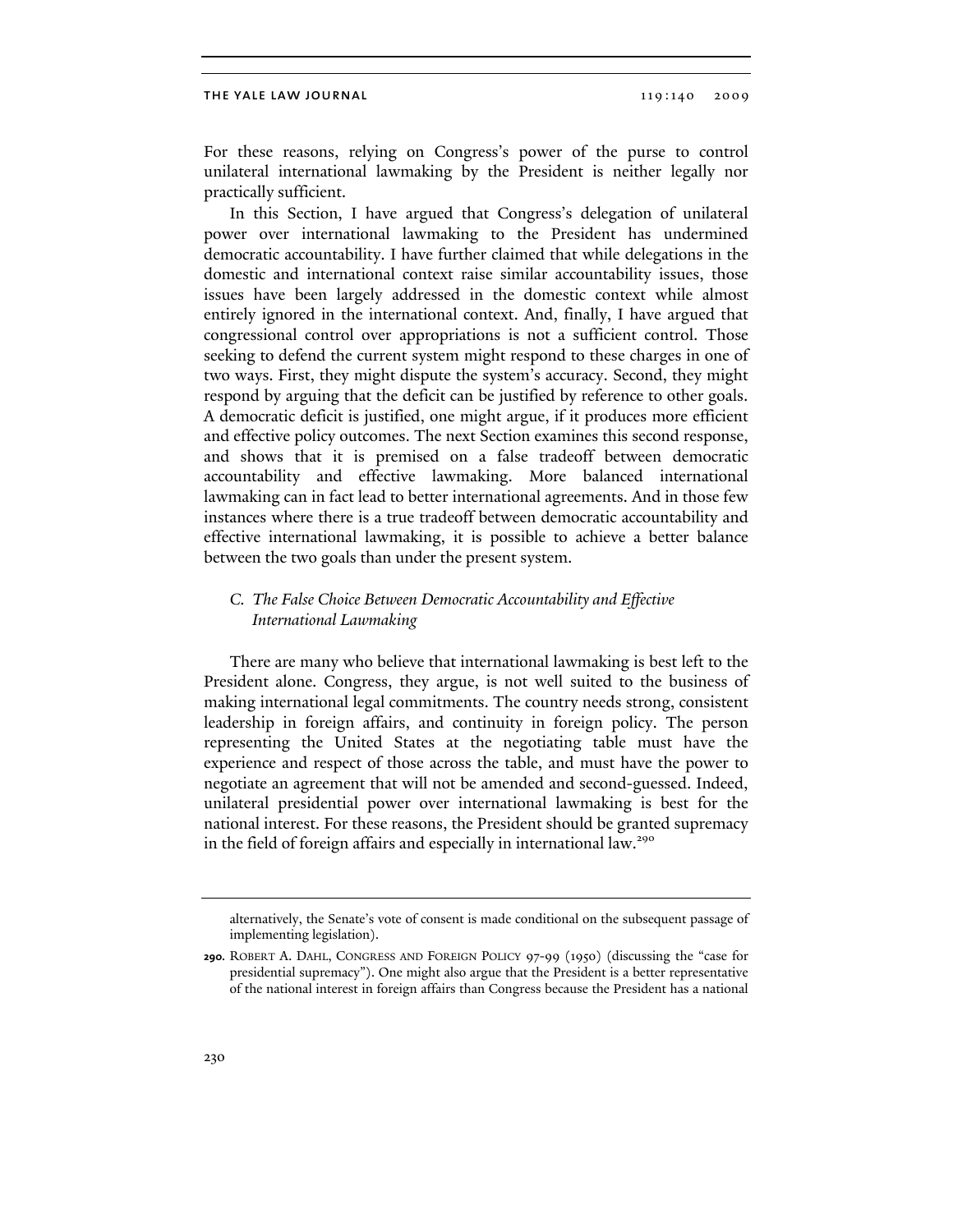This argument claims too much and ignores contravening pressures that may moderate or even sometimes overcome the presumed advantages of President-led international lawmaking. First, it fails to recognize that effective international law requires not simply an effective negotiator, but sufficient political support to carry out the international commitments that have been made. Second, it ignores basic rules of diplomatic strategy that tell us that an unconstrained negotiator can at times be weaker, not stronger, when it comes to negotiating an agreement that is in the nation's best interests. Third, and finally, it fails to recognize that executive actors negotiating in secret may not have all of the information they need in order to conclude agreements that best satisfy the interests of those back home.

# *1. Widespread Political Support Can Lead to More Effective International Law*

Those who claim unilateral presidential power is the key to effective international lawmaking tend to have a myopic focus on the process of negotiating international law. The President, the argument goes, will be much more effective at concluding an international agreement if he is unencumbered by the need to obtain the consent of Congress. This claim is clearly true in one respect: the President will indeed find it easier to conclude an international agreement if he does not have to persuade Congress to support the results. But, such an agreement may also be less likely to be observed and enforced.

The process for creating a sole executive agreement or an ex ante congressional-executive agreement is relatively simple. The State Department or an agency must follow internal rules and processes (most notably the socalled Circular 175 Procedure and attendant regulations).<sup>291</sup> Once these internal

constituency and is better able to pursue long-term goals than, in particular, the House of Representatives, whose members have small constituencies and two-year terms. A full assessment of this argument is beyond the scope of this Article. It is important to bear in mind, however, that the comparative advantages of Congress and the President vary across issue areas. What is true of trade may not be true of food safety, for example. Moreover, because the President may only be reelected once, the President spends, at most, one term with direct electoral accountability.

**<sup>291.</sup>** 22 C.F.R. § 181.4 (1999). As part of the Circular 175 process, the State Department may consult with Congress and interested agencies. The extent to which this occurs is difficult to assess from the outside. Not surprisingly, I have received differing reports from staff members in Congress and the Department of State regarding the extent of such informal consultations. If the State Department consults informally with Congress more thoroughly in cases where congressional support is required for implementation of the agreement—as would seem rational—then some of the enforcement concerns noted below would be addressed, at least in part. Nonetheless, to the extent informal consultation of this type is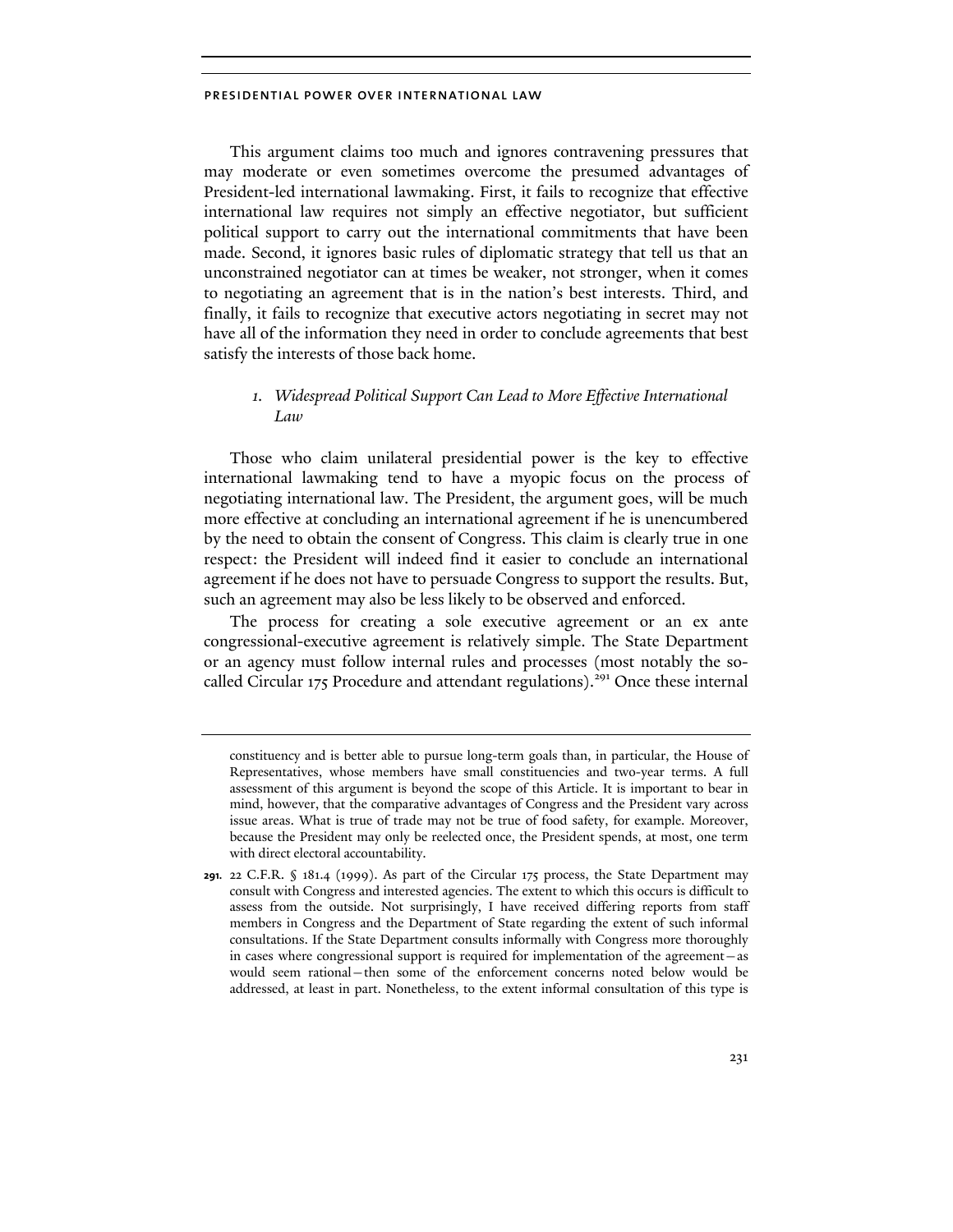processes are satisfied, the agency may negotiate, and an authorized representative may sign, an agreement with a foreign representative without consulting or seeking the approval of any member of another branch of government. The agreement generally goes into effect upon the signature of both parties to the agreement. Though the agreement must be reported to Congress under the Case-Zablocki Act, Congress has no power to reject the agreement short of passing a joint resolution or statute (subject to presidential veto). Unless implementing legislation is required to carry out the agreement, there is little incentive even for informal consultation with members of Congress.

The process for creating an ex post congressional-executive agreement or Article II treaty is much more cumbersome. It requires seeking the approval of both houses of Congress or a supermajority of the Senate. Such a process is time-consuming, burdensome, and can be exceedingly difficult. Moreover, there is no guarantee that the agreement—even once negotiated—will be approved, for the President cannot always gain support for the agreements he proposes.

The result of this more cumbersome process is an agreement that has widespread political support and is, therefore, more likely to be observed. By contrast, an agreement concluded without congressional approval (either a sole executive agreement or an ex ante congressional-executive agreement) enjoys much weaker political support and may therefore be less likely to be observed. It is less likely to be followed, for example, by a subsequent administration. A President that did not make the agreement himself will likely feel less compunction about abandoning an agreement created by a predecessor who acted entirely on his own. If an agreement was made with congressional consent, however, a succeeding President is likely to be more cautious about withdrawing from or failing to observe the agreement.

Moreover, an international agreement that requires the cooperation of Congress to carry out is much more likely to be honored if Congress played a role in creating that agreement. If Congress has approved an agreement, it is likely to regard itself as responsible for taking the actions necessary to carry it out. (Indeed, ex post congressional-executive agreements are usually approved by Congress through statutes that also contain any necessary implementing legislation.) If, however, Congress had little or no role in making the agreement (or its role was limited to authorizing the agreement's creation several decades earlier), Congress is less likely to regard itself as bound to take

neither required nor as extensive as a more formal process would likely be, these concerns remain. Moreover, because informal consultation does not require Congress to take a public position, congressional support may be less reliable than if the process were more formal.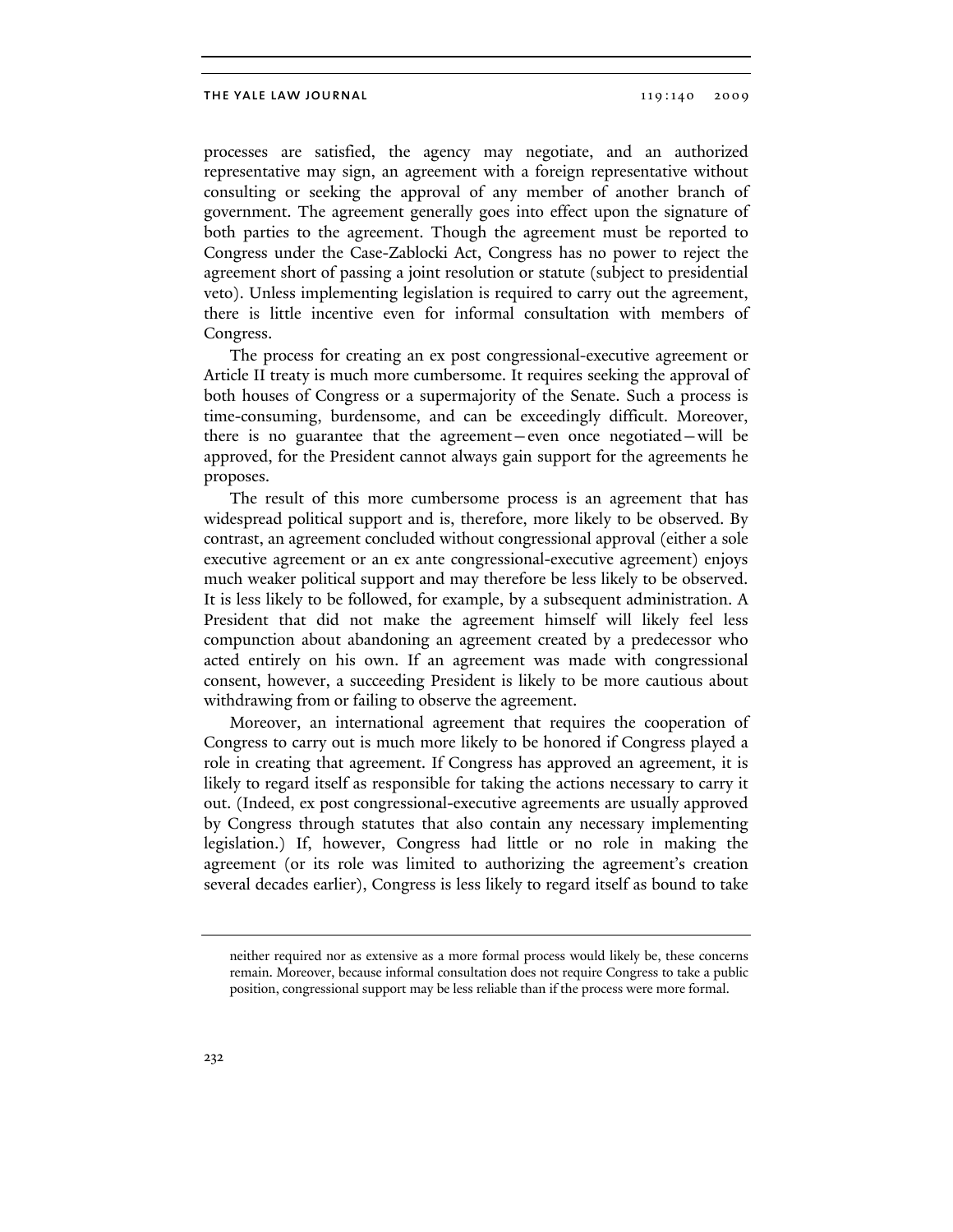part in meeting the obligations the agreement creates. Congress, after all, has had no opportunity to express its dissatisfaction with the agreement and hence might regard the agreement as an improper infringement on the exercise of its constitutional rights and responsibilities.

Strong and effective international agreements require widespread political support. Though an agreement negotiated by the President alone is easier to conclude, it can be more difficult to honor. When we focus attention not simply on the negotiating stage of international law but also at what comes after, we see that international law that is more difficult to make can in fact be much more effective—precisely because it requires more widespread political support to be made.

An advocate of presidential unilateralism in international lawmaking might concede that international law that has congressional support is more likely to be observed than international law created by the President alone. Yet he might argue that the necessity of obtaining congressional support weakens the hand of the negotiator sitting at the table. Why would our partners deal with us if they cannot be sure that we will sign the agreement we negotiate?

The answer should be obvious. No one is more interested in creating an agreement that the United States will live up to than the other parties to the agreement. Creating an agreement from which a new President will withdraw or an agreement that does not have sufficient public support to be observed by the United States does not serve the interests of our international law partners. Nor does it serve the United States's own broader interests in a wellfunctioning international legal system.

# *2. An Unconstrained Negotiator Can Be Weaker, Not Stronger*

An assumption often made by advocates of unilateral presidential power in international lawmaking is that the stronger the President is at home, the stronger he will be at the negotiating table. Yet that assumption ignores basic diplomatic dynamics. An unconstrained negotiator may be weaker, not stronger, when it comes to negotiating an agreement that achieves the best outcome for the nation.

In what has become known as the "Schelling conjecture," Thomas Schelling observed in 1960 that "the power of a negotiator often rests on a manifest inability to make concessions and to meet demands."<sup>292</sup> In particular, he noted, "[i]f the executive branch is free to negotiate the best arrangement it can, it may be unable to make any position stick and may end by conceding

**<sup>292.</sup>** SCHELLING, *supra* note 8, at 19.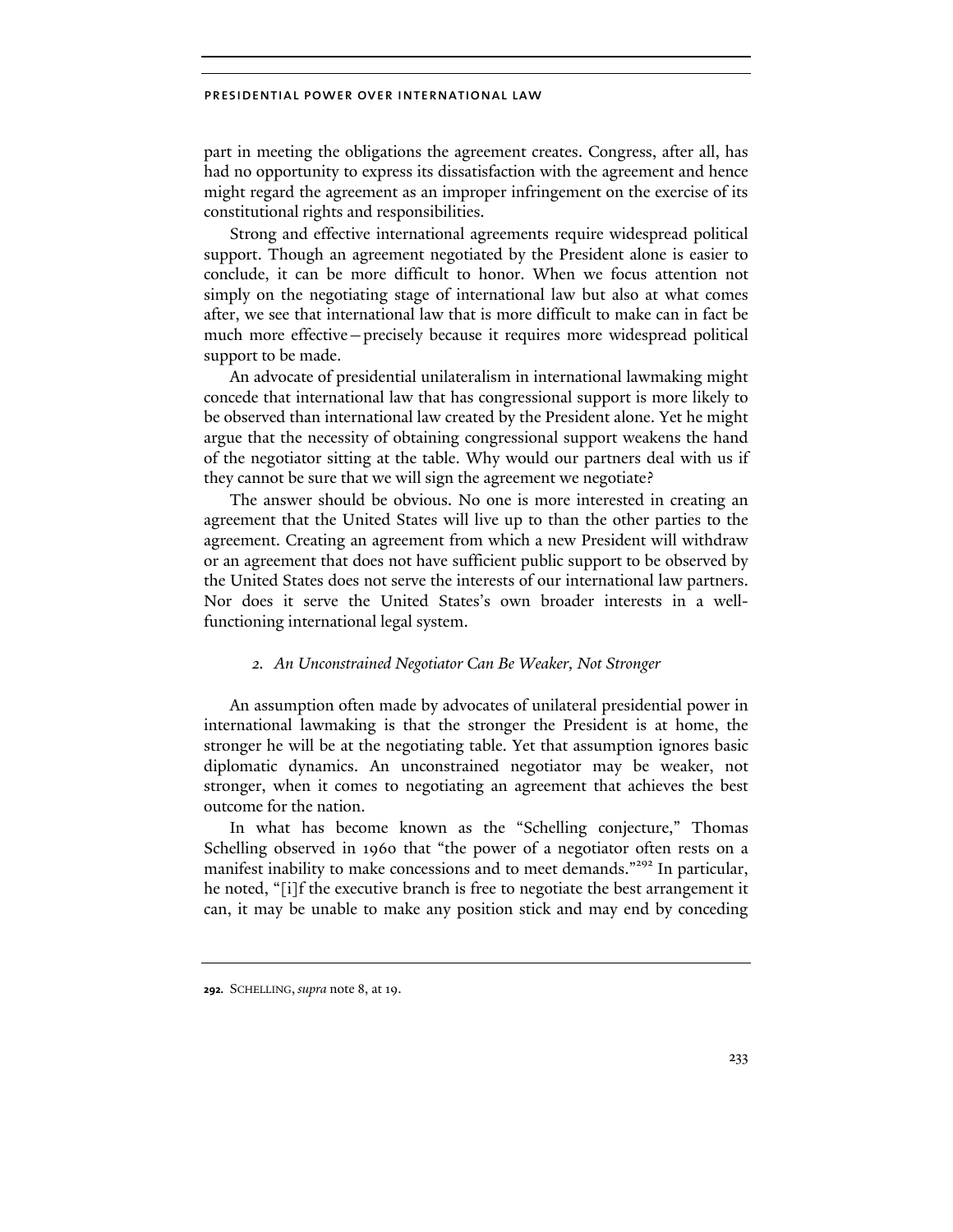controversial points because its partners know, or believe obstinately, that the United States would rather concede than terminate the negotiations."293 If, however, the executive is constrained by Congress, "then the executive branch has a firm position that is visible to its negotiating partners."<sup>294</sup>

Robert Putnam built on Schelling's observations in his seminal work on diplomacy and domestic politics. Putnam imagined the relationship between international and domestic politics as a "two-level game."295 At the national level, domestic groups pursue their interests by pressuring the government to adopt their favored policies, and politicians seek power and influence by constructing coalitions among these groups. At the international level, governments aim to maximize their ability to satisfy domestic pressures, while at the same time seeking to avoid adverse foreign developments.<sup>296</sup> These two worlds meet at the negotiating table. A negotiator constrained by the need to obtain the support of Congress may be able to achieve a better outcome in negotiations—by reducing the "win set" and thereby achieving a more favorable outcome. As Putnam put it: "[t]he difficulties of winning congressional ratification are often exploited by American negotiators."<sup>297</sup> During negotiations over the Panama Canal Treaty, for example, President Carter wrote a letter to Torrijos warning that "further concessions by the United States would seriously threaten chances for Senate ratification."298

If they are right, the implications of Schelling's and Putnam's work for international law are clear. When the President is unconstrained by other domestic players—because he is negotiating an agreement as a sole executive agreement or an ex ante congressional-executive agreement—the actors on the other side of the negotiating table know (or believe) that there is little preventing the President from making concessions. Those negotiating on

**<sup>293.</sup>** *Id*. at 28.

**<sup>294.</sup>** *Id*.

**<sup>295.</sup>** Robert D. Putnam, *Diplomacy and Domestic Politics: The Logic of Two-Level Games*, 42 INT'L ORG. 427 (1988); *see also* DOUBLE-EDGED DIPLOMACY: INTERNATIONAL BARGAINING AND DOMESTIC POLITICS (Peter B. Evans, Harold K. Jacobson & Robert D. Putnam eds., 1993) (building on the two-level game insight in a variety of contexts).

**<sup>296.</sup>** Putnam quotes a negotiator for the United States during the Tokyo Round GATT trade negotiations saying: "'I spent as much time negotiating with domestic constituents (both industry and labor) and members of the U.S. Congress as I did negotiating with our foreign trading partners.'" Putnam, *supra* note 295, at 433 (quoting Robert S. Strauss, *Foreword* to JOAN E. TWIGGS, THE TOKYO ROUND OF MULTILATERAL TRADE NEGOTIATIONS: A CASE STUDY IN BUILDING DOMESTIC SUPPORT FOR DIPLOMACY , at vii (1987)).

**<sup>297.</sup>** *Id.* at 440.

**<sup>298.</sup>** *Id.* (quoting W. MARK HABEEB & I. WILLIAM ZARTMAN, THE PANAMA CANAL NEGOTIATIONS 40, 42 (1986)).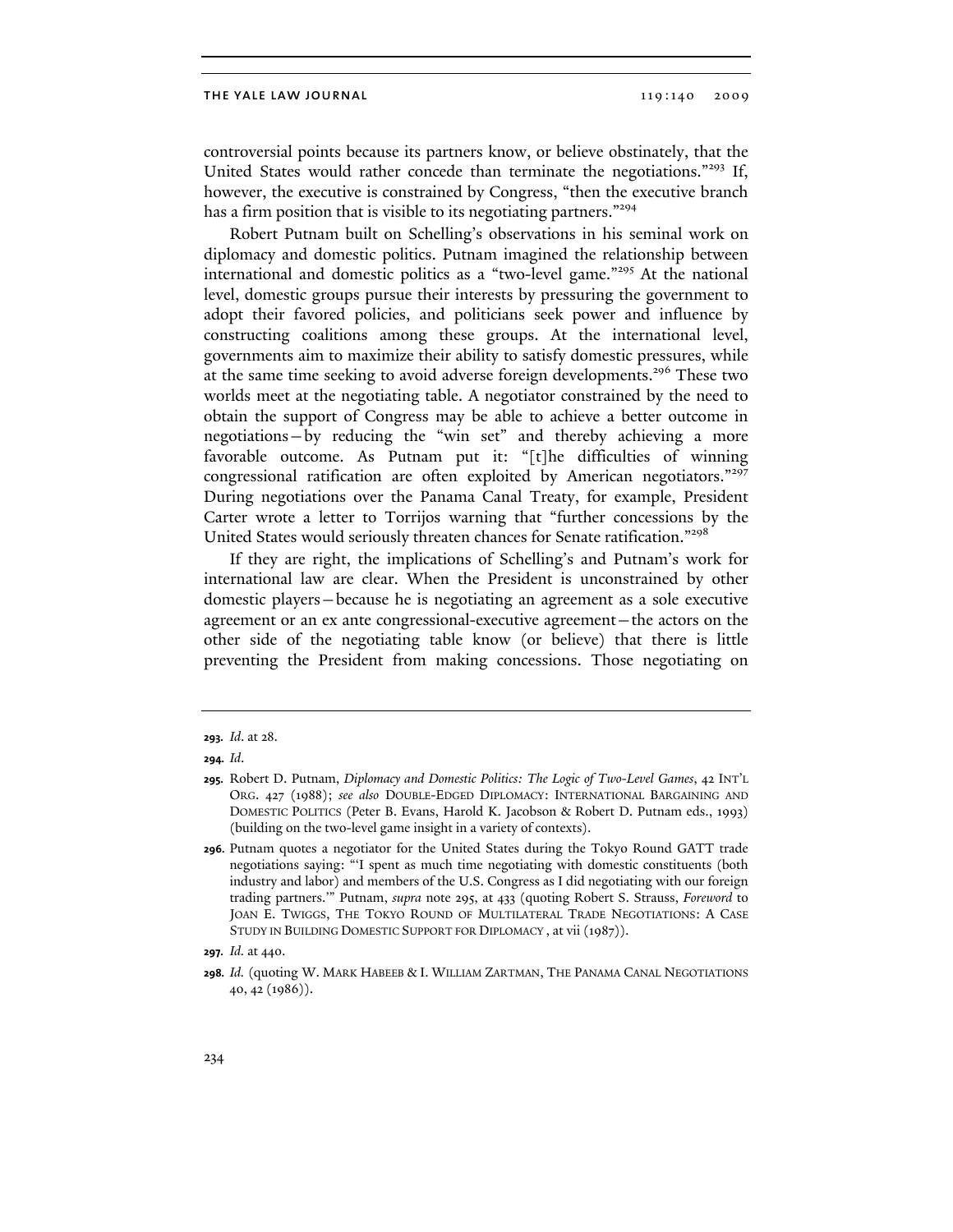behalf of the President are unable to point to the need to obtain congressional support as a reason for insisting on a better deal for the United States, because everyone involved knows that Congress is unable to reject even a disadvantageous deal. If the other party is informed and rational, therefore, it will insist on making the agreement that is most advantageous to it (and least advantageous to the United States) that will not lead the President to walk away from the agreement (or retaliate in other ways). This leads to the perhaps counterintuitive proposition with which this Subsection began: an unconstrained negotiator may be weaker, not stronger, when it comes to negotiating an agreement that is best for the nation.

This work thus indicates that in order to negotiate more advantageous agreements, the President should sometimes be more, not less, constrained. The exact shape the constraints on the President should take will be addressed in more detail in the next Part. I will simply note here that there are two possible types of constraints: the President's authority could be limited in advance, through narrower delegations of negotiating authority, or it could be limited after the fact. The ex post constraints may, in turn, take two forms: Congress may be required to approve the agreement or there may be some form of administrative review after an agreement is negotiated. Advance constraints can provide hard limits to the type of agreement that can be negotiated. They give a clear signal to the other party that the President cannot make concessions outside certain limits. Ex post constraints offer more flexibility but can make the outcome less predictable. For a skilled negotiator, ex post constraints might allow negotiation of an even more favorable agreement. But if the negotiator misjudges the ex post constraints, the agreement may never enter into effect.

This suggests an important consequence of imposing greater constraints on the President's power to make international agreements. Constraining the set of agreements that are acceptable to the United States by, for example, requiring congressional approval of an agreement (reducing the United States's "win set," as Putnam would put it) might result in fewer agreements. It is possible that an agreement that would satisfy the U.S. Congress would not be acceptable to the United States's negotiating partner. This is not necessarily a negative consequence of requiring congressional approval. Rather, it can sometimes be yet another argument in its favor. If an agreement fails because negotiators were unable to conclude an agreement that has the support of Congress, then that agreement might be best left unmade. Not only may it be worse for the country as a whole than no agreement at all, it may be destined to go unenforced. An agreement that cannot muster political support at the approval stage might fail to garner that support when it comes time to enforce the agreement. This would lead to what Putnam calls "involuntary defection," which is, he rightly notes, "just as fatal to prospects for cooperation as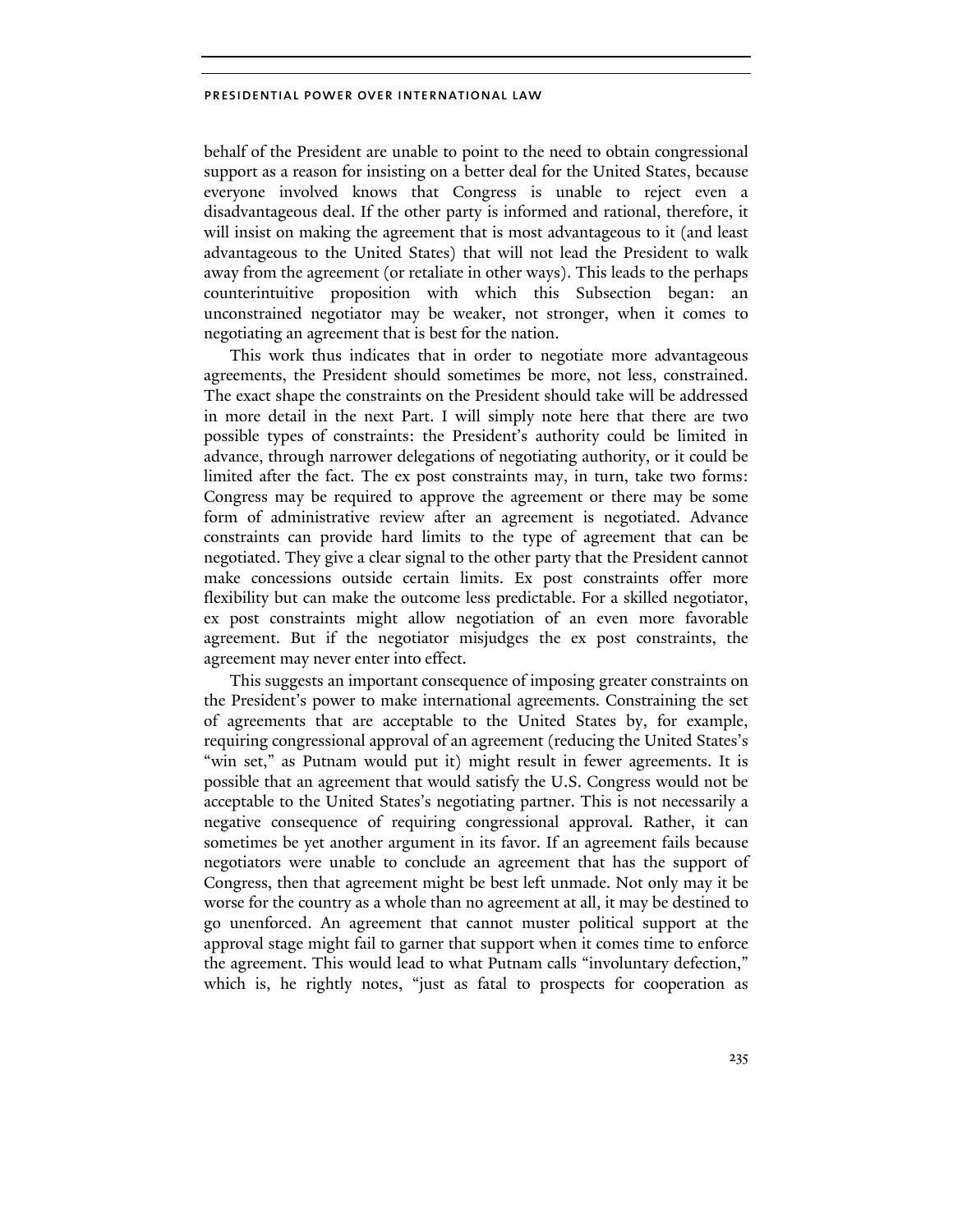voluntary defection."299 It can also undermine the United States's reputation as a country that can be trusted to follow through on its international law commitments.

This is not to say that more constraints on the President are always better. An entirely unconstrained President is unlikely to negotiate the best possible international agreements. But an excessively constrained President will be just as unable to pursue the national interest at the negotiating table. A President who, for example, has little power to deliver an agreement will quickly find other countries unwilling to enter into negotiations, for they will not wish to waste time negotiating an agreement that will not be approved. It is also possible that placing constraints on the President will slow the negotiation process and thereby frustrate some efforts to create agreements even where there are congruent preferences between the parties. Finally, the positive effect of domestic constraints can be squandered by an uninformed executive. There is evidence, for example, that a constrained negotiator who does not know the other party's constraints (even though the other party knows both parties' constraints) will, perhaps unsurprisingly, do worse in negotiations.<sup>300</sup>

The central proposition remains that a President who has unconstrained unilateral power to conclude international agreements may find himself in a weaker negotiating position than if he faced limited, but real, constraints. The claim that a President whose actions are not subject to any oversight by Congress is always better able to pursue the national interest on the international stage is therefore incorrect. Within limits, the presence of constraints on a President has the potential to make him stronger, not weaker, at the bargaining table—and better able to strike the best deal for U.S. national interests.

**<sup>299.</sup>** *Id.* at 439.

**<sup>300.</sup>** Political scientists have taken some tentative steps toward better understanding the Schelling conjecture. Helen Milner, for example, has modeled the ratification process and argues that it shows that in situations of asymmetric information, more divided government (that is, greater distance between the "ideal points" of Congress and the President) does not always lead to better outcomes for the President (that is, a result closer to the President's ideal point)—a result she interprets as casting some doubt on the Schelling conjecture. HELEN V. MILNER, INTERESTS, INSTITUTIONS, AND INFORMATION: DOMESTIC POLITICS AND INTERNATIONAL RELATIONS 92-93 (1997); *see also* Helen V. Milner & B. Peter Rosendorff, *Democratic Politics and International Trade Negotiations: Elections and Divided Government as Constraints on Trade Liberalization*, 41 J. CONFLICT RESOL. 117, 141 (1997) (considering the Schelling conjecture in cases of divided government); Ahmer Tarar, *International Bargaining with Two-Sided Domestic Constraints*, 45 J. CONFLICT RESOL. 320 (2001) (examining the Schelling conjecture in a situation in which both negotiators are constrained and finding that asymmetric information sometimes eliminates the advantage that otherwise comes from having a constrained negotiator).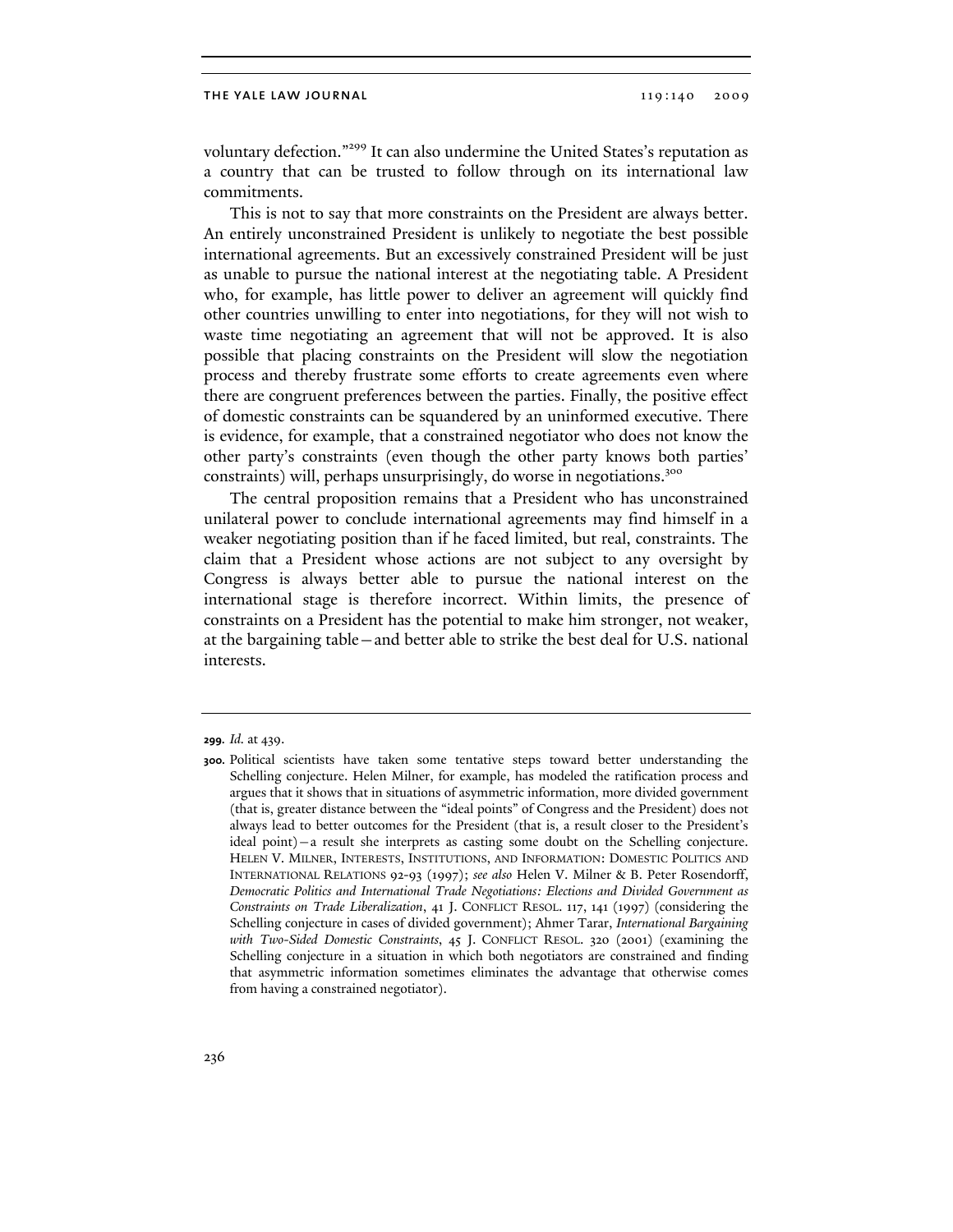## *3. Executive Branch Negotiators May Not Have All Relevant Information*

Those who advocate unilateral presidential power over international lawmaking assume that the executive possesses all the information necessary to conclude the best agreement. And yet there are cases in which information may not be made available to the President and his representatives that could be helpful in the negotiation process because those with relevant information are not informed about the pending agreement—or may know of the agreement but may have no opportunity to communicate relevant information to those engaged in negotiations.

For example, the United States recently negotiated an Agreement on the Safety of Food and Feed.<sup>301</sup> The agreement provided for collaboration between the U.S. Department of Health and Human Services and China's General Administration of Quality Supervision, Inspection and Quarantine regarding the safety of food and feed exported from one country to the other (though phrased as a two-way arrangement, the intent was clearly to address U.S. consumer fears regarding the safety of food imported from China to the United States). The agreement set out a plan for regulatory cooperation and set up a structure for ongoing collaboration on issues relating to food safety.

The Agreement became public on the day it was signed by the parties and entered into force. The Institute for Agriculture and Trade Policy later assessed the terms of the agreement and questioned the capacity for enforcing the agreement both in the United States and in China.<sup>302</sup> It noted that consumer organizations had criticized the agreement for excluding products like apple juice that had a history of food safety violations.<sup>303</sup> It also pointed out that the on-site inspection of food processing export establishments provided for in the agreement was likely to be insufficient.<sup>304</sup> Moreover, the Institute noted that while products may be refused entry due to inspection or testing results, the Agreement does not indicate whether information on the rate of refusal or inspection and testing data will be made public. It commented, "[t]his review will apparently involve only government officials with no opportunity for nongovernmental comment or reporting."<sup>305</sup>

**<sup>301.</sup>** Agreement on the Safety of Food and Feed, U.S.-P.R.C., Dec. 11, 2007, Temp. State Dep't No. 08-12, 2007 U.S.T. LEXIS 54.

**<sup>302.</sup>** *See* STEVE SUPPAN, INST. FOR AGRIC. AND TRADE POLICY, U.S.-CHINA AGREEMENT ON FOOD SAFETY: TERMS AND ENFORCEMENT CAPACITY (2008).

**<sup>303.</sup>** *Id.* at 4.

**<sup>304.</sup>** *Id.* at 6.

**<sup>305.</sup>** *Id.* at 7.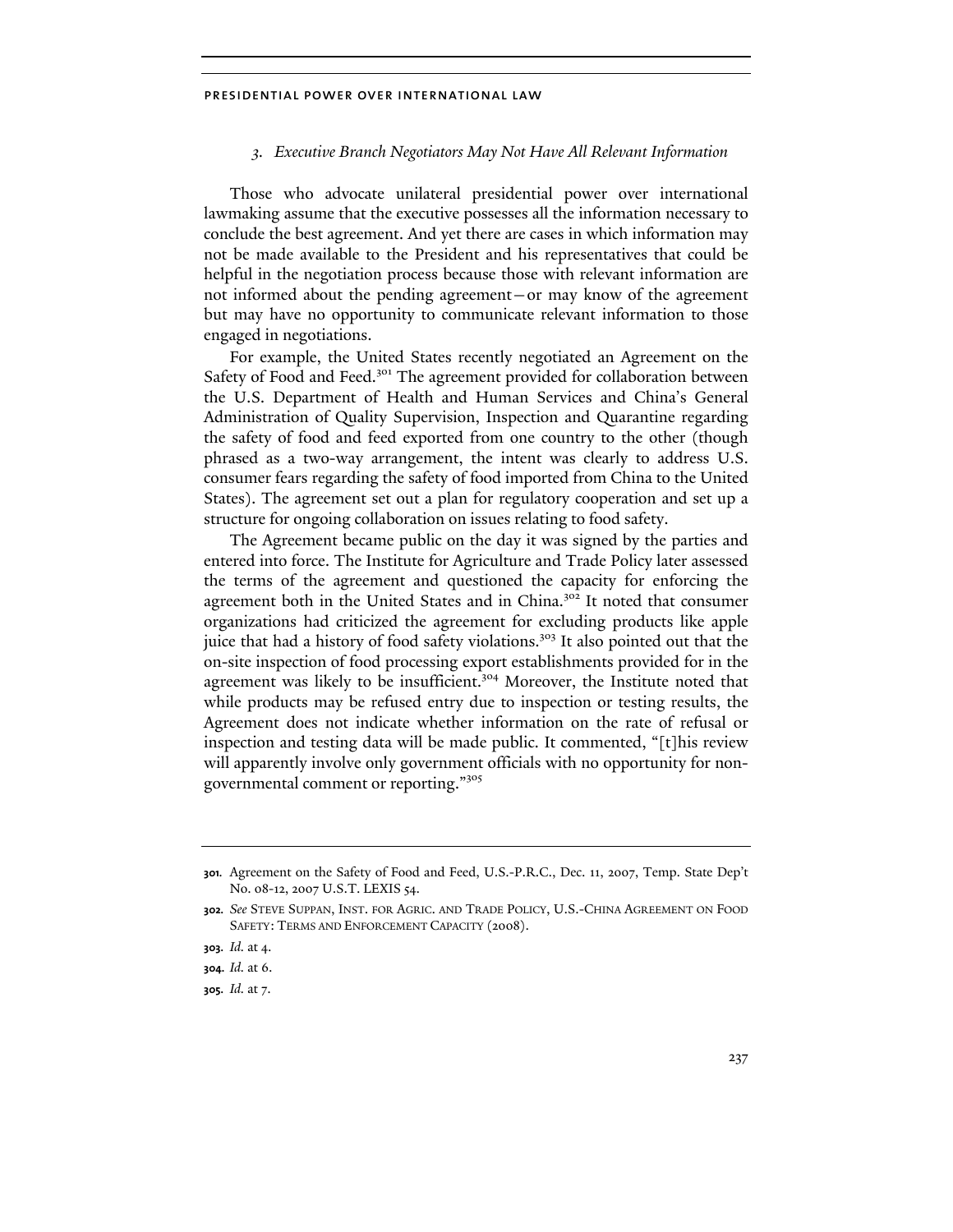Whether or not these critiques are well founded, there is no doubt that the current system for making international agreements does not provide a forum in which such criticisms may be heard by policymakers during the drafting process. This stands in stark contrast to the domestic process for issuing agency rules and regulations. If these commitments had been made by the Department of Health and Human Services (HHS) through domestic regulations instead of an international agreement, they would have been subject to the Administrative Procedure Act's notice and comment procedures. This process would have allowed interested parties to be informed of the pending arrangement and to make comments that would have informed those in a position to change the agreement. Because the commitments were made in an international agreement, however, there was no such process for soliciting responses from the public. The agreement was therefore drafted without any formal opportunity for public input.

One might object that in foreign affairs, quick and flexible decisionmaking is necessary. The cumbersome process of obtaining congressional support so slows decisions that it is ultimately self-defeating, even if it does produce more information. But this argument ignores several important points. First, the subject of this discussion is international agreements. These agreements do not as a rule require the rapid decisionmaking sometimes involved in military actions or pressing international crises. Second, it has long been recognized that presidents may enter into temporary or interim agreements in cases of pressing need where it is not possible to consult Congress. Once the immediate crisis has passed, however, the rationale for unilateral action passes with it. Finally, individual congressional approval of every international agreement is not necessary to correct the imbalance identified here. As I discuss in Part IV below, there are several measures that would maintain flexibility and yet significantly improve oversight and accountability—and the ability of negotiators to obtain information relevant to the agreement—in the international lawmaking process.

This Part has argued that the case for unilateral international lawmaking power for the President rests on normative and positive claims that threaten to crumble upon closer inspection. First, while it is true that the President is an essential actor in the process of U.S. international lawmaking, presidential support is only rarely sufficient as a matter of U.S. constitutional law. Second, the delegation of power by Congress to the President to make international law has led to weak democratic accountability. Third, and finally, international agreements made by the President on his own are not only not necessarily better, they may sometimes even be worse.

The argument for unilateral presidential power over international law rests on a false proposition about the necessary relationship between democratic accountability and effectiveness in international lawmaking. The twin aims of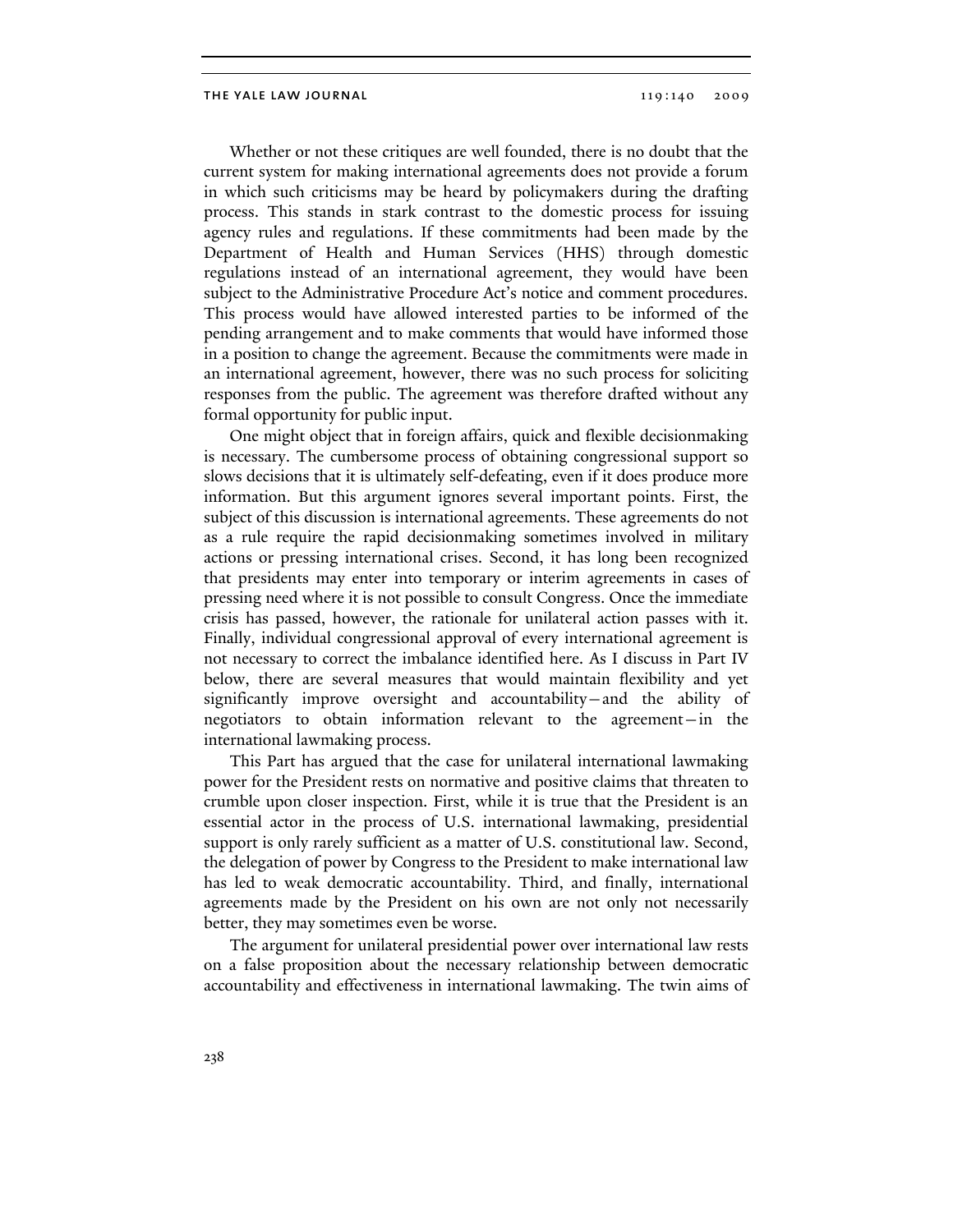democracy and effectiveness can lie in tension, but they can also be mutually reinforcing. Restoring balance to the lawmaking process by allowing Congress and the public greater influence can, as noted above, give the President more broad-based political support to carry out international agreements, a stronger negotiating position, and better access to information that will allow more informed agreements. But it is important to be aware, as well, that there is a lurking danger of overcorrection. Some reforms that would make the international lawmaking process more democratic could also cause it to become overburdened to the point of collapse. Any reform that undermines the ability of the system to operate effectively and efficiently will ultimately be harmful, not helpful.

In the next Part, I propose a two-track system for international lawmaking that offers a way to more effectively balance these aims. This reform promises to restore a role for Congress and the American people in the process of making international law while at the same time making even more effective international lawmaking possible.

## **iv. restoring the balance**

The balance of power over international law has been eroding for more than two centuries. That gradual process of erosion—which gathered steam in the post-World War II era—has led to a system of lawmaking in which presidential unilateralism is deeply entrenched. Restoring balance to U.S. international lawmaking will therefore require a fundamental reorganization of the system.

Here I propose reorganizing international lawmaking into two separate tracks: administrative and legislative. This would make explicit what is already implicit—that there are two kinds of international law which require different levels of congressional involvement and which in turn should be given different legal status. It also promises to normalize international lawmaking, bringing it within familiar structures of administrative rulemaking and legislation. Doing so will not only make it easier to integrate international U.S. legal commitments into domestic law, but also allow lawmakers and administrators to harness knowledge gained in the domestic context to strengthen and improve the international lawmaking process. And it will allow informal mechanisms of oversight that operate in the domestic arena to play a more significant role in the international arena as well.

One might reasonably ask whether a proposal of this kind is realistic, given the repeated failure of Congress to assert authority over the international lawmaking process, as documented extensively in Part II of this Article. There are several reasons to believe that the proposal can, indeed, succeed. First,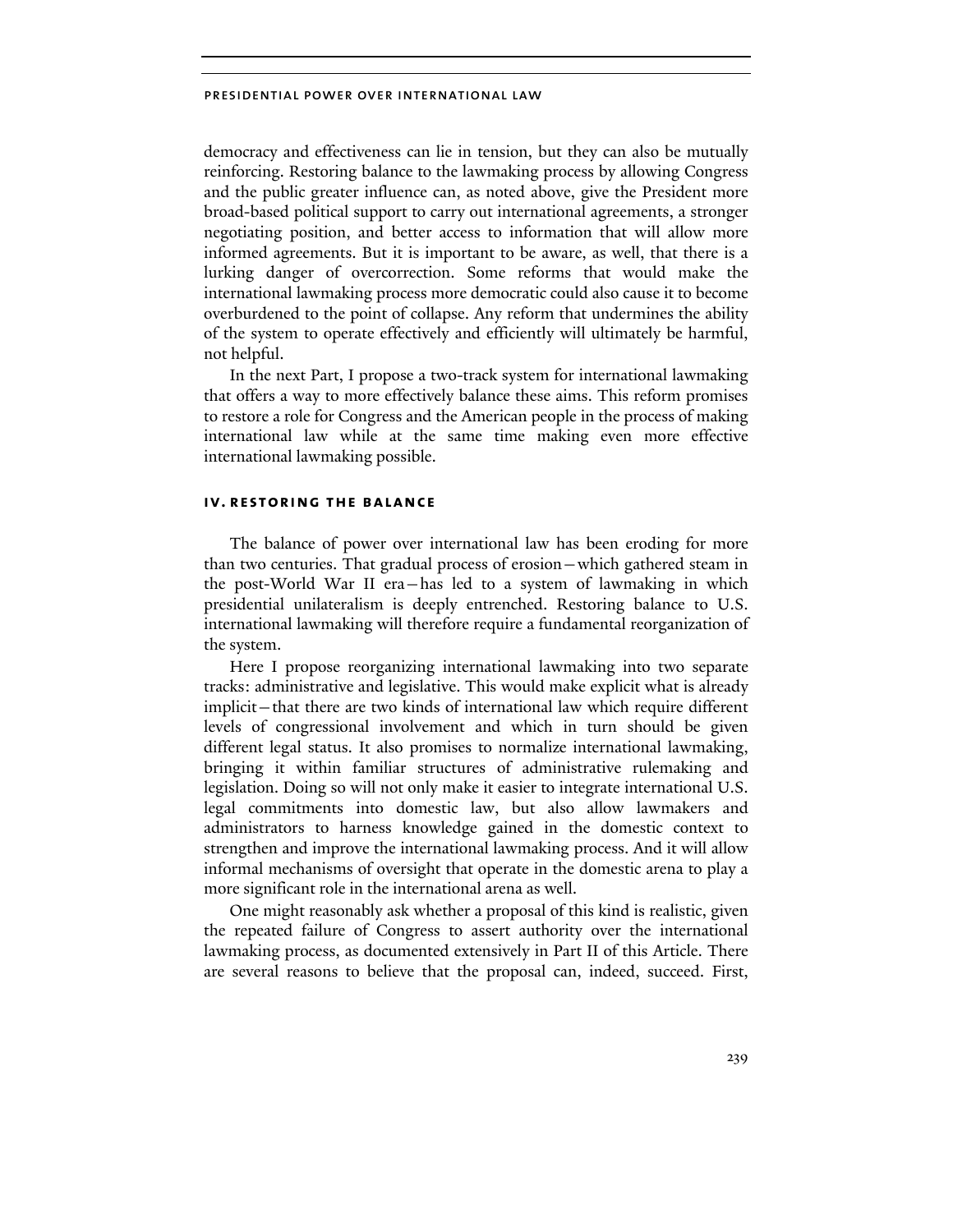Congress has failed to act in the past in part because its loss of power has been incremental and largely hidden. It is my hope that by revealing the extent of the problem, this Article will help create an impetus for reform that might otherwise not exist.306 Moreover, the plan offered here allows Congress to address the entire problem in one step; rather than requiring Congress to reverse each individual delegation of authority in each individual statute, this proposal allows Congress to put in place an overarching system of oversight that applies to every instance in which Congress has delegated international lawmaking authority to the President.

A second reason to think that this reform proposal can be enacted is that it offers Congress an option not previously on the table. Up until now, Congress has been reluctant to address the imbalance of power in international lawmaking in part because the only apparent alternatives were a full vote in both the House and Senate or a two-thirds vote in the Senate alone. Obtaining that level of support is impractical—if not impossible—for the more than threehundred executive agreements entered by the United States each year. The administrative track proposed here gives Congress an intermediate option, allowing it to exercise more effective oversight that is not excessively burdensome.

Finally, many of the proposed reforms offered here can be put in place even in the absence of legislation. The State Department's Office of the Legal Adviser has the power to make significant changes in the way international law is made on its own—for example, it could provide much greater transparency in the lawmaking process even if Congress does not require it. In the discussion below, I outline the unilateral steps that the Office of the Legal Adviser could take to begin to restore the balance of power in the process of international lawmaking.

The remainder of this Part is devoted to detailing the two tracks more thoroughly. The first Section outlines a new administrative track. I argue that most of the current sole executive agreements and ex ante congressionalexecutive agreements should be approved under this track, which should be patterned in part on the notice and comment model that applies to legislative rulemaking in the domestic context under the Administrative Procedure Act. The proposal for this new system is founded on the basic principle that Congress and the American people should be informed about international agreements before—not after—they become law. And they should have an opportunity to offer feedback on proposed agreements. This formalization of

**<sup>306.</sup>** Congress has shown that it can and will act when faced with evidence of excessive presidential unilateralism in international lawmaking, as it did in passing the important Case-Zablocki Act in the early 1970s. *See supra* text accompanying note 159.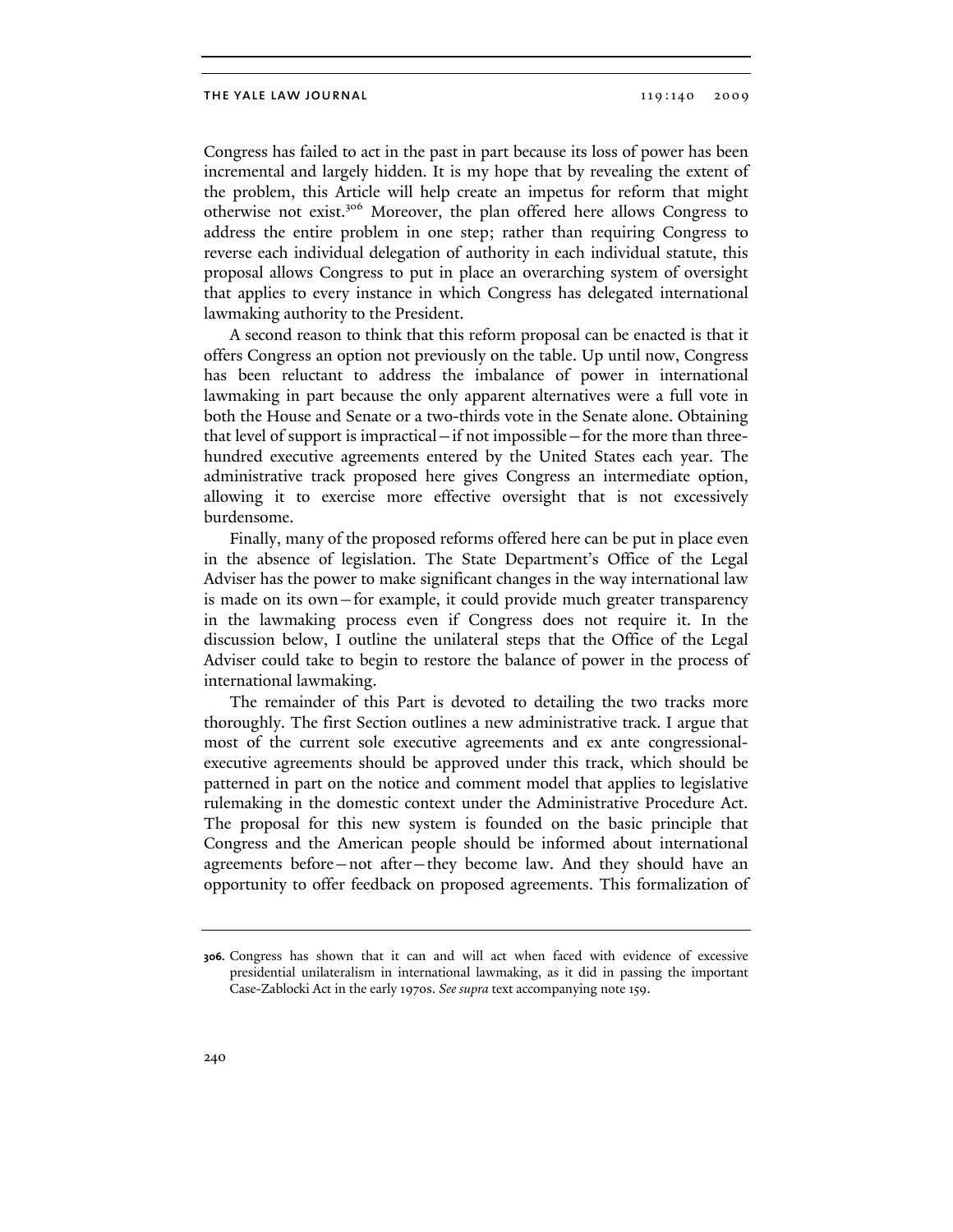administrative international lawmaking should be coupled, I argue, with narrower statutory grants of international lawmaking authority and more frequent use of sunset provisions in any new delegations.

The second Section details the proposed legislative track of international lawmaking. The Article II Senate-approved treaty and the ex post congressional-executive agreement would remain legislative options. Indeed, I have argued elsewhere that ex post congressional-executive agreements hold many advantages over all the alternative modes of international lawmaking and that they should be used much more extensively than they are at present.<sup>307</sup> I argue here for expanding the menu of available legislative options by offering a streamlined process for congressional approval of executive agreements patterned on the "fast track" process for trade agreements. Such a process will allow for greater involvement by Congress while not overburdening the system or unduly slowing the process of approval.

These proposals are necessarily broad outlines. They point the way toward greater transparency and opportunity for public and congressional participation in order to enhance the democratic legitimacy of the lawmaking system. But they also seek to account for the need to maintain—and even enhance—an effective negotiating process not overly burdened by the presence of too many voices or excessive revisions to proposed agreements. This discussion thus aims to offer ways to think about reform, to introduce new ideas that can improve the international lawmaking process, and above all, to begin a conversation about how best to achieve the multiple and sometimes conflicting goals of the international lawmaking system.

# *A. A New Model of Administrative International Lawmaking*

International lawmaking escaped the administrative law revolution of the 1940s.308 All foreign affairs matters—including the process of making

**<sup>307.</sup>** *See* Hathaway, *supra* note 11, at 1307-57.

**<sup>308.</sup>** Absent the exemption, it is clear that executive agreements and ex ante congressionalexecutive agreements would be considered "rules" subject to the strictures of the APA. *See* 5 U.S.C. § 551(4) (2006) (defining "rule"). In particular, they would be considered "legislative rules"—that is rules that have the same binding legal effect as a statute. They would therefore be subject to the notice and comment rulemaking requirements that apply to all such rules. For more on the distinction between legislative and nonlegislative rules, see, for example, William Funk, *Legislating for Nonlegislative Rules*, 56 ADMIN. L. REV. 1023 (2004); William Funk, *When Is a "Rule" a Regulation? Marking a Clear Line Between Nonlegislative Rules and Legislative Rules*, 54 ADMIN L. REV. 659 (2002); and John F. Manning, *Nonlegislative Rules*, 72 GEO. WASH. L. REV. 893, 914-27 (2004). For more on "interpretive rules," see Michael Asimow, *Public Participation in the Adoption of Interpretive Rules and Policy*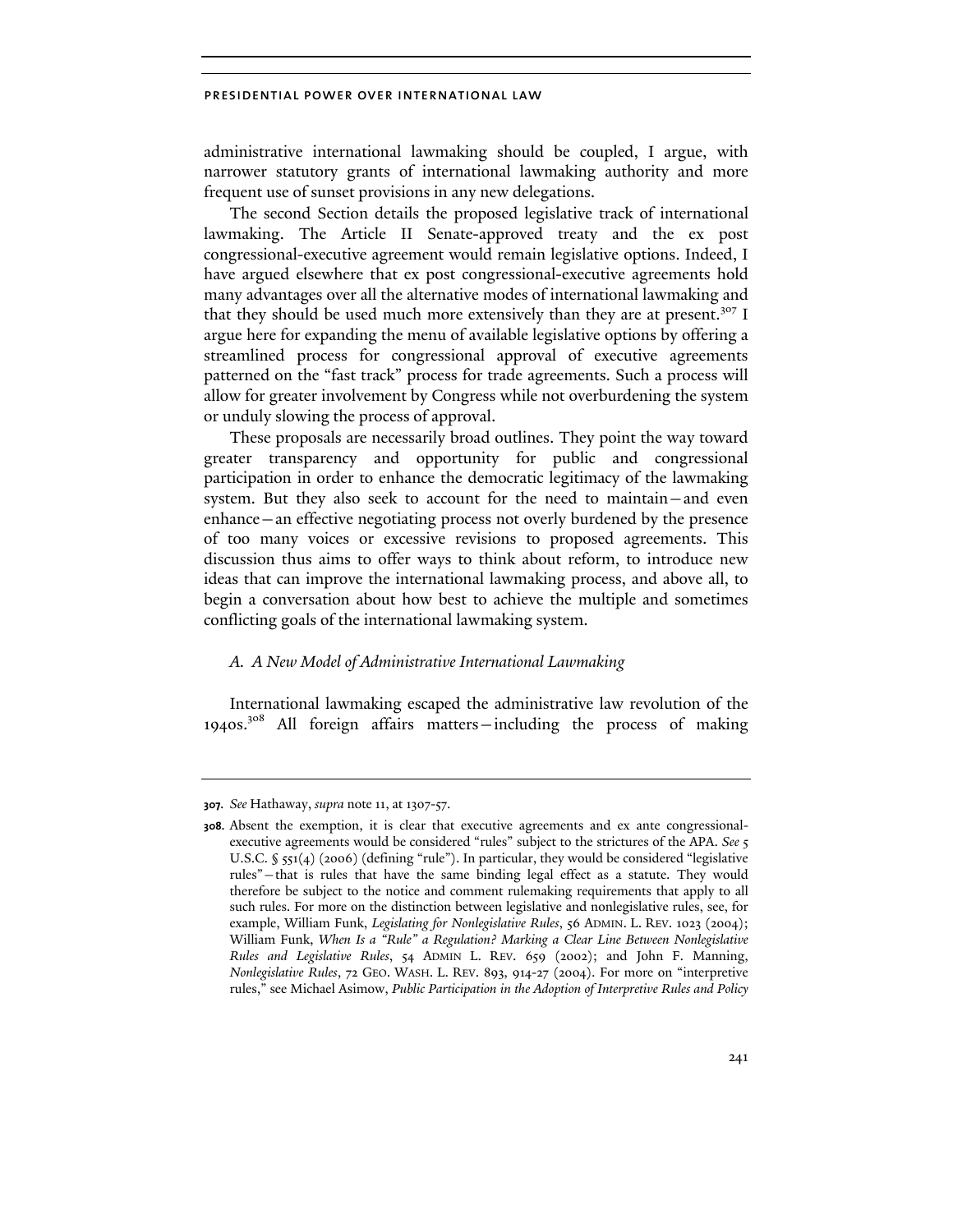international law—were exempted from the Administrative Procedure Act, which was the linchpin of the modern regulatory state that emerged after World War II.<sup>309</sup> Yet the same demands for expanded regulatory authority were as present for foreign affairs as for other areas of executive authority during the post-World War II era. As a result, there was an exponential increase in international agreements, most of them regulatory in nature. But unlike in the domestic arena, there has never been any system in place to allow effective external oversight.

It is time for that to change. A system built on the basic insights of the legislative rulemaking process outlined in the APA can and should be put in place.<sup>310</sup> The reforms proposed here thus begin with a new model of administrative international lawmaking patterned in part on the domestic rulemaking process. International agreements currently approved as executive agreements under the President's sole constitutional authority or under authority delegated to the President by Congress would be approved instead through this new administrative process.<sup>311</sup> This reform would bring greater transparency to the international lawmaking process and an opportunity for the public and Congress to play a more significant role in shaping the agreements. At the same time, it would allow for efficient and effective lawmaking that is not subject to excess delays and endless revisions.

Below, I begin by outlining the proposal for an administrative international lawmaking process patterned on the Administrative Procedure Act's domestic rulemaking process. Next, I argue that the creation of a new administrative track should be coupled with more careful delegations of international lawmaking authority to the President. Finally, I outline the standards that will determine which international agreements are eligible for approval through the administrative track and which must instead be approved through the more formal legislative process.

# *1. An "APA" for International Law*

The administrative track for international lawmaking proposed here is selfconsciously patterned on the Administrative Procedure Act, which is generally considered the linchpin of the modern regulatory state. The APA's basic insight

*Statements*, 75 MICH. L. REV. 520, 542 (1977); Jacob E. Gersen, *Legislative Rules Revisited*, 74 U. CHI. L. REV. 1705 (2007); and Kevin W. Saunders, *Interpretative Rules with Legislative Effect: An Analysis and a Proposal for Public Participation*, 1986 DUKE L.J. 346, 352.

**<sup>309.</sup>** 5 U.S.C. §§ 552 (b)(1)(A), 553 (a)(1), 554(a)(4).

**<sup>310.</sup>** I focus here in particular on the rules that apply to "notice and comment" rulemaking.

**<sup>311.</sup>** I say more in Subsection IV.A.3. about when the administrative track is appropriate.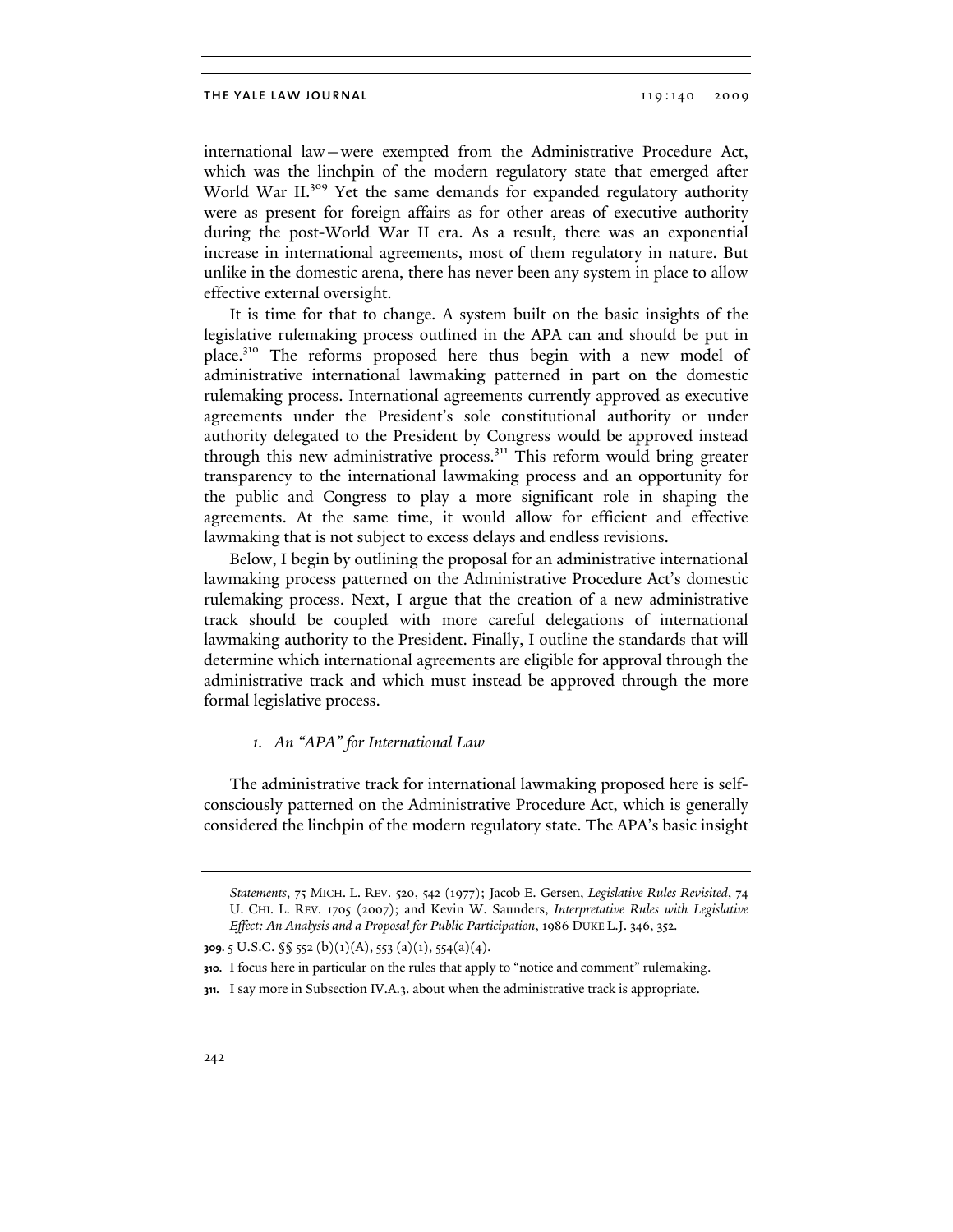is simple but powerful: Congress cannot manage the regulatory demands of the modern state on its own. Yet executive agencies must not exercise unfettered control over rules that have the force of law. The APA offers a compromise that allows Congress to delegate the authority to make binding rules to executive agencies. At the same time, the APA retains a check on the exercise of that delegated authority through notice and comment rulemaking, which is in turn monitored through judicial review.

Before discussing the outline of the modified rules that I argue should apply to international agreements, let me first explain why I do not advocate what may initially appear to be the simplest solution: removing the exemption of foreign affairs from the APA and subjecting foreign affairs to the full strictures of "notice and comment rulemaking" that apply in the domestic context. There is at least one key structural difference between the domestic and international rulemaking context that leads to necessary differences in the way comments can be solicited, received, addressed, and reviewed: an executive agreement, unlike a domestic regulation, involves a foreign party.<sup>312</sup> This means that changes to proposed agreements cannot be made without the consent of the other party to the agreement. In fact, extensive revisions to the text may lead the other party to abandon the agreement altogether. Furthermore, a cumbersome and time-consuming process for concluding executive agreements may serve as a disincentive to enter into negotiations with the United States in the first place. For these reasons, I recommend a reform based on the central insights of the domestic rulemaking process, but modified in significant ways to fit the particular needs of the international context.

Instead of simply subjecting international agreements to the APA, a new administrative system based on the APA should be put in place. This system should involve first and foremost a modified "notice and comment" procedure for executive agreements. In particular, the single most essential reform would

**<sup>312.</sup>** Another key difference, as noted earlier and addressed in more detail below, is that judicial review does not function in the same way in the field of foreign affairs as it does in domestic law. None of these reasons were explicitly discussed on the record during the debate over the APA at the time of its original passage. Indeed, the exemption of foreign affairs received little attention. It was at several points referred to simply as "self-explanatory." *See*, *e.g.*, STAFF OF S. COMM. ON THE JUDICIARY, 79th Cong. (Comm. Print 1945), *reprinted in* STAFF OF S. COMM. ON THE JUDICIARY, 79TH CONG., ADMINISTRATIVE PROCEDURE ACT: LEGISLATIVE HISTORY, 79TH CONG., 1944-46, at 15, 17 (1946). A more complete explanation of the exemption appears in the congressional record of the House proceedings: "The exemption of military and naval functions needs no explanation here. The exempted foreign affairs are those diplomatic functions of high importance which do not lend themselves to public procedures and with which the general public is ordinarily not directly concerned." 92 CONG. REC. 5650 (1946) (statement of Mr. Walter).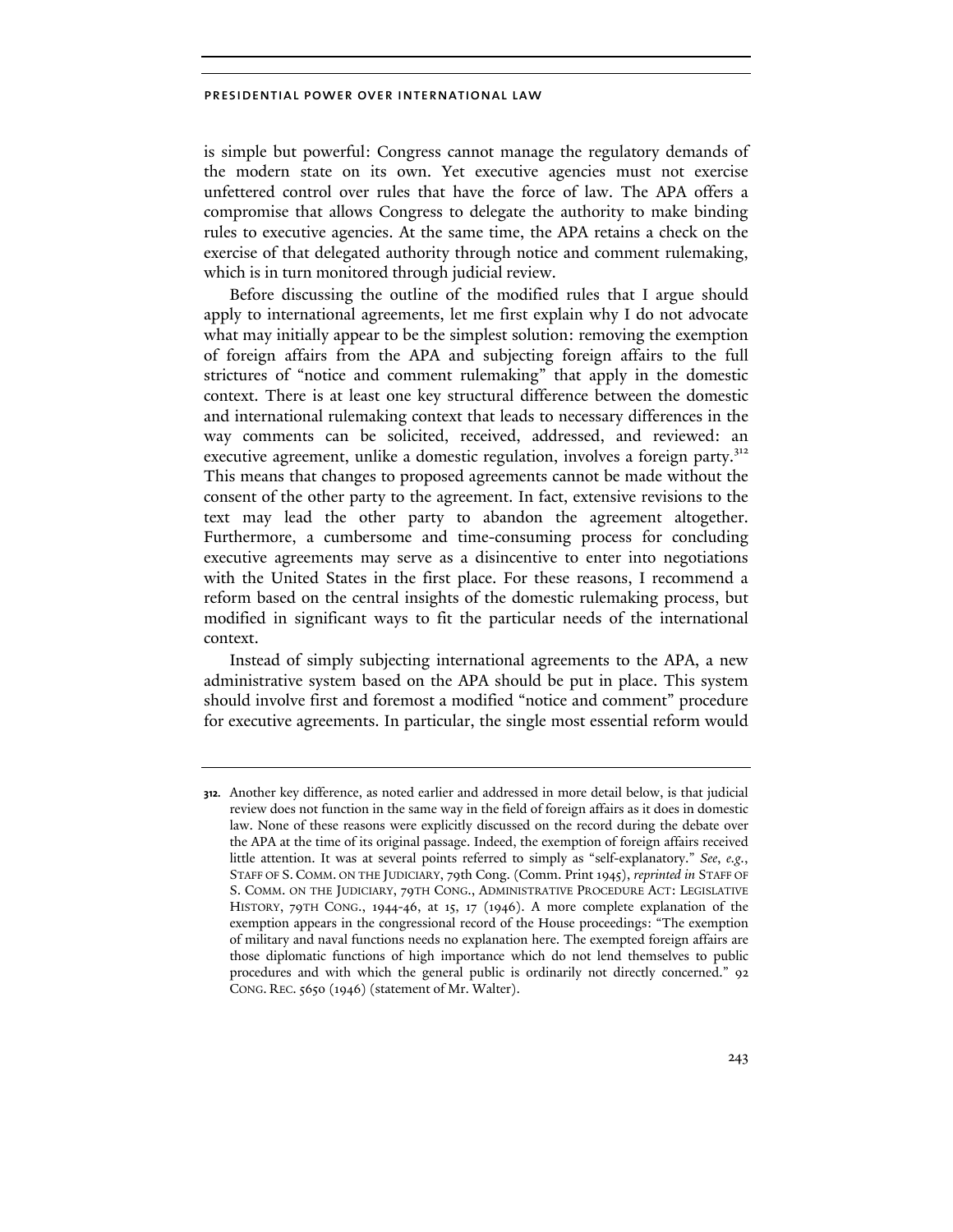be to increase the transparency of the international lawmaking process through earlier and more effective "notice" of international lawmaking. As it currently stands, Congress and the public are unable to learn much, if anything, about executive agreements until well after they have already entered into effect. As a result, they are unable to perform any checking function or even provide information that might prove helpful in the process of creating the agreements. The introduction of greater transparency into the process will serve as a necessary precursor to opening the international lawmaking process up for broader political debate.

The first step toward reform would be a simple revision to the Case-Zablocki Act. Instead of requiring agreements to be reported to Congress within sixty days after entering into effect, it would make reporting of an agreement to Congress a *prerequisite* for an agreement to enter into effect. Specifically, the amendment could provide that no executive agreement may go into effect until thirty or sixty days after the agreement is reported to Congress.313 This modest revision alone has the potential to increase congressional oversight by permitting Congress to examine agreements *before* they become law. This would, by itself, play an important role in improving the transparency of the lawmaking process and give Congress an opportunity to raise objections to an ill-conceived agreement before it becomes a fait accompli. It would also likely lead to significant improvements in communication between agencies within the executive branch. At present, executive agencies frequently enter into agreements with other nations but fail to report the agreements to the Legal Advisor to the Department of State. As a result, the agreements are often reported to Congress after—sometimes far after—the sixty-day deadline established by the Act.

There are a few further steps that would improve transparency even further. First, the Case-Zablocki Act reports should be made public at the same time that they are provided to Congress. In other words, when an agreement is

 Foreign Relations Authorization Act, Fiscal Years 1988 and 1989, Pub. L. 100-204, § 139(a), 101 Stat. 1331, 1347 (1987) (codified at 1 U.S.C. § 112b).

**<sup>313.</sup>** A much more limited revision to the Case-Zablocki Act was in place in 2005, 2006, and 2007 (the revision lapsed in 2008). It provided that

<sup>[</sup>i]f any international agreement, whose text is required to be transmitted to the Congress pursuant to the . . . 'Case-Zablocki Act' . . . is not so transmitted within the 60-day period specified in that [Act], then no funds authorized to be appropriated by this or any other Act shall be available after the end of that 60 day period to implement that agreement until the text of that agreement has been so transmitted.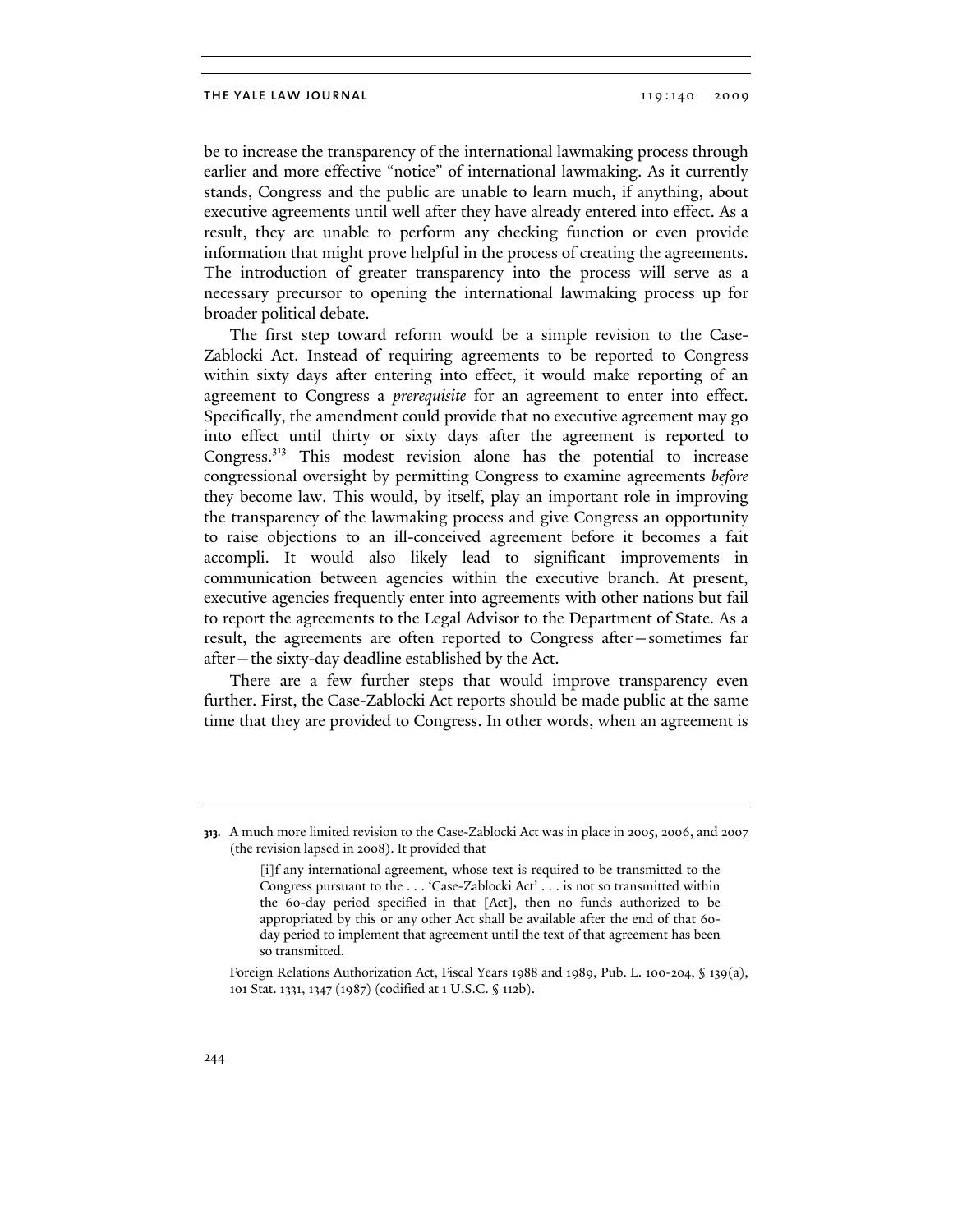reported to Congress, it should also be reported to the public.<sup>314</sup> The Office of the Legal Adviser at the Department of State has recently taken steps in this direction, for which it deserves much credit. In recent years, the Legal Adviser has been posting agreements that it has reported to Congress under the Case-Zablocki Act on its website. It is therefore possible for members of the public to read the agreement text and learn what agreements have recently been concluded. That practice of rapid and accessible publication of executive agreements should be continued.<sup>315</sup> Once again, however, the practice should also be expanded and moved earlier in the process. It would be an important step, in particular, to make agreements available to the public before they enter into effect. This would allow public input into the process of international lawmaking. $316$ 

Second, there should be much more specific information made available about the legal authority for the executive agreements—and it should be made available to both Congress and the public at large. The Case-Zablocki Act reports to Congress presently include brief background statements that indicate the legal authority on which the President relies in making the agreement. These statements, which are currently only informal and voluntary, should be formalized as a statutory or regulatory requirement. They ought to be significantly more detailed as well. At present, the statements of legal authority in background statements are extremely rudimentary (for example, "The United States Constitution Article II; and the Foreign Assistance Act of 1961, as amended.").317 This would not be an onerous obligation, as the required information already exists in internal Circular 175 memos that the Office of the Legal Adviser prepares on each international agreement. The change would cure a fundamental problem in the present system: no one

**<sup>314.</sup>** As noted below, there should remain an exception for secret or classified agreements.

**<sup>315.</sup>** Since 2004, such publication has been required by law. *See* 1 U.S.C. § 112a(d). In the last two years, however, the information was reorganized to make it much more readily accessible to the public. Even more could be done—for example, creating a searchable database.

**<sup>316.</sup>** Some other reforms would make the web interface more user-friendly and therefore more useful. In particular, the addition of a search function would be an extremely useful addition. A possible model is the web interface for the Thomas treaties database. In addition, both databases would also very much profit from the addition of more past agreements (the Case-Zablocki Act reports currently go back only a couple of years, and the Thomas database only extends reliably to the 1980s).

**<sup>317.</sup>** Letter from Laura Svat Rundlet, U.S. Dep't of State, to Joseph R. Biden, Jr., Comm. on Foreign Relations Chair, U.S. Senate, 08-03 (Jan. 3, 2008) (on file with author) (containing a background statement concerning the Agreement Amending the Strategic Objective Grant Agreement for Basic Education of September 30, 2002, U.S.-Egypt, Sept. 30, 2007).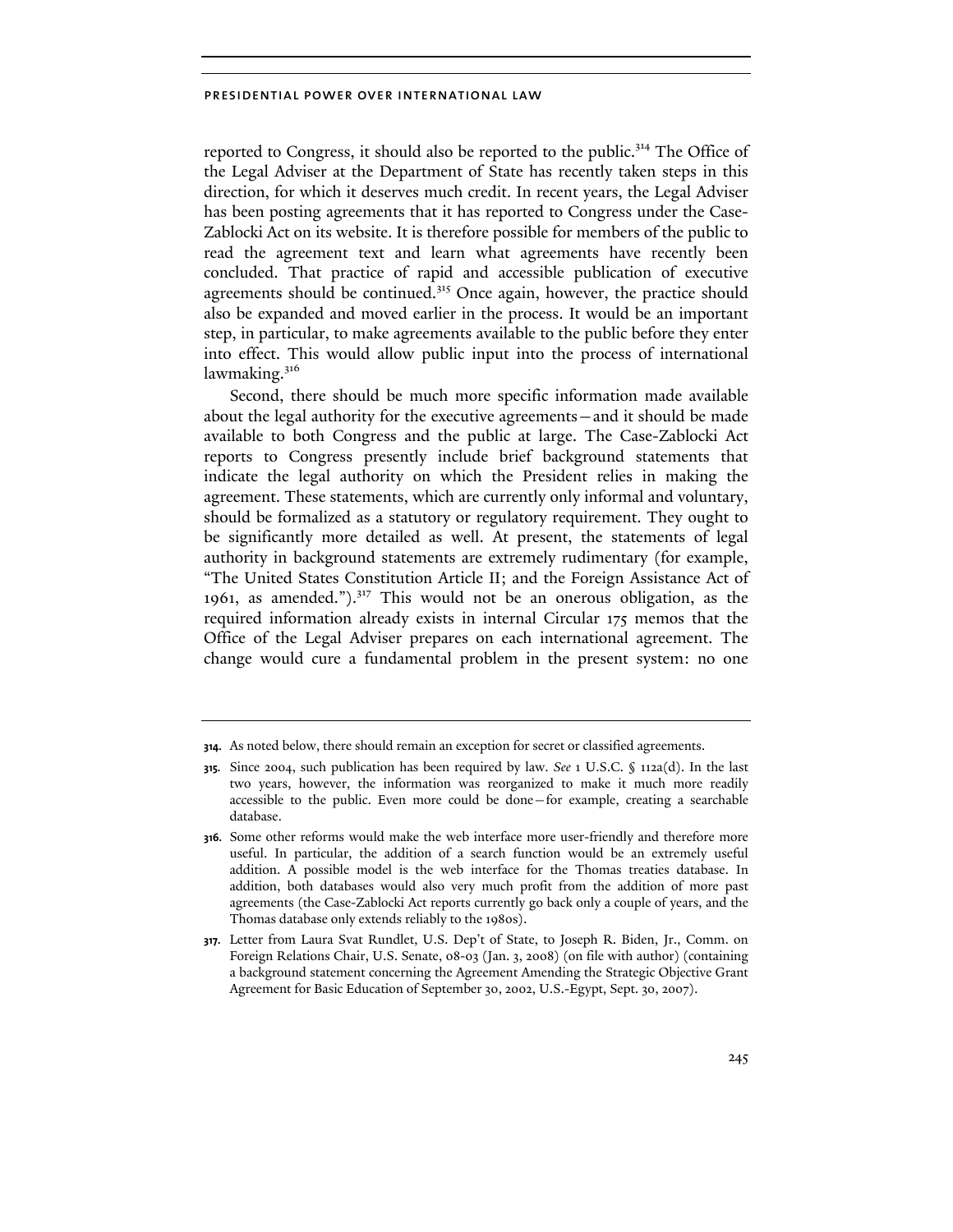outside of the Office of the Legal Adviser at the State Department knows the precise legal basis under which most executive agreements exist. Making this information available to Congress and the public would allow outside observers to more accurately assess whether an agreement in fact falls within the legal authority that is claimed. It would also allow Congress to better assess how the legal authorities it has granted are being used by the President.<sup>318</sup>

Taking the first steps outlined above to improve notice to the public and Congress about international lawmaking will open up proposed international agreements to public scrutiny. Even without any further reforms, opening up the process in this way will generate a public response that will enhance the legitimacy of executive agreements and provide a greater base of information on which government officials may draw. And, notably, many of the reforms outlined above could be carried out by the Office of the Legal Adviser in the absence of any new legislation. But the equation will not be complete without the second half of the "notice and comment" process—that is, the opportunity for public comment. Permitting public commentary on proposed legal rules is just as important in international lawmaking as it is in domestic rulemaking for ensuring transparency, securing the democratic legitimacy of the system, and collecting information from members of the public who may be affected. Rather than relying on informal feedback and outbursts of public attention, there could be a much more careful and potentially useful system for soliciting public feedback on proposed international agreements.

For reasons already mentioned, the process for receiving comments will likely have to be highly modified in the international lawmaking process. It is possible that it would be wise to collect commentary in the early stages of negotiations with foreign partners, rather than after a text has been agreed upon by the parties. Ideally, guidelines will be designed that will permit public input in ways that can be helpful to negotiators—identifying issues that should be considered, potential problems that may arise, or domestic interests that may be affected.<sup>319</sup> Moreover, substantive judicial review of the adequacy of

**<sup>318.</sup>** Making this information public would not impose an undue burden on the Office of the Legal Adviser. The Department is already required to include an extensive discussion of the legal basis for any agreement in the Circular 175 memo on that agreement. That discussion may serve as the basis for the public statement of the legal foundation of the agreement.

**<sup>319.</sup>** One issue that will need to be resolved is the extent to which nonbinding agreements will be subject to the new notice and comment procedures. Under the APA, nonbinding statements are generally not subject to notice and comment. They must simply be published in the Federal Register. *See* 5 U.S.C. § 552(a)(1)(D). Nonbinding agreements are also not subject to reporting under the Case-Zablocki Act. *See* 22 C.F.R. § 181.2(a)(1) (2009) ("The parties must intend their undertaking to be legally binding, and not merely of political or personal effect. Documents intended to have political or moral weight, but not intended to be legally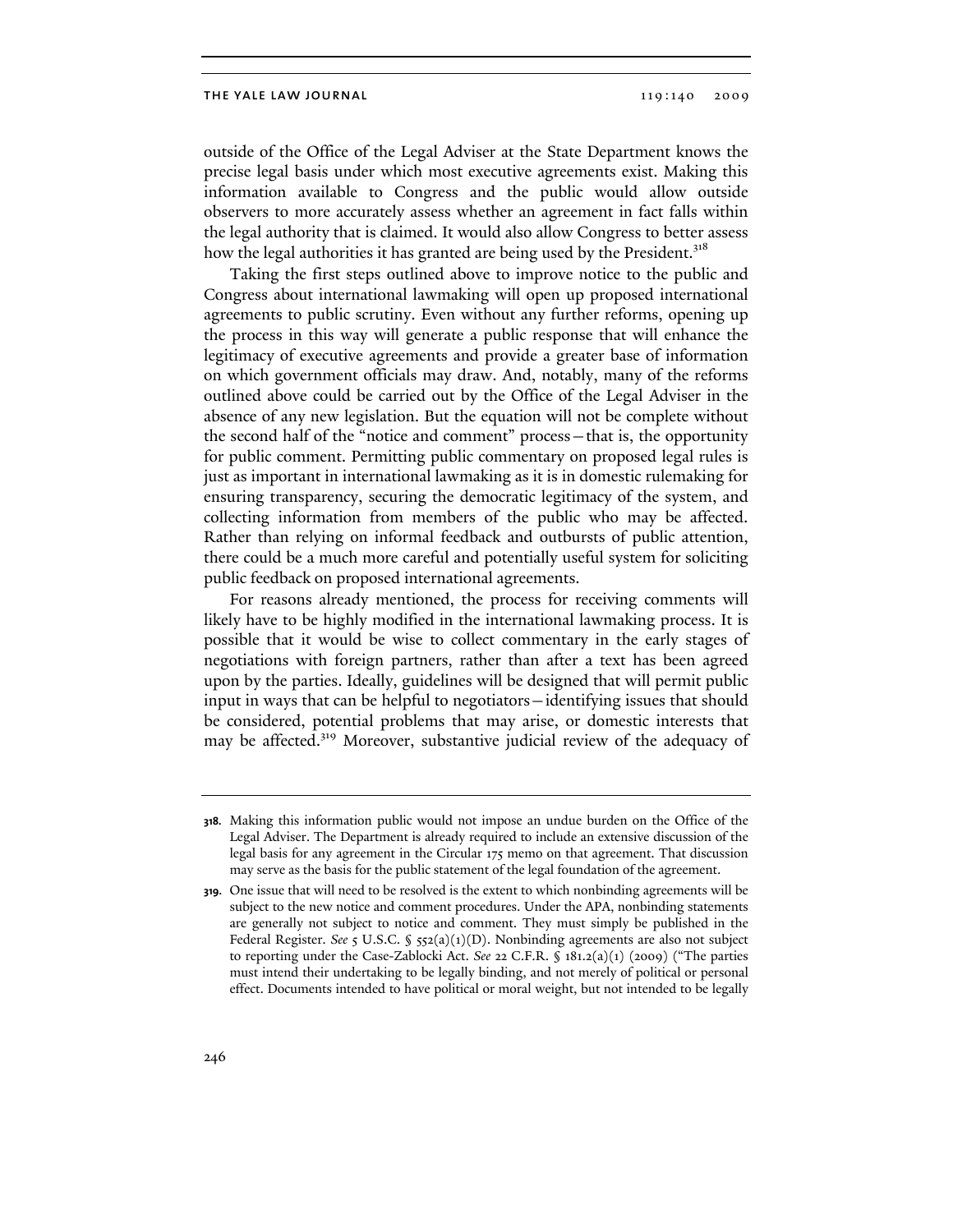notice and comment may be more limited in the international context—both because of time constraints and because of the international sensitivity of the issues involved.

An important advantage of a modified system of notice and comment for securing the legitimacy of the U.S. international lawmaking system is that it is largely self-regulating. Those agreements that are more controversial or more important to larger numbers of people will receive greater attention. When such agreements are proposed to the public, actors in the political system that oppose or support them will express their positions. This can lead to greater scrutiny for those agreements that matter most to domestic constituencies. Those agreements that are entirely uncontroversial or that are of little significance, however, will likely receive less attention and hence less scrutiny. In other words, the enhanced transparency of the system will enable a series of informal monitoring mechanisms of the kind that currently operate in the domestic realm to become more active in the international law arena.320 A selfregulating system in which Congress and the public decide which agreements

binding, are not international agreements."). The danger of exempting nonbinding agreements is that the exemption can create incentives to classify an agreement as nonbinding in order to evade notice and comment procedures. That is a particular danger if it is difficult to determine whether an agreement is, in fact, properly considered nonbinding. Currently, the relevant regulations focus on the intention of the parties, which can be extremely difficult to objectively discern. *See id*. If the current Case-Zablocki Act exemption for nonbinding agreements is extended to the new notice and comment procedures, it will be extremely important to establish much clearer guidelines for which agreements are nonbinding and which are not—and those guidelines must be transparent and obvious to the foreign party. The factors to be considered might include, among other things, clear wording establishing that an agreement is nonbinding, such as "the title of the instrument; the avoidance of mandatory language; the omission of treaty-type final clauses," ANTHONY AUST, MODERN TREATY LAW AND PRACTICE 31 (2000), and, ideally, a clear statement of intent of the parties to conclude a nonbinding agreement.

**320.** *See supra* text accompanying notes 266-270. To borrow McCubbins and Schwartz's famous phrasing, it will allow "fire alarms" to be pulled by the public when a congressional response is needed. Mathew D. McCubbins & Thomas Schwartz, *Congressional Oversight Overlooked: Police Patrols Versus Fire Alarms*, 28 AM. J. POL. SCI. 165, 166 (1984). In this way, the selfregulating notice and comment process not only allows for public oversight, but it also enhances informal congressional oversight. If there is significant controversy over a particular executive agreement during the notice and comment process, Congress is likely to take a second look to ensure that its delegation of authority is functioning as it intended. In this way, the notice and comment process—and the judicial enforcement of its procedures allows Congress to harness the power of private actors to enhance its oversight capacity. *See* Kenneth A. Bamberger, *Regulation as Delegation: Private Firms, Decisionmaking, and Accountability in the Administrative State*, 56 DUKE L.J. 377, 399-408 (2006) (discussing the "administrative accountability paradigm"); Lisa Schultz Bressman, *Procedures as Politics in Administrative Law*, 107 COLUM. L. REV. 1749, 1770 (2007) ("[C]ourts force agencies to comply with the procedures that facilitate fire-alarm oversight.").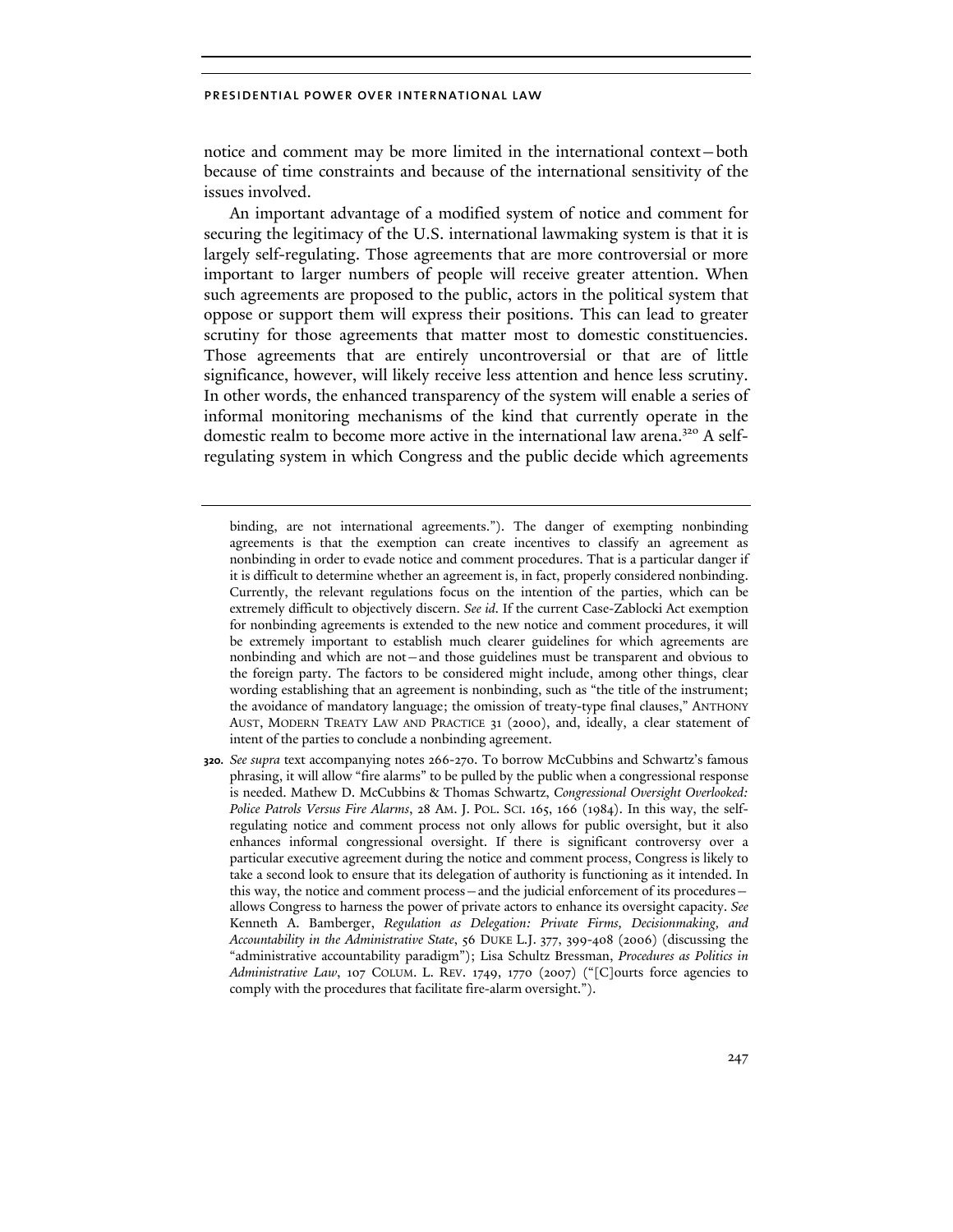get closer attention is much more desirable than a system in which an executive agency tries to determine in advance which agreements should receive more process and which should receive less.

An additional benefit of the creation of a new administrative track is that it would make explicit what is now implicit: that the bulk of executive agreements are administrative in nature. This will, in turn, make it possible to resolve issues of uncertain legal authority. As noted earlier, $321$  sole executive agreements carry force only so long as they are not inconsistent with a federal statute, unless they are intended to effect a treaty, in which case they have the status of federal law. At the same time, a sole executive agreement that exceeds the President's own constitutional authority is likely to be unenforceable. And it is unsettled whether an ex ante congressional-executive agreement that conflicts with an earlier statute is similarly enforceable.

If these agreements are instead treated as equivalent to federal regulations, all ambiguities disappear.<sup>322</sup> The relative legal status of regulatory rules is well established. They receive less individualized scrutiny from Congress and enjoy legal standing commensurate with that less formal process. Rules made in accordance with applicable statutory procedures and within the scope of authority delegated by Congress have been held by the Supreme Court to have force and effect of federal law.323 As a consequence, such rules have been held to

**<sup>321.</sup>** *See supra* text accompanying notes 236-237.

**<sup>322.</sup>** It is not strictly necessary to include sole executive agreements within the scope of the APA for international law. By definition, these agreements are concluded on the President's own constitutional authority and hence do not require the same form of legislative oversight that I argue should apply to agreements concluded using authority delegated to the President by Congress. I nonetheless recommend that they be included within the new proposed system for two reasons. First, the line between sole executive agreements and ex ante congressional executive agreements has been blurred to the point that the differences between the two are difficult, and sometimes impossible, to discern. Any system that exempts sole executive agreements will therefore have to put in place a careful process for evaluating whether a proposed agreement is truly within the President's own constitutional authority (and hence exempt from the system) or not. If that line is not strictly policed, sole executive agreements could provide an end-run around the approval process. Second, placing sole executive agreements within the APA-like system would eliminate the legal ambiguity that can attach to some sole executive agreements whose legal foundation is unclear. Any agreement that receives approval through the new APA-like system could be relied upon by both parties to the agreement. If sole executive agreements were exempted from the notice and comment procedures, it would be still advisable to require them to adhere to the enhanced reporting requirements outlined above.

**<sup>323.</sup>** *See, e.g*., United States v. Nixon, 418 U.S. 683, 695-96 (1974) ("So long as this regulation is extant it has the force of law . . . . So long as the regulation remains in force the Executive branch is bound by it, and indeed the United States as the sovereign composed of the three branches is bound to respect and enforce it.").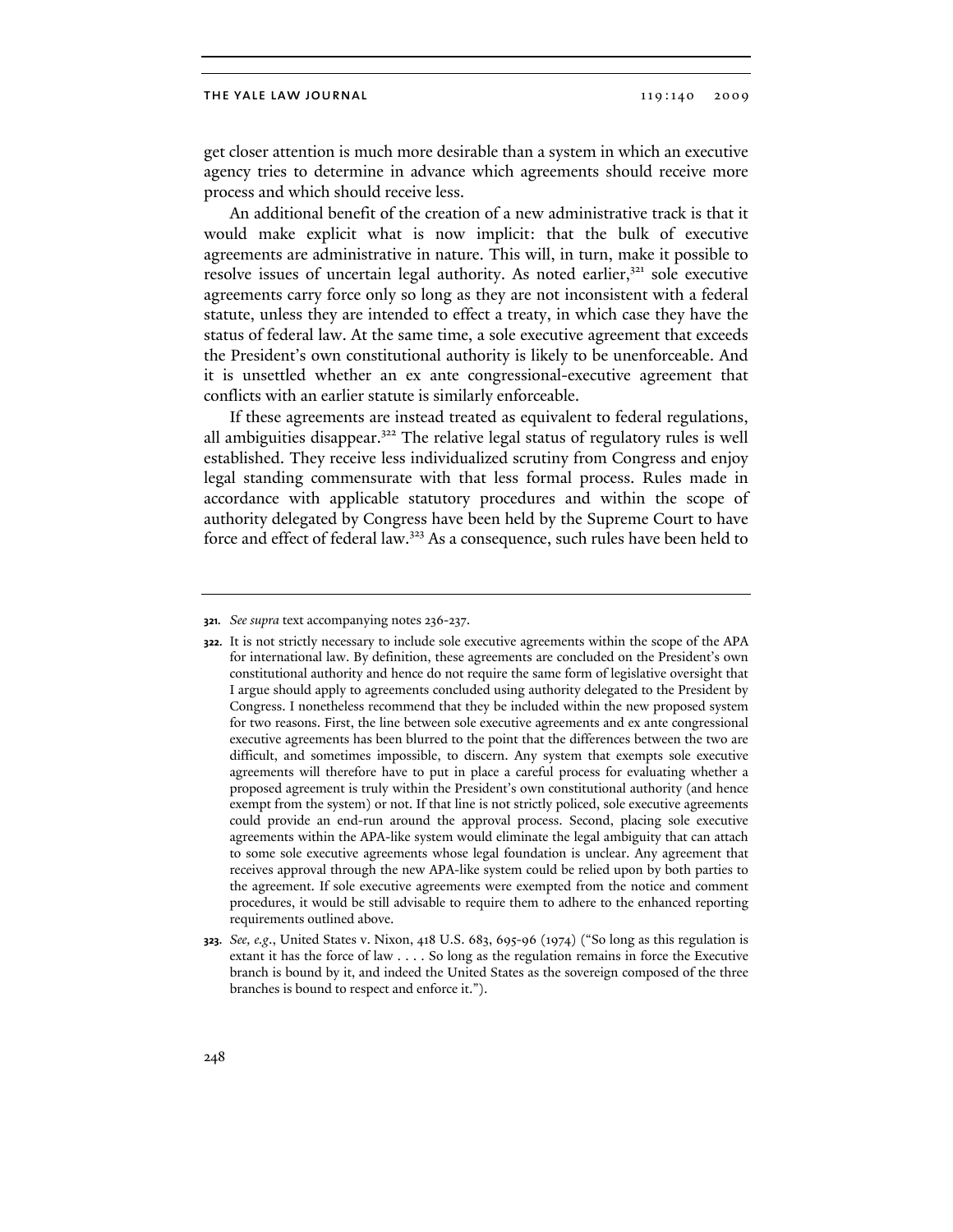preempt inconsistent state law and are binding on federal agencies.<sup>324</sup> Yet they cannot preempt a prior statute. Under *Chevron U.S.A. Inc. v. National Resources*  Defense Council,<sup>325</sup> if a statute conflicts with a regulation–even a regulation enacted after the statute—the regulation will be struck down. Indeed, a central purpose of judicial review of agency action is to ensure that the agency is carrying out its duties in accordance with the will of Congress. If an agency acts in accordance with an interpretation of relevant law that a court finds to be erroneous—even though made in good faith—then the court will disregard the agency's view and strike down any inconsistent rules.

Just like regulatory rules that undergo the process of notice and comment, executive agreements that are approved through the administrative track will have the status of federal law and hence will supersede inconsistent state law. Yet, unlike agreements that proceed on the legislative track, they will not supersede prior inconsistent legislation.<sup>326</sup> Given the absence of express congressional approval for the agreements, this is an appropriate result. It will mean that it is necessary for presidents to proceed through the legislative track if they intend to conclude an agreement that is inconsistent with a federal statute—a result that will discourage presidents from using ex ante congressional-executive agreements and sole executive agreements to make an inappropriate end-run around Congress.

As with the domestic APA, judicial review will serve to ensure compliance with the international APA. In particular, judicial review plays two important roles in the international APA. First, it ensures that the executive branch

**325.** 467 U.S. 837 (1984).

**<sup>324.</sup>** *See, e.g*., United States v. Locke, 529 U.S. 89, 112-16 (2000) (holding that a legislative rule can preempt state law); Hines v. United States, 60 F.3d 1442, 1449-50 (9th Cir. 1995) (holding that the post office is bound by rules, a holding that has been read to apply to federal agencies more broadly), *rev'd on other grounds by* United States v. Olson, 546 U.S. 43 (2005). For more on the question of preemption—and debates surrounding it—see Stuart Minor Benjamin & Ernest A. Young, *Tennis with the Net Down: Administrative Federalism Without Congress*, 57 DUKE L.J. 2111 (2008); Brian Galle & Mark Seidenfeld, *Administrative*  Law's Federalism: Preemption, Delegation, and Agencies at the Edge of Federal Power, 57 DUKE L.J. 1933 (2008); and Gillian E. Metzger, *Administrative Law as the New Federalism*, 57 DUKE L.J. 2023 (2008).

**<sup>326.</sup>** This is consistent with current case law on sole executive agreements. *See* United States v. Guy W. Capps, Inc., 204 F.2d 655 (4th Cir. 1953) (finding that an executive agreement contravening provisions of import statute was unenforceable), *aff'd on other grounds*, 348 U.S. 296 (1955); RESTATEMENT (THIRD) OF FOREIGN RELATIONS LAW § 115 cmt. c (1987). This approach would resolve some remaining ambiguity about the proper legal standing of ex ante congressional-executive agreements. Agreements approved through the legislative process would, by contrast, continue to supersede earlier inconsistent statutes in what is generally referred to as the "last-in-time rule."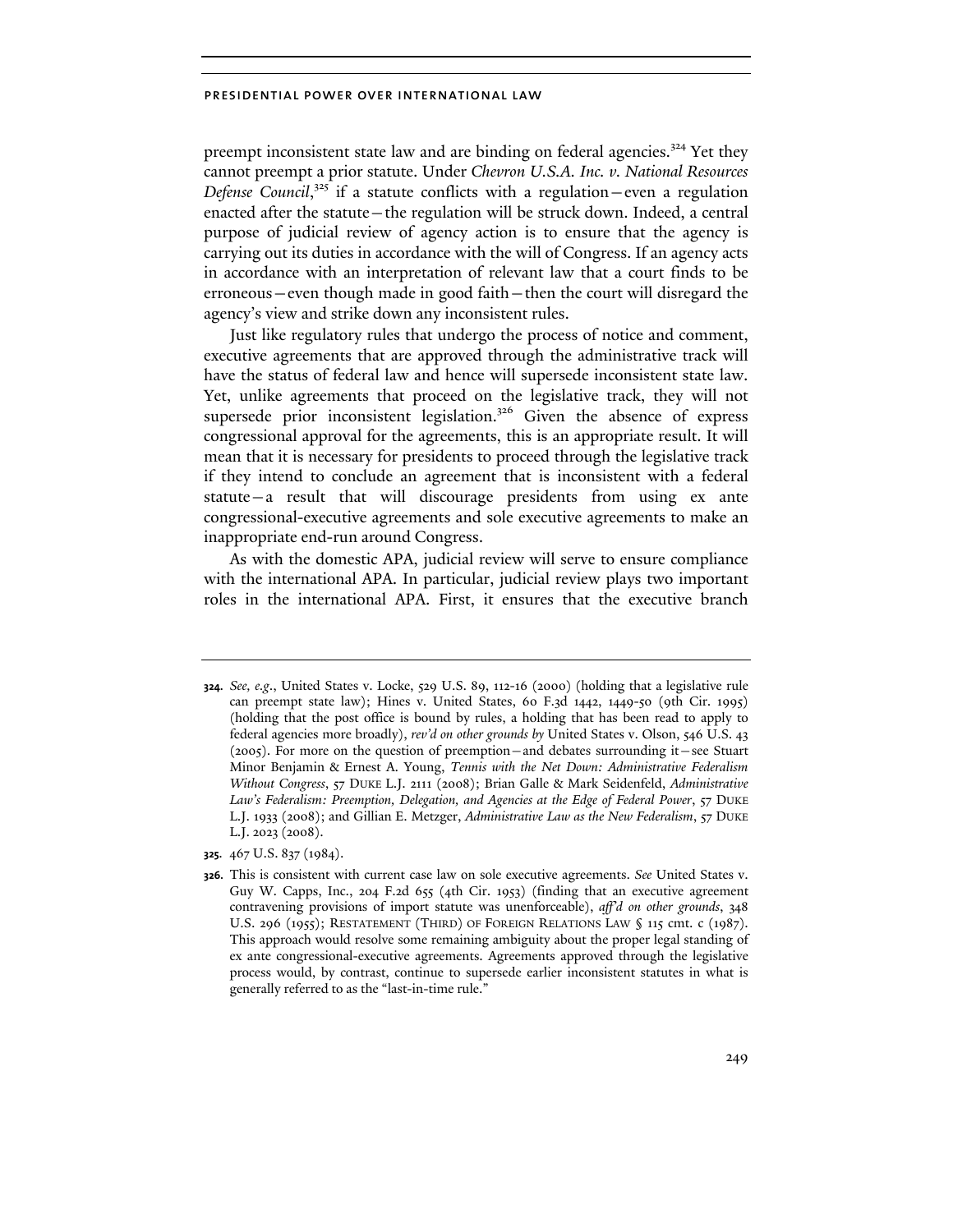complies with the notice and comment requirements established in the new statute for both sole executive agreements and ex ante congressional-executive agreements. If, for example, the executive were to conclude an agreement without providing prior notice and opportunity for comment, the courts could invalidate the agreement until the notice and comment procedures are met.<sup>327</sup> Second, for ex ante congressional-executive agreements, it serves to ensure that the President acts within the scope of the authority delegated by Congress. The traditional *Chevron* analysis would apply in this context.328 Under *Chevron*, a court reviewing an agency's interpretation of a statute must engage in a twopart analysis of agency action—which in this case would be an ex ante congressional-executive agreement. In this context, the court will begin by examining whether the statute granting authority to the President to conclude an ex ante congressional-executive agreement is clear and unambiguous. If it is unambiguous, and the agency interpretation runs contrary to the statute (if, for example, the agreement concluded clearly exceeds the authority granted in the statute), the statute will prevail and the agreement declared invalid. If the

**<sup>327.</sup>** At a minimum, this would simply involve judicial review of whether the formal rules regarding notice and comment have been observed—thus providing a more limited processfocused review than in the domestic context. Whether the courts would engage in a more detailed analysis of the adequacy of notice and comment depends on the specific rules regarding notice and comment adopted under the APA for international law. The proposal offered in this Article does not provide specific guidance on this question, leaving it to Congress to determine in consultation with the President and relevant agencies, including the Department of State. Depending on the notice and comment procedure adopted in the statute, substantive review of notice and comment procedures may be appropriate. It is likely, however, that more limited substantive review will be found to be appropriate in the international context. For domestic law cases engaging in substantive review of the notice and comment procedures, see, for example, *NRDC v. EPA*, 279 F.3d 1180 (9th Cir. 2002), which discusses how different the final rule may be from its initial state, after comments are taken into account; *United States v. Nova Scotia Food Products Corp.*, 568 F.2d 240 (2d Cir. 1977), which requires the agency to adequately disclose the basis of its final regulation in response to comments; and *Chocolate Manufacturers Ass'n v. Block*, 755 F.2d 1098 (4th Cir. 1985), which discusses what constitutes sufficient notice. If such challenges are permitted, it would at a minimum be appropriate to adopt a strict deadline for them to be filed, to reduce the possibility that international agreements might be declared invalid after they have already entered into force.

**<sup>328.</sup>** This does not mean that *Chevron*-style deference would necessarily apply in other foreign relations contexts, as advocated by Eric Posner and Cass Sunstein. *See* Eric A. Posner & Cass R. Sunstein, Chevron*izing Foreign Relations Law*, 116 YALE L.J. 1170 (2007); *cf.* Derek Jinks & Neal Kumar Katyal, *Disregarding Foreign Relations Law*, 116 YALE L.J. 1230 (2007) (arguing that *Chevron*-style deference is inappropriate for executive-constraining foreign relations law).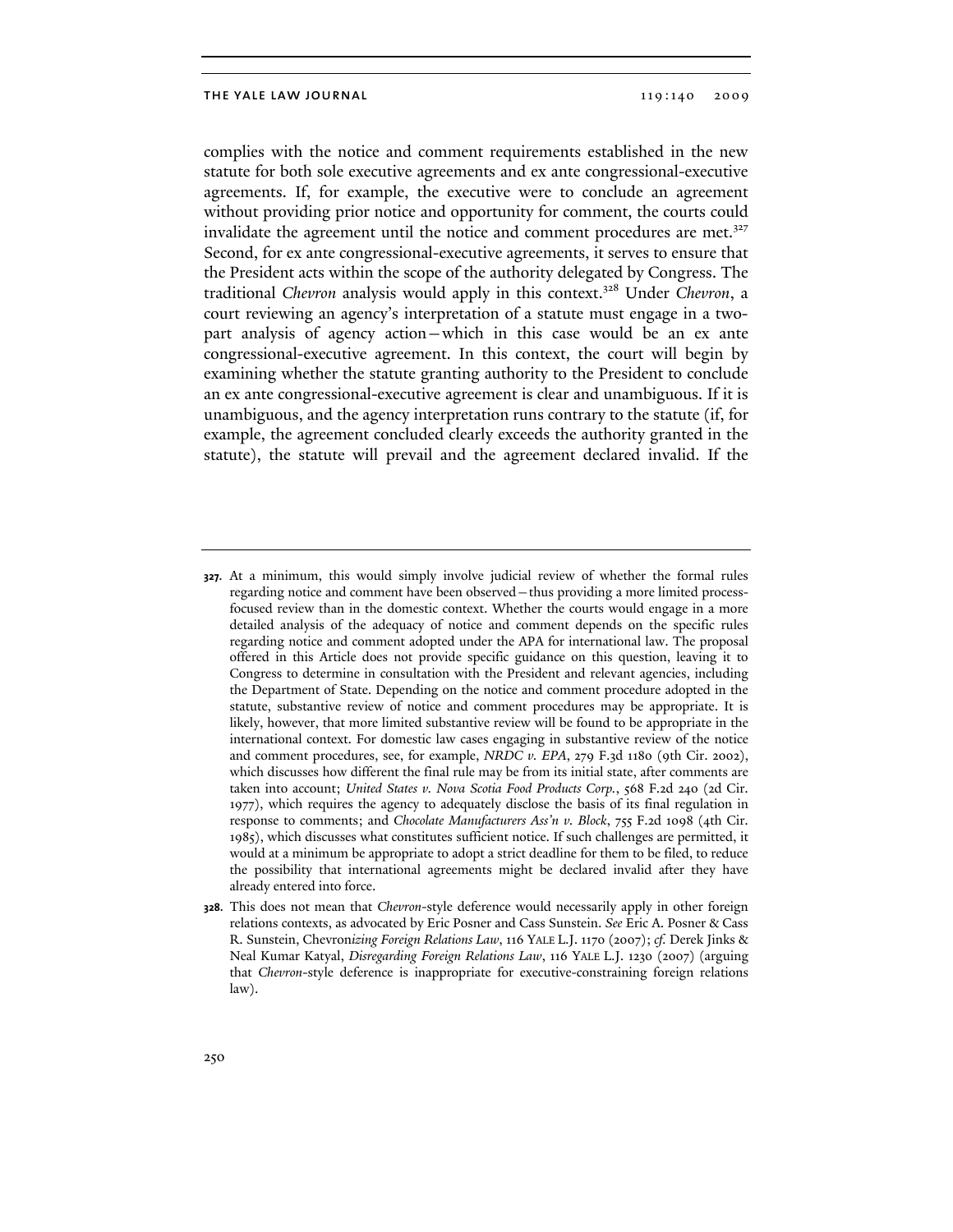statute is ambiguous, the court will examine whether the agency's interpretation of the statutory language is "permissible."<sup>329</sup>

The courts' traditional reluctance to intervene in cases involving questions of presidential authority over international agreements is unlikely to pose an impediment to judicial review under the APA for international law. The APA for international law patterns the process of judicial review on a familiar domestic law process and allows the courts to draw on existing and familiar judicial doctrines, such as *Chevron*. This makes effective judicial review much easier to achieve than it has been in the occasional, extraordinary cases in which courts have been asked to rule on questions of presidential authority over international lawmaking.<sup>330</sup>

The central remaining concerns likely to be raised to the proposal made here are as follows. First, the introduction of a modified notice and comment procedure may lead to a longer process for creating agreements.331 This will make the system less nimble and may lead other countries to be more reluctant to embark on the process for making agreements with the United States. Second, it may cause the United States to seek changes in or even to reconsider an agreement that has been negotiated and signed by both parties. This would be frustrating to the other party to the agreement and may, again, lead that party to withdraw or to refuse to embark on the negotiating process in the first place—and potentially even harm diplomatic relations. Third, some may worry that greater public participation could have adverse effects on international lawmaking, thanks to agency capture by interest groups or domination of the new public conversation by those representing narrow interests that do not reflect the public good.

**<sup>329.</sup>** *Chevron*, 467 U.S. at 843.

**<sup>330.</sup>** *See, e.g.*, Goldwater v. Carter, 444 U.S. 996, 1002 (1979) (Rehnquist, J., concurring); *see also, e.g.*, Goldwater v. Carter, 617 F.2d 697, 709 (D.C. Cir. 1979), *rev'd*, 444 U.S. 996 (plurality opinion) (dismissing the case because the issue presented was a nonjusticiable political question); Kucinich v. Bush, 236 F. Supp. 2d 1, 18 (D.D.C. 2002) (dismissing on the grounds that the members of the House lacked standing because "plaintiffs have alleged only an institutional injury to Congress, not injuries that are personal and particularized to themselves," and that the "issue raised by these congressmen is a nonjusticiable political question").

**<sup>331.</sup>** This is a version of the concern in the domestic rulemaking context about "ossification," a term coined by E. Donald Elliott. *See* Thomas O. McGarity, *Some Thoughts on "Deossifying" the Rulemaking Process*, 41 DUKE L.J. 1385 (1992) (citing E. Donald Elliott, Remarks at the Symposium: Assessing the Environmental Protection Agency After Twenty Years: Law, Politics, and Economics at Duke University School of Law (Nov. 15, 1990)); Richard J. Pierce, Jr., *Seven Ways To Deossify Agency Rulemaking*, 47 ADMIN. L. REV. 59 (1995); Mark Seidenfeld, *Demystifying Deossification: Rethinking Recent Proposals To Modify Judicial Review of Notice and Comment Rulemaking*, 75 TEX. L. REV. 483 (1997).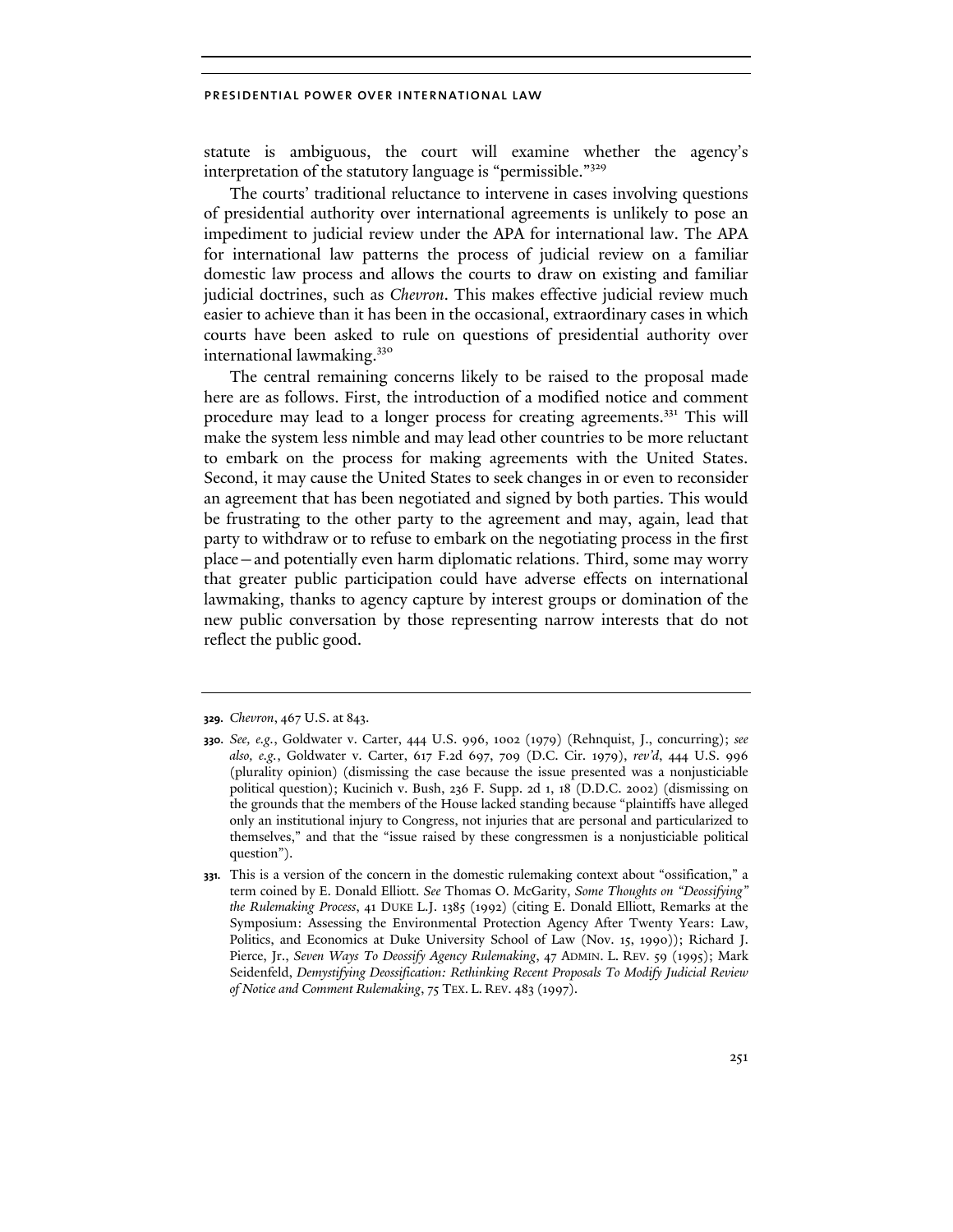These are real concerns, but they can be alleviated by careful design. The concerns about an overburdened and ossified administrative system can be addressed by modifying the APA rules to provide for a curtailed comment period, by soliciting congressional and public feedback earlier in the negotiation process, and by making careful judgments about which portions of a proposed agreement are subject to revision and which are so important to the negotiating partner that any effort to revise them would spell an end to the agreement. The worries about narrow interest group dominance in the public discussion can be addressed by reducing the cost of participation in the process.332 It is important to remember that well-financed interest groups already have access (albeit limited) to the international lawmaking process. Making the agreements more readily available to the public and allowing public comment on them is likely to expand, not contract, the variety of views heard by those involved in negotiating those agreements. Just as in domestic regulatory affairs, however, those involved in designing the notice and comment system for international lawmaking must be cognizant of the dangers of agency capture and interest group politics and should seek to design the system in ways that most effectively minimize these concerns.

The drawbacks just discussed will likely be offset by the benefits of a reformed process that allows for broader participation. The United States will benefit from a more open process because that process will lead to agreements that are more legitimate, more consistent with American constitutional ideals, and better tailored to the needs and interests of the American public. Moreover, the inclusion of outside actors in the negotiating process can strengthen the United States's position at the negotiating table. And both parties to the agreement will benefit from the broader base of support that an agreement will have at the end of such a process: the agreement that results from a more open process is much more likely to endure than if the agreement were made by the President acting alone in secret.

There may remain agreements that cannot be made public due to security concerns. Between five and fifteen percent of current executive agreements are classified as secret.333 Those agreements are subject to the Case-Zablocki Act

**<sup>332.</sup>** Mariano-Florentino Cuéllar has shown that, contrary to conventional wisdom, comments from the lay public make up a substantial proportion of total comments about some regulations. He argues for a redesign of the notice and comment process that can better involve the public in regulatory decisions and thereby further enhance the democratic credentials of regulatory rules. *See* Mariano-Florentino Cuéllar, *Rethinking Regulatory Democracy*, 57 ADMIN. L. REV. 411, 414-17 (2005).

**<sup>333.</sup>** Interview with members of the Senate Foreign Relations Comm. staff, in Washington, D.C. (Jan. 13, 2009).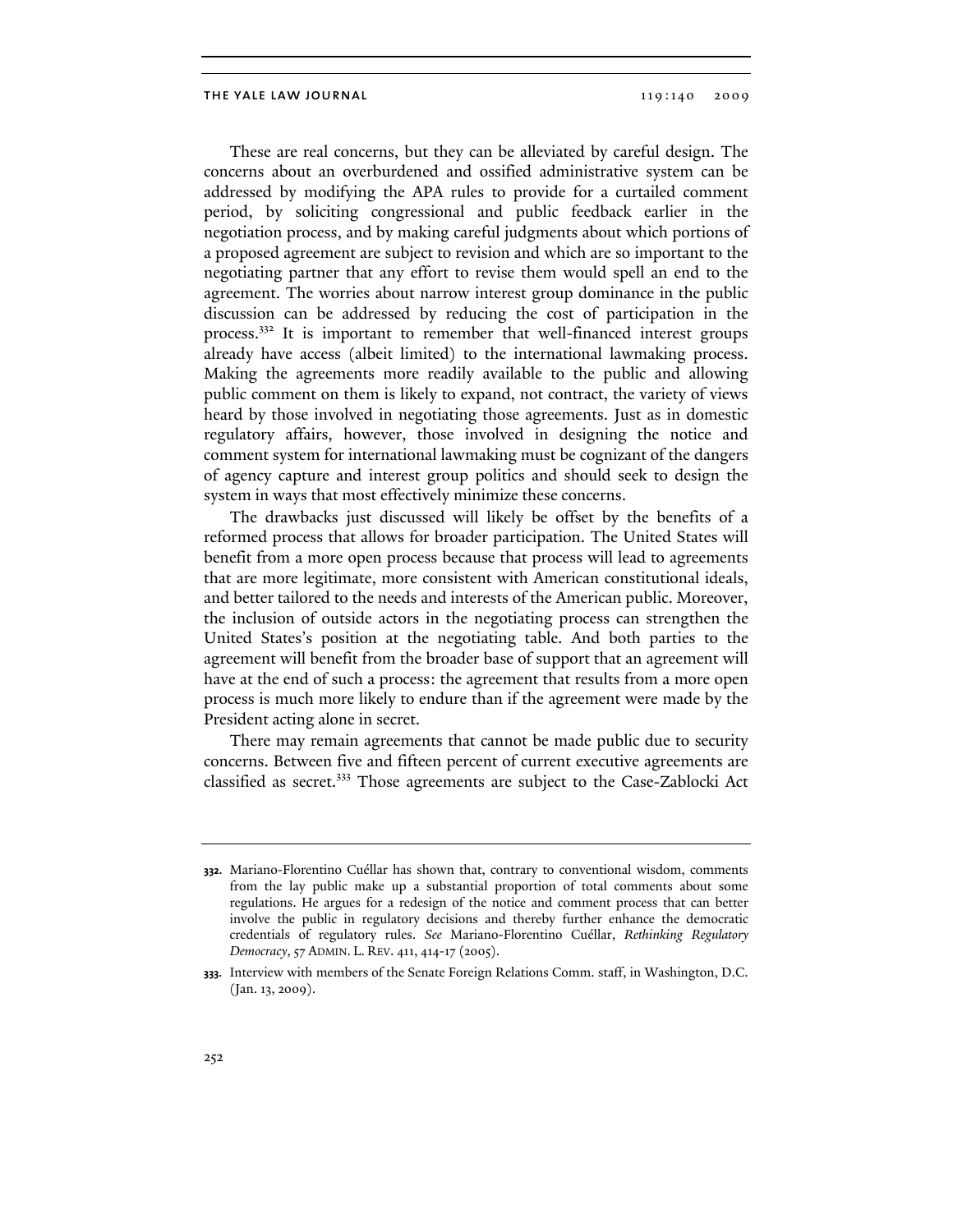reporting requirements but are not published.334 The process for rendering executive agreements secret should be examined to ensure that it is not overinclusive. Assuming it is not, however, it would be appropriate to continue the current practice of reporting the agreements to Congress alone. Such agreements would not be subject to the enhanced notice and comment process. They should, however, receive close inspection by the congressional committees that receive them—on the understanding that these agreements will not receive the public attention that most of the rest do.<sup>335</sup> It may also be wise to include an exception for agreements that must be concluded quicklyfor example, a temporary status of forces agreement that would allow the United States to provide immediate emergency assistance to another country in the case of a natural disaster. Again, this exception should be clearly and narrowly defined.

The administrative review process proposed here is intended to generate closer scrutiny of executive agreements by Congress and the public at large. The initial source of the problem identified in this Article nonetheless remains: excessively broad delegations of authority from Congress to the President. It is even possible that the stronger system of review advocated here could have a perverse effect. If agreements concluded under delegated authority are subject to greater scrutiny than they are now, members of Congress might conclude that they could delegate away even more lawmaking power. That would, however, defeat the intent of this proposal and expand, rather than contract, the legitimacy concerns described here. To protect against this possibility, therefore, I turn next to making the case for more limited delegations of international lawmaking authority to the President.

# *2. Rethinking Delegations of Lawmaking Authority to the President*

The new administrative framework discussed above governs agreements that are concluded by the President under his own constitutional authority or under authority delegated to him by Congress. In reforming the system, it is not only important to develop a better process for overseeing the agreements that the President concludes using this authority. It is also important to

**<sup>334.</sup>** 1 U.S.C. § 112b(a) (2006); 22 C.F.R. § 181.7(b) (2006).

**<sup>335.</sup>** In interviews with congressional staff, I learned that for more than one year, the State Department failed to report secret agreements to Congress as required under the Case-Zablocki Act. It was not until an agreement was leaked and reported in the press that the omission (which all parties I interviewed agreed was not intentional) was discovered. Much closer oversight by the relevant congressional committees is clearly in order. Interview with members of the Senate Foreign Relations Comm. staff, *supra* note 333.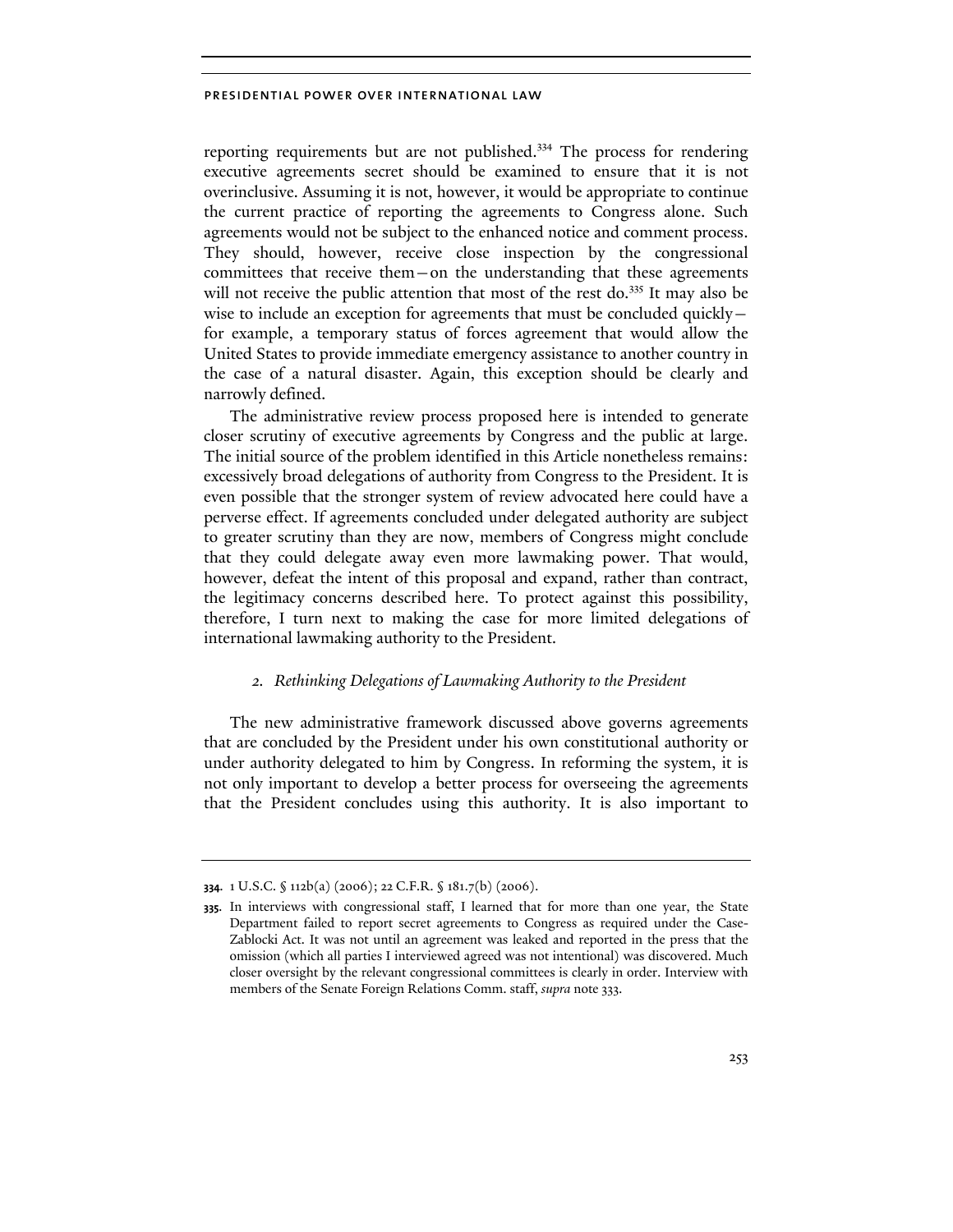examine the statutes that delegate authority from Congress to the President thereby giving rise to the current imbalance of power over international lawmaking. As described above, the broad statutory grants of authority from Congress to the President are the end result of a long process of gradual—and sometimes unintended—movement away from very narrow delegations. The addition of a more effective oversight mechanism for executive agreements does not obviate the need to reassess existing delegations, many of which have been in place for decades.

As outlined in Part II, tracing the history of congressional-executive agreements reveals that statutory delegations of authority to the President evolved over the course of more than two hundred years from extremely narrow to quite broad. What began with just a small trickle of narrow, highly constrained agreements during the first century of the country's existence became a steady flow in the late 1890s, and finally became a gush of agreements in the wake of the New Deal. And yet even then, Congress continued to exercise some measure of oversight authority through the use of the legislative veto. Indeed, the presence of legislative vetoes encouraged broad delegations of authority, for Congress knew that it could reject agreements it disliked.336 With its decision in *INS v. Chadha*, the Supreme Court pulled away this last strand of congressional power over ex ante congressional-executive agreements, leaving behind only the now-unsupervised broad delegations of power from Congress to the President. Many of the statutory grants of authority that currently empower the President to enter into executive agreements were created in a pre-*Chadha* world. When Congress responded to *Chadha* by simply removing the legislative vetoes, it left in place broad delegations that Congress never intended to leave unsupervised.

Revisiting these broad delegations is an important step toward addressing the imbalance of power in the international lawmaking system. Revising such statutes, however, will take not only willpower on the part of Congress but also cooperation from the President whose power would likely be curtailed by the revisions. Hence it may be advisable to focus attention primarily on ensuring that new delegations of power do not repeat the mistakes of the past. Any new advance grants of authority to the President to conclude executive agreements with foreign nations ought to be crafted with much greater attention to

**<sup>336.</sup>** Indeed, one of the critiques of the legislative veto offered to the Court was that it "encourage[d] Congress to avoid the difficult task of devising clear standards and provide[d] little guidance to an agency seeking to fulfill its statutory mandate." Richard B. Smith & Guy M. Struve, *Aftershocks of the Fall of the Legislative Veto*, 69 A.B.A. J. 1258, 1259 (1983) (describing an argument made in the ABA amicus brief to the Court in the *Chadha* case).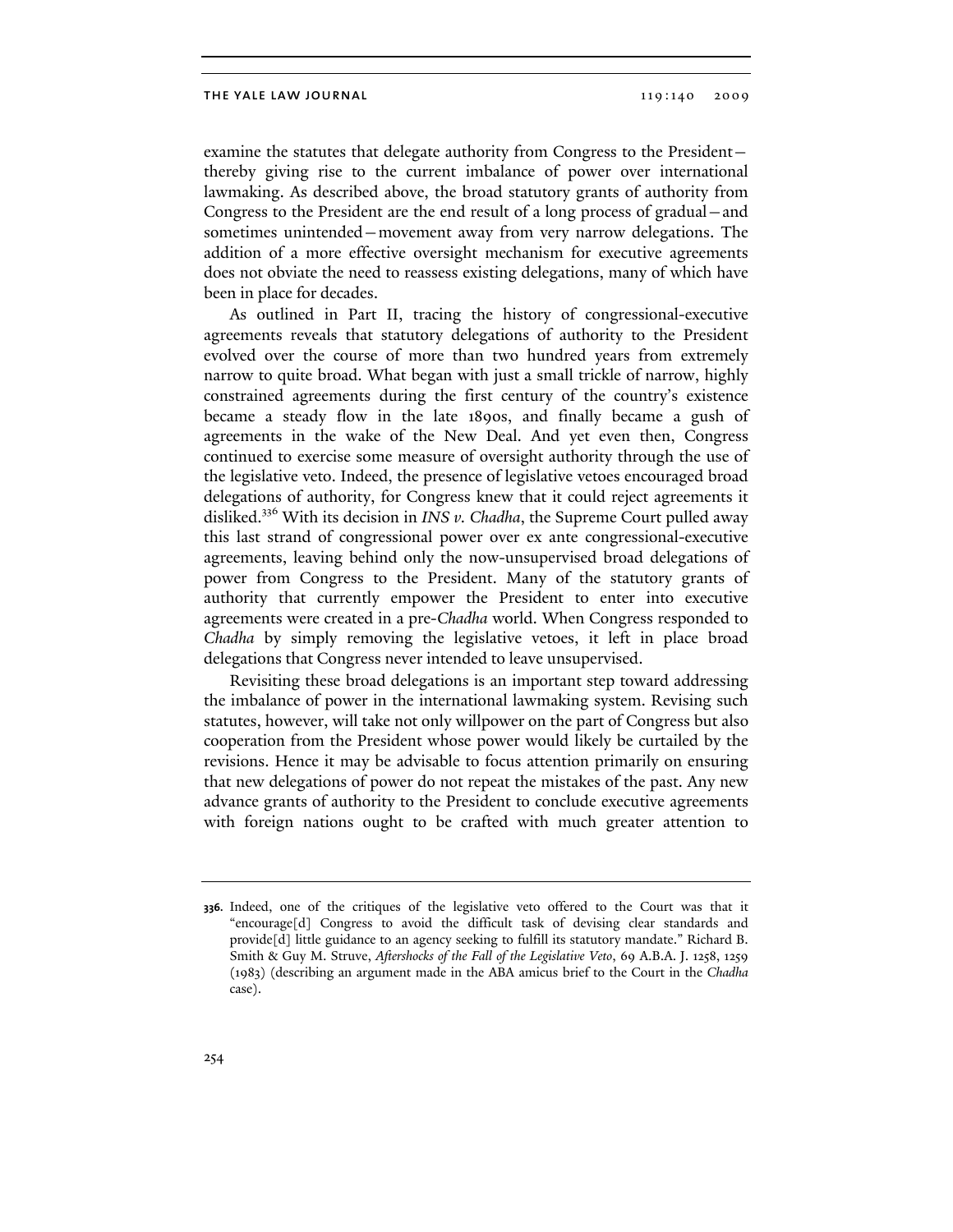detail.337 What precisely this will mean will necessarily vary from case to case. The central point, however, does not: no delegation should be made without a clear vision of the full range of agreements that may result from it.

Recognizing that each area of international law will require differently tailored statutes, it is still possible to offer a general proposal for changing the way Congress delegates authority to the President to conclude international agreements: Congress can and should include sunset provisions for any new grants of authority. As Table 2 shows, most of the currently active statutes that grant authority to the President were enacted decades ago—several as early as the 1950s. We remain governed, for example, by a grant of authority to conclude agreements on atomic energy made in 1954.<sup>338</sup> It should go without saying that the context has changed immensely since then. Locking Congress into long-term delegations threatens to lock the country into decades-old modes of thinking.

Moreover, the time-unlimited grants of authority undermine the legitimacy of the delegations. It is one thing to say that it is legitimate for Congress to grant some of its authority to the President in order to take advantage of administrative expertise and flexibility. It is quite another to say that Congress may bargain away not only its own power but the power of every Congress to follow. Indeed, to return to the Atomic Energy Act example, not a single member who served in Congress when it was enacted still serves today.<sup>339</sup> Allowing a delegation to reach into the indefinite future is especially problematic because, once given, the authority is extraordinarily difficult to

**338.** 42 U.S.C. § 2011.

**339.** At the time of this writing, the longest-serving member of Congress is Representative John Dingell of Michigan, who has served in the House of Representatives since 1955. Congressman John D. Dingell, http://www.house.gov/dingell/bio.shtml (last visited May 1, 2009). The longest-serving member of the Senate at present is Robert C. Byrd (D-WV), who first joined the Senate in 1959. *See* U.S. Senate: Reference Home, http://www.senate.gov/senators/Biographical/longest\_serving.htm (last visited May 1, 2009).

**<sup>337.</sup>** It is interesting to note that Germany's Basic Law allows legislative powers to be delegated to the executive, but the authorization must be narrowly tailored and specifically determined in content, purpose, and extent. *See* Grundgesetz für die Bundesrepublik Deutschland [GG] [Basic Law] May 23, 1949, art. 80(1), *translated in* BASIC LAW FOR THE FEDERAL REPUBLIC OF GERMANY 74 (Christian Tomuschat & David P. Curry trans., 1998) ("The Federal Government, a Federal Minister, or the Land governments may be authorized by a law to issue statutory instruments. The content, purpose, and scope of the authority conferred shall be specified in the law. Each statutory instrument shall contain a statement of its legal basis. If the law provides that such authority may be further delegated, such subdelegation shall be effected by statutory instrument.").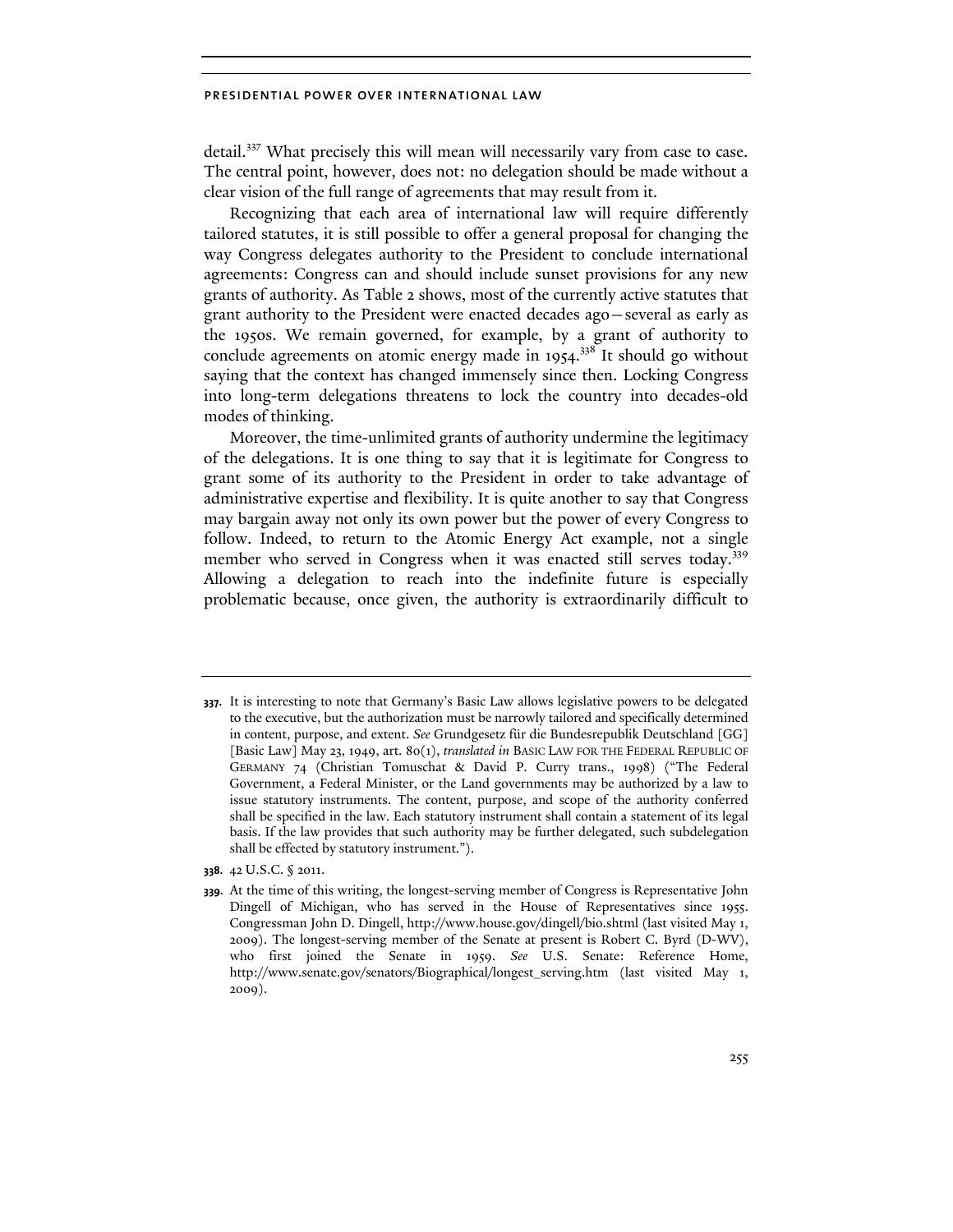reclaim: any effort to curtail or revise the delegation in a way that contracts the power given to the President is likely to meet with a presidential veto.

A sunset provision is a blunt but effective tool for alleviating these problems. If a delegation of authority comes to an end in a definite period of time (say five or even ten years), then Congress has the opportunity to reconsider the delegation in light of changed circumstances. It may choose to reauthorize the delegation as is, amend it, or allow it to lapse. The President may still veto an amended delegation, of course, but the consequence of doing so will be that he loses the delegated authority altogether. The sunset provision thus changes the balance of power between the President and Congress, making the consequences of inaction (or a presidential veto of a revised delegation) fall on the President rather than on Congress.<sup>340</sup>

## *3. Eligibility for the Administrative Track*

A key question remains: which agreements should be concluded through the administrative track for international lawmaking?<sup>341</sup> It is essential that the

**<sup>340.</sup>** A possible objection to the proposal here for more limited delegations of authority is suggested by the expansive literature about statutory delegations in the domestic context. Scholars have repeatedly pointed out the downsides of requiring specificity in statutory delegations. There is a large literature describing many reasons to favor broad delegations (and hence broad statutory grants of authority to the President), including managerial efficiency, necessary expertise, political responsibility, electoral responsiveness, and stability. *See* HERBERT A. SIMON, ADMINISTRATIVE BEHAVIOR: A STUDY OF DECISION-MAKING PROCESSES IN ADMINISTRATIVE ORGANIZATION (3d ed. 1976); Steven G. Calabresi, *Some Normative Arguments for the Unitary Executive*, 48 ARK. L. REV. 23, 58-70 (1995); Kenneth Culp Davis, *A New Approach to Delegation*, 36 U. CHI. L. REV. 713 (1969); Elena Kagan, *Presidential Administration*, 114 HARV. L. REV. 2245, 2331-37 (2001); Lawrence Lessig & Cass R. Sunstein, *The President and the Administration*, 94 COLUM. L. REV. 1, 102-03 (1994); Mashaw, *supra* note 272, at 81-82; Matthew C. Stephenson, *Optimal Political Control of the Bureaucracy*, 107 MICH. L. REV. 53 (2008); Woodrow Wilson, *The Study of Administration*, 2 POL. SCI. Q. 197 (1887). Others have argued, in the spirit of *Field v. Clark*, 143 U.S. 649 (1892), that the broad statutes are not delegations at all but simply invitations to the exercise of executive power. Eric A. Posner & Adrian Vermeule, *Interring the Nondelegation Doctrine*, 69 U. CHI. L. REV. 1721 (2002). Though these arguments offer reason for caution, it is worth recalling that the most robust defenses of broad delegation to administrative agencies rest on assumptions about the administrative rulemaking process that simply do not exist in the context of congressional-executive agreements. Only if international delegations were to enjoy the host of informal controls will such objections give pause to efforts to constrain future delegations.

**<sup>341.</sup>** At present, the decision to conclude an international agreement as a treaty, a congressionalexecutive agreement, or a sole executive agreement is made by the Office of the Legal Adviser in the U.S. Department of State. It is guided by rules and regulations known as the Circular 175 Procedure. *See supra* note 26. The procedure requires that a request for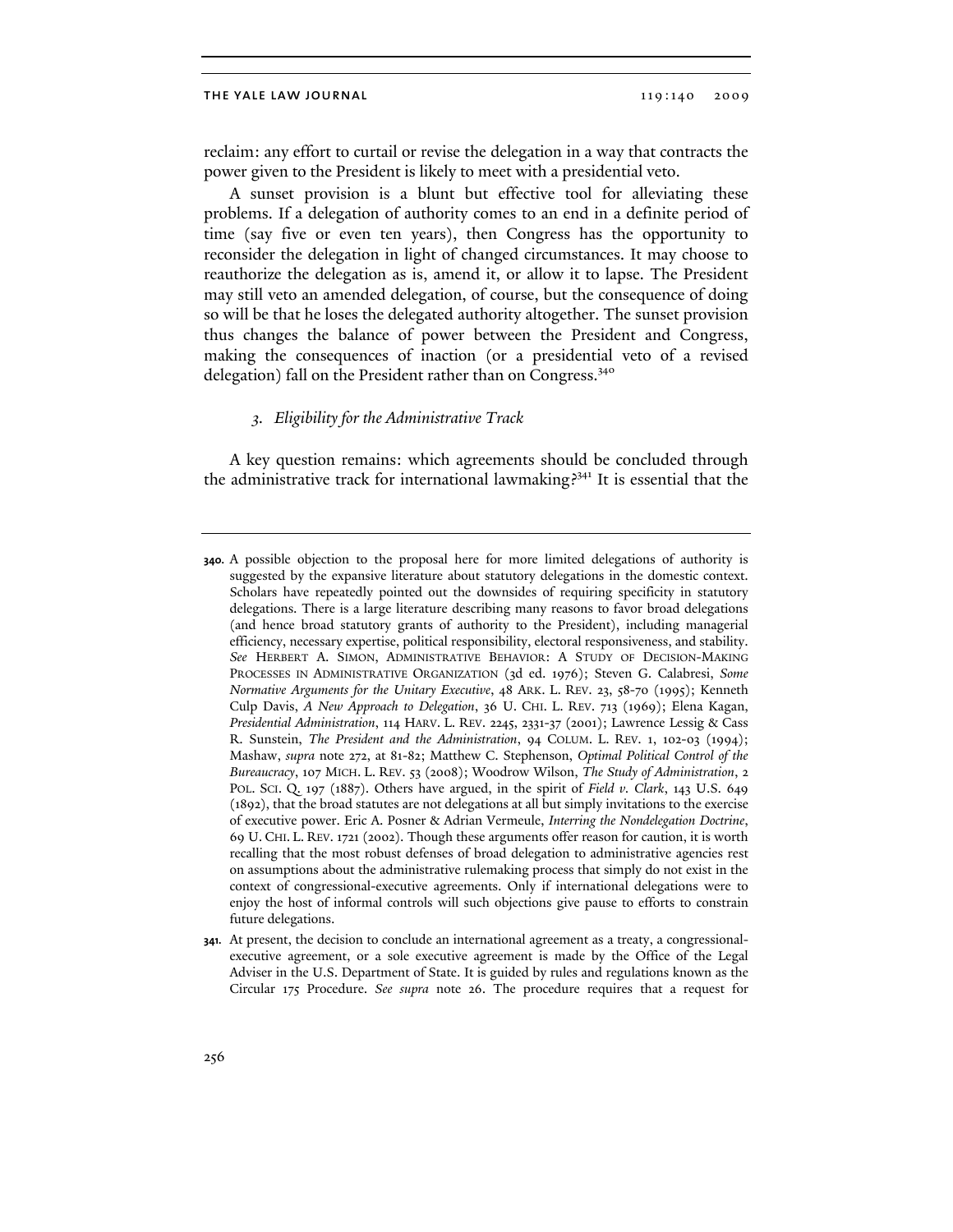criteria be clearly specified to prevent the use of the more limited administrative process to enact agreements that should instead be enacted as ex post congressional-executive agreements or Article II treaties.

Agreements eligible for the administrative law track must fall into one of two categories: (1) agreements authorized by an express delegation of authority to the President by Congress in prior legislation, or (2) agreements that fall within the President's own constitutional powers.<sup>342</sup> The first category is largely self-explanatory. It may be determined by reading and interpreting the text of legislation granting authority to the President to conclude relevant international agreements.<sup>343</sup> The second category, however, will likely prove more complex, requiring as it does a theory of the constitutional power of the President. Outlining the details of those limits is beyond the scope of this paper.344 Yet there are some clear limits that are nearly universally agreed upon. For example, a President may not conclude an executive agreement that creates a legal obligation to provide funds without congressional approval, because the power of appropriation is not the President's alone. A President also may not enter a binding international agreement to come to the military aid of another country without congressional approval.345

- **343.** It is important to ensure that the agreements do not exceed the authority granted. Moreover, even if a President is authorized to conclude an agreement by virtue of legislation delegating authority to him, such an agreement should not be concluded through the administrative track if the President is unable to meet the obligations it creates in the absence of further legislative action.
- **344.** For more on this question, see Oona A. Hathaway, Constitutional International Law (Sept. 30, 2009) (unpublished manuscript) (on file with author). Current regulations allow expansive scope for agreements concluded pursuant to the President's own constitutional authority. *See* U.S. DEP'T OF STATE, *supra* note 26, § 723.2-2(c) ("Agreements Pursuant to the Constitutional Authority of the President"). The regulation appears to adopt a much more expansive use of the President's constitutional international lawmaking power than is supported by the Constitution. This issue, however, remains unresolved.
- **345.** *See* Memorandum from Louis Fisher, Specialist in Constitutional Law, to William D. Delahunt, U.S. House of Representatives 2 (Nov. 10, 2008) (on file with author) ("Previous administrations have understood that the President has no constitutional authority to unilaterally make financial and military commitments with other nations. Such agreements

authorization to negotiate or sign a treaty or other international agreement take the form of an action memorandum that includes a discussion of the basis for the type of agreement recommended—and it includes eight factors that are to be considered. As I have discussed elsewhere, the existing criteria offer murky guidance, at best, and are affirmatively misguided at worst. *See* Hathaway, *supra* note 11, at 1249-52. The criteria outlined here should be specified in the legislation enacting the new administrative track and they should be reflected, as well, in a revised Circular 175 process and its attendant regulations.

**<sup>342.</sup>** As noted above, including sole executive agreements in the administrative track may not be necessary but is advisable. *See supra* note 322.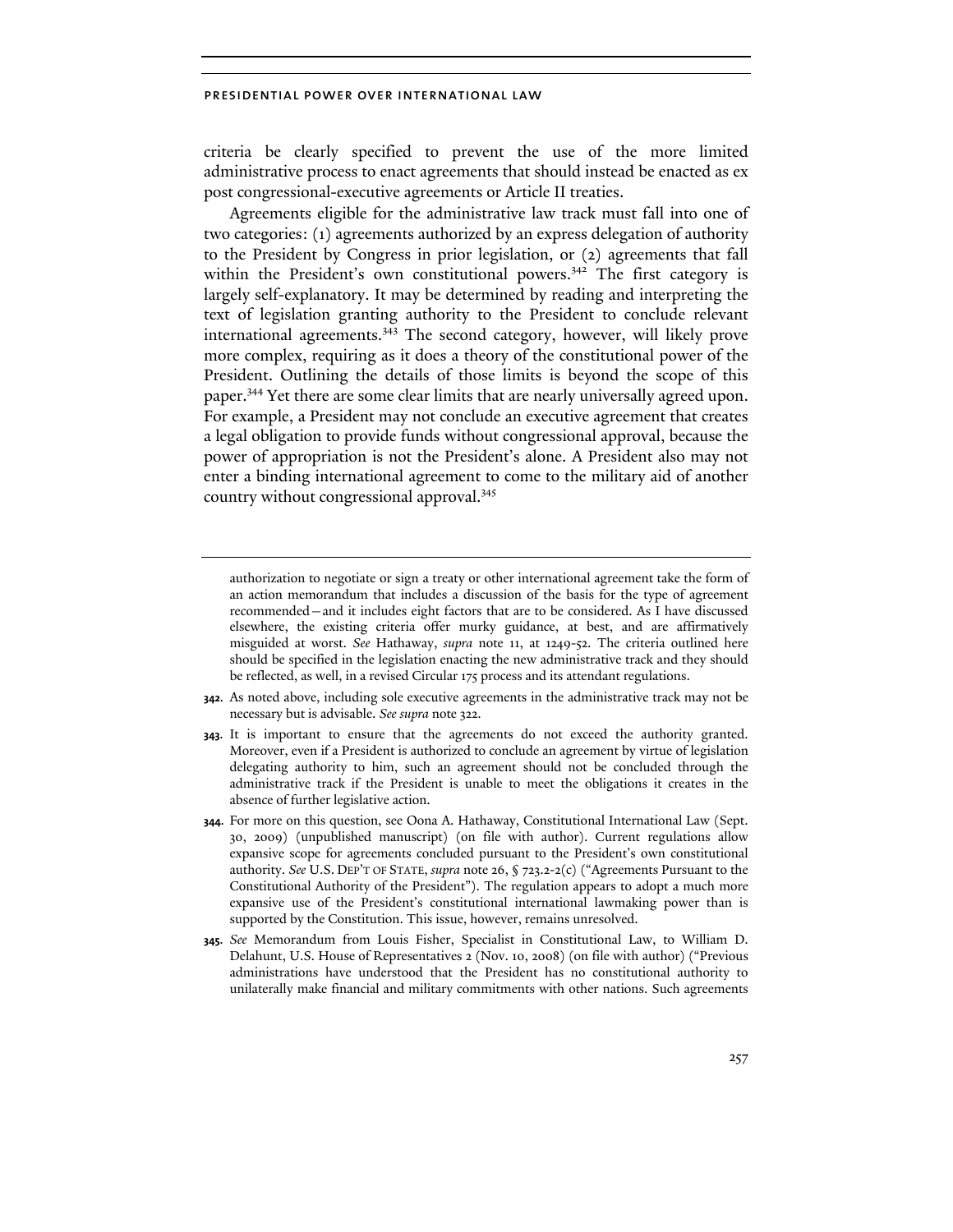Where the constitutional power of a President to conclude an agreement on his own authority is uncertain or based on controversial theories of executive prerogative, the best course of action is to submit the agreement for congressional approval as an ex post congressional-executive agreement. Doing so is more legally and democratically legitimate, for gaining the consent of Congress where it is not necessary is far better than failing to gain the consent of Congress where it is necessary. It is also likely to lead to a more effective agreement. If a President concludes an executive agreement that arguably falls outside his constitutional authority, he may be unable to ensure compliance with that agreement.<sup>346</sup> That uncertainty, in turn, is likely to lead foreign parties to be more reluctant to enter into executive agreements and thereby undermine the President's international lawmaking authority.

Agreements that fall outside the two categories outlined above must be approved through the legislative international lawmaking process discussed in the next Section. In addition, there are several prudential factors that, if present, point toward conclusion of an agreement as an ex post congressionalexecutive agreement or Article II treaty. These factors strongly counsel against the administrative international law track and in favor of the legislative track. They are as follows: (1) the agreement must be enacted through legislation in order to take effect; (2) the agreement does not expressly permit withdrawal by the United States with a notice period of less than one year; or (3) a significant number of members of either house of Congress has expressed a desire that the agreement be concluded as a legislative international agreement.

The first factor—the agreement must be enacted through legislation in order to take effect—requires that the agreement be concluded through the legislative track. The President should not conclude an executive agreement that cannot be carried out in the absence of subsequent legislation. That is because doing so places Congress in an unacceptable position: if it refuses to pass the necessary legislation, the United States is placed in violation of international law. But if it passes the legislation to avoid placing the country into violation of international law, it abdicates its constitutional authority over the legislative process.<sup>347</sup>

are binding and effective only to the extent that Congress provides support through treaties or statutes.").

**<sup>346.</sup>** The agreement between the United States and Iraq that went into effect on January 1, 2009, is a recent example of this problem. *See supra* note 4 (citing critiques of and congressional hearings on the U.S.-Iraq agreement).

**<sup>347.</sup>** This factor is largely a restatement of the two categories noted above. An agreement that is not authorized by an express delegation of authority to the President by Congress and that falls outside the President's own constitutional authority must necessarily be enacted through legislation.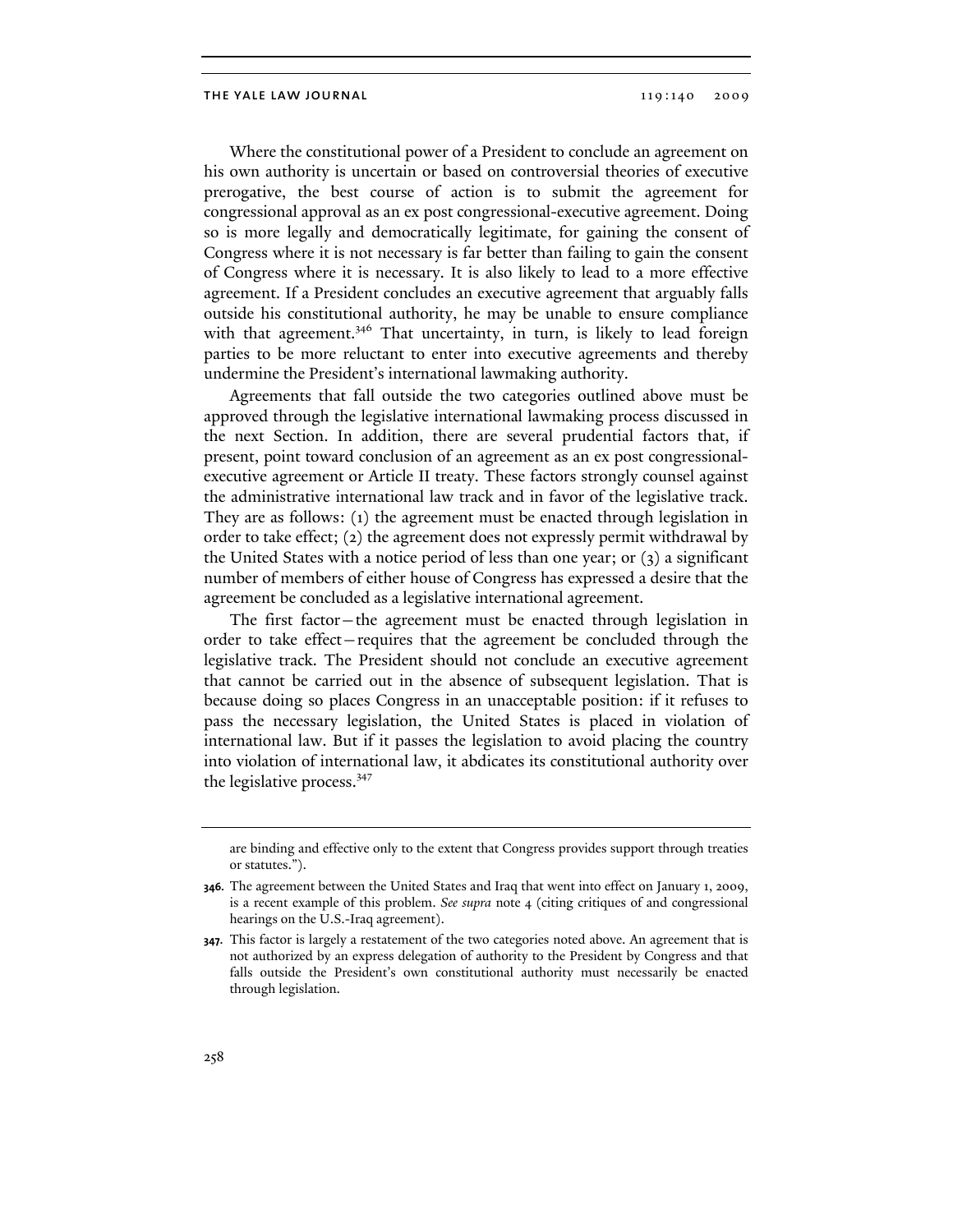The second factor—the agreement does not expressly permit withdrawal by the United States with a notice period of less than one year—is not decisive but it is instructive. If an agreement creates a long-term commitment, such an agreement ought to be subjected to more thorough review before being made. This is especially true for international agreements that create commitments that cannot easily be revoked. For even though a subsequent statute by Congress could undo the commitment as a matter of domestic law, the commitment will remain binding as a matter of international law and the country may suffer sanctions from the international community as a consequence of its failure to continue to abide by the agreement's terms.

The third factor—a significant number of members of either house of Congress has expressed a desire that the agreement be concluded as a legislative international agreement—is again instructive. As a matter of convention and law, the decision as to the form that an international agreement will take belongs to the President and his legal advisers (though they must, of course, work within applicable legal constraints). Yet the President should allow himself to be guided in this decision by the expressed will of Congress. Even if an agreement may legally be concluded as an executive agreement through the administrative track, if Congress objects, it might undermine both the willingness and ability of the country to meet its commitments under that agreement. International commitments, after all, create an obligation for the entire country. If a substantial contingent in Congress expresses a view about the proper way to make that commitment, those voices should be heard even though they need not be obeyed.

Agreements that are not authorized by an express delegation of authority to the President by Congress in prior legislation or that do not fall within the President's own constitutional powers are not eligible for the administrative track outlined in this Section. Moreover, agreements that must be enacted through legislation cannot be concluded thorough the legislative track. Finally, agreements that do not permit withdrawal by the United States in less than one year, or for which a significant number of members of Congress has expressed an interest in being involved in the approval process, should not be concluded on the administrative track. They may instead proceed on the "legislative track" for making international agreements. That track is the subject of the next Section.

# *B. An Expanded Model of Legislative International Lawmaking*

The legislative track of international lawmaking includes three separate types of agreements that require congressional approval. First and most obvious, there is the Article II process for creating treaties through the "advice and consent" of two-thirds of the Senate. Second is the Article I process for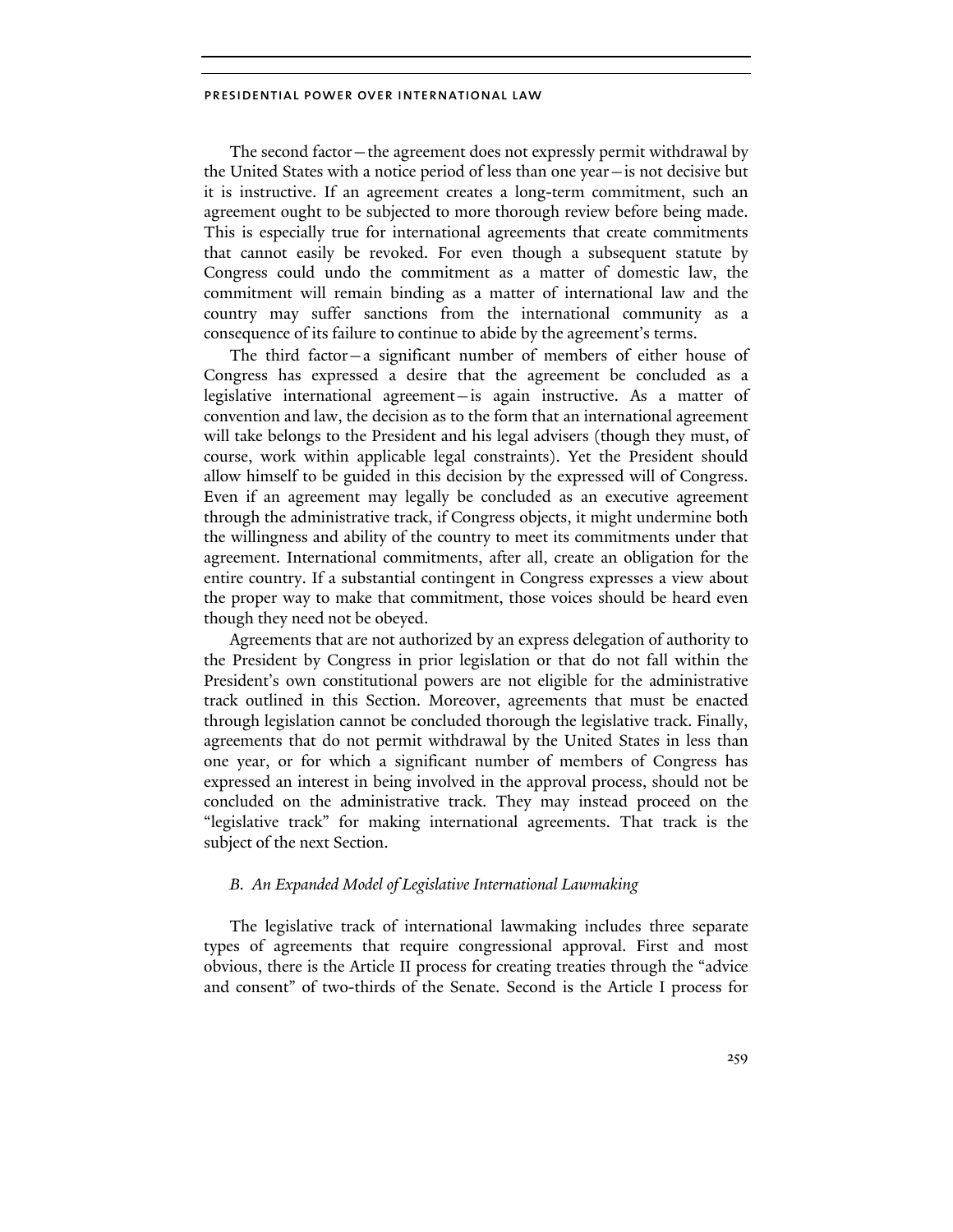creating ex post congressional-executive agreements through the approval of negotiated agreements by both houses of Congress. To this existing list, I add a third: an expanded "fast track" process that would offer a streamlined system for congressional approval of international agreements. This addition, which is the central focus of this Section, promises to make legislative approval of international agreements both more efficient and more effective.

# *1. Article II Treaties*

Article II treaties—that is, international agreements concluded by the President and approved by a two-thirds supermajority in the Senate—remain a viable means of concluding international agreements. I have discussed Article II treaties extensively elsewhere and will not repeat that analysis here.<sup>348</sup> Suffice it to say that Article II treaties may be concluded on any topic as long as the agreement is consented to by the United States and a foreign nation, is the subject of genuine mutual interest by the parties, and is not concluded for the sole purpose of allowing one or both parties to circumvent domestic legal rules.349 Such treaties are subject to the constitutional limits that apply to all exercises of federal power—most notably, the prohibitions in the Bill of Rights.350 They may, however, exceed the powers of the federal government enumerated in Article I of the Constitution. Indeed, Article II treaties are the exclusive means for making such agreements—including agreements to cede territory of the United States and extradite U.S. citizens.351 For all other agreements, an available—and, I have argued, preferable—alternative is the ex post congressional-executive agreement.<sup>352</sup>

## *2. Ex Post Congressional-Executive Agreements*

Ex post congressional-executive agreements are negotiated by the President in precisely the same way as Article II treaties. But they are approved by majority votes in both houses of Congress. Unlike ex ante congressionalexecutive agreements, ex post congressional-executive agreements must receive

**<sup>348.</sup>** *See generally* Hathaway, *supra* note 11 (discussing the origins and historical use of the Article II treaty clause and arguing that Article II treaties are less desirable than ex post congressional-executive agreements in most cases).

**<sup>349.</sup>** *See id.* at 1344-45.

**<sup>350.</sup>** *See* Geofroy v. Riggs, 133 U.S. 258, 267 (1889); HENKIN, *supra* note 216, at185.

**<sup>351.</sup>** *See* Hathaway, *supra* note 11, at 1344-49.

**<sup>352.</sup>** For more on the reasons for favoring ex post congressional-executive agreements over Article II treaties, see *id.* at 1307-38.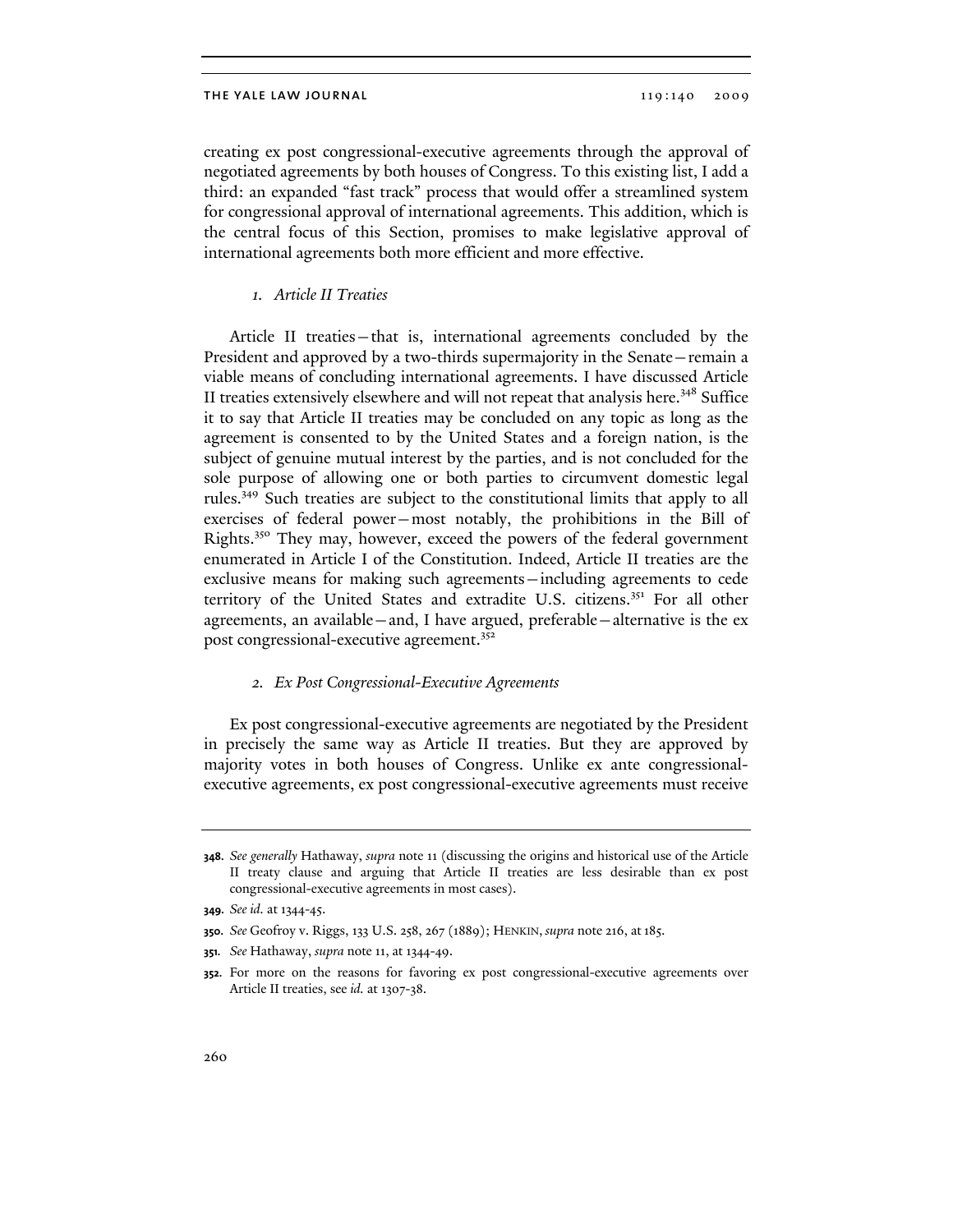the approval of Congress *after* the agreement is negotiated.<sup>353</sup> I have argued elsewhere that such agreements may be used in almost any area of international law.<sup>354</sup> Indeed, nearly all agreements that are currently concluded as Article II treaties and *all* agreements currently concluded as an ex ante congressionalexecutive agreements may be concluded as ex post congressional-executive agreements instead.

Not only is it legally permissible to conclude most international agreements as ex post congressional-executive agreements, it is also often preferable. Such agreements have many advantages over both Article II treaties and ex ante congressional-executive agreements. First and foremost, ex post congressionalexecutive agreements are more democratically legitimate than either Article II treaties or ex ante congressional-executive agreements. Article II treaties exclude the House of Representatives from the lawmaking process and allow a small and unrepresentative minority in the Senate to veto international agreements.355 Ex ante congressional-executive agreements also fall short. They satisfy the form, but not the function, of interbranch cooperation: because Congress relinquishes its international law power in advance, it has little or no ongoing involvement in the actual process of creating the international commitments. Ex post congressional-executive agreements, by contrast, require true cooperation between Congress and the President. Rather than

- **353.** This proposal bears some similarities to requirements that apply to agency rulemaking in the domestic context, but is different in one especially significant respect. The Congressional Review Act of 1996, passed in the wake of the Republican Revolution, is expressly aimed at "wresting back power from the agencies and the executive branch." Cindy Skrzycki, *Reform's Knockout Act, Kept out of the Ring*, WASH. POST, Apr. 18, 2006, at D1. The Act requires that before a new rule goes into effect, the issuing agency must submit a report on the rule to each house of Congress and the Comptroller General.  $\zeta$  U.S.C.  $\hat{\zeta}$  801(a)(1)(A) (2006). No "major rule" can go into effect until at least sixty days after submission of the report. *Id.* §  $801(a)(3)(A)$ . Finally, there is an expedited review process for rules: Congress may pass a joint resolution preventing a rule from taking effect. The resolution must be introduced within sixty days after the agency submits its report to Congress and is considered under special procedures meant to speed consideration. *See id.* § 802(c)-(d). The provisions for legislative oversight have been successfully utilized only once. There have been thirty-seven joint resolutions of disapproval (out of more than 41,000 nonmajor rules and 610 major rules reported), but only one has become law. Skrzycki, *supra*. This is likely due at least in part to the fact that the President retains veto power over the joint resolutions of disapproval that the Act authorizes. The proposal outlined above takes a distinctive approach, providing not for a joint resolution of disapproval, but instead a joint resolution of *approval*.
- **354.** The only agreements that must be concluded as Article II treaties are those that provide for the extradition of U.S. citizens, that cede territory of the United States, or that address disabilities of aliens. *See* Hathaway, *supra* note 11, at 1344-48.
- **355.** For more on the democratic advantages of ex post congressional-executive agreements over Article II treaties, see Hathaway, *supra* note 11, at 1308-12.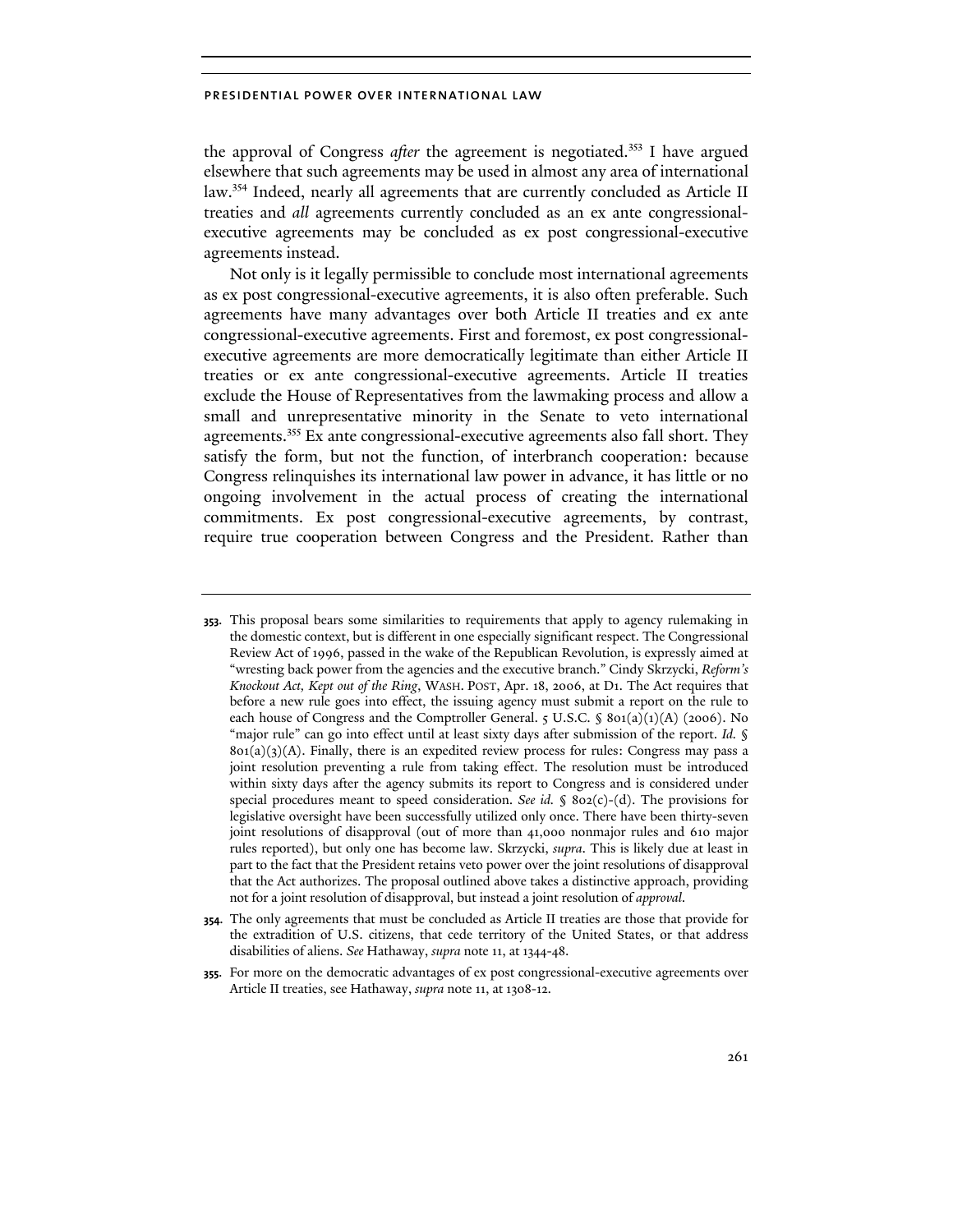delegate its authority to approve international agreements to the President in advance, Congress retains the power to approve or deny an international agreement. As a result, the President is more likely to involve Congress in shaping the agreement from the very start and to take concerns raised by Congress into account during the negotiation process.

Second, ex post congressional-executive agreements create much more reliable commitments than either Article II treaties or executive agreements not expressly approved by Congress. The Supreme Court's recent decision in *Medellín* v. *Texas*<sup>356</sup> declared longstanding core Article II treaty commitments of the United States to be unenforceable in federal court because they were not self-executing. As a result, there is now a great deal of uncertainty about the reliability of the United States's Article II treaty commitments. Similarly, executive agreements not expressly approved by Congress enjoy tenuous legal standing. As noted earlier,<sup>357</sup> sole executive agreements carry force only so long as they are not inconsistent with a federal statute. It is as yet not entirely settled whether an ex ante congressional-executive agreement that conflicts with an earlier statute is similarly unenforceable.

By contrast, ex post congressional-executive agreements are unambiguously directly and automatically enforceable as a matter of federal law. Congress's approval of the agreement places the full weight of the federal government behind it. This, in turn, is likely to make such agreements more attractive to foreign partners. The transformation of sole executive agreements and ex ante congressional-executive agreements into ex post congressionalexecutive agreements thus not only holds the promise to improve democratic accountability and interbranch cooperation in U.S. international lawmaking, but can also lead to stronger, more reliable international legal commitments.<sup>358</sup>

**<sup>356.</sup>** 128 S. Ct. 1346 (2008). Indeed, it appears that some countries are concerned about the fragility of U.S. international commitments. Libya recently insisted that an agreement between it and the United States be approved by Congress through enactment of a statute, rather than being concluded as a sole executive agreement or Article II treaty. *See* Libyan Claims Resolution Act, Pub. L. No. 110-301, 122 Stat. 2999 (2008). For an outstanding discussion of the judicial enforcement of treaties that presents a somewhat more hopeful view of *Medellín*, see Carlos Manuel Vázquez, *Treaties as Law of the Land: The Supremacy Clause and the Judicial Enforcement of Treaties*, 122 HARV. L. REV. 599 (2008).

**<sup>357.</sup>** *See supra* text accompanying notes 236-237.

**<sup>358.</sup>** Any statute that tightens the rules for executive agreements must consider three additional issues. First, it may be necessary to make express allowances for temporary or provisional agreements between executives in cases where they are necessary—for example, for military alliances in the course of active hostilities. Second, it is important that rules be crafted in such a way that they are not evaded by an expansion of so-called nonbinding or insignificant agreements. At the present, only significant, binding agreements need be reported to Congress under the Case-Zablocki Act and attendant regulations. *See supra* note 159. Those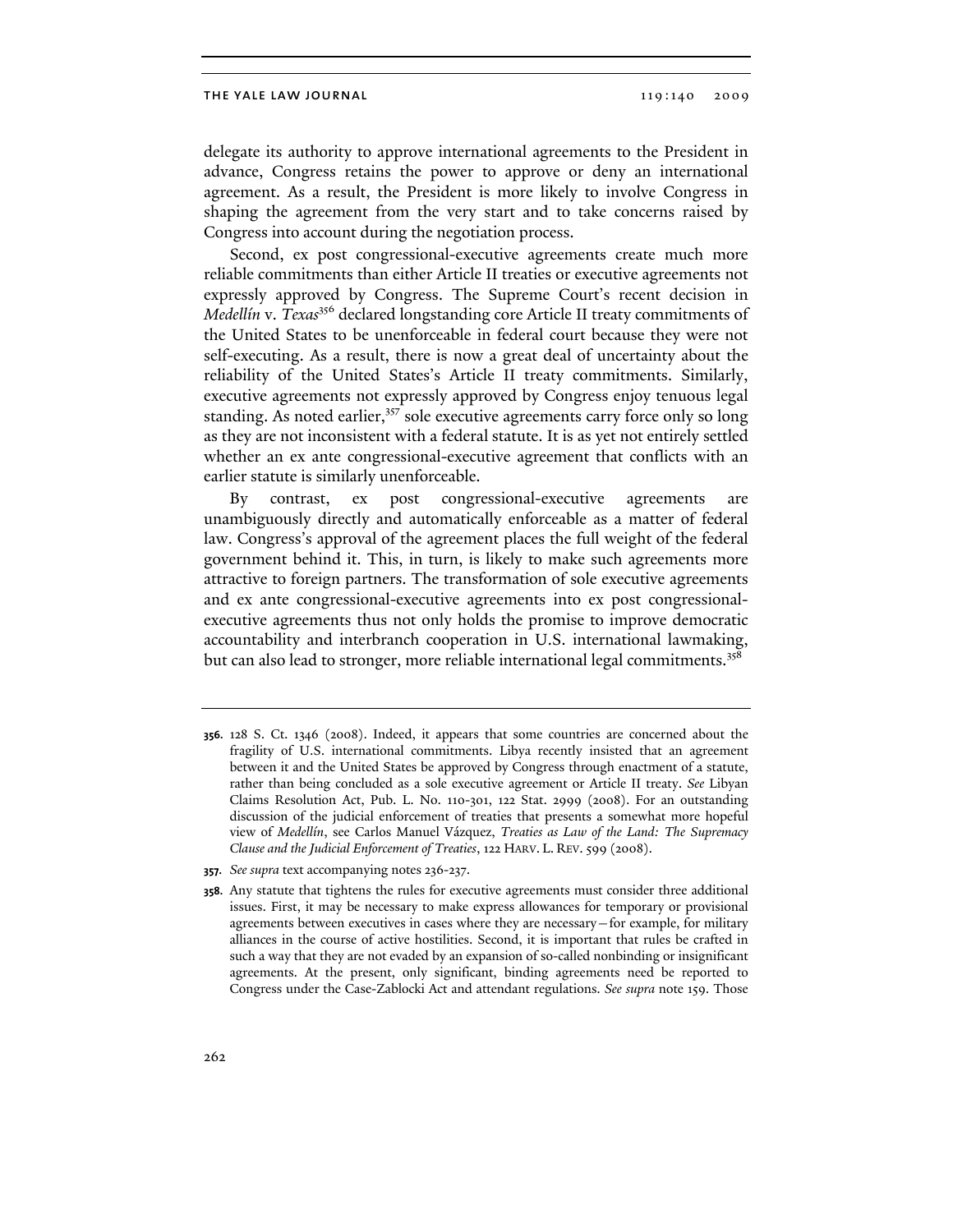There are a few obvious objections to the proposal to subject more executive agreements to the express consent of both houses of Congress. First, one might worry that the process would be more cumbersome, timeconsuming, and inefficient. Instead of simply negotiating an agreement and signing it to put it into effect, the President would have to submit the agreement to Congress and receive its approval before the agreement enters into effect. Second, a procedure that allows Congress to request or demand revisions after an agreement has been negotiated by the President might pose daunting negotiation difficulties. The President, having negotiated a text that is acceptable to him and to the foreign party or parties, may be unable to obtain congressional approval of an agreement that is the result of long and difficult negotiations with foreign partners unless he demands—and wins—further revisions to address concerns raised by Congress. These back-end difficulties are also likely to cause problems on the front end. Negotiating partners, recognizing that the process will take longer and that the President and his representatives cannot definitively negotiate the terms of the agreement, may prove more intransigent in negotiations in order to retain some bargaining power or may even be discouraged from entering negotiations in the first place.

These are real and legitimate concerns. It is worth noting, however, that the benefits of congressional consent to an international agreement—that is, a democratic and reliable agreement—will frequently outweigh the costs of a more cumbersome process for concluding the agreement. Moreover, the costs can be alleviated by the creation of a new "fast track" mechanism for congressional-executive agreements—a proposal to which I now turn.

# *3. An Expanded "Fast Track"*

The so-called fast track procedure has been used extensively for trade agreements,<sup>359</sup> and in that context has allowed Congress to approve agreements

categories are ill-defined, however, and may have led to failure to report agreements. There would be much greater incentive to define agreements to fall outside the Case-Zablocki Act requirements if the proposal suggested here were adopted. Third, and finally, there would need to be a separate procedure put in place for the approval of classified agreements. Classified agreements must be reported to Congress under the Case-Zablocki Act, but they are not made public. Once again, it would be important that the requirements of the statute not be evaded by an expanded use of classified agreements.

**<sup>359.</sup>** "Fast track" authority is also called trade promotion authority. The laws that created fast track appear in the Trade Act of 1974, Pub. L. No. 93-618, §§ 151-154, 88 Stat. 1978, 2001-08 (codified as amended at 19 U.S.C. §§ 2191-2194 (2006)). The Trade Act of 2002 extended and conditioned their application. Pub. L. No. 107-210, §§ 2103-2105, 116 Stat. 933, 1004-16 (codified as amended at 19 U.S.C. §§ 3803-3805 (Supp. 2006)).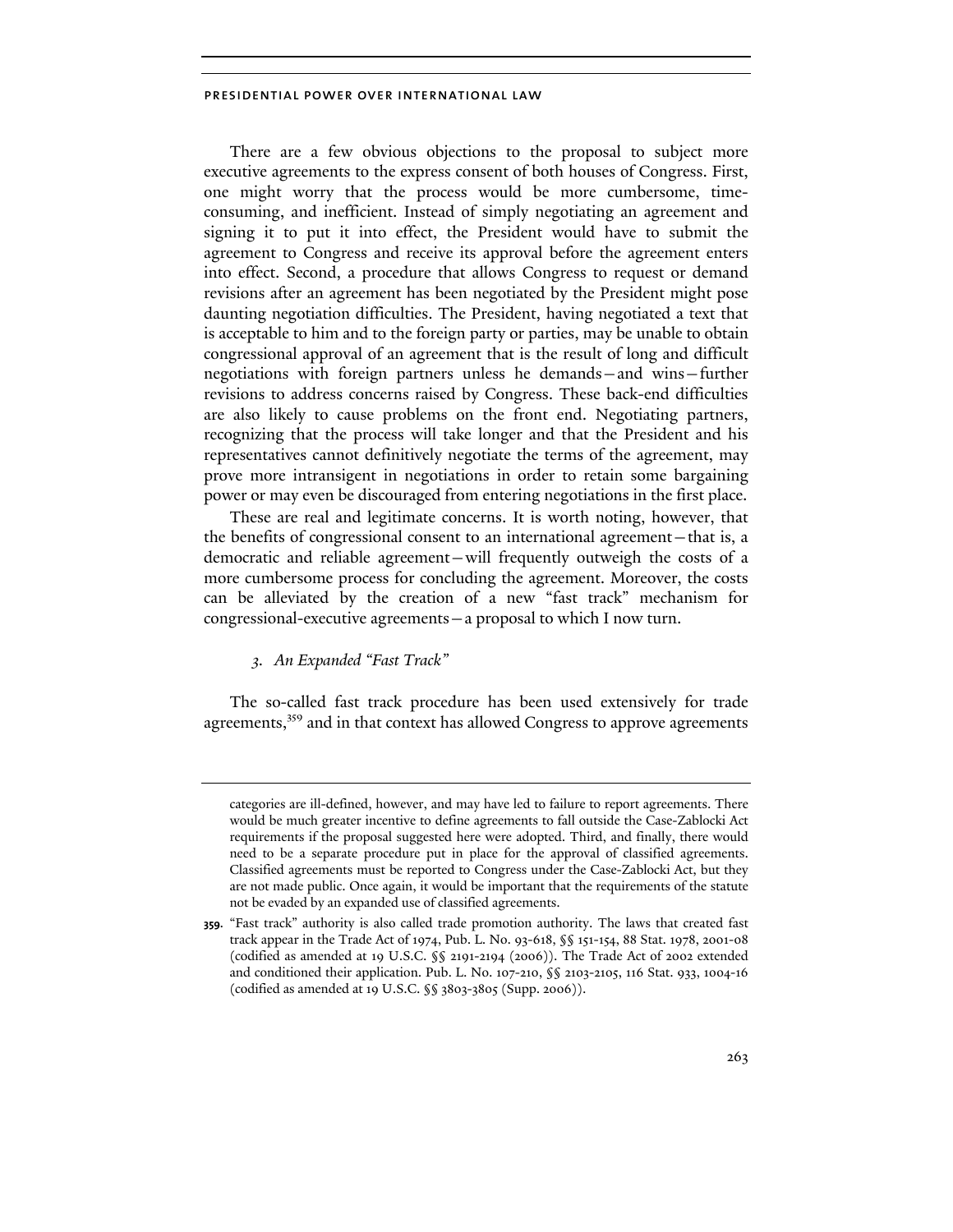negotiated by the President through a streamlined process. Here, I propose expansion of the fast track model beyond the trade area.

To begin with, it is worth exploring what fast track entails. Fast track authority was first enacted through the Trade Act of 1974.<sup>360</sup> Under the fast track process, which has since expired, the leaders of the House and Senate were required to introduce any trade legislation proposed to Congress by the President "on the day on which a trade agreement or extension" was submitted or, if a house was not in session, then "on the first day thereafter."361 The legislation could not be amended,<sup>362</sup> and the committees in each house were required to report an implementing bill or approval resolution no later than "the close of the 45th day after its introduction."363 A full house vote was required "on or before the close of the 15th day" after the bill or resolution was reported out of committee.<sup>364</sup> Debate on the legislation was limited to "not more than 20 hours" in each house.<sup>365</sup> Filibusters were not permitted in the Senate, and the legislation was subject to passage by a simple majority vote in each house.<sup>366</sup>

Although fast track was developed to ease the process of approval for trade agreements, there is no legal reason why it must remain limited to this narrow area of international law. The Senate and House could adopt simplified procedural rules to speed the process of approval of international agreements in any area of international law. Because "fast track" simply involves the modification of House and Senate procedural rules, it can be done by

- **361.** 19 U.S.C. § 2191(c)(1).
- **362.** *Id.* § 2191(d).
- **363.** *Id.* § 2191(e)(1).

**366.** *Id.*

**<sup>360.</sup>** 19 U.S.C. § 2101-2476 (2006). For a discussion of the role of fast track in U.S. trade policy, see Harold Hongju Koh, *The Fast Track and United States Trade Policy*, 18 BROOK. J. INT'L L. 143 (1992). Koh effectively responds to what he calls the "democracy objection" to fast track authority. *Id.* at 161. That objection carries less force in this context, where the central aim is to move agreements away from the less democratic ex ante congressional-executive agreement process toward a more democratic process that involves congressional approval albeit with streamlined fast track procedures. Nonetheless, Koh's discussion of the issue is instructive.

**<sup>364.</sup>** *Id.* If the bill involved revenue (for example, if it provided for a raising or lowering tariffs, which is quite common in a bill relating to trade), the legislation was to originate in the House of Representatives. *Id.* § 2191(e)(2). Once the bill was passed in the House, it would continue to the Senate, which was required to act quickly (usually, the assigned committee was required to act within fifteen days, and the full Senate to vote fifteen days after the bill or resolution was reported out of committee, for a total of no more than thirty days in the Senate). *Id.*

**<sup>365.</sup>** *Id.* § 2191(f)-(g).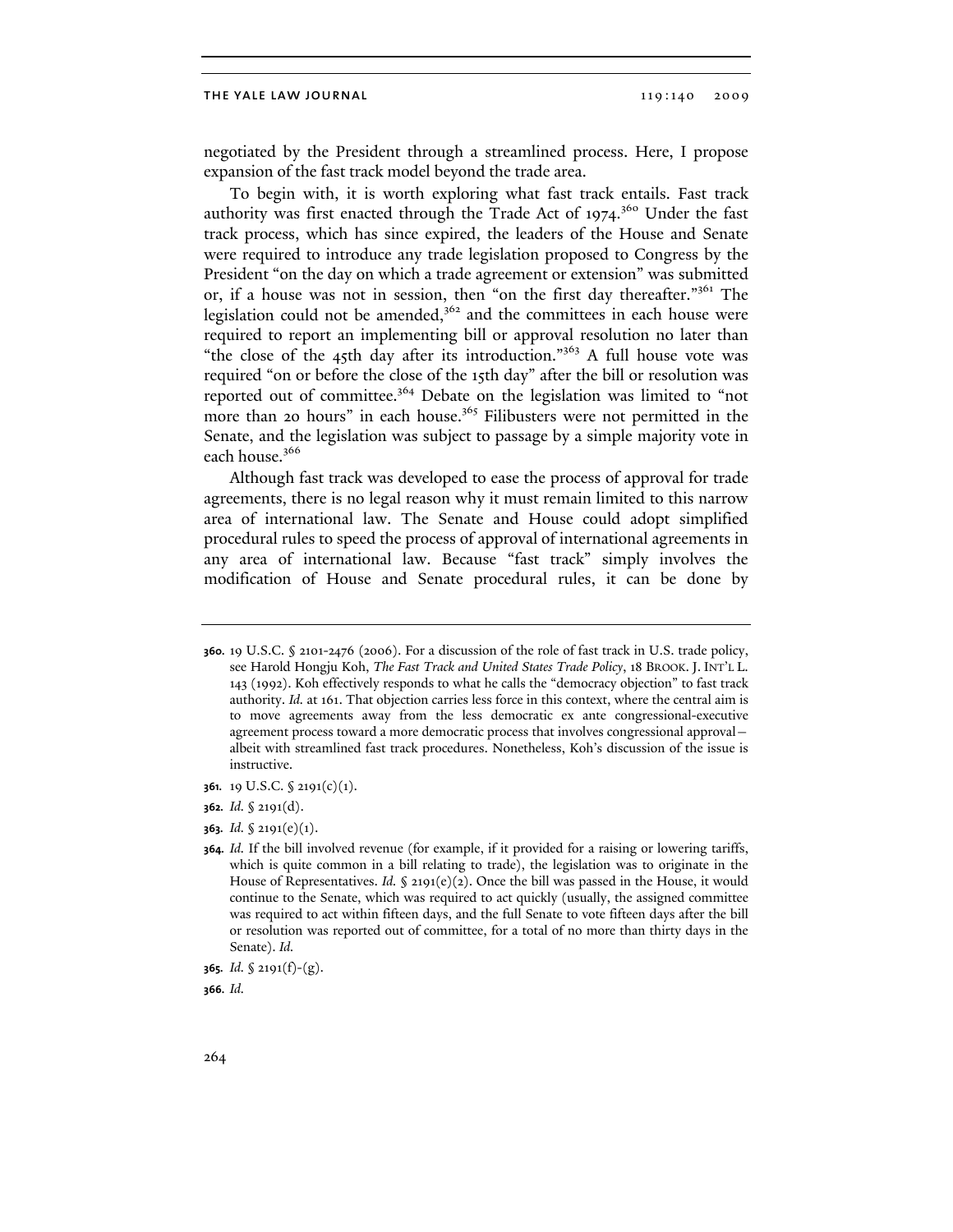legislation and does not require constitutional amendment. The simplified rules would likely include, at a minimum, tight reporting deadlines, restrictions on floor debate, and a prohibition on the use of the filibuster in the Senate. The fast track procedure could be adopted on a narrow substantive basis (for example, for all agreements regarding nuclear materials) or more broadly (for all international agreements proposed during a given year).

The adoption of a fast track process, however broad or narrow, might on first glance appear disadvantageous to Congress. It does, after all, limit Congress's ability to amend and debate an agreement. Yet to the extent a more streamlined approval process encourages presidents to bring international agreements to Congress that might have otherwise been concluded without affirmative congressional assent, it will result in an expansion of congressional power over international law rather than a reduction. Moreover, if Congress authorizes fast track authority on a periodic basis, it could better ensure that the authority is not abused. A President who uses the authority in ways that are regarded by Congress as abusive would see the authority disappear shortly thereafter. That would provide an incentive for the President to communicate effectively with Congress and to use the fast track authority in a responsible and judicious manner.

There are other possible modifications to the current fast track process that could be considered. For example, a procedure could be put in place for permitting agreements to be voted through Congress in groups, rather than individually. At present, agreements are reported by the State Department to Congress in batches. As an alternative to the administrative track outlined above, Congress could approve uncontroversial regulatory agreements in the same manner—voting them through in batches rather than individually. If such a "batch" method of approval were adopted, there could be a simple procedure for removing an agreement from the batch before the batch is put forward for approval. Specifically, an agreement might be removed pursuant to a majority vote in both houses (and would *not* be subject to approval by the President).<sup>367</sup> While these procedures would limit congressional power to revise agreements once negotiated, they would ensure significantly more congressional input and influence than presently exists with ex ante congressional-executive agreements.

**<sup>367.</sup>** The removal of an agreement from the set of agreements to be put up for approval by Congress is not a legislative veto. A legislative veto exists only when either or both houses of Congress can modify or block an action by the executive branch that would, in the absence of the veto, take effect. For discussions of other possible modifications to fast track rules, see, for example, Koh, *supra* note 360; and Edmund W. Sim, *Derailing the Fast-Track for International Trade Agreements*, 5 FLA. INT'L L.J. 471 (1990).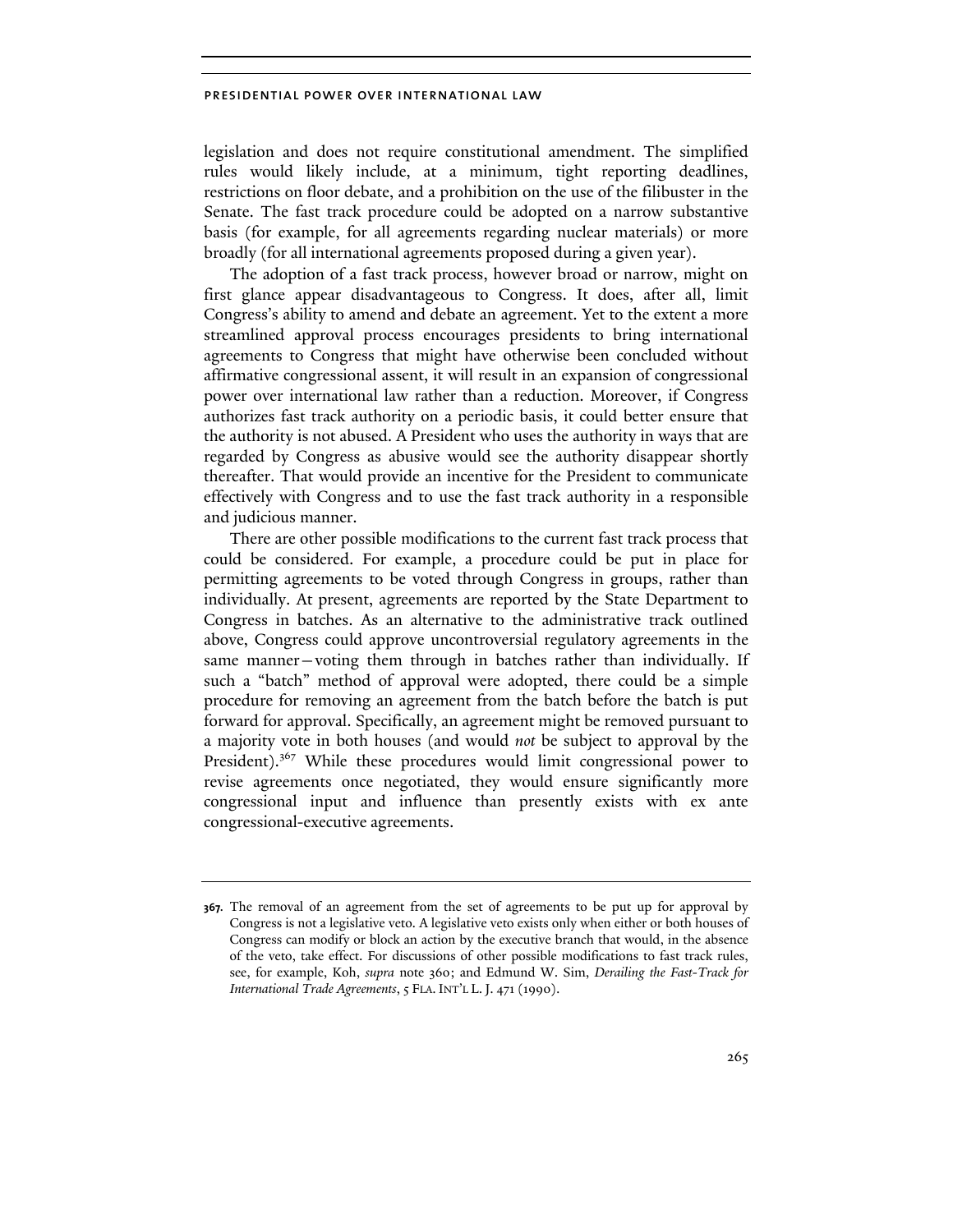The proposal outlined here for comprehensive reform of the international lawmaking system around two tracks of international lawmaking—one administrative and one legislative—offers a path toward more effective, efficient, and democratic international lawmaking in the United States. By bringing international lawmaking within the bounds of more familiar domestic law structures, the proposal offers the prospect of a more seamless and effective integration of the United States's international legal commitments into domestic law. In doing so, the reform responds to criticisms of international law as out of step with the U.S. democratic political process, while at the same time rendering the country's new international legal commitments more reliable and effective.

## **conclusion**

In 1967, Senator William J. Fulbright rose in the Senate to raise the alarm about the "constitutional imbalance" in the making of national commitments to foreign nations. Pointing to a gradual but inexorable erosion of congressional power over the making of international agreements since World War II, Fulbright concluded that the President's power to make agreements was not effectively checked by Congress. He encouraged his fellow Senators to reassert the power of Congress—and especially the Senate—to take up their constitutional responsibility to participate in making commitments to other nations.

Although Fulbright eventually succeeded in obtaining the Senate Resolution he sought, the problems to which he pointed remain just as pressing today as they were in 1967. Indeed, the intervening decades have if anything seen continuing erosion of congressional power over the process of making international law. Today, the vast bulk of international lawmaking is done through executive agreements negotiated by the President using authority that was delegated to him by Congress many years—and in some cases many decades—earlier. These ex ante congressional-executive agreements are used to make international commitments on everything from defense matters to trade to telecommunication to energy and are not subject to formal approval by Congress. Congress, in fact, typically does not even learn of the agreements until months after they have entered into effect.

The international lawmaking process of today would have been entirely unfamiliar to the Founding generation. International law, as they knew it, was made almost entirely through Article II treaties negotiated by the President and consented to by two-thirds of the Senate. There were occasional executive agreements, but they were confined to very limited subjects. Ex ante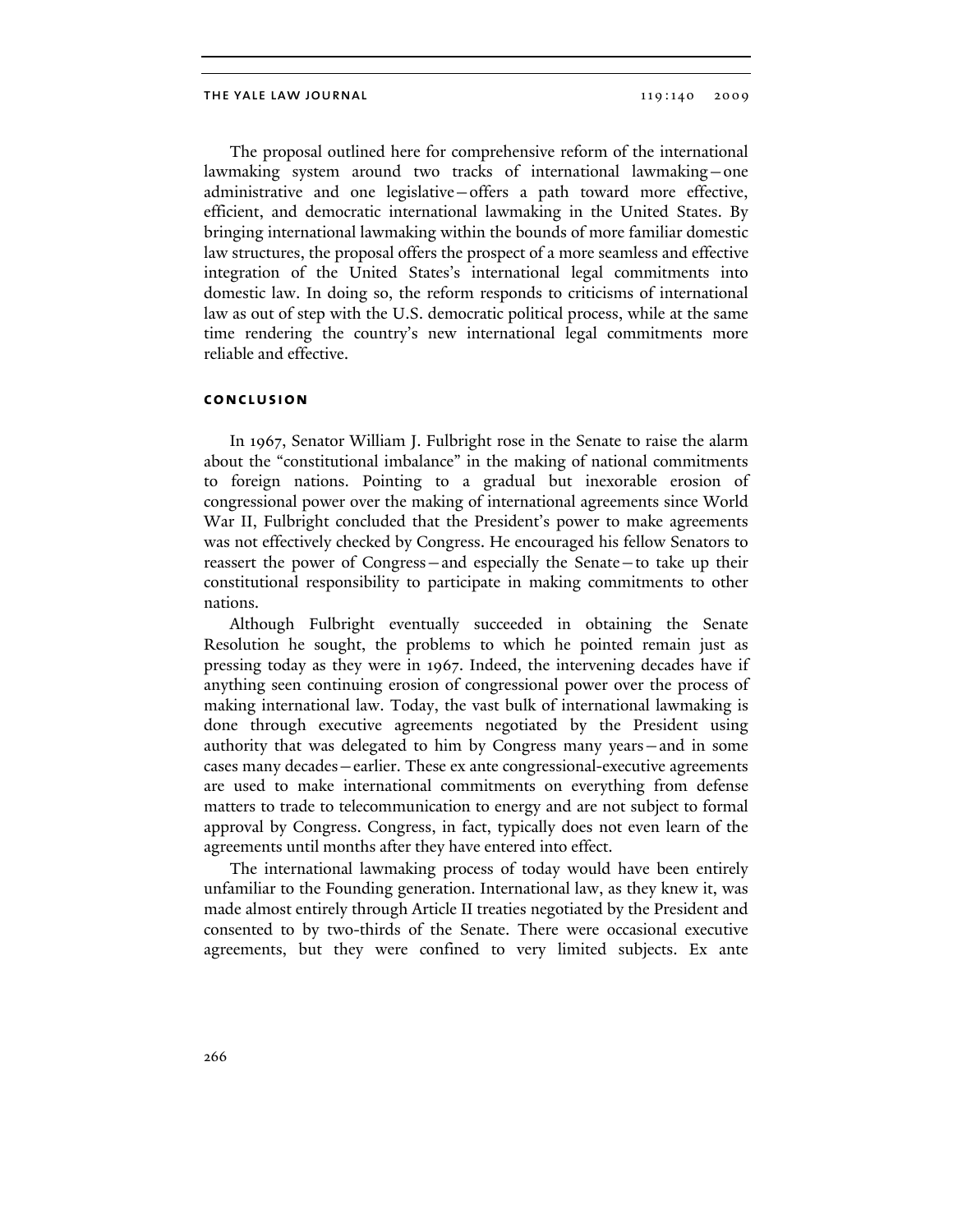congressional-executive agreements were then used almost exclusively to manage international mail carriage.

This Article has traced how and why the process of international lawmaking has changed over the centuries since the Founding. It shows that the growth of unilateral presidential power was gradual and was driven by a complex interaction of legal, political, and geopolitical forces. The United States, which was at the time of its creation a small and relatively insignificant entity in world politics, was by the 1940s a dominant economic, military, and political force. This generated significant demands on the country to embed itself in a web of international agreements. In the face of these pressures, the President sought ever-growing flexibility to create international commitments. Congress responded by delegating authority to the President to make a wide array of international agreements. It did so in small incremental steps, none of which was significant by itself, but which together amounted to a major transfer of lawmaking authority from the legislative to the executive branch.

The Supreme Court, for its part, simply stood above the fray, refusing to intervene to stop the transfer of authority between the political branches. In the rare instances in which it did weigh in, it simply affirmed the agreements created under the new rubric. In doing so, it opened the door to ever-greater transfers of authority. It also, perhaps unwittingly, put the nail in the coffin of congressional oversight of international lawmaking by prohibiting the use of the legislative veto in the 1980s, which was at that point the only significant lever to which Congress had held fast.

The imbalance of power that has resulted from the gradual shift toward presidential unilateralism in international lawmaking is more worrisome today than ever before. In a world that grows "flatter" by the day, the line between domestic and international law is increasingly blurry. Taxes, telecommunications, environmental regulations, employment, fisheries international agreements on these topics and many others necessarily constrain domestic policy choices. The transfer to the President of unfettered power over international lawmaking therefore means that the President increasingly has unilateral power over issues that affect the day-to-day lives of ordinary Americans.

The problems are not simple and the solution will not be easy. Reforming an international lawmaking system first designed for the eighteenth century to meet the challenges of the twenty-first will require comprehensive and broadbased changes in the way the country makes its international legal commitments. Today—unlike during the Founding—there are two very different kinds of international agreements. There are now hundreds of agreements that look a great deal like agency-issued regulations alongside numerous agreements that create new commitments of a more legislative character. The international lawmaking system must accommodate this new